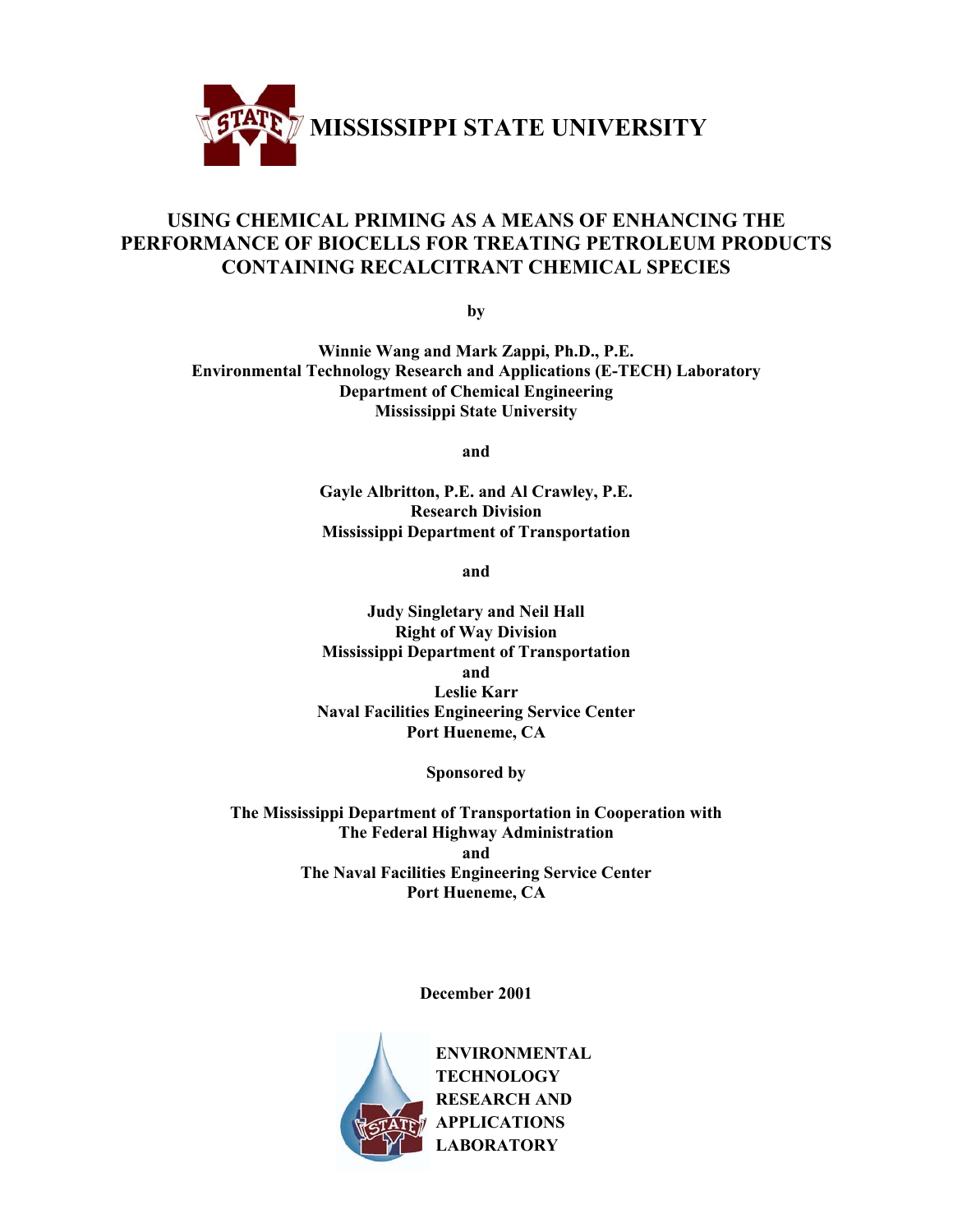| 1. Report No.                                                                                                                                                                                                                                                                                                                                                                                                                                                                                                                                                                                                                                                                                                                                                                        | 2. Government Accession No.                          |                                                                  | 3. Recipient's Catalog No.                             |               |
|--------------------------------------------------------------------------------------------------------------------------------------------------------------------------------------------------------------------------------------------------------------------------------------------------------------------------------------------------------------------------------------------------------------------------------------------------------------------------------------------------------------------------------------------------------------------------------------------------------------------------------------------------------------------------------------------------------------------------------------------------------------------------------------|------------------------------------------------------|------------------------------------------------------------------|--------------------------------------------------------|---------------|
| FHWA/MS-DOT-RD-98-PTP-1B                                                                                                                                                                                                                                                                                                                                                                                                                                                                                                                                                                                                                                                                                                                                                             |                                                      |                                                                  |                                                        |               |
| 4. Title and Subtitle<br>Using Chemical Priming as a Means of Enhancing the Performance<br>of Biocells for Treating Petroleum Products Containing<br><b>Recalcitrant Chemical Species</b>                                                                                                                                                                                                                                                                                                                                                                                                                                                                                                                                                                                            |                                                      |                                                                  | 5. Report Date<br>6. Performing Organization Code      | December 1998 |
| 7. Author(s)<br>Wang, Zappi, Albritton, Crawley, Singletary, Karr, and Hall                                                                                                                                                                                                                                                                                                                                                                                                                                                                                                                                                                                                                                                                                                          |                                                      | 8. Performing Organization Report No.                            | MS-DOTRD-98-PTP-1B                                     |               |
| 9. Performing Organization Name and Address<br>Environmental Technology Research and Applications (E-TECH)<br>Laboratory, Dave C. Swalm School of Chemical Engineering,<br>Mississippi State University                                                                                                                                                                                                                                                                                                                                                                                                                                                                                                                                                                              |                                                      |                                                                  | 10. Work Unit No. (TRAIS)<br>11. Contract or Grant No. |               |
| 12. Sponsoring Agency Name and Address<br>Federal Highway Administration<br>400 $7th$ Street, SW<br>Washington, DC 20590                                                                                                                                                                                                                                                                                                                                                                                                                                                                                                                                                                                                                                                             |                                                      | 13. Type Report and Period Covered<br>14. Sponsoring Agency Code | Final Report (1996 - 1998)                             |               |
| 15. Supplementary Notes<br>16. Abstract                                                                                                                                                                                                                                                                                                                                                                                                                                                                                                                                                                                                                                                                                                                                              |                                                      |                                                                  |                                                        |               |
| Biocell technology is a soil remediation technology that utilizes commercial roll-off dumpsters as simple,<br>yet effective bioreactors. Reported implementation costs for biocells range from \$20 - \$40 per cubic yard<br>treated. Biodegradation of some petroleum hydrocarbons has been found to be difficult in terms of both<br>the rate and extent of removal. Since petroluem products are literally made up of numerous organic<br>chemcials, some of these chemicals are difficult to degrade due to bacterial associated limitations (i.e.<br>enyzme reactivity toward targeted chemicals or cell permeability hinderances) and/or adsorption onto soil<br>particles, which greatly limits the bioavailability of the pollutants to the cells. Chemical priming involves |                                                      |                                                                  |                                                        |               |
| the addition of powerful chemical oxidizers, such as ozone and/or hydrogen peroxide, to chemically<br>transform the targeted chemicals into more biodegradable compounds, plus the oxidizers attack the sorptive<br>bonds between the soil and chemical(s) to increase bioavailability. Results from this study showed that the<br>addition of chemical oxidizers, after a period when biodegradation rates approached zero, yet significant<br>product remained in the soil, greatly enhanced the rate and extent of removal. The addition of the chemical<br>oxidizer immediately reduced some of the petroleum in the soil via direct oxidation, plus restarting<br>bioremediation after chemical priming also reduced a significant portion of the residual petroleum products   |                                                      |                                                                  |                                                        |               |
| in the soil samples. The major conclusion was that chemical priming indicated a high potential for<br>enhancing the performance of bioremediation systems attempting to treat soils contaminated with petroleum<br>products containing appreciable amounts of refractory chemicls.                                                                                                                                                                                                                                                                                                                                                                                                                                                                                                   |                                                      |                                                                  |                                                        |               |
| 17. Key Words<br>18. Distribution Statement<br>Chemical Priming, Bioremediation, biocells,<br>Unclassified<br>contaminated soil                                                                                                                                                                                                                                                                                                                                                                                                                                                                                                                                                                                                                                                      |                                                      |                                                                  |                                                        |               |
| 19. Security Classif. (of this report)<br>Unclassified                                                                                                                                                                                                                                                                                                                                                                                                                                                                                                                                                                                                                                                                                                                               | 20. Security Classif. (of this page)<br>Unclassified | 21. No. of Pages                                                 | 149                                                    | 22. Price     |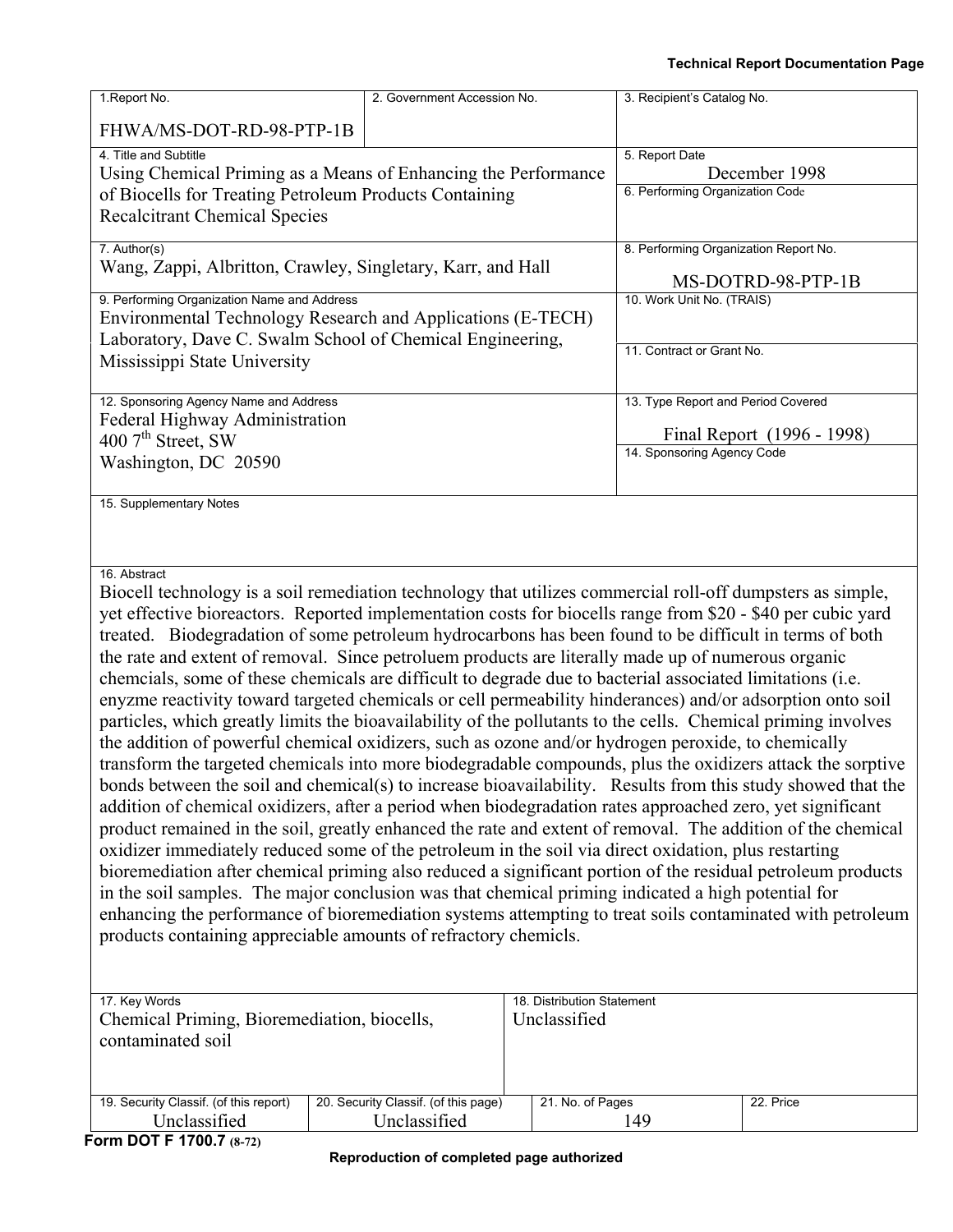## **TABLE OF CONTENTS**

## Page

## **CHAPTER**

| I.           |                                                                    |    |
|--------------|--------------------------------------------------------------------|----|
|              |                                                                    |    |
|              |                                                                    |    |
|              |                                                                    |    |
|              |                                                                    |    |
|              |                                                                    |    |
|              |                                                                    |    |
|              |                                                                    |    |
| $\mathbf{H}$ |                                                                    |    |
|              |                                                                    |    |
|              |                                                                    |    |
|              |                                                                    |    |
|              |                                                                    |    |
|              | Bioavailability of Petroleum Contaminants in Soil Environments  19 |    |
|              |                                                                    |    |
|              |                                                                    |    |
|              |                                                                    |    |
|              |                                                                    |    |
|              |                                                                    |    |
|              |                                                                    |    |
|              |                                                                    |    |
|              |                                                                    |    |
|              |                                                                    |    |
|              |                                                                    |    |
|              |                                                                    |    |
|              |                                                                    |    |
|              |                                                                    |    |
|              |                                                                    |    |
| III.         | <b>METHODS AND MATERIALS</b>                                       | 39 |
|              |                                                                    | 39 |
|              | <b>Soils</b>                                                       |    |
|              |                                                                    |    |
|              |                                                                    |    |
|              |                                                                    |    |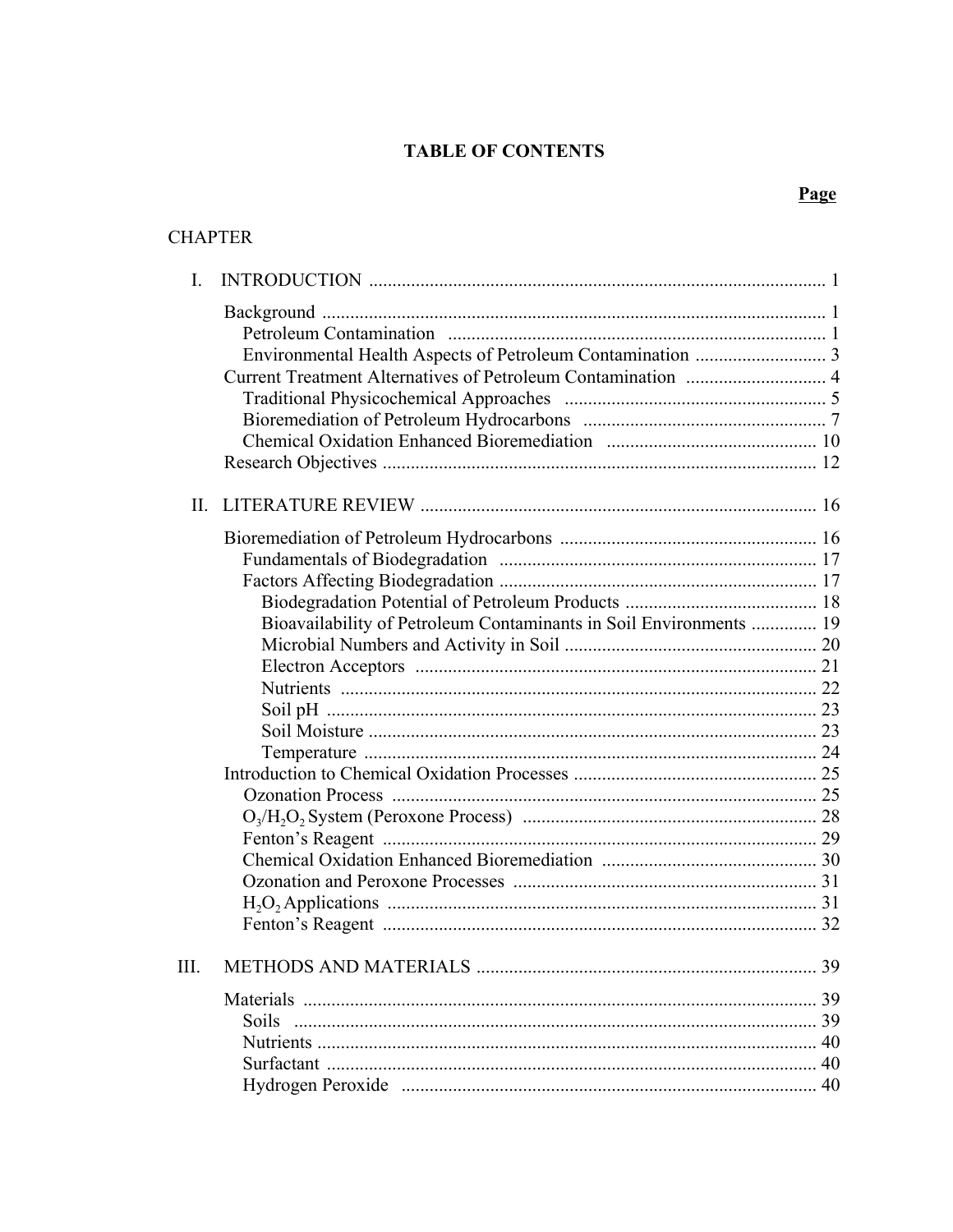## Page

| IV. |                                               |  |
|-----|-----------------------------------------------|--|
|     |                                               |  |
|     |                                               |  |
|     |                                               |  |
|     |                                               |  |
|     |                                               |  |
|     |                                               |  |
|     |                                               |  |
|     |                                               |  |
|     |                                               |  |
| V.  | SOIL COLUMN EXPERIMENTAL (PHASE II) RESULTS97 |  |
|     |                                               |  |
|     |                                               |  |
|     |                                               |  |
|     |                                               |  |
|     |                                               |  |
|     |                                               |  |
|     |                                               |  |
|     |                                               |  |
|     |                                               |  |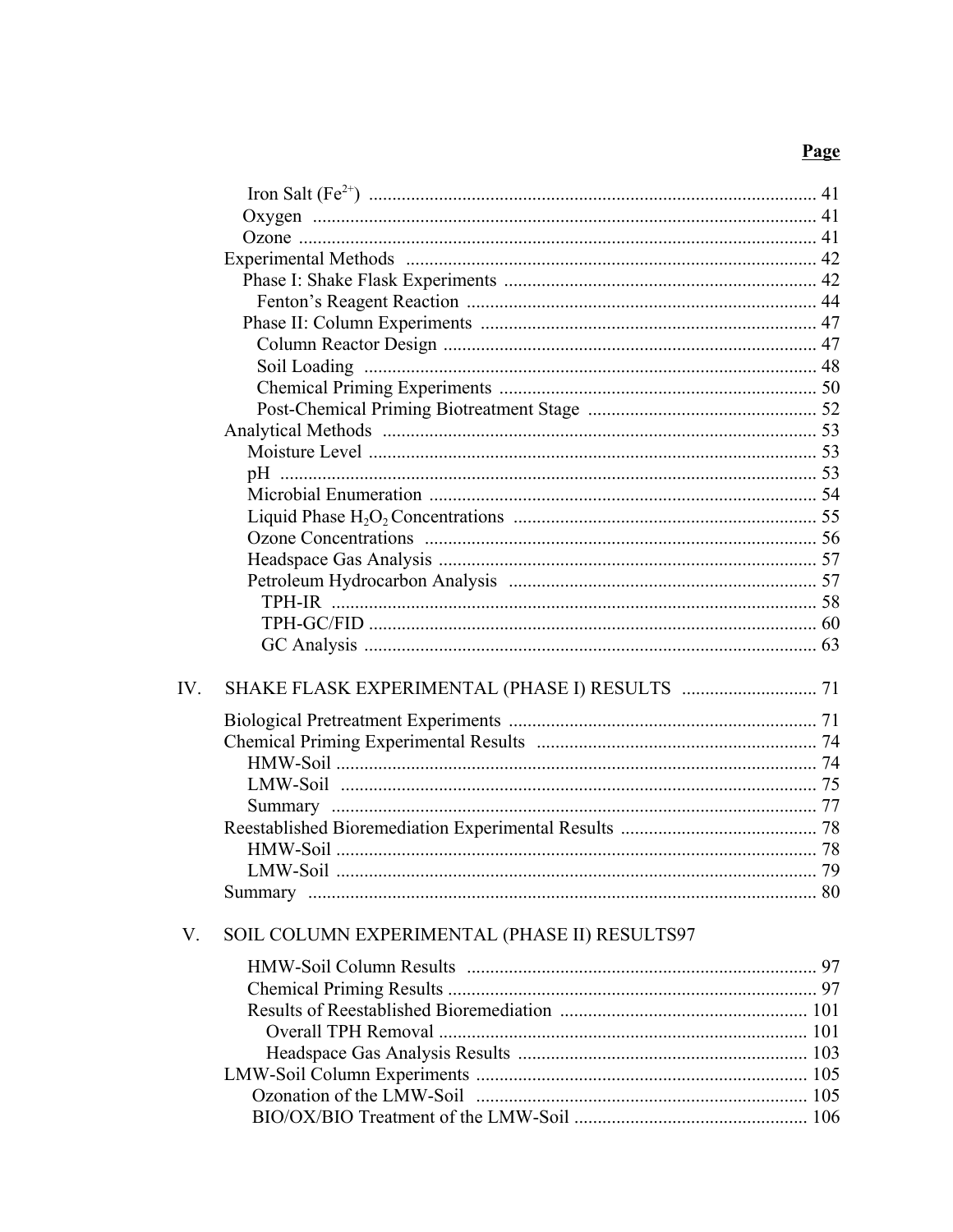## Page

| VI — |  |
|------|--|
|      |  |
|      |  |
|      |  |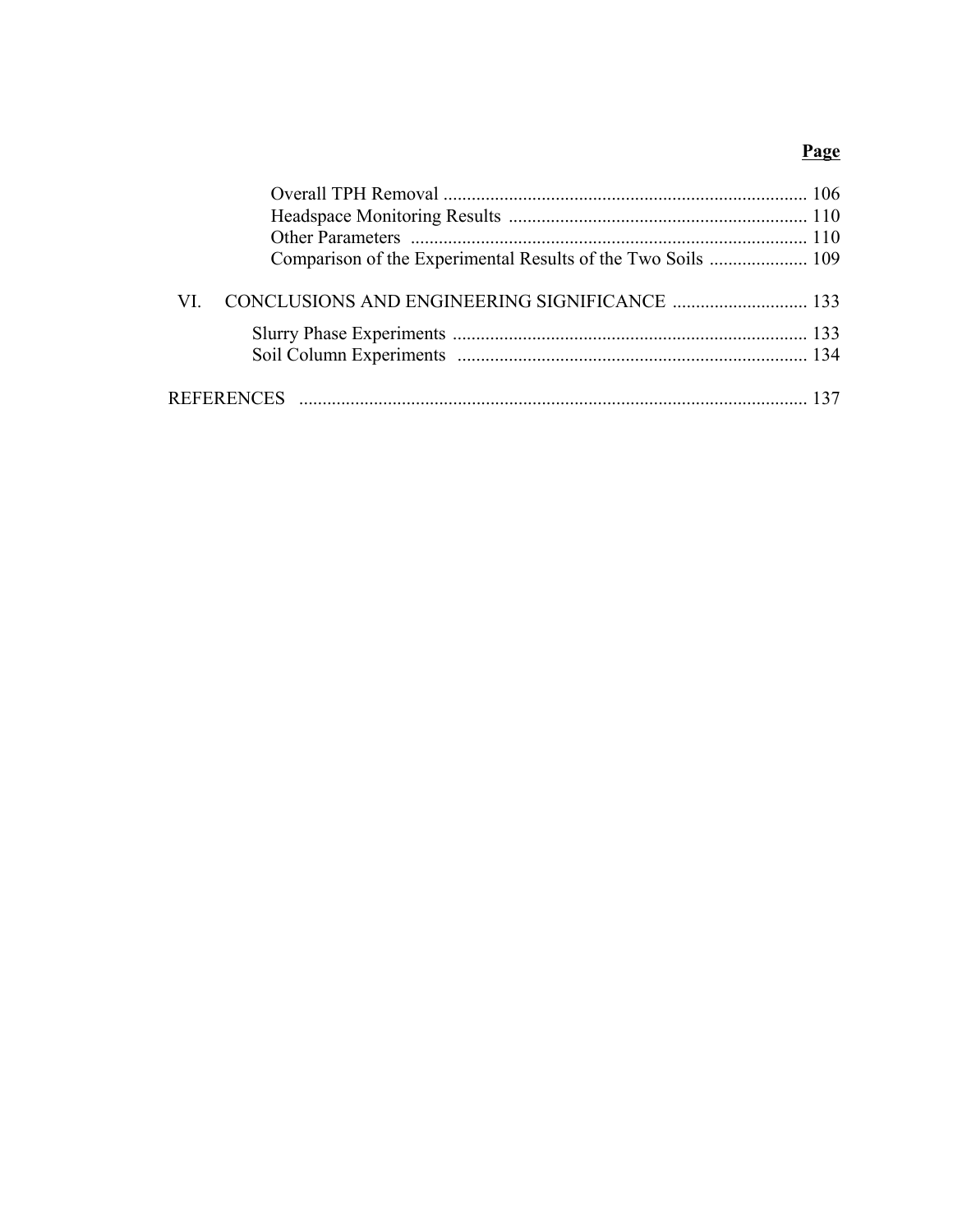## **LIST OF TABLES**

| <b>TABLE</b> |                                                                 | Page |
|--------------|-----------------------------------------------------------------|------|
| 1.1          |                                                                 |      |
| 2.1          |                                                                 |      |
| 2.2          |                                                                 |      |
| 2.3          | Products of Reactions of Ozone with Multiple-Bond Compounds  36 |      |
| 3.1          |                                                                 |      |
| 3.2          |                                                                 |      |
| 3.3          | Summary of Candidate Column Operation Conditions                |      |
| 4.1          | <b>LMW-Soil Slurry Phase Bioremediation</b>                     |      |
| 4.2          |                                                                 |      |
| 4.3          | Summary of Heterotroph Bacteria Enumeration in Slurry           |      |
| 4.4          | Summary of TPH Analytical Results for the HMW-Soil              |      |
| 4.5          | Summary of TPH Analytical Results for the HMW-Soil              |      |
| 4.6          | Summary of pH Data Collected during Slurry Phase                |      |
| 4.7          | Summary of TPH Analytical Results for the LMW-Soil              |      |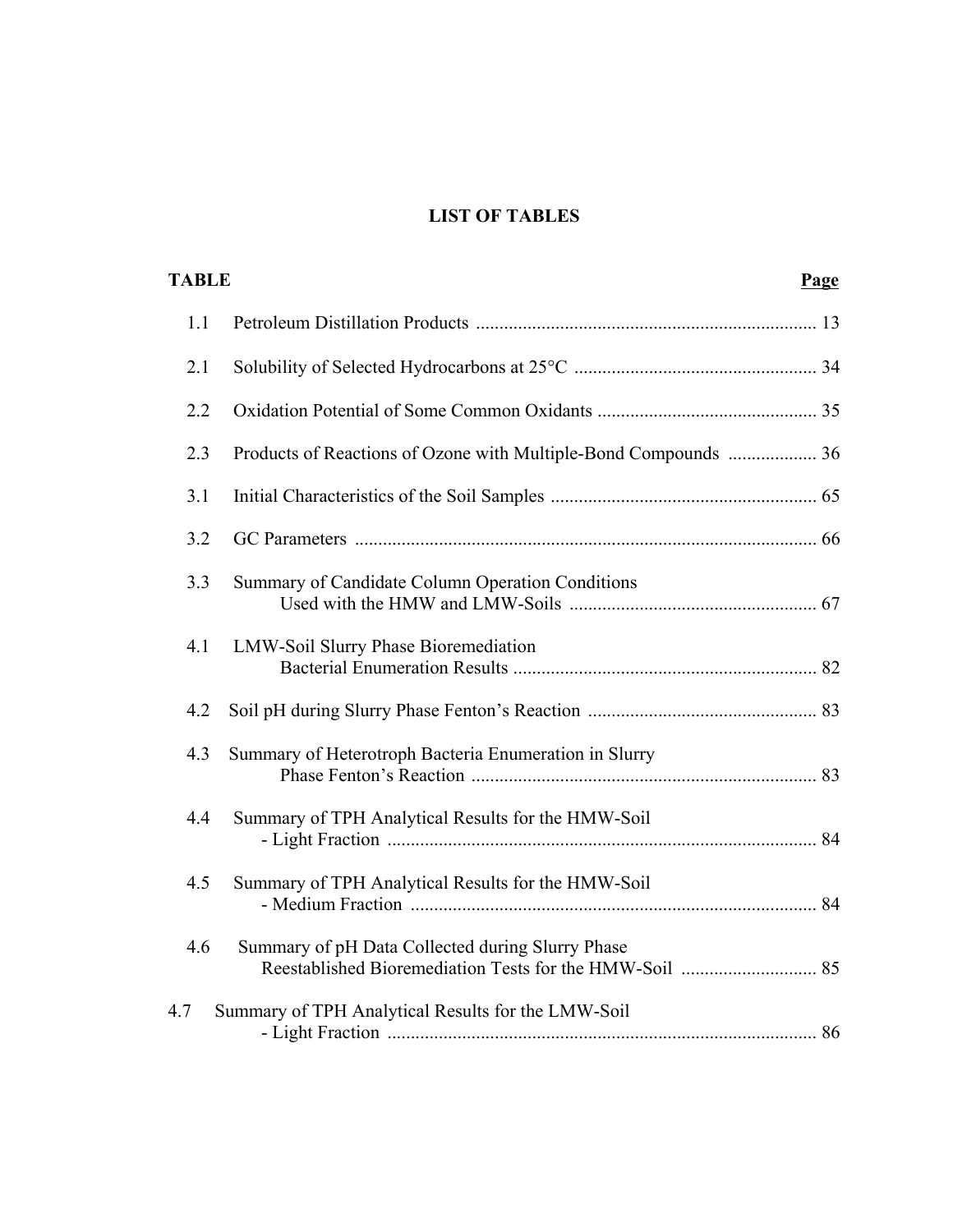### **TABLE Page**

| 4.8 | Summary of TPH Analytical Results for the LMW-Soil      |  |
|-----|---------------------------------------------------------|--|
| 4.9 | Summary of pH Values for the Slurry Phase Reestablished |  |
| 5.1 | Summary of the HMW-Soil Column Oxidation Conditions     |  |
| 5.2 |                                                         |  |
| 5.3 | Summary of the LMW-Soil Column Oxidation Conditions     |  |
| 5.4 | Percent TPH Removal Achieved with the LMW-Soil during   |  |
| 5.5 | Summary of LMW-Soil Bacterial Enumeration (CFUs/g)  119 |  |
| 5.6 |                                                         |  |
| 5.7 |                                                         |  |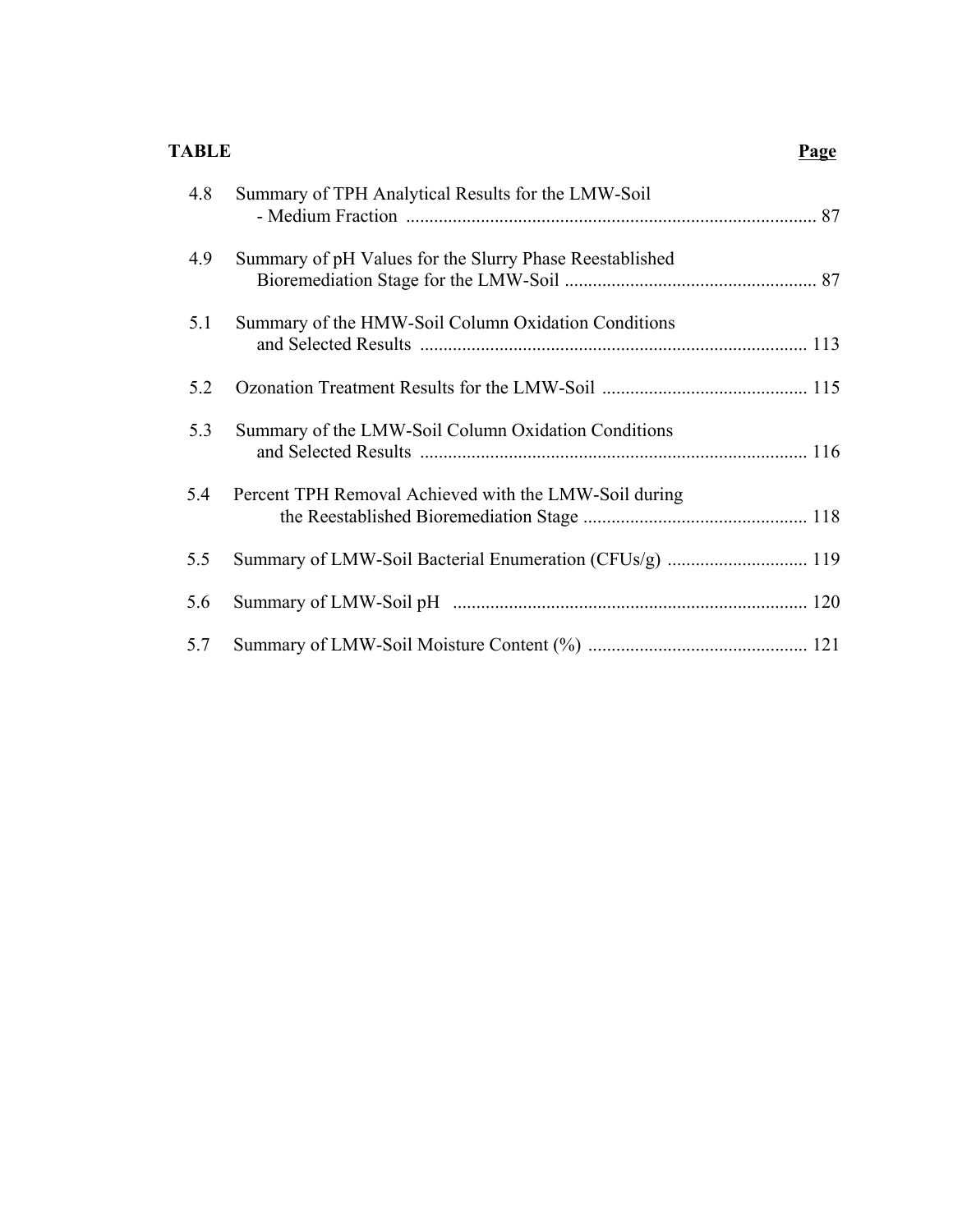## **LIST OF FIGURES**

| <b>FIGURE</b> |                                                          | Page |
|---------------|----------------------------------------------------------|------|
| 1.1           | Approximate Boiling Ranges for Individual                |      |
| 1.2           | Illustration of the Mechanism for the Effects of         |      |
| 2.1           |                                                          |      |
| 2.2           |                                                          |      |
| 3.1           |                                                          |      |
| 3.2           |                                                          |      |
| 3.3           |                                                          |      |
| 4.1           | LMW-Soil Slurry Phase Initial Bioremediation Results  88 |      |
| 4.2           | Soil Phase TPH Results of Slurry Phase Chemical          |      |
| 4.3           | Aqueous Phase TPH Results of Slurry Phase Chemical       |      |
| 4.4           | Results of Slurry Phase Fenton's Reagent Rate Test       |      |
| 4.5           | Soil Phase TPH Results of Slurry Phase Chemical          |      |
| 4.6           | Aqueous Phase TPH Results of Slurry Phase Chemical       |      |
| 4.7           | Results of Slurry Phase Fenton's Reagent Rate Test       |      |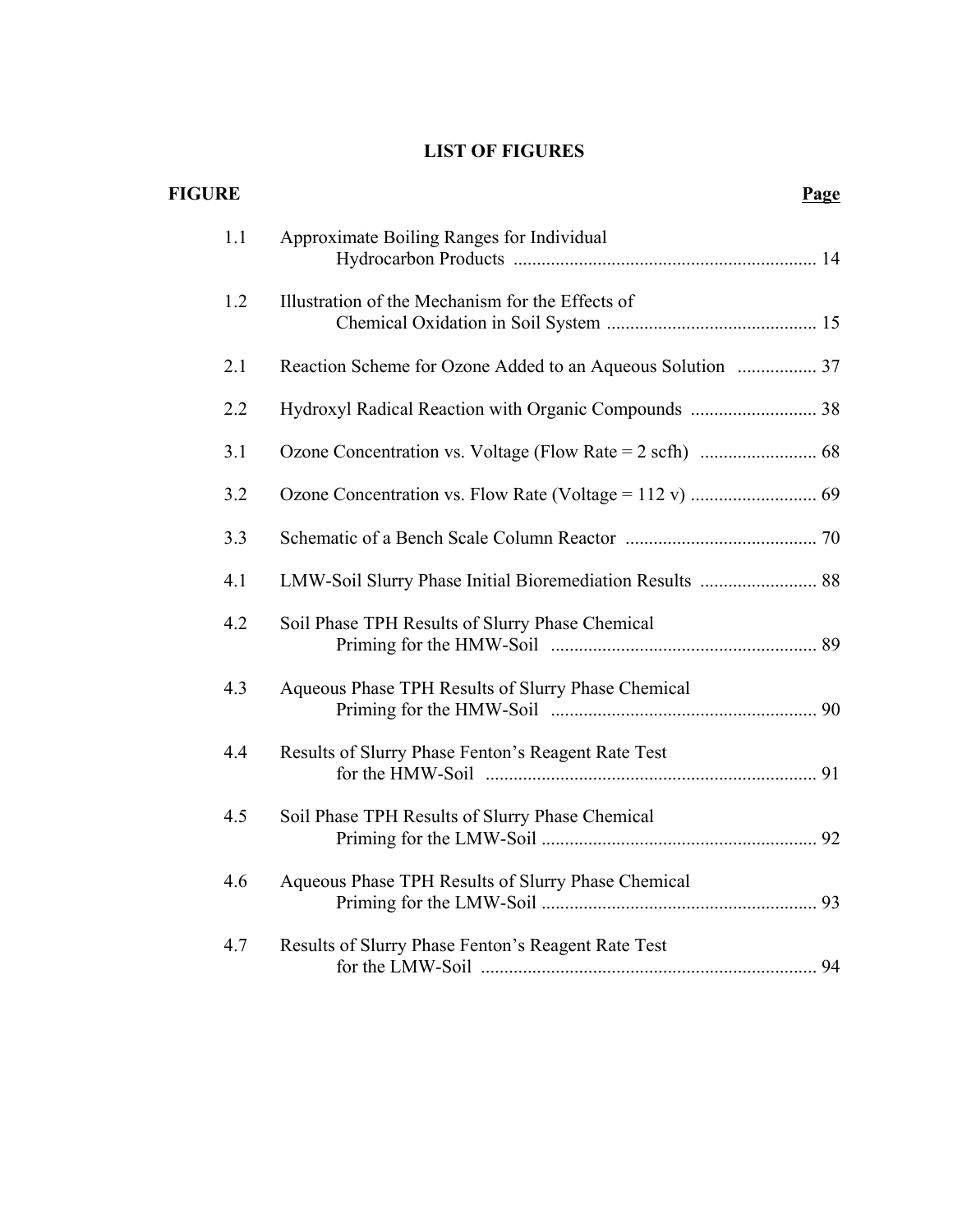# **FIGURE Page**

| 4.8  | Heavy TPH Results of Fenton's Reagent Enhanced                             |
|------|----------------------------------------------------------------------------|
| 4.9  | Heavy TPH Results of Fenton's Reagent Enhanced                             |
| 5.1  | HMW-Soil TPH Results of Chemical Priming                                   |
| 5.2  | HMW-Soil Heavy TPH Results of Chemical Priming                             |
| 5.3  | HMW-Soil Light TPH Results of Chemical Priming                             |
| 5.4  | O <sub>2</sub> Evolution from Reestablished Bioremediation – HMW-Soil  125 |
| 5.5  | $CO2$ Evolution from Reestablished Bioremediation – HMW-Soil  126          |
| 5.6  | Headspace VOC Levels during the Reestablished                              |
| 5.7  |                                                                            |
| 5.8  | Chemical Priming Experiments Results - LMW-Soil                            |
| 5.9  | O <sub>2</sub> Evolution from BIO/OX/BIO Treatment of the LMW-Soil  130    |
| 5.10 | $CO2$ Evolution from BIO/OX/BIO Treatment of the LMW-Soil  131             |
| 5.11 | Headspace VOC Levels in BIO/OX/BIO Treatment of the LMW-Soil . 132         |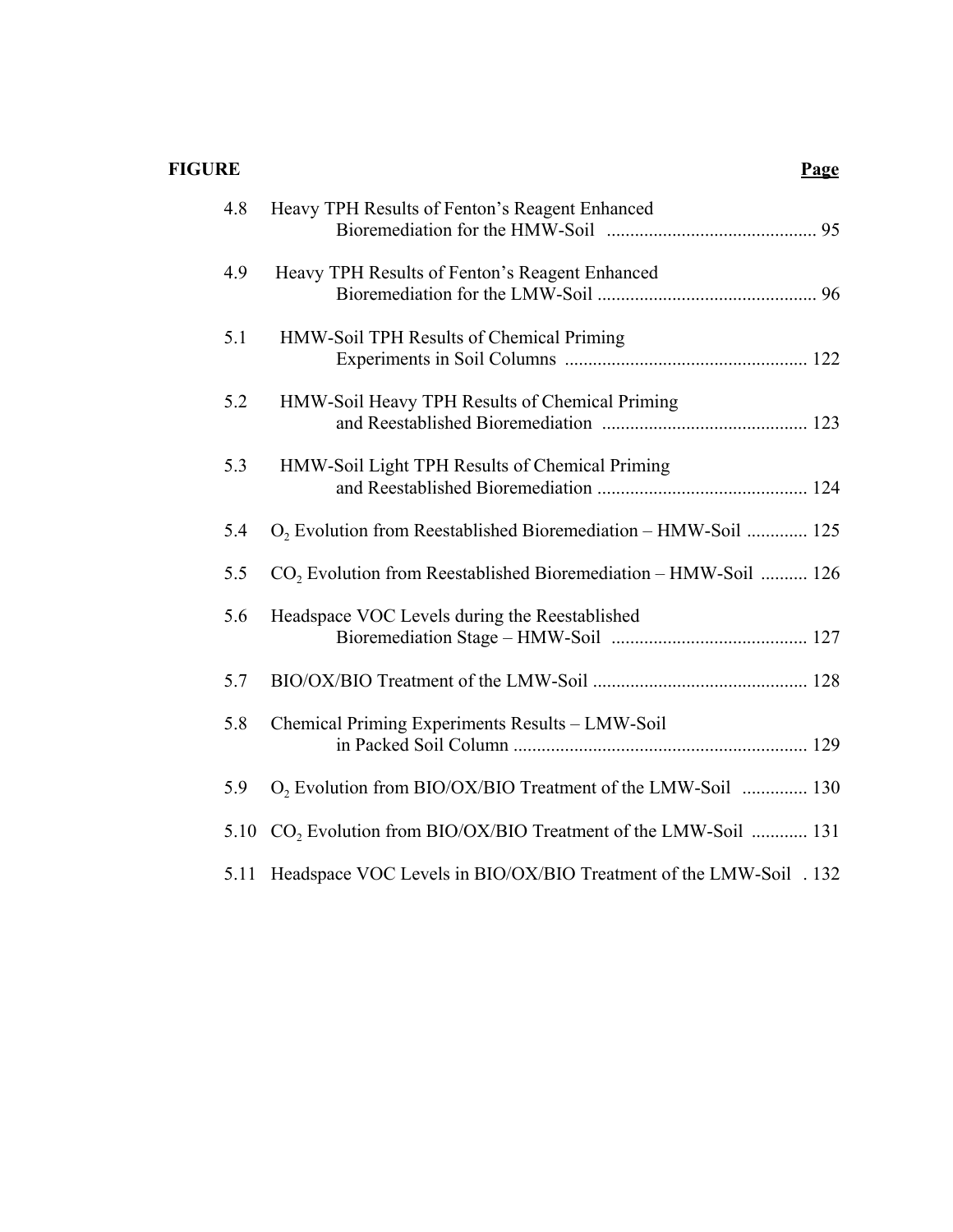## **CHAPTER I**

## **INTRODUCTION**

#### Background

#### Petroleum Contamination

Man has dealt with the cleanup of petroleum products almost since the first day oil was discovered. Around the beginning of the 1990's, the spilling of more than 200,000 barrels of crude oil from the oil tanker Exxon Valdez in Prince William Sound, Alaska (Hagar, 1989), as well as smaller spills in Texas, Rhode Island, and the Delaware Bay (Anonymous, 1989), has recently refocused attention on the problem of hydrocarbon contamination in the environment.

In many countries, major oil spills come from storage tanks or from leaks in pipelines (Wardley, 1979). In the US, many private and government facilities are faced with the cleanup of petroleum spills. As of April 1995, over 287,000 underground storage tanks were confirmed to be leaking petroleum hydrocarbons into the surrounding environment (USEPA, 1995). The United States Environmental Protection Agency (USEPA) estimates that as many as 15 to 20% of the approximately 1.8 million regulated underground storage tank (UST) systems are either leaking or are expected to leak in the near future (Chen, 1995). Spills also occur during loading, discharging, and transporting of petroleum products by road and rail.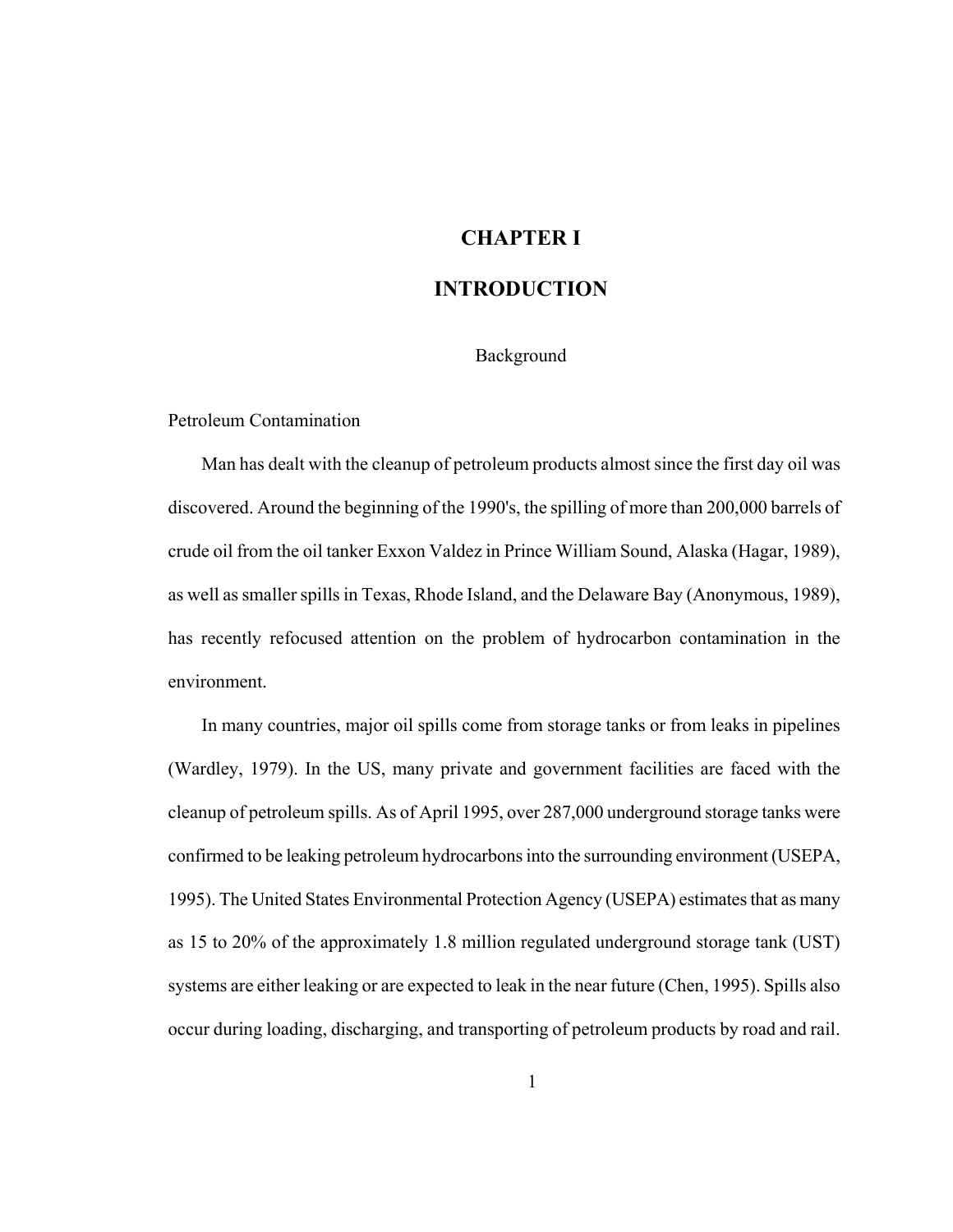In most cases, the environmental impact of released wastes would be minimal if they continuously remained at the point of release; unfortunately, most wastes migrate from their release points to affect a wider area. Petroleum contamination most often is transported through groundwater along the local hydraulic gradient. This may raise more concern than the original spills, since over half of the potable water supply in the United States originates from groundwater (Brown, *et al*., 1985). In Mississippi, 90% of the public drinking water comes from groundwater sources (Burchell, 1996). Hence, prevention and treatment have to be carried out before further contamination of valuable groundwater resources takes place.

Another major contamination source is improper disposal. During the early stages of petroleum utilization, laws and regulations directed towards waste disposal were nonexistent because of limited public concern over direct releases into the environment. Industries faced little pressure from the government or the general public to treat or dispose of the wastes they generated. Some petroleum industries simply excavated pits and used them as dumping grounds for petroleum wastes (Viraragpavan, *et al.,* 1998). Small businesses, even today, dump used oil onto the ground either because they can not afford sophisticated treatment or are ignorant of environmental regulations. Consequently, years of poor disposal practices have resulted in numerous contaminated sites.

Today, the effects of some industrial discharges and wastes, not only on people but also on the environment, have been realized and have become a cause for public concern. Since the late 1960's, Congress has enacted legislation which regulate many types of environmental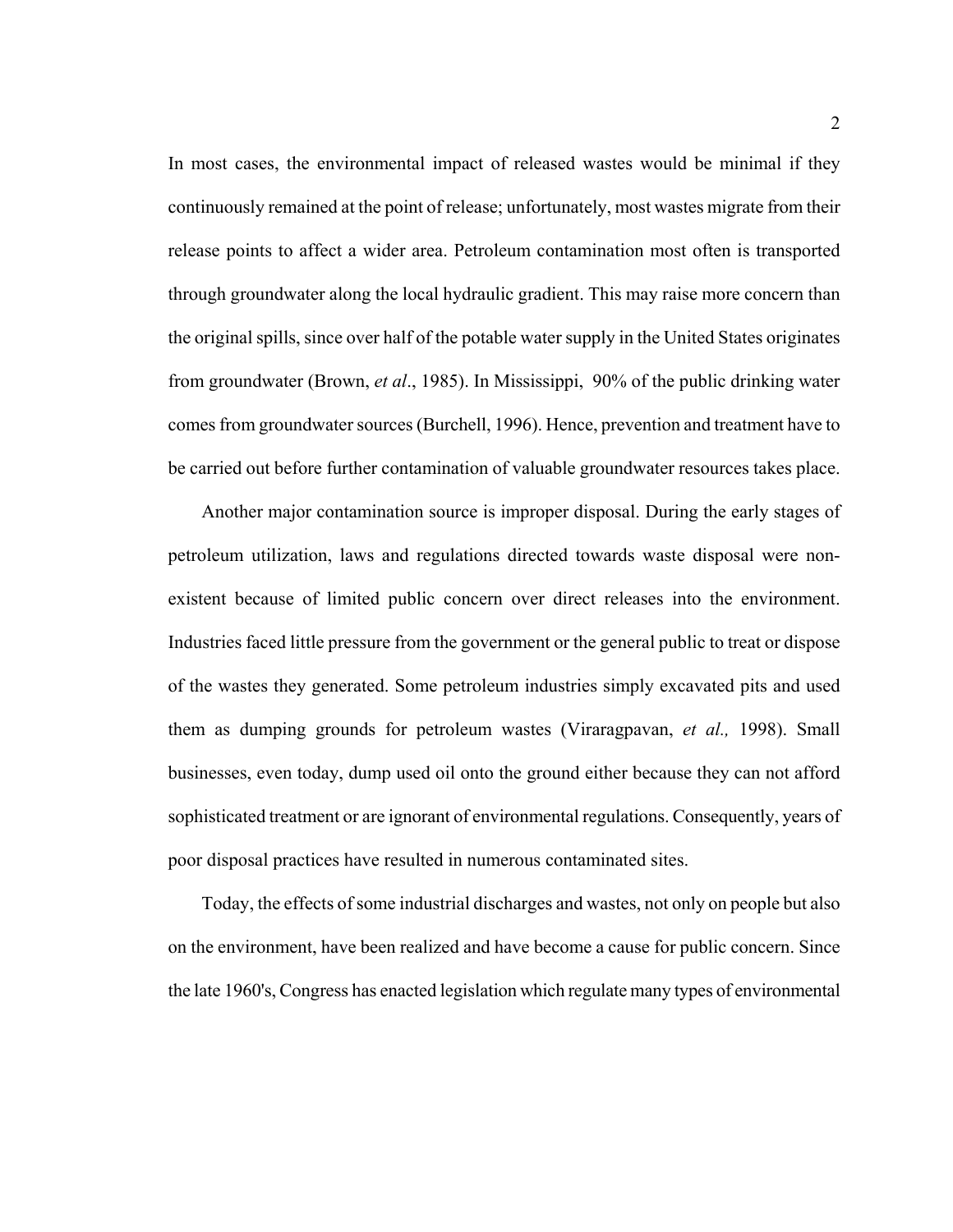pollution. With this awareness of environmental impacts and promulgation of strict regulations, numerous sites are in need of cost-effective approaches to cleanup.

#### Environmental Health Aspects of Petroleum Contamination

The environmental impact of hydrocarbons varies considerably, because of their vastly different chemical structures. The toxicity of aromatic hydrocarbons is relatively high, while that of straight-chain paraffins is relatively low (Reis, 1996). In general, hydrocarbons stunt plant growth if the concentration in contaminated soil is above about 1% by weight (Wardley, 1979). Hydrocarbons can also impact higher organisms that may become exposed following an accidental release. Marine animals with hair or feathers that serve as insulation can die of hypothermia if coated with oil. Coated animals can also ingest fatal quantities of hydrocarbons during washing and grooming activities (Wardley, 1979).

One important group of petroleum hydrocarbons, which are particularly of concern by most parties, are polycyclic aromatic hydrocarbons (PAHs). PAHs, also known as polynuclear aromatic hydrocarbons or PNAs, are compounds of fused benzene rings in linear, angular, or cluster arrangements that contain only carbon and hydrogen. PAHs are formed during the pyrolysis of carbon- or petroleum-derived compounds at high temperatures (about 700EC) or other processes such as electrolysis with graphite electrodes, acetylene synthesis from natural gas, and refinery operations (Andelman and Snodgrass, 1974). As a result of this, PAHs have been detected in air, soil, and water matrices. Eleven of the forty PAHs listed by the National Academy of Sciences are classified as strongly carcinogenic or mutagenic, while another 10 are considered weakly carcinogenic and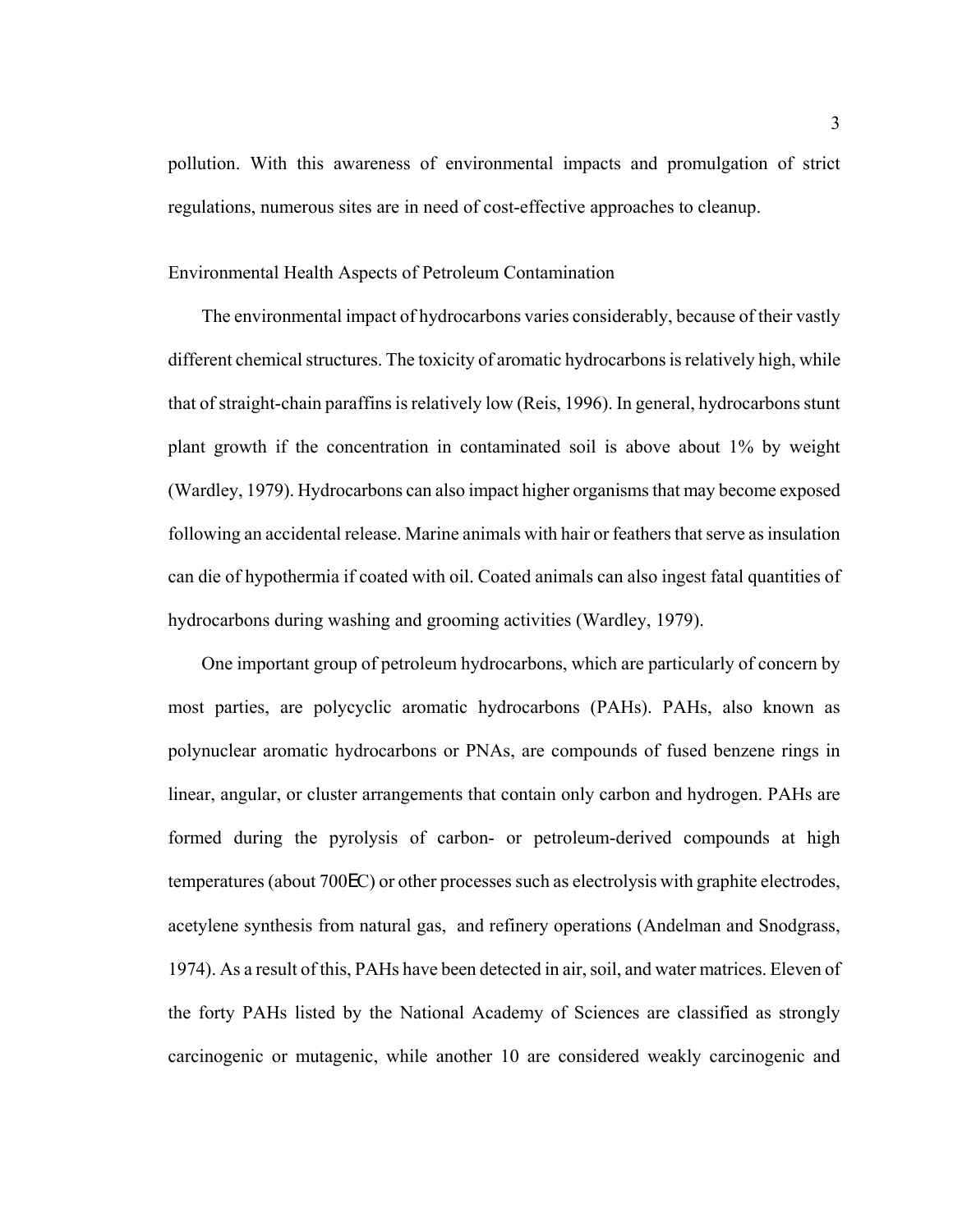mutagenic (NAS, 1972; Fouillet, *et al*., 1991). In 1980, EPA required that water quality be judged on the presence of 129 compounds. Sixteen of those were PAHs (Nowicki, *et al*, 1980). Also, some PAHs are known to be recalcitrant to biodegradation resulting in low removal efficiencies within traditional wastewater treatment processes (Herbes, *et al*., 1976). In general, the greater the number of rings, the more recalcitrant the PAH.

#### Current Treatment Alternatives for Petroleum Contamination

Commercial petroleum hydrocarbons are produced through distillation of crude oil. In general, the lighter fractions represent gasoline-range material. The intermediate or middle distilled fractions represent feedback for diesel, jet fuels, and "light" heating oils. The residuum in this process serves as heavy fuel oils or other non-fuel products (Nyer and Skladany, 1989; Potter, 1992).Table 1.1 presents some of the major commercial products associated with different distillation fractions. Because of their widespread usage, gasoline, diesel, and fuel oils are some of the most common petroleum products contaminating soils and groundwater ( Nyer and Skladany, 1989).

The definitions of these three types of fuel products are (Hawley, 1981):

- 1. Gasoline is a mixture of volatile hydrocarbons suitable for use in internal combustion engines. The major chemical components of gasoline are branched chain paraffins (branches chain alkanes), cycloparaffins (cycloalkanes), and aromatics.
- 2. Diesel is Number 2 Fuel Oil, composed primarily of unbranched paraffins (straight chain alkanes) with a flash point between 110 and 190 EF (43 and 88EC).
- 3. Fuel oils are chemical mixtures having flash points greater than 100 EF (38EC). Fuel oils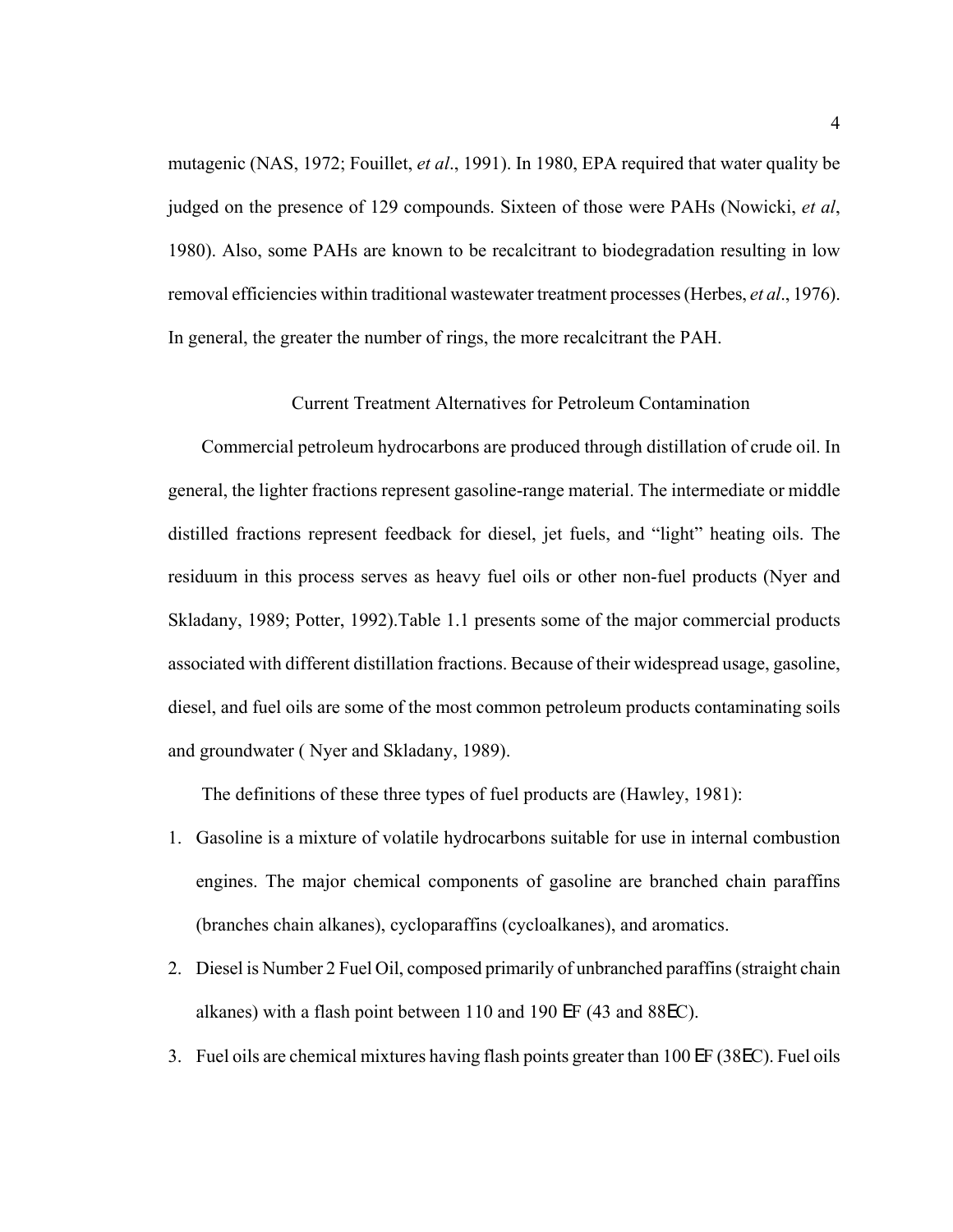can be distilled fractions of petroleum, residuum from refinery operations, crude petroleum, or a mixture of two or more of these materials.

Figure 1.1 shows gasoline, diesel, fuel oil, and other major petroleum hydrocarbon constituents as they would be separated using a gas chromatograph by increasing the boiling point.

#### Traditional Physicochemical Approaches

Traditional physicochemical techniques result in the abiotic destruction and/or separation of the chemicals from contaminated environmental media as their treatment mechanism. Most of the techniques that are well developed for use with petroleum hydrocarbons are either too costly or generate secondary waste streams which require further treatment. Typical treatment technologies used for remediation of petroleum hydrocarbon contaminated soil include thermal desorption, incineration, solvent extraction, and soil washing/soil flushing (Lighty, *et al.,* 1993).

Thermal desorption processes use transferred heat and pollutant volatility as the principal means to physically separate and transfer contaminants from soils, sediments, or other solids into the vapor phase. The contaminated material is excavated and delivered to the thermal desorber where water and the contaminants are volatilized due to the elevated heat. These processes typically operate at a temperature range of 350EF to 700EF (Hoeppel, *et al.*, 1991). Thermal desorbers are not used as stand-alone processes during remediation. Organics in the offgas have to be collected and recovered by condensation or adsorption or combusted in an afterburner. The selection of the gas treatment system depends on the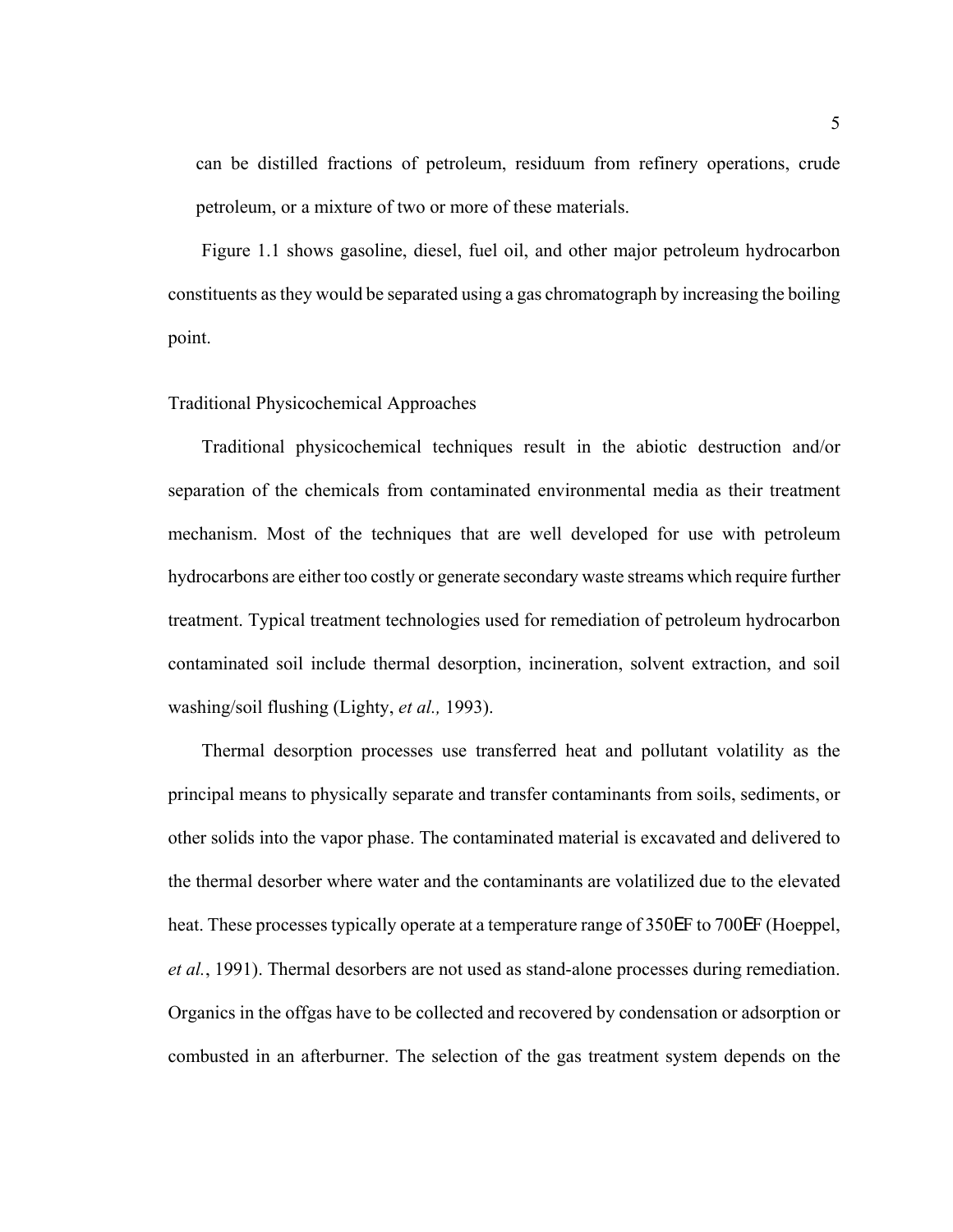concentration of the contaminant, cleanup standards and regulations, and the economics of the offgas treatment system(s) employed (Lighty, *et al.*, 1993).

Incineration, also known as thermal destruction, is a well developed *ex situ* process that thermally destroys organic contaminants. Generally, incineration is a mature process which utilizes high temperatures, typically over 1800EF, in the presence of oxygen to oxidize organic compounds within contaminated solids or liquids (Long, 1993). Although, the destruction removal efficiency of a well designed incineration system can be in excess of 99.99%, the high cost (usually ranging from \$300 to \$1,500 per ton of soil treated) and possible secondary pollution caused by incomplete combustion or volatilization make the process difficult for acceptance by the general public (USEPA, 1996; Magee, *et al*., 1993; Long, 1993).

Solvent extraction is an *ex situ* separation and concentration process that uses nonaqueous liquid reagents to remove organic and/or inorganic contaminants from polluted soils, sediments, sludges, or water. As a separation process, solvent extraction does not destroy contaminants but produces a concentrated contaminated fraction, a treated solids fraction, and possibly, a wastewater stream. It may concentrate contaminants by a factor as high as 10,000:1 (Donnelly, *et al*.,1994). However, this concentrated portion is usually treated using incineration or other treatment methods depending on the type and concentration of contaminant(s). The treated solids fraction and wastewater may also contain residues of the contaminant and extraction fluid. Depending on the site cleanup requirements, further treatment of these fractions may have to be carried out. Contaminant removal efficiencies and levels of reduction vary depending on number of extraction stages,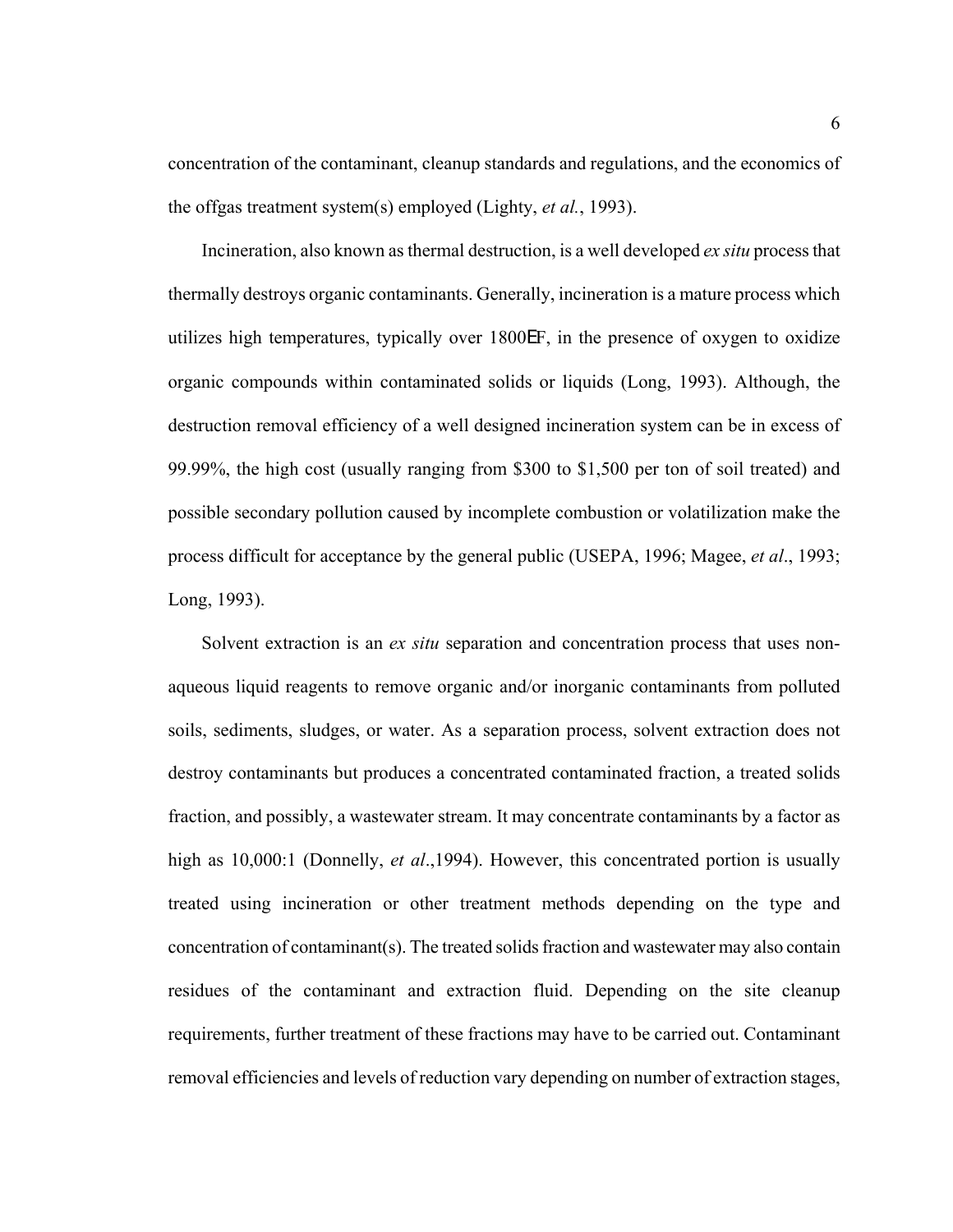type, concentration of contaminants present, and the nature of the medium to be treated. Costs for treating a ton of contaminated soil range from \$95 to \$700 (Donnelly, *et al.*, 1994).

Soil washing is an *ex situ* process that utilizes water-based solutions to extract and separate contaminants from soil. Contaminants are removed through abrasive scouring and scrubbing action using a washwater that is sometimes augmented by surfactants or other agents (i.e. alcohols). It is usually used as a pretreatment process followed by further treatment using thermal desorption, incineration, or bioremediation as required (Mann, *et al.*, 1994). Soil flushing is an *in situ* process which involves the injection of water, enhanced water, or gaseous mixtures to accelerate the mobilization of contaminants from subsurface soil (Mann, *et al*., 1994). Due to the slow rate of liquid phase diffusion into soil particles, this process may be time-consuming (Raws, 1996). When dealing with aged contaminaed soils, soil flushing will be less effective, because the chemicals can be relatively insoluble or tightly bounded to the soil particles (Mann, *et al*., 1994).

#### Bioremediation of Petroleum Hydrocarbons

Bioremediation employs microorganisms to biologically degrade organic contaminants present in various contaminated media. It is a natural process, where the end-products of contaminant oxidation are typically  $CO<sub>2</sub>$ , H<sub>2</sub>O, organic by-products, and additional biomass. Given this natural mechanism, bioremediation is easily accepted by the public as an environmentally friendly alternative.

It is well established that microorganisms are capable of degrading a wide variety of compounds, including aliphatic, aromatic, PAHs (Singer and Finnerty, 1984; Certiglia, 1984;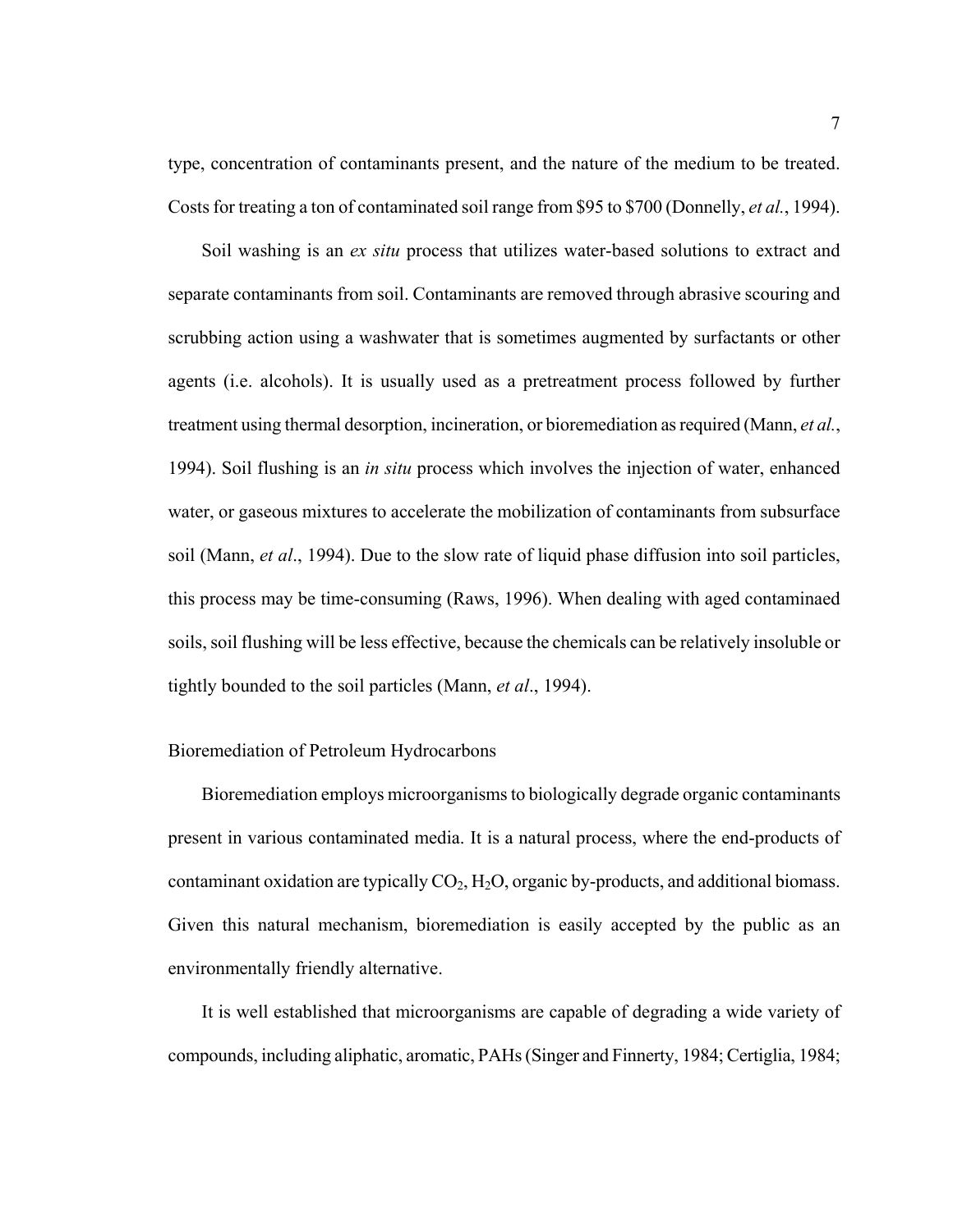Zappi, *et al.*, 1996), chlorinated aliphatic hydrocarbons, such as TCE (Fogel, *et al*., 1986), explosives (Zappi, *et al.,* 1995), and chlorinated aromatics, such as PCP and PCBs (Valo, *et al.,* 1986; Focht and Brunner, 1985). Most field applications of bioremediation technologies have been directed toward soil that is contaminated with petroleum hydrocarbons (Autry and Ellis, 1992). The biodegradation potential of hydrocarbon compounds have been successfully tested in the laboratory using pure and mixed cultures (Singer and Finnerty, 1984; Watkinson and Morgan, 1990; Jing, 1998) and using full-scale field remediation units(Autry, *et al.*, 1991; Glaser, 1991). There are a number of engineered treatment systems available for bioremediation of petroleum products, such as, landfarming, biopiles, bioslurry, composting, and *in situ* bioremediation (Baker and Herson, 1994).

Bioremediation processes are typically more economical than traditional physical/chemical methods. It is estimated that bioremediation generally costs one-third to one-half that of incineration (Gabriel, 1991; Bollag and Bollag, 1995). Several factors contribute to the economical aspect of bioremediation (Block, *et al*., 1993):

- 1. Low capital and operating costs
- 2. Minimal specialized equipment requirements
- 3. Availability of trained contractors to implement the technology

Since the mid-1980s, bioremediation has been used at more than 100 locations to costeffectively remediate hundreds of thousands of cubic yards of contaminated soil (Block, *et al.* 1993). The USEPA strongly believes in the future of bioremediation. To further the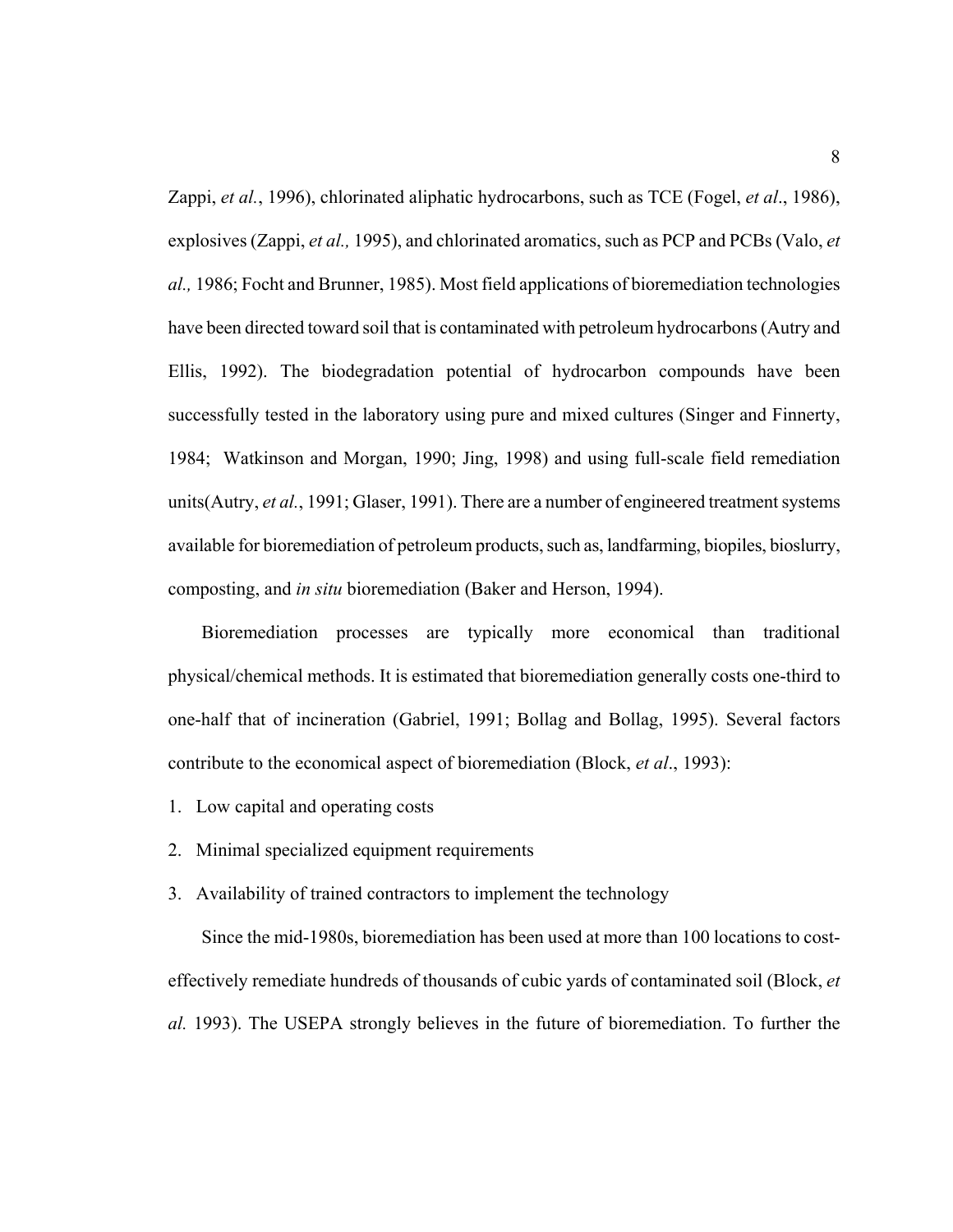utilization of innovative treatment technologies, the USEPA has created the Technology Innovation Office in 1990 to encourage studies on these technologies (King, et al., 1992). Bioremediation is considered by this group to be one of the most promising technologies for the remediation of contaminated environmental media.

Despite the positive performance of bioremediation, there are limitations to this process that prevent it from being used at some sites. First of all, bioremediation can be timeconsuming. The speed of bioremediation is often measured in terms of half-lives of the hydrocarbon (i.e., the time for half of the hydrocarbon mass to be biologically degraded). Typical degradation half-lives range from a few days for low-molecular-weight compounds to a number of years for complex compounds, such as multi-ringed PAHs (American Petroleum Institute, 1984). Half lives for different kinds of fuel oils have been reported to range from less than 30 days to 57 weeks (Song, *et al.,* 1990; Loehr, *et al.,* 1992; Whiteside, 1993; McMillen, *et al.,* 1993; Martinson, *et al.,* 1993; Zappi, *et al.,*1996). Where time is an important criteria associated with cost, bioremediation may not be a preferable alternative at these sites.

Secondly, microorganisms typically utilize chemicals that are relatively water-soluble as food sources. Those chemicals that have low solubility in water, such as high boiling point petroleum products and PAHs, can be inaccessible to microorganisms. Also, in soil systems, the complex pore structure and fluid transport pathways of soil can make remediation difficult. Most hydrocarbons are trapped by capillary pressure and adsorption within the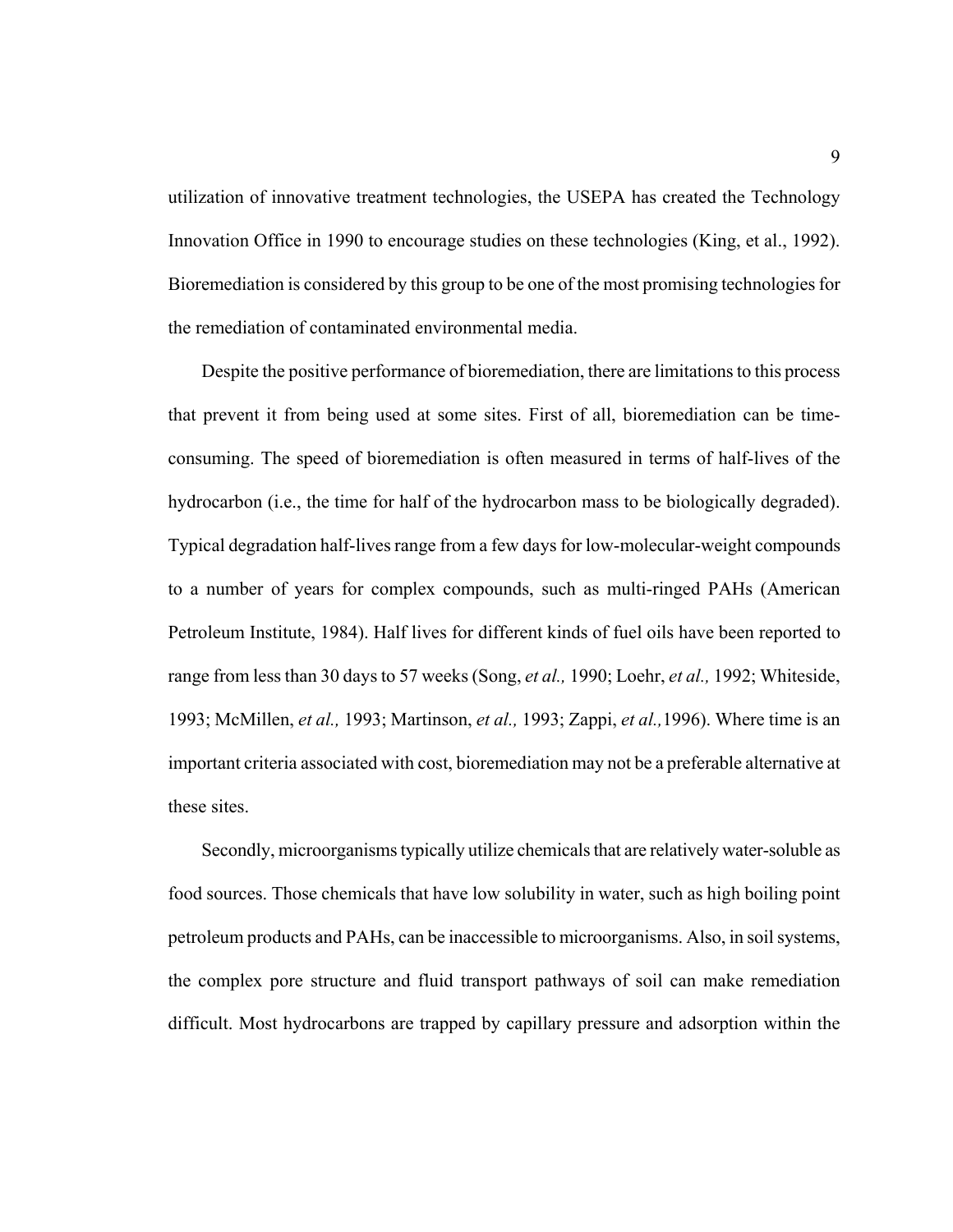pores of the soil and not available at soil-water interface (Reis, 1996). Adsorption of hydrocarbons onto natural organic matter (NOM) positioned on soil particle surfaces result in the formation of a bound fraction, also known as residue (Novak, *et al.,* 1995). This portion of the contamination may not be recoverable even with the exhaustive extraction methods (Kaufmam, *et al.,* 1976; Khan, 1982; 1991). Hence, microorganisms cannot utilize and degrade these adsorbed contaminants. Several studies support the concept that biological degradation is limited by the inaccessibility of adsorbed fractions of contaminants to microorganisms (Bailey and White, 1970; Meuler, *et al.,* 1992; Scow and Hutson, 1992; Novak, *et al.,* 1995). Because of these limitations, bioremediation may not be able to achieve the treatment goals for cleanup of the soil contamination. Enhancement strategies have to be carried out to increase the biodegradability and bioavailability of the contaminants.

#### Chemical Oxidation Enhanced Bioremediation

Advanced oxidation processes (AOPs) are defined as chemical oxidation processes which generate hydroxyl radicals in sufficient quantity to affect waste treatment (Glaze, 1987). These processes have the ability to rapidly oxidize recalcitrant compounds and convert them to potentially less toxic and more readily biodegradable intermediate products (Huang, *et al.,* 1993). AOPs have been successfully used for treating chlorinated solvents, PCBs, and other bio-recalcitrant chemicals. Recent research on advanced oxidation processes indicates that chemical constituents of fuels (i.e. PAHs and BTEX) are very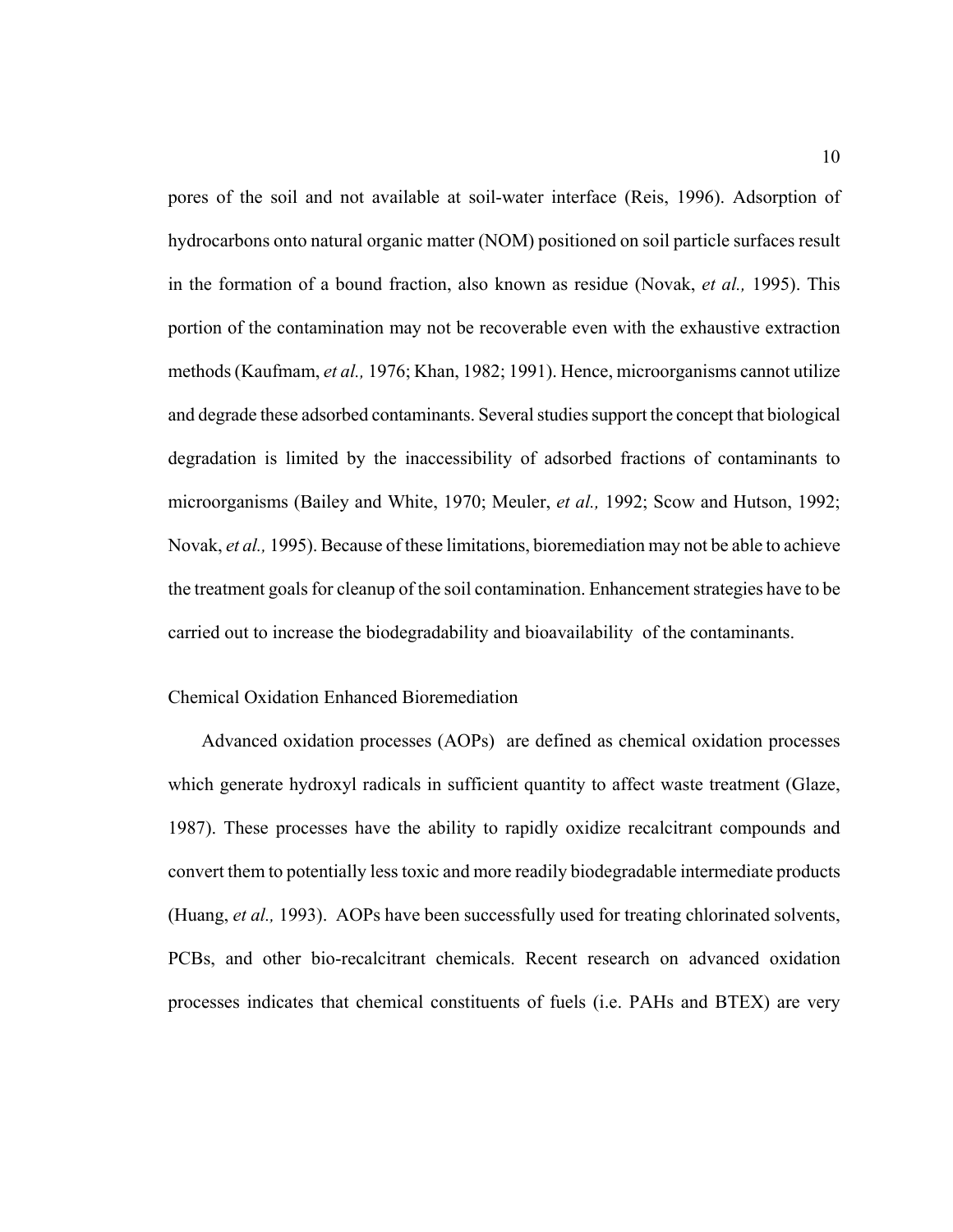reactive to the hydroxyl radical and somewhat reactive to direct oxidation by ozone and other oxidants (Nelson and Brown, 1994). Oxidation products of most organic compounds are usually hydroxylated products, aldehydes, ketones, carboxylic acids, carbon dioxide, and water (Adams and Randke, 1992; Trapido, *et al.*, 1994; Zappi, *et al.*, 1995; Yao, *et al.*, 1996). These intermediates are usually more water-soluble (and biodegradable) than the parent compounds. Plus, oxidants can react with the sorption bond between the contaminant and soil NOM, thus increasing the bioavailability of the contaminants.

Figure 1.2 illustrates how oxidants attack both soil sorption sites and the recalcitrant compounds themselves. This figure serves as a summary of the proposed process which is referred to herein as chemical priming. The by-products of the reaction are likely to have higher biodegradation potential and bioavailability. Chemical oxidation usually excels in the oxidation and net cleavage of aromatic and cyclic chemical rings, while it typically becomes rate limiting for the subsequent oxidation of the straight chained by-products of ring cleavage (Hoigne and Bader, 1983). Bioremediation, on the other hand, often is effective at the mineralization of straight-chained chemical (Dragun 1988), but rate-limiting with the degradation of high molecular weight branched hydrocarbons and polycyclic aromatic structures. These two processes seem to be very complimentary of each other. Therefore, the combination of chemical oxidation processes and bioremediation may provide an optimistic result toward achieving a cost-effective alternative of soil decontamination.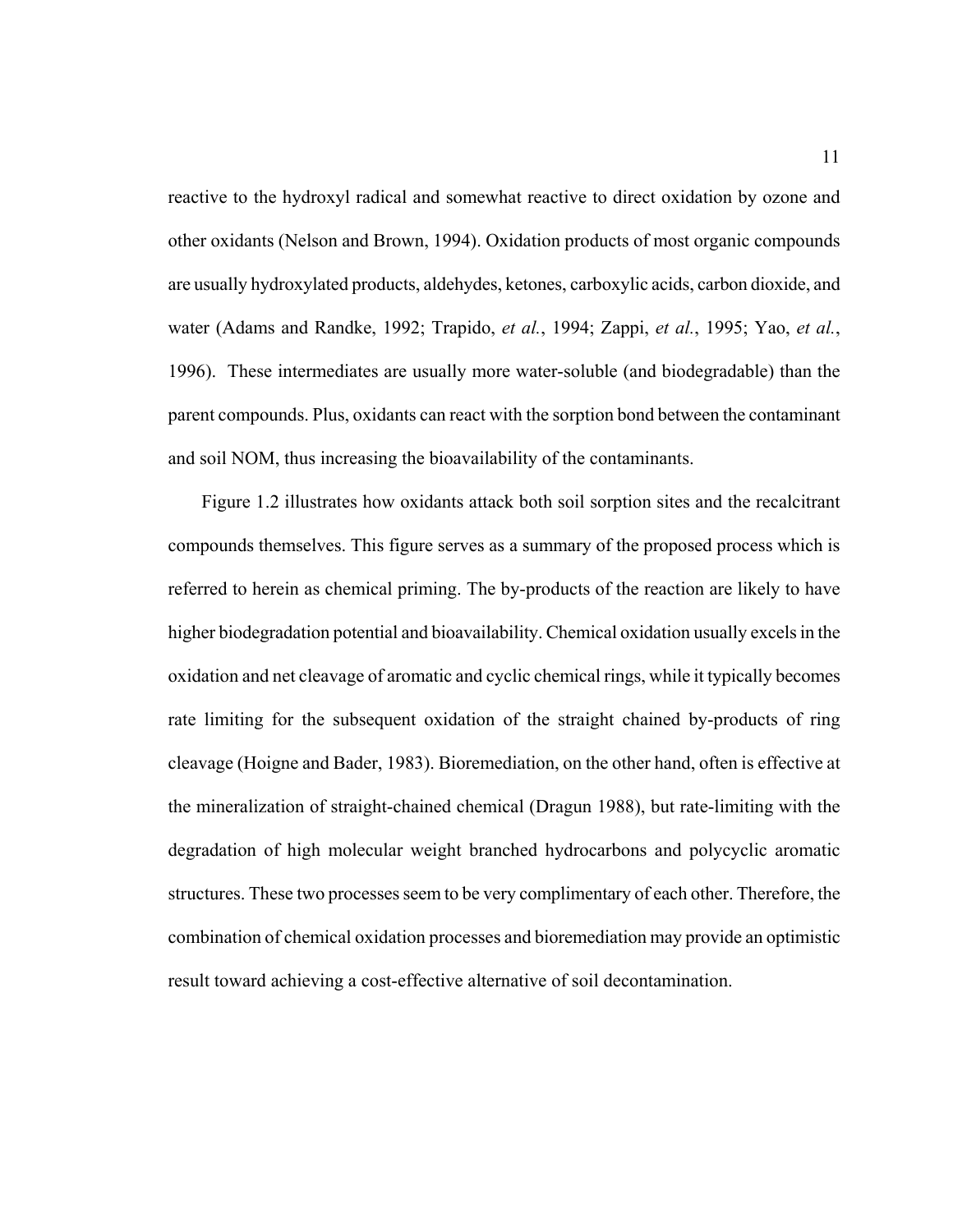#### Research Objectives

The primary objective of this investigation is to examine the feasibility of using chemical priming as an enhancement to the bioremediation of petroleum contaminated soils. The specific objectives were to:

- 1. Demonstrate the feasibility of using chemical oxidation processes to enhance the biotreatment potential of two soils having different types and levels of TPH contamination.
- 2. Evaluate various candidate oxidation strategies for use as chemical priming steps.
- 3. Compare the affects of chemical and/or biological oxidations on treating the two soil specimens.
- 4. Formulate implementation strategies to successfully integrate bioremediation and chemical priming.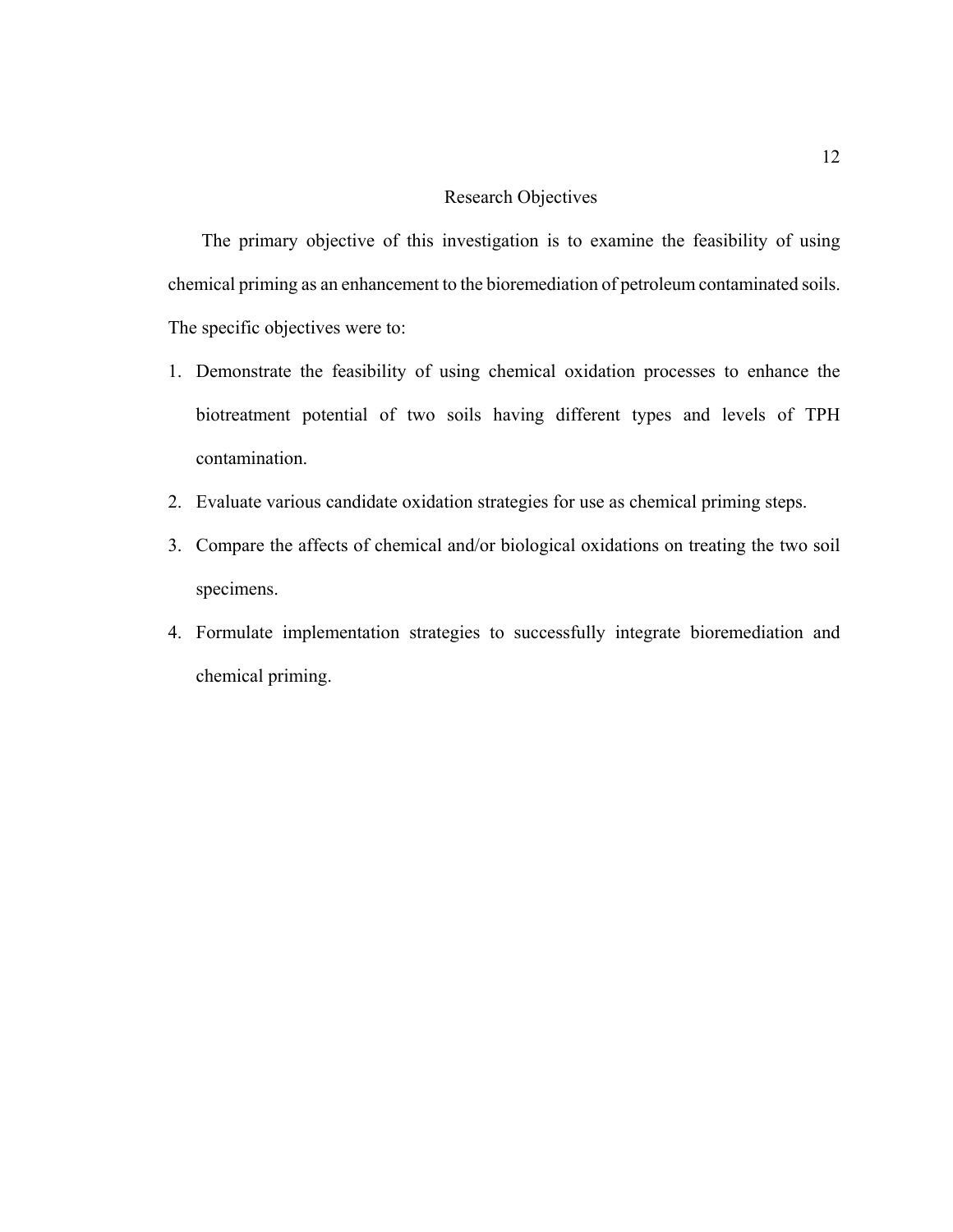## Table 1.1

## Petroleum Distillation Products\*

| Fraction                            | Distillation Temperature, EC | Carbon Number                                           |
|-------------------------------------|------------------------------|---------------------------------------------------------|
| Gas                                 | Below 20                     | $C-1$ to $C-4$                                          |
| Petroleum ether                     | $20$ to $60$                 | $C-5$ to $C-6$                                          |
| Ligroin (light Naphtha)             | 60 to 100                    | $C-6$ and $C-7$                                         |
| Natural Gasoline                    | 40 to 205                    | $C-5$ to $C-10$ and<br>cycloalkanes                     |
| Kerosene                            | 175 to 325                   | $C-12$ to $C-18$ and<br>aromatics                       |
| Gas Oil                             | Above 275                    | C-12 and higher                                         |
| Lubricating Oil                     | Non-volatile liquids         | Probably long chains<br>attached to cyclic<br>compounds |
| <b>Asphalt or Petroleum</b><br>Coke | Non-volatile solids          | Polycyclic structures                                   |

\*Adapted from Morrison and Boyd, 1973.

.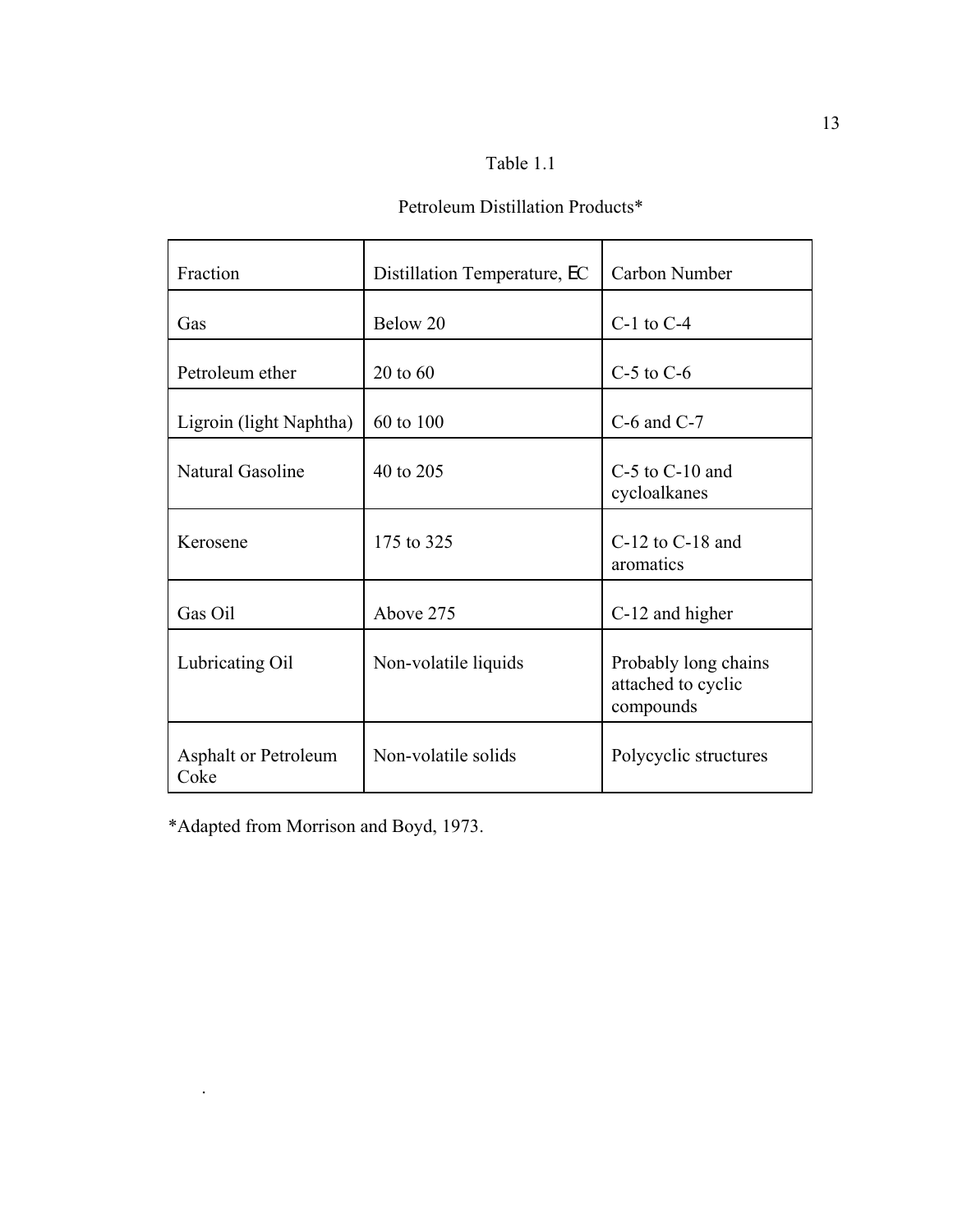

Figure 1.1. Approximate Boiling Ranges for Individual Hydrocarbon Products

Benzene (B) has a boiling point of 80.1°C and n-Hentriacontane (C-31) has a boiling point of 302°C (from Senn and Johnson 1985) (Reprinted with the permission of Ground Water Publishing Company. Copyright 1989).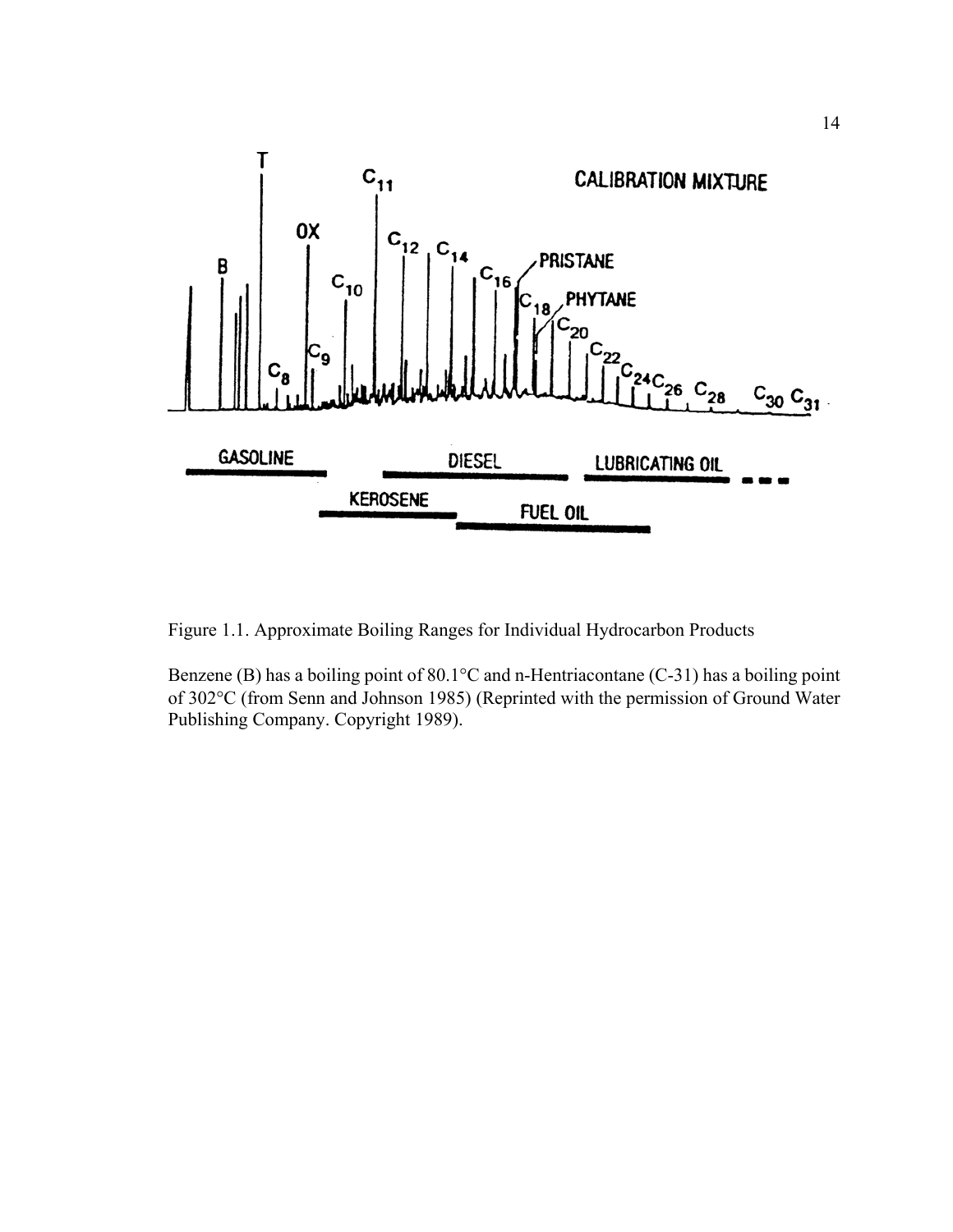

Proposed decomposition reaction pathway of benzo[a]pyrene.

Figure 1.2. Illustration of the Mechanism for the Effects of Chemical Oxidation in Soil System

Note: By represents oxidation by-products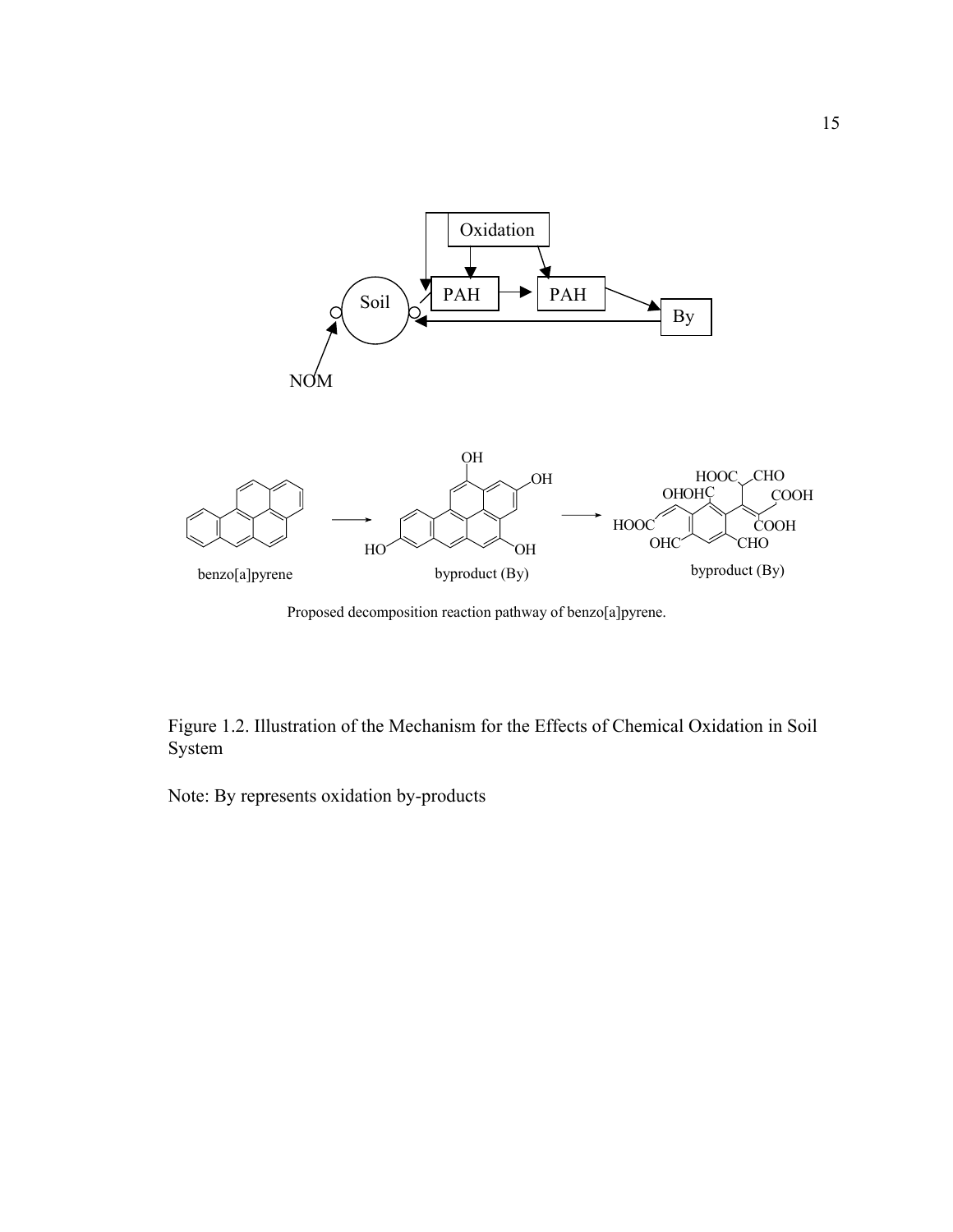## **CHAPTER II**

### **LITERATURE REVIEW**

Treatment of petroleum hydrocarbon contaminated soil has been the subject of several studies throughout the years. A number of published studies and reviews discuss in detail the biodegradation of petroleum products in relation to chemical structure. Many different engineered treatment systems are available for bioremediation of petroleum products in soil. Besides biological methods, studies on chemical oxidation of petroleum products, especially PAHs, with or without bioremediation have been investigated. Yet, there are a limited number of studies conducted on soil decontamination. Presented in this chapter are the general aspects of biodegradation of contaminated soils, followed by a discussion on past studies that evaluated chemical oxidation enhanced bioremediation.

#### Bioremediation of Petroleum Hydrocarbons

Bioremediation processes utilize microorganisms to biologically degrade contaminants present within environmental media. The processes utilize natural biochemical reactions to remove contaminants, but the natural biodegradation rate must be accelerated and optimized to reduce the contaminant concentration within a reasonable time period. To increase the rate of biodegradation, three important considerations must be determined: the kind of pollutants that must be treated; the matrix that contains the pollutants; and, the type of microorganisms that will be used to degrade the target pollutants. Reviewed in this section are the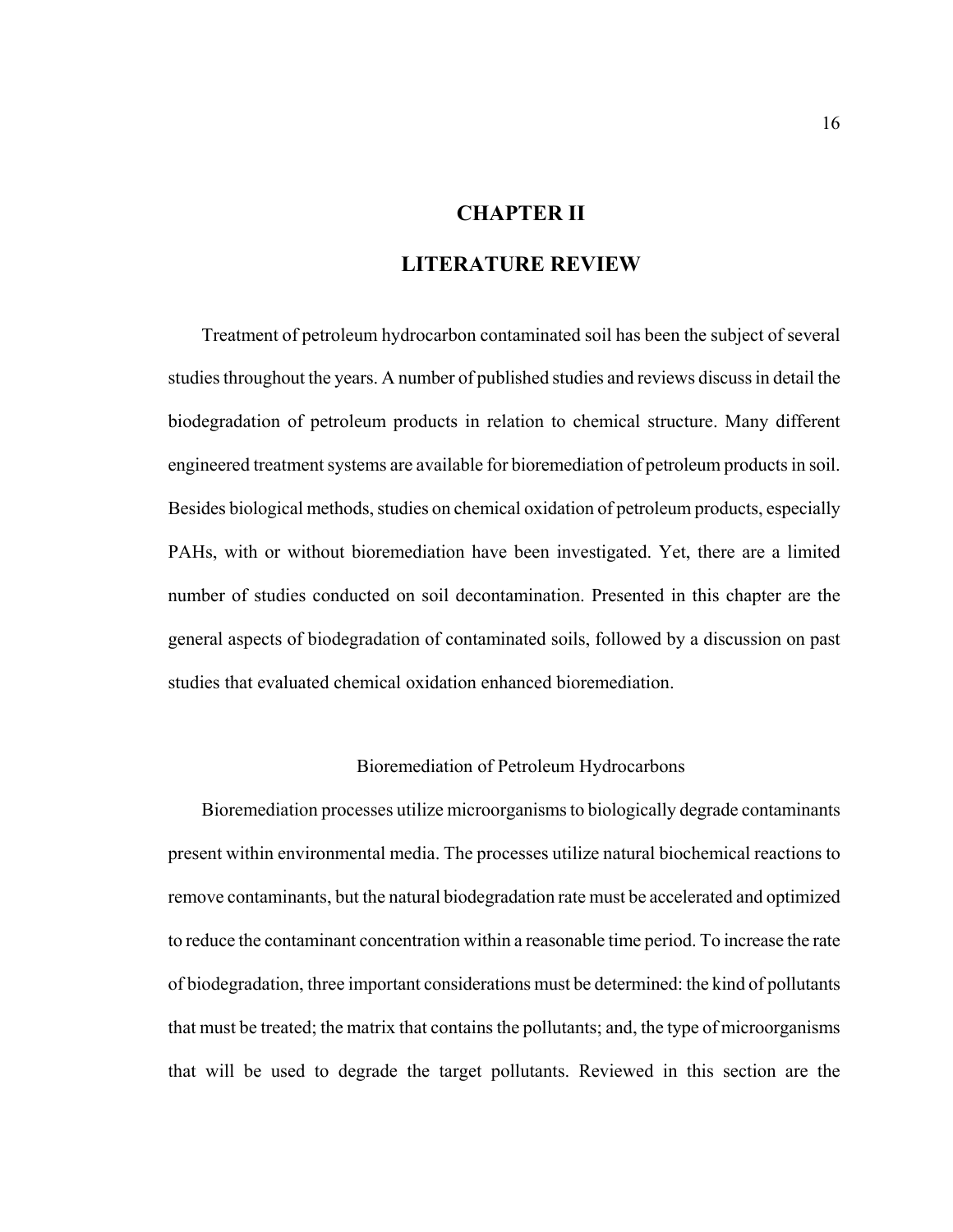fundamentals of bioremediation and various factors that impact the biodegradation of petroleum hydrocarbons. Understanding the fundamentals, as well as key operational factors, is paramount to the optimization and success of biodegradation processes.

#### Fundamentals of Biodegradation

Bioremediation processes utilize microorganisms to degrade or decompose contaminants for the treatment of soil and/or water. Heterotrophic bacteria and fungi are the primary organisms used for this function (Ward, *et al.*, 1995). Organic materials are degraded by microorganisms for the generation of energy and synthesis of new cell tissue. In the absence of organic matter, the cell tissue is endogenously respired to obtain energy for maintenance. In most biological treatment systems, these three activities occur spontaneously, and they may be represented as follows:

• Oxidation (dissimilatory process):

Organics + Electron Acceptor  $\rightarrow$  CO<sub>2</sub> + H<sub>2</sub>O + By-products + Energy + Cells

• Synthesis (assimilatory process):

Organics + Electron Acceptor + Bacteria + Energy  $\rightarrow$  new cells

• Overall pathway:

Orgaincs + Electron Acceptors + Bacteria  $\rightarrow$  CO<sub>2</sub> + 2H<sub>2</sub>O + Cells + By-products

#### Factors Affecting Biodegradation

Several environmental factors must be fulfilled before a contaminant can be degraded or transformed by microorganisms. Failures of bioremediation that have been documented are mostly due to not attaining treatment goals or excessively long treatment times. (Block, *et*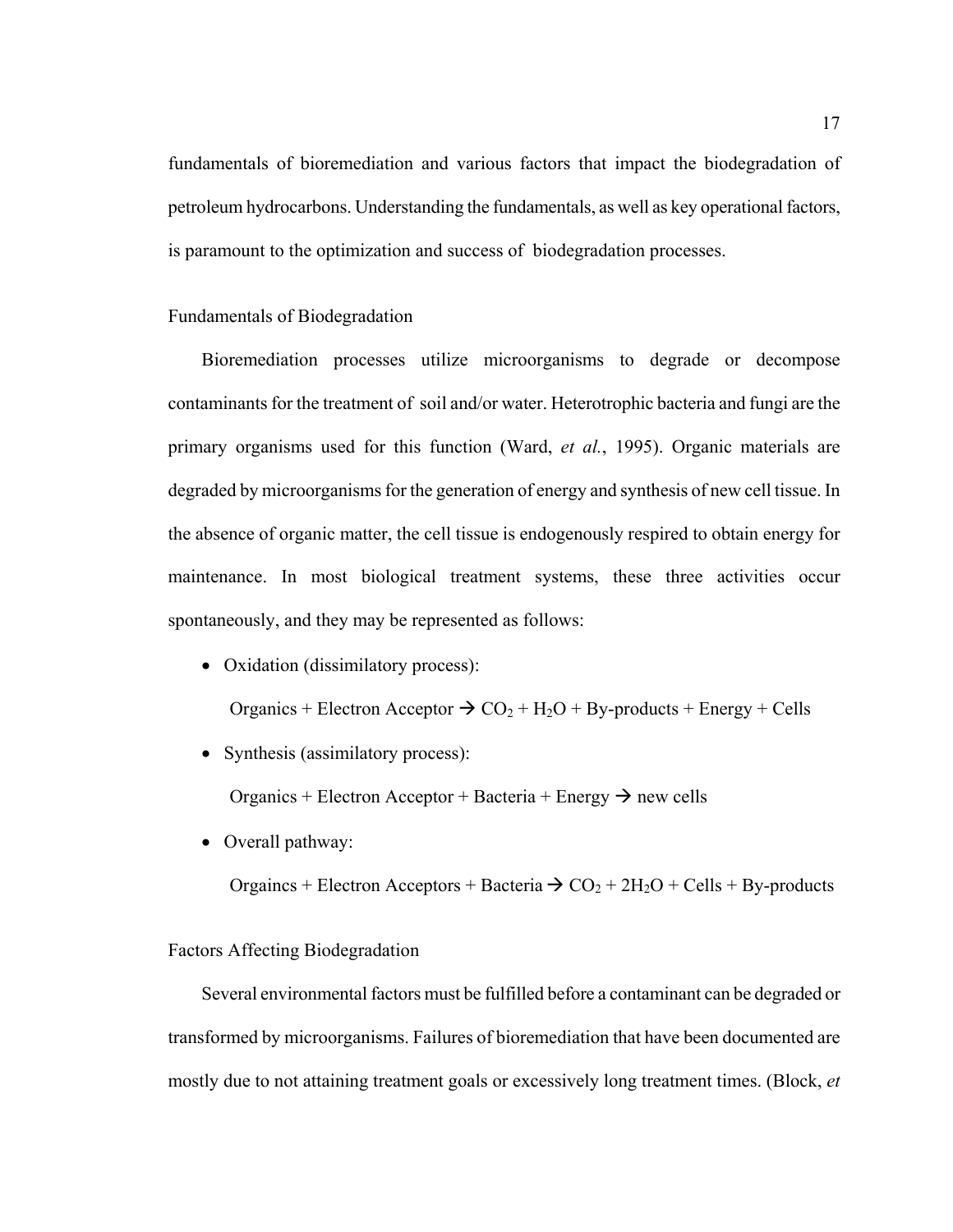*al.,* 1993). Hence, understanding the environmental factors influencing biodegradation is very critical to the success of site remediation.

Biodegradation Potential of Petroleum Products: The biodegradation potential of a chemical refers to the ease and degree of utilization exhibited by target organisms when using the chemical as a carbon source for metabolism. The biodegradation potential of petroleum products is well correlated to their chemical structures. Petroleum hydrocarbons can be divided into four classes: saturates (aliphatics), simple aromatics (benzene, toluene, ethylene, and xylenes), asphaltenes (phenols, fatty acids, ketones, esters, and prophyrins), PAHs (polycyclic aromatic hydrocarbons), and resins (pyridines, quinolines, carbazoles, sulfoxides, and amides ). Biodegradation rates have been shown to be highest for the saturates, followed by the light aromatics, with high-molecular-weight aromatics and polar compounds exhibiting extremely low rates of degradation (Block, *et al*., 1993, Long, 1993).

PAHs containing two or three aromatic rings are readily degradable, whereas PAHs containing four or more aromatic rings are much more difficult to degrade (Baker and Herson, 1994; Hoeppel and Hinchee, 1994; Zappi, *et al.,* 1995). Microbiological transformations of large PAH compounds have been documented (Keck, *et al.,* 1989). The transformation mechanisms appear to be primarily cometabolic (Mahaffey, *et al.,* 1988) and under aerobic conditions (Bauer and Capone, 1985; Delfino and Miles, 1985; Park, *et al.,*  1990; Wang, *et al.,* 1990).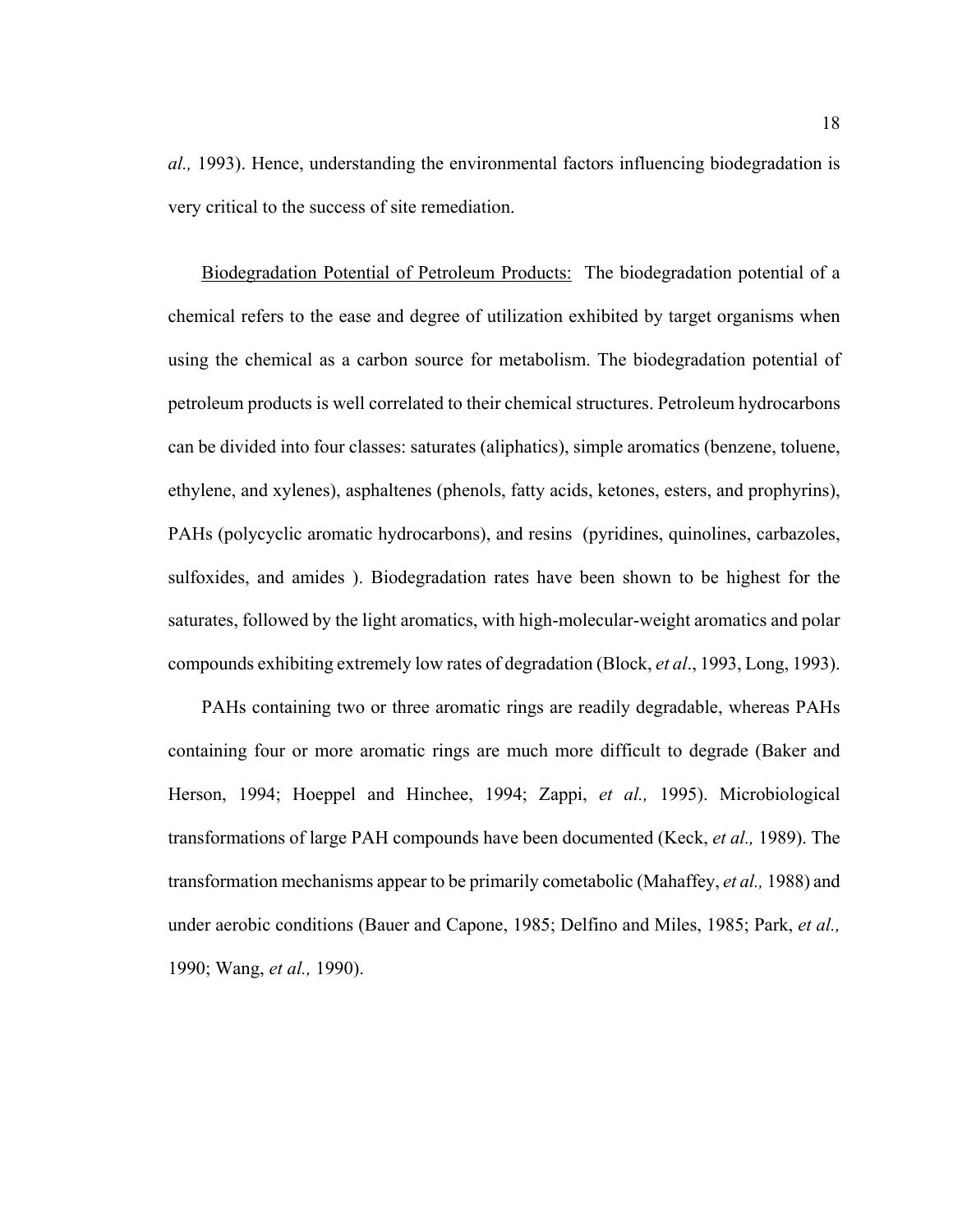Typical degradation half-lives range from a few days for low-molecular-weight compounds to a number of years for complex, high-molecular-weight compounds (American Petroleum Institute, 1984). Specific bioremediation half-lives have been reported as over 48 weeks for bunker C fuel (Song, *et al*., 1990), 37-57 weeks for crude oil sludge (Loehr, *et al*., 1992), less than 30 days for some normal alkanes and aromatics (Loehr, *et al*., 1992), six weeks for a mixed waste of heavy and light petroleum fractions (Banerjee, *et al.,* 1995), five weeks for a Saudi Arabian crude oil (Whiteside, 1993), eight weeks for crude oil under optimum conditions (McMillen, *et al*., 1993), and more than two years for crude oil under nonoptimized conditions (McMillen, *et al*., 1993). Bioremediation with composting has been successfully applied with remediation times of five weeks for sludges and dieselcontaminated soils (Martinson, *et al*., 1993).

Bioavailability of Petroleum Contaminants in Soil Environments: Bioavailability is defined as the ability of a compound to be freely transported across the cell membrane for intracellular metabolism and/or available for extracellular metabolism (Verschueren and Visschers, 1988). It is another important limiting factor controlling the bioremediation of contaminants in soil because it controls the physical availability of contaminants to microorganisms. In order to be metabolized by bacteria at an appreciable rate, it is generally believed that a compound must be in the dissolved state (Wodzinski and Coyle, 1974; Guerin and Boyd, 1992; Mihelcic and Luthy, 1991). Unfortunately, high molecular weight hydrocarbons and PAHs have low water solubilities. The low solubility and high hydrophobicity of these compounds makes them less susceptible to bacterial attack. The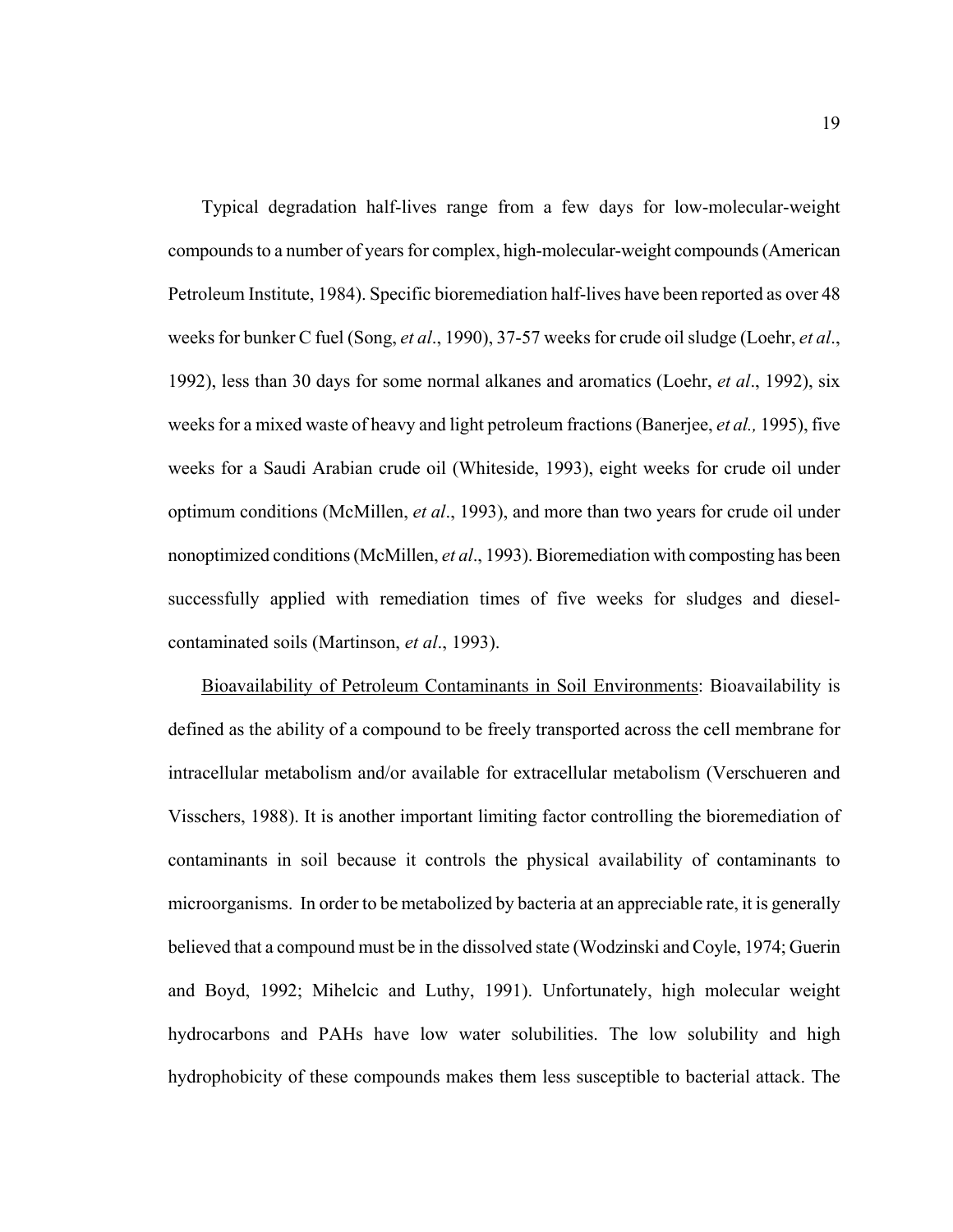solubility of selected petroleum products are listed in Table 2.1.

Besides the effects of low contaminant solubility on soil remediation, the complex pore structure of soils and strong adsorption bonds also make remediation difficult. It is well recognized during soil content analysis, after exhaustive solvent extraction, a portion of organics may not be recoverable (Kaufman, *et al.*, 1976; Khan, 1982; 1991). The adsorption sites occur within the internal sites of small soil pores and inside the organic matrix of soil humic substances (Novak, *et al.* 1995). For hydrophobic organic compounds, several researchers have shown that the dominant sorption mechanism is the affinity of such chemicals for natural organic material in the soil (USEPA, 1989; LaGrega, *et al.,* 1994). Chemical and biological reactions are known to influence the formation of bound residue. Aged residues are generally considered to be more protected from microbial degradation than freshly contaminated soils. As the length of time the chemical remains in the soil increases, the chemical binding or diffusional barriers increase; thereby, limiting the desorption process, which in turn minimize microbial degradation rate (Pignatello, 1989). Sorption processes also hinder the ability of the bacterial cells to attach to, absorb, and/or enzymatically degradate larger organic molecules (Cheng, *et al.,* 1983; Voice and Weber, 1983). Hence, degradation rate is limited by the inaccessibility of adsorbed molecules to microorganisms.

Microbial Numbers and Activity in Soil: Rapid biodegradation of petroleum hydrocarbons requires an appropriate level of active bacteria to be presented in the soil. Many of the heterotrophic microorganisms found in most soils possess the ability to degrade petroleum products (Perry and Scheld, 1968; Odu, 1978; Pinholt, *et al.,* 1979; Zappi, *et al.,*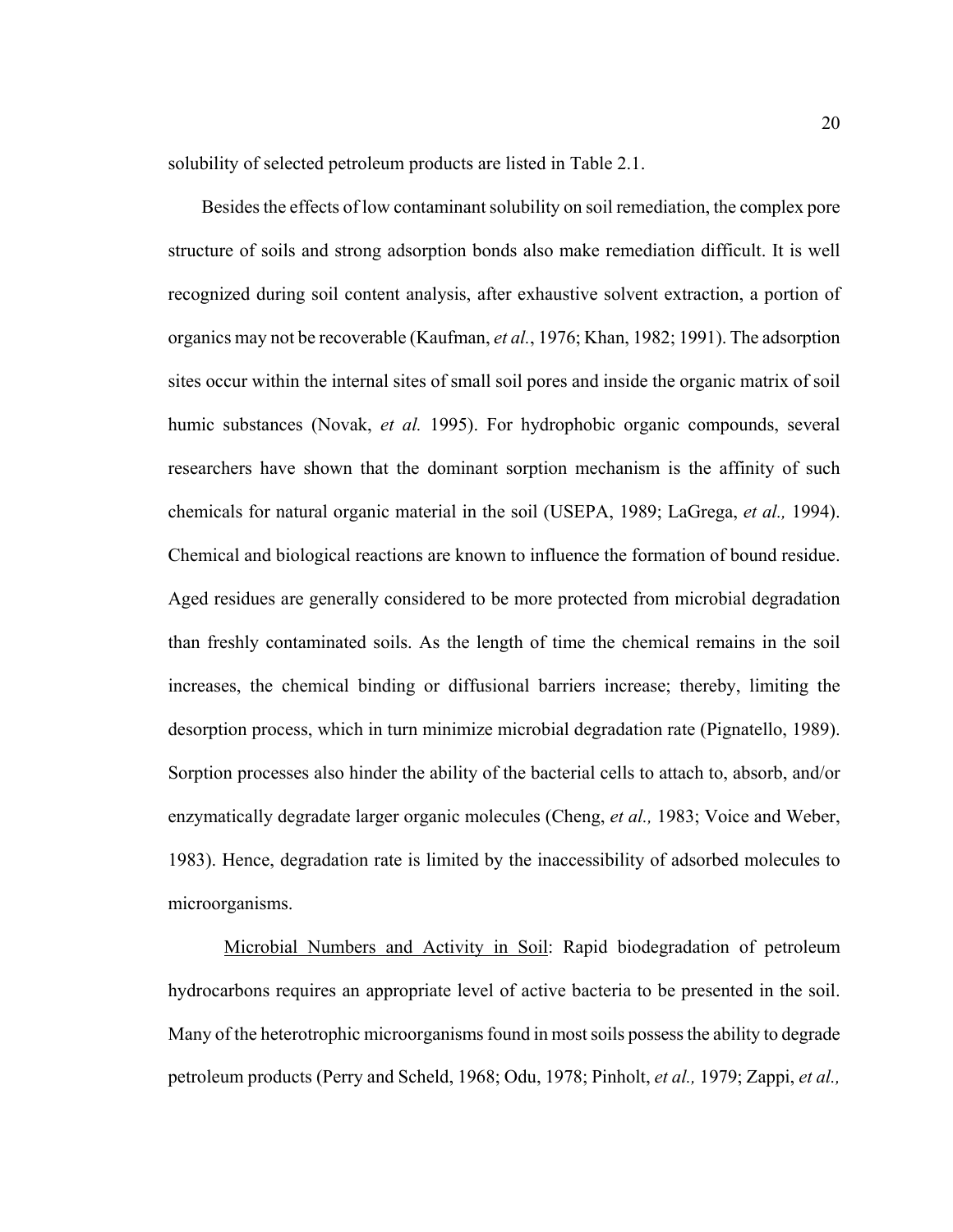1992; 1993). The quantification of the number of microorganisms present in soils is often based on indirect information, such as the population of bacteria growing on a particular solid growth medium. Unfortunately, no single growth medium supports all microorganisms of interest. Also, most growth medium used for total bacterial counts isolate only aerobic heterotrophic populations not anaerobic (Hoeppel and Hinchee, 1994).

It has been suggested that bacterial population density should be greater than  $10^6$  colony forming units (CFUs) per gram dry soil for sustaining appreciable degradation of petroleum hydrocarbons (Morgan and Watkinson, 1989). Contaminants in soil may have either a positive or a negative effect on the numbers and diversity of microorganisms. Many bacteria occurring in soils are in a dormant state and are stimulated by the addition of suitable food sources (Johnston and Robinson, 1982; Hoeppel and Hinchee, 1994). Johnston and Robinson (1982) found that application of oily sludges and fertilizer to soil resulted in a significant increase in bacterial colonies. Bacterial counts have been found to be 100 to 1,000 times higher in soils contaminated with jet fuel than in adjacent uncontaminated soils (Ehrlich, *et al.,* 1985). However, if the contaminant is not chemically similar to a natural material found in the ecosystem, it can pose a toxicity impact on bacterial consortia (Blum and Speece, 1991; Donnelly, *et al.,* 1991). High concentrations of many poorly soluble hydrocarbon contaminants in soils seem to inhibit biodegradation rates but not the numbers or metabolic activity of degradative microorganisms (Watts, *et al.,* 1989).

Electron Acceptors: Petroleum compounds are best biodegraded under aerobic conditions (Hoeppel and Hinchee, 1994). To support aerobic respiration, molecular oxygen is used as the terminal electron acceptor. Organisms that are dependent on aerobic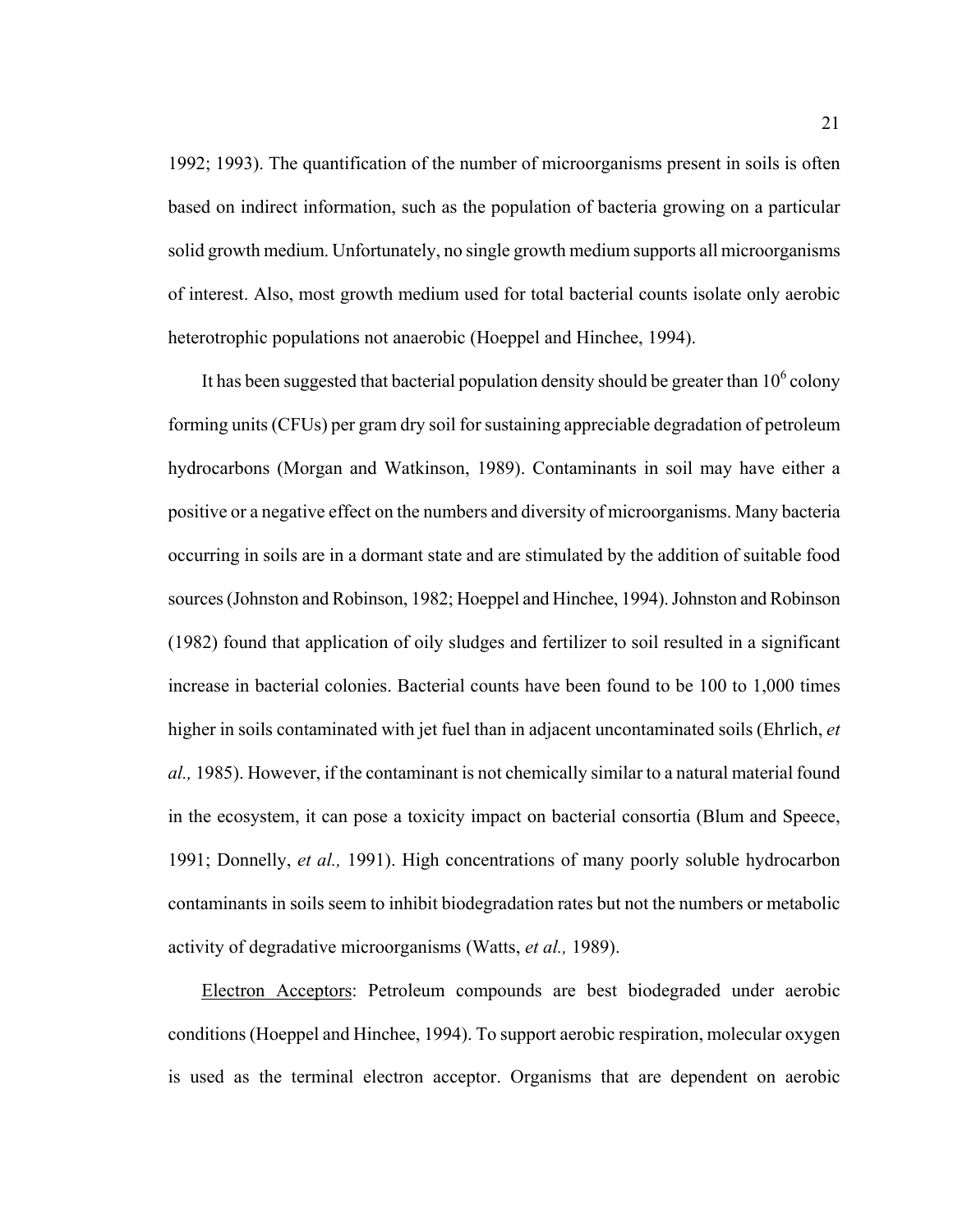respiration to meet their energetic needs can exist only when there is an adequate supply of molecular oxygen. If the molecular oxygen is not available, NO3-, SO42+, CO2, and some organics can be used as electron acceptors (Metcalf & Eddy, 1991). Recent research has shown that nitrate, serving as a terminal electron acceptor in the absence of oxygen, can promote the degradation of many monoaromatic compounds common to most fuels (Major, *et al.,* 1988; Evans, *et al.,* 1991; Hutchins, 1991). However, oxygen carries the highest electron energy potential allowing the organisms derive more energy through organic oxidation using oxygen. Most studies evaluating anaerobic degradation have indicated appreciably lower degradation rates compared to those achieved with aerobic conditions (Major, *et al.,* 1988). These studies also demonstrate that when treating petroleum products in soil, the provision of oxygen is one of the key factors effecting the success of biodegradation (Dibble and Bartha, 1979; Lee, *et al.,* 1988; Ritter and Scarborough, 1995; Jing, 1998). Hence, the fastest contamination reduction rate is achieved by supplying sufficient molecular oxygen within soil masses undergoing aerobic bioremediation.

Nutrients: Microorganisms are composed of combinations of elements that are the components of their genetic material, structural molecules, enzymes, and intracellular plasma. The major elements that make up microorganisms are hydrogen, carbon, oxygen, nitrogen, and phosphorus (Metcalf & Eddy, 1991; Hoeppel and Hinchee, 1994). An approximate formula for the organic fraction of bacteria cell tissue is  $C_{60}H_{87}O_{23}N_{12}P$ (Hoover and Porges, 1952; Metcalf & Eddy, 1991). In the case of attempting to establish an active biomass within petroleum hydrocarbon contaminated soils, carbon and hydrogen would not be limiting since they are the major components of hydrocarbons (i.e. TPH).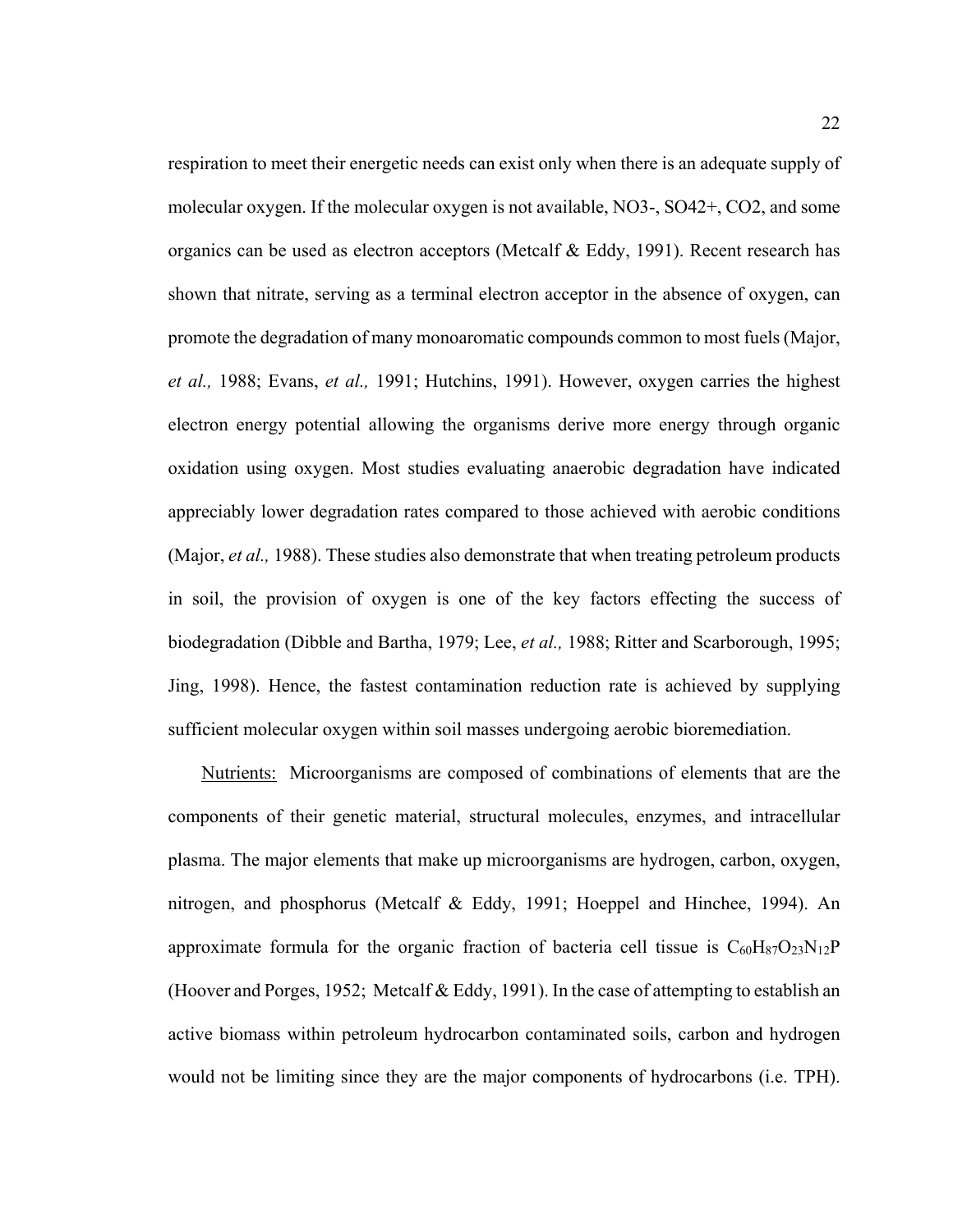Phosphorus is often plentiful, but unavailable because of its poorly soluble natural forms. Nitrogen is usually present as dinitrogen gas within the soil pores, but is seldom in bioavailable forms such as amino acids, ammonium, or nitrate (Hoeppel and Hinchee, 1994). Other micronutrients are also needed, but they are almost always naturally present in soils to support bioremediation (Baker and Herson, 1994). Thus, the major nutrients that limit microbial growth in soils are nitrogen and phosphorus. A lot of researchers have investigated the effects of adding nitrogen and phosphorus as inorganic salts to enhance the bioremediation of crude oil, gasoline, and diesel fuel contaminated soils (Pritchard, *et al.,* 1992, Prince, *et al.,* 1993; Widrig, 1995; Chang, *et al.,* 1995; Venosa, *et al.,* 1996; Jing, 1998). Theoretically, the optimum amount of nitrogen and phosphorus present in soil should be based on a carbon : nitrogen : phosphorous (C:N:P) ratio similar to that stoichiometrically composing a typical bacteria cell. Some studies have indicated that adding nitrogen and phosphorus salts have negligible effect on biodegradation rate enhancement (Bossert and Bartha, 1984). One explanation for this discrepancy is the variability in soil composition, such as the nitrogen reserve level and the presence of nitrogen-fixing bacteria ( Leahy and Colwell, 1990; Toccalino, *et al.,* 1993). In general, the addition of N and P is required for establishment of an optimized biotreatment system.

Soil pH: The pH of the environmental media is also a key factor in the growth of microorganisms. Most microorganisms can not tolerate pH levels above 9.5 or below 4.0. For soil, generally, the optimum pH for growth lies between 6.5 to 7.5 (Metcalf & Eddy, 1991; Englert, *et al.*,1993).

Soil Moisture: Water is an essential compositional material for microorganisms.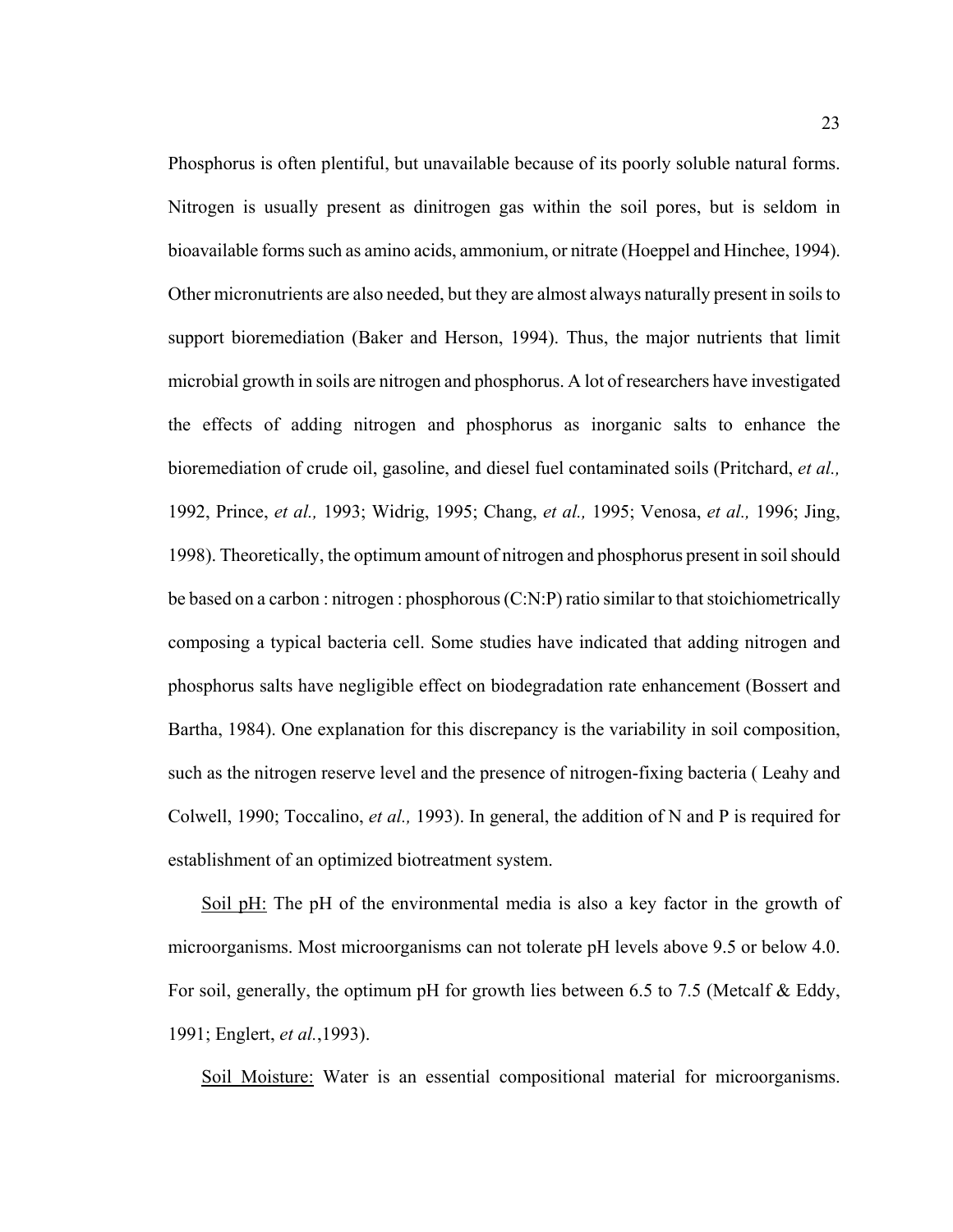Biodegradation requires water for microbial growth, diffusion of nutrients, and removal transport of waste by-products (Hoeppel and Hinchee, 1994). However, too much water can limit air flow through soil, thus reducing the availability of oxygen. Dibble and Bartha (1980) demonstrated the feasibility of biodegradation of an oily sludge within a sandy loam with water saturation ranging from 20 to 80. Stegmenn (1994) found that the optimal biodegradation of diesel fuel occurred at a moisture content of 60% of field capacity.

Temperature: Temperature plays a vital role on activity of bacteria. It has been observed that the rate of biodegradation increases with increasing temperature, doubling with every 10°C of rise in temperature until a limiting temperature is reached (Kimball, 1966; Stanier, *et al.*, 1976; Metcalf & Eddy, 1991). Temperature can also indirectly influence biodegradation of a compound or mixture by changing its physical properties, bioavailability, or toxicity to microorganisms (Atlas and Bartha, 1972). Research has shown that soil microorganisms are capable of degradation at most ambient soil temperatures (Atlas, 1981; Leahy and Colwell, 1990). Optimum petroleum degradation rates by aerobic bacteria occur at temperatures between 15°C and 30°C (Fan and Tafuri, 1994). Jing (1998) observed a decrease in oxygen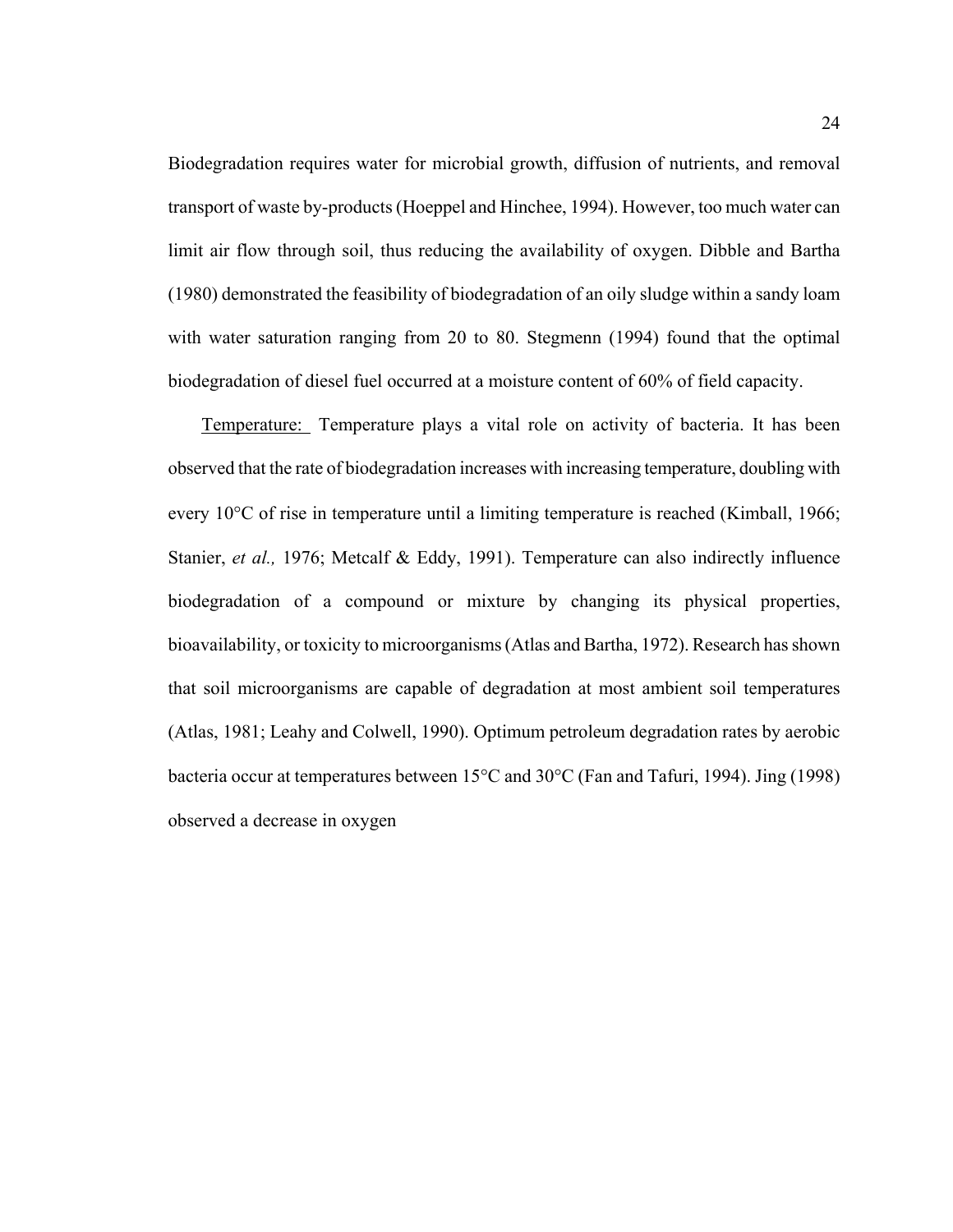uptake rate with temperatures below 20°C during the degradation of heavy motor oil contaminated soil.

#### Introduction to Chemical Oxidation Processes

Advanced Oxidation Processes (AOPs) are defined as those oxidation processes which generate hydroxyl radicals in sufficient quantity to affect waste treatment (Glaze, 1987). Many systems qualify under this broad definition of strong oxidants, for example:  $O_3$  and  $H_2O_2$  (also known as peroxone process),  $H_2O_2$  and catalysts (which are transition metal ions), and oxidizer irradiation (*e.g.* ultraviolet [UV], ultrasound [US] and oxidizers, or electron beam [eb]) (Huang et al., 1993).

#### Ozonation Process

Although not an AOP, ozone is a strong oxidizer that has found significant usage in waste treatment (Rice, 1980; Hoigne, 1982). Ozone is an unstable gas with a boiling point at -112°C at atmospheric pressure. Ozone has a characteristic penetrating odor that can be detected at concentrations as low as 0.01 to 0.05 ppm (Rice, 1980). It is a powerful oxidant, having an oxidation potential (E°) of 2.07 volts at 25 EC. Table 2.2 lists the oxidation potentials of some oxidants (CRC, 1975). Hoigne, *et al.* (1982) proposed that  $O_3$  can have two reaction modes: direct ozonation reactions and free radical (such as hydroxyl radical) indirect reactions. The primary reactions initiated by ozone in water can be described by a sequence of reactions as shown in Figure 2.1 (Hoigne, 1982). During ozonation, a portion of the dissolved ozone reacts directly with the dissolved organic, this is usually a rather slow reaction (compared to hydroxyl radical reactions) and is highly selective being the most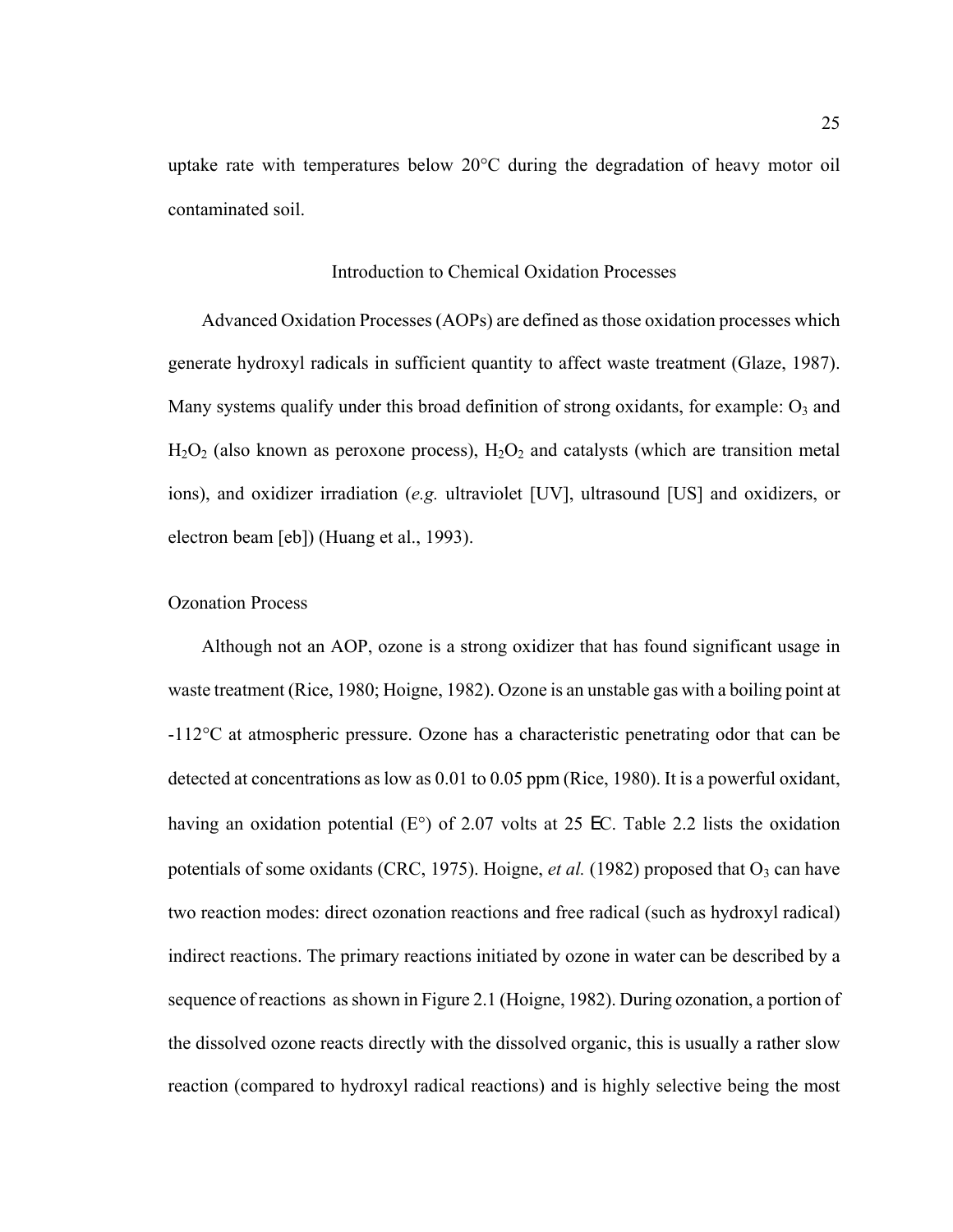important for processes like disinfection and decoloration. Rate constants ranging from 1 to 10<sup>6</sup> M<sup>-1</sup> sec<sup>-1</sup> has been reported for ozone-organic pollutant reactions (Huang, *et al.*, 1993; Kuo, 1995; Qui, 1999). Typically, a portion of the ozone decomposes before reacting with the chemicals or being stripped off. As suggested by Weiss (1935), this decomposition reaction occurs in aqueous solutions and is initiated by formation of hydroperoxide ions from the reaction of ozone with the hydroxyl ion.

$$
O_3 + OH \rightarrow HO_2 + O_2, \qquad (2-1)
$$

 Hydroperoxide then reacts with ozone molecules generating the hydroxyl radical and oxygen as shown below (Langlains, *et al.,* 1991):

$$
O_3 + HO_2 \rightarrow OH \cdot + O_2 + O_2, \tag{2-2}
$$

The hydroxyl radical formed during the ozone decomposition reacts much more rapidly with organic compounds than molecular ozone due to its higher oxidation potential ( $E^{\circ}$  = 2.33 v). The rate constants for hydroxyl radical-organic compound reactions are usually on the order of  $10^8$  to  $10^{10}$  M<sup>-1</sup> sec<sup>-1</sup> (Huang, *et al.*, 1993). Chemically, hydroxyl radicals are much less selective than molecular ozone.

The reaction of OH A with organic compounds can be classified into three mechanisms: hydroxyl addition, hydrogen abstraction, and electron transfer. Organic compounds containing aromatic systems or carbon-carbon multiple bonds easily react with OH A due to the rich π-electron cloud of the aromatic ring usually via a hydroxylation reaction (Huang, *et al*., 1993; Qui, 1999):

$$
OH A+C6H6 \rightarrow AC6H6OH,
$$
\n(2-3)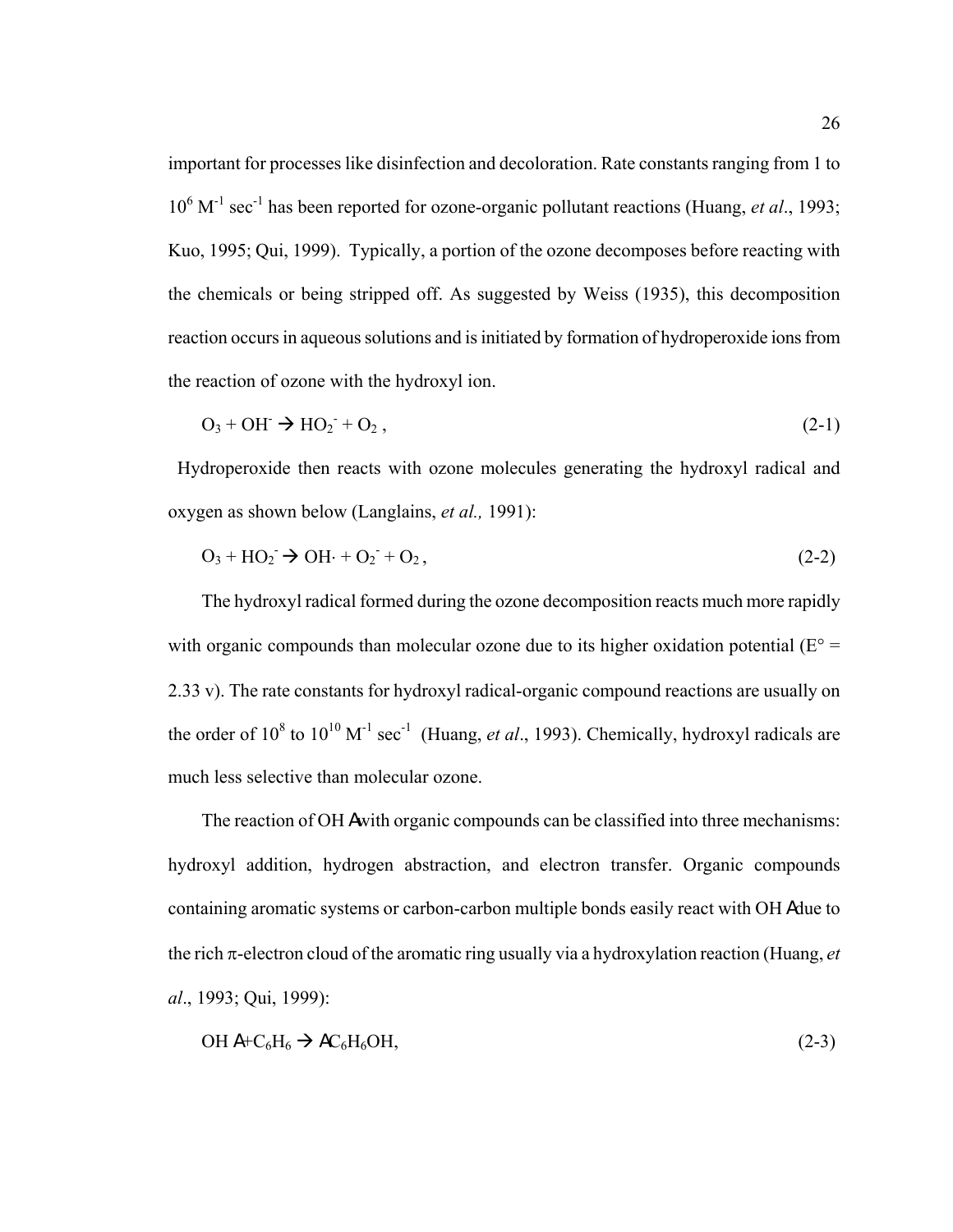Several hydroxyl radical reactions are illustrated in Figure 2.2. It illustrates that: (a) free or complex metal ions can be oxidized, possibly by one-electron transfer processes, to yield the ozonide radical anion which can in turn initiates the chain decomposition of ozone (Staehelin and Hoihne, 1983); (b) the hydroxyl radical can react with aromatic groups within humic molecules yielding hydroxylated forms which are more susceptible to further attack by ozone (Gurol and Singer, 1983); (c) the hydroxyl radical can react with aliphatic side chains or fatty acids usually by hydrogen atom abstraction reactions. The organic radicals thus formed will generally add dioxygen to form organic peroxides which decompose by eliminating the superoxide ion reentering into the chain causing the decomposition of ozone and increased formation of hydroxyl radicals (Staehelin and Hoigne, 1983;1985); and, (d) ozone can react with carbon-carbon double bonds within the humic molecule to first yield peroxidic intermediates and then produce hydrogen peroxide and carbonyl products (Bailey, 1978).

The mechanisms and kinetics of ozone reactions with saturated, unsaturated, and aromatic hydrocarbons have been investigated. The main reaction products of ozone with saturated hydrocarbons are ketones, acids, alcohols, peroxides, and water (Asinger, 1959; Razumovskii and Zaikov, 1984; Qui, 1999).

The reaction of ozone with the carbon-carbon double bond in different unsaturated compounds has been a subject of attention for almost a century. The primary product of the reaction of ozone with a double bond is a molozonide, or primary ozonide, which is not stable and rapidly decomposes into a bipolar ion and a carbonyl compound , such as aldehyde or ketone (Razumovskii and Zaikov, 1984). Examples of the principle reaction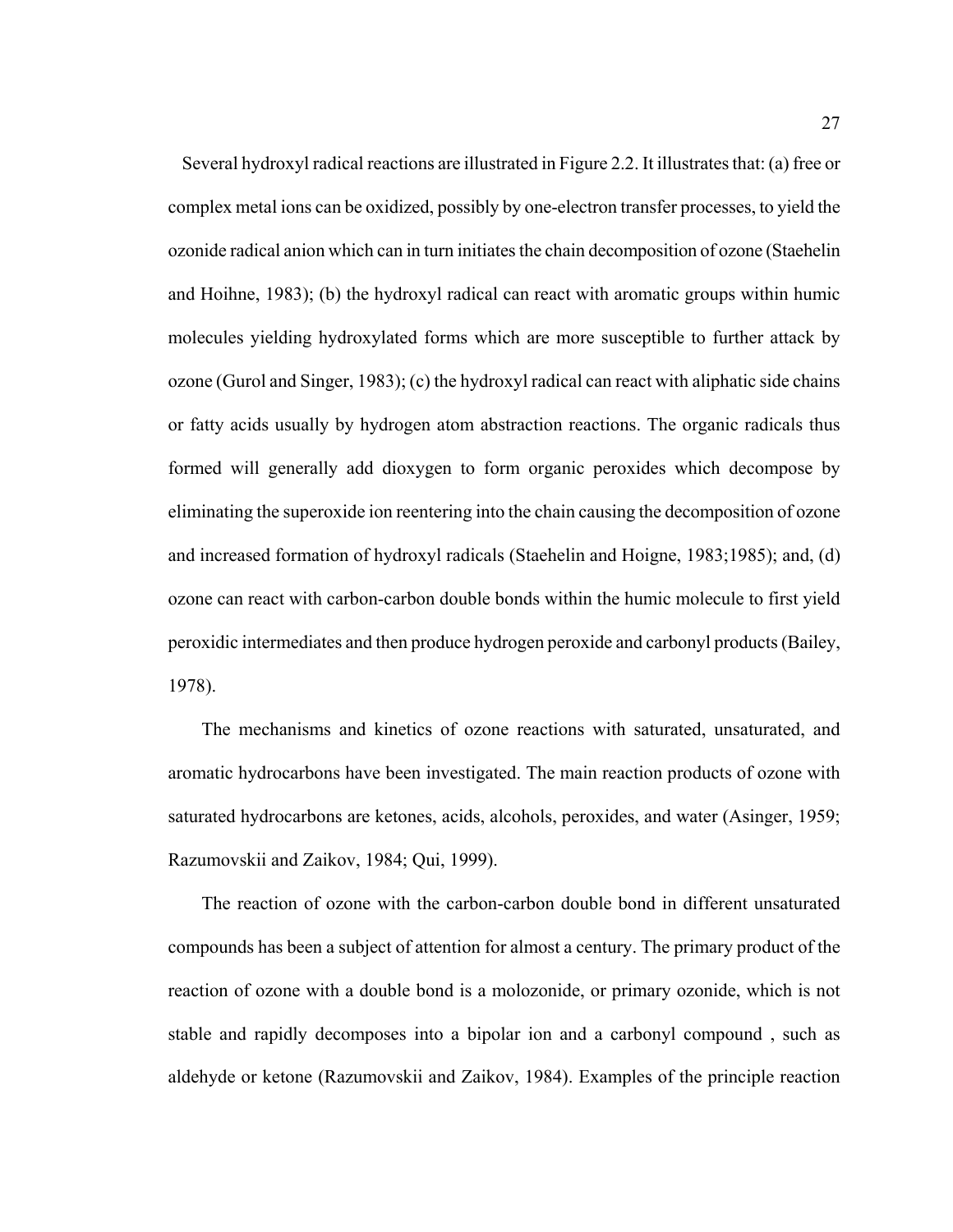products of ozone with multiple-bond compounds are summarized in Table 2.3.

Ozone seems to be the most appropriate oxidant to degrade PAHs (Bailey, 1982; Cornell and Kuo, 1984; Beltran, *et al.,* 1995). Beltran studied ozonation of fluorene, phenanthrene, acenaphthene, and naphthalene. He suggested that the ozonation of fluorene developed through hydroxyl radical and direct ozonations while radical reactions seemed to be negligible during the ozonation of the other PAHs investigated. Ozonation by-products of PAHs are polar aliphatic compounds, mainly carboxylic acids and aldehydes (Helleur, *et al.,*  1979; Legube *et al.,* 1986).

O3/H2O2 System (Peroxone)

The  $O_3/H_2O_2$  process is commonly referred to as the peroxone process. In the presence of hydrogen peroxide in an aqueous solution, the hydroperoxide ion  $HO<sub>2</sub>$ - is formed via the disassociation of hydrogen peroxide as illustrated below:

$$
H_2O_2 + H_2O \leftrightarrow HO_2^- + H^+, \qquad (2-4)
$$

 This additional generation of hydroperoxide ion favors the production of hydroxyl radicals as illustrated in Reaction (2-2). The following chain mechanism generates hydroxyl radicals during peroxone treatment:

$$
HO_2 \leftrightarrow H^+ + O_2 \tag{2-5}
$$

$$
O_2 + O_3 \to O_3 + O_2, \tag{2-6}
$$

$$
O_3 + H^+ \rightarrow HO_3 \tag{2-7}
$$

$$
HO_3 \rightarrow OHA + O_2, \tag{2-8}
$$

Peroxone is a comparably new treatment technology. Studies on peroxone oxidation of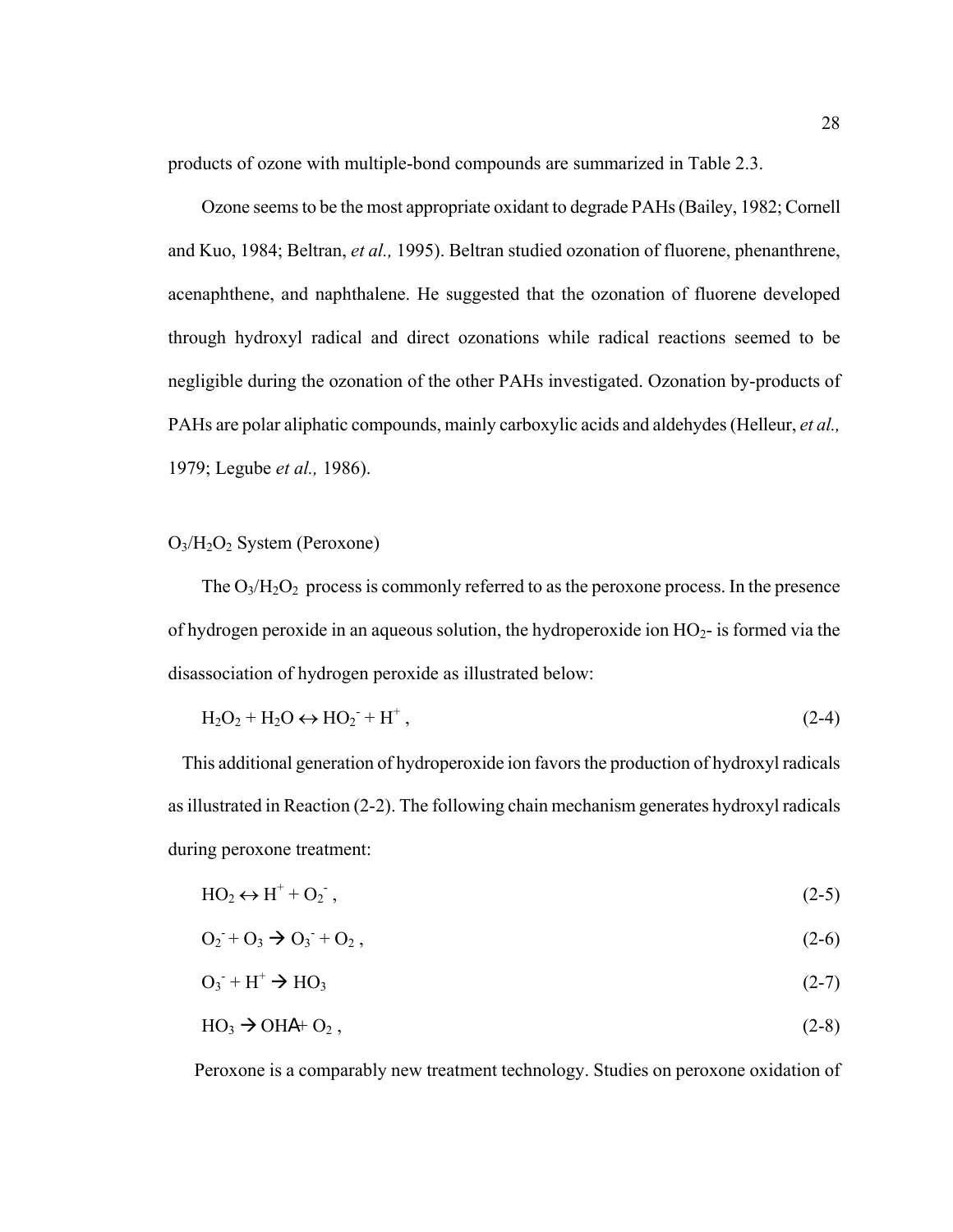pesticides, tetrachloroethylene, explosives, and oxalic acid (a compound often formed during ozonation of aromatic molecules in water) have been conducted (Paillard, *et al.,* 1988; Glaze and Kang, 1989; Allemane, 1994; Zappi, *et al.,* 1994; 1995). Very little research is available on this type of oxidation with non-halogenated unsaturated and saturated hydrocarbons in non-aqueous systems . It is noteworthy to mention that Beltran *et al.* (1995) concluded that since direct reactions of ozone with many hydrocarbons are so dominant that the contribution of hydroxyl radical toward oxidation (formed due to the presence of hydrogen peroxide) is minimal.

### Fenton's Reagent

The oxidizing properties of the mixture of  $H_2O_2$  and ferrous iron (Fenton's Reagent) was first observed by Fenton at the end of the 19<sup>th</sup> century (Fenton, 1894). This reaction generates hydroxyl radicals according to the reaction below:

$$
H_2O_2 + Fe^{2+} \rightarrow OH\omega + OH + Fe^{3+},\tag{2-9}
$$

In the absence of the added substrate, the hydroxyl radical will oxidize another molecule of  $Fe^{2+}$  as shown below:

$$
\text{Fe}^{2+} + \text{OH} \textcircled{\rightarrow} \text{Fe}^{3+} + \text{OH}^-, \tag{2-10}
$$

Thus, the overall stoichiometry of the reaction without additional reactants (i.e. a pollutant) is:

$$
2Fe^{2+} + H_2O_2 + 2H^+ = 2Fe^{3+} + 2H_2O
$$
\n(2-11)

The above equation indicates that Fenton's reaction is strongly dependent on reaction pH. Watts, *et al.* (1990) found that  $H_2O_2$  decomposed rapidly at pH  $>$  5; however, at pH 3,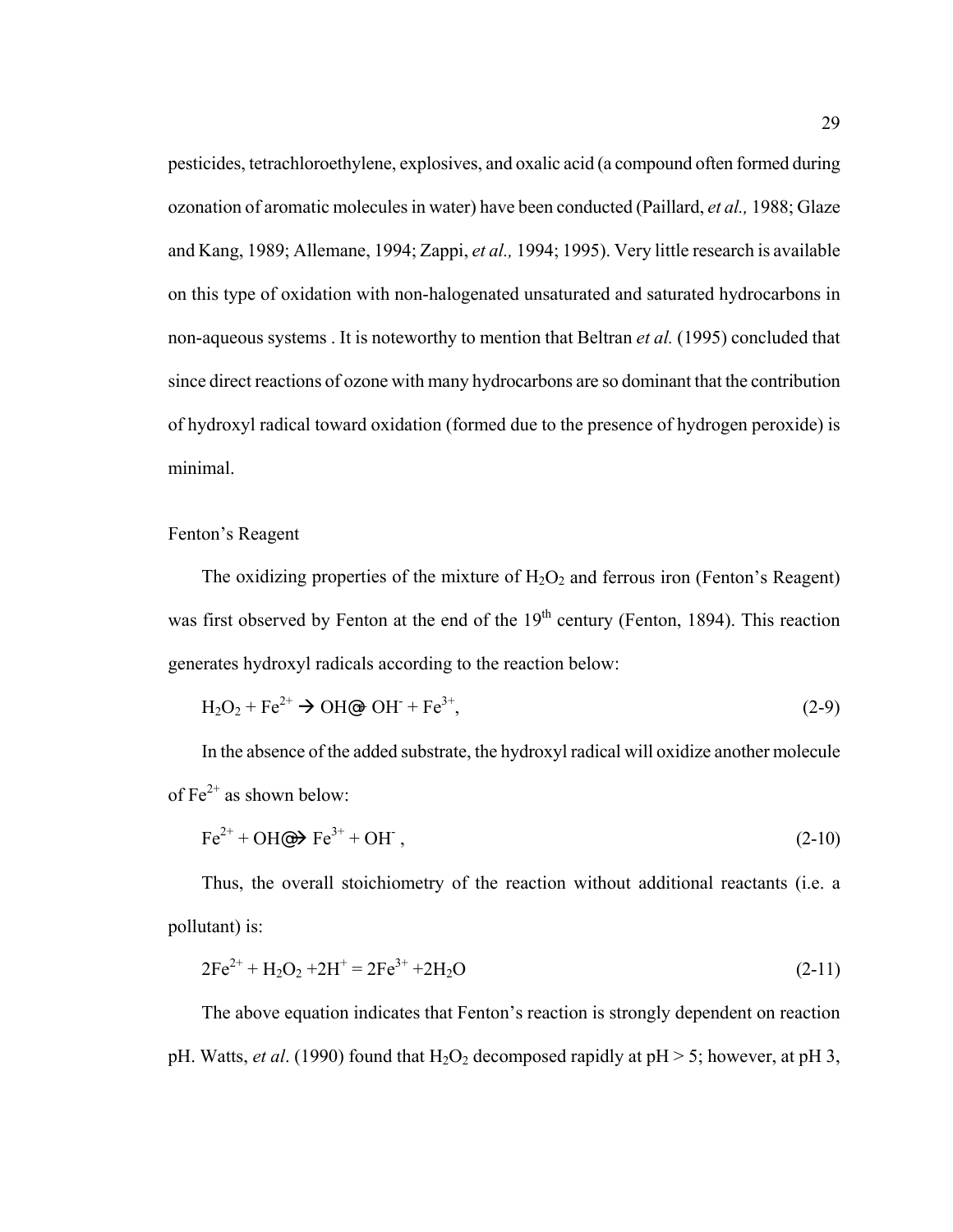the  $H_2O_2$  consumption rates were low, while the rate of contaminant degradation was high due to increased hydroxyl radical production.

In the presence of organic substrates, the additional reaction below is included:

$$
RH + OH@\rightarrow R@H_2O, \tag{2-12}
$$

where R@s an organic radical.

Similar reactions also occur when  $H_2O_2$  is catalyzed by other metal ions, such as manganese (Watts and Dilly, 1996). Because iron compounds are comparably less toxic and cheaper, it has been successfully used for chemical oxidation of numerous organic compounds in water treatment.

#### Chemical Oxidation Enhanced Bioremediation

Various oxidation techniques have been successfully employed to transform organic compounds to improve their biodegradation potential (William, *et al*., 1994). The specific goal of the oxidation step is to convert the hazardous constituent into a form that is more amenable to subsequent biotreatment.

Numerous studies have been performed on the treatment of wastewater and groundwater using AOPs prior to or after biological treatment. The efficacy of chemical oxidation as a biodegradation enhancement step has been confirmed repeatedly and was the subject of a recent review (Scott and Ollis, 1995). Much of this work was done with aqueous wastes, unfortunately, little work has been performed with soil decontamination. The following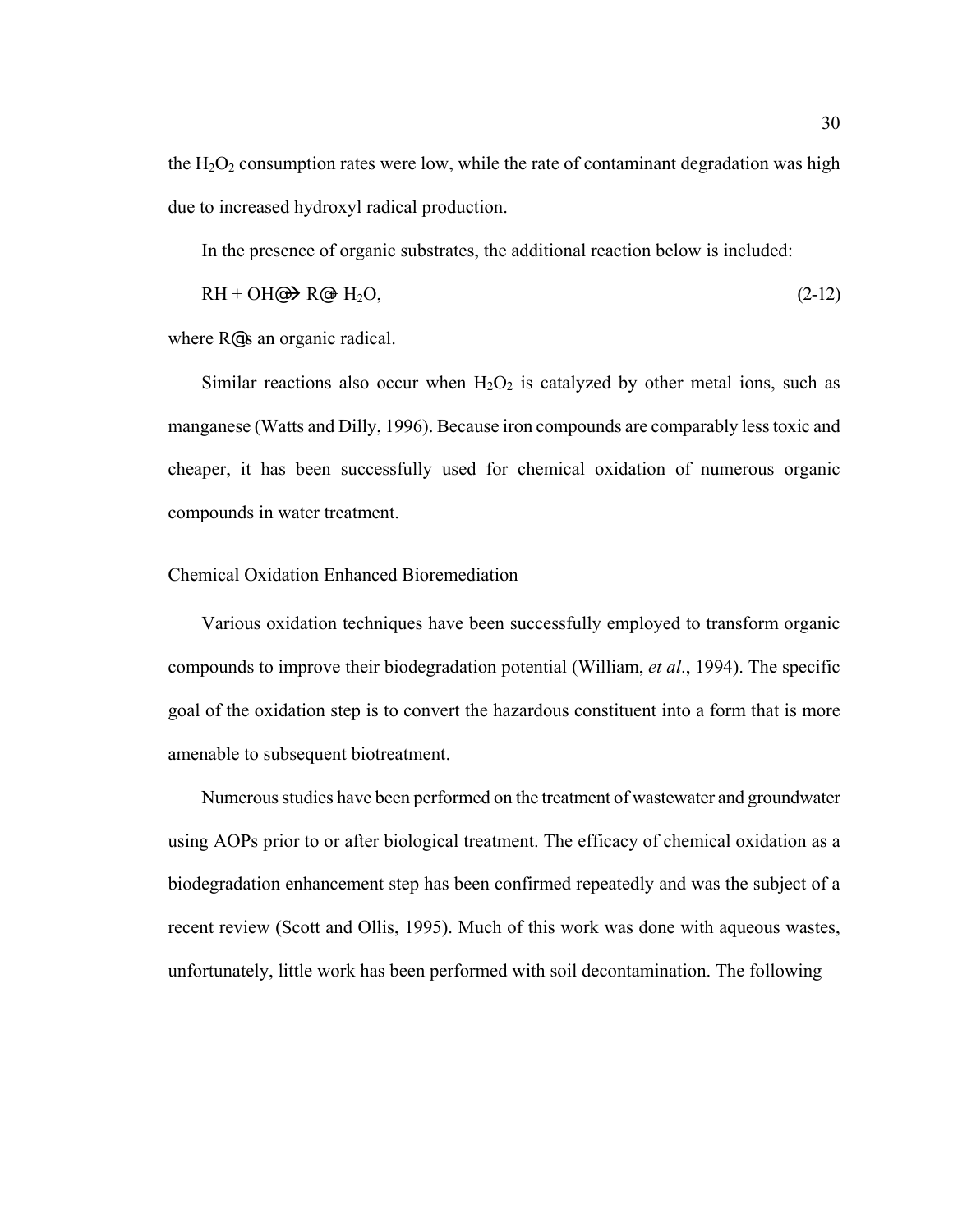discussions detail studies that indicate promise for using AOPs and ozone for soil decontamination.

#### Ozonation and Peroxone Processes

Ozonation technology is useful in the oxidative degradation or transformation of a wide range of pollutants for the treatment of drinking water, ground water, and wastewater. Due to its high oxidant capacity and electrophilic character, ozone seems to be the most appropriate oxidant to degrade recalcitrant compounds (Beltran *et al*.,1995).

Zappi, *et al.* (1994) investigated the combined use of ozone and hydrogen peroxide (peroxone) to treat soils contaminated with 2,4,6- trinitrotoluene (TNT) using 5 liter bench scale slurry oxidation units. Results indicated that hydrogen peroxide dosing into an ozonated slurry reactor enhanced the rate of TNT disappearance by converting the TNT to trinitrobenzene (TNB), a known TNT oxidation by-product. Approximately 96% of the initial TNT was reduced within 90 minutes.

## $H<sub>2</sub>O<sub>2</sub>$  Applications

The application of hydrogen peroxide for treatment of aqueous phase inorganic and organic pollutants is well established. It has been employed mainly for odor abatement at municipal wastewater treatment plants (Elizardo, 1991).

A two-step oxidation process was investigated for the treatment of phenanthrene contaminated soil fines generated from a soil washing process (Kemenade *et al.* 1995). Oxone  $(2KHSO<sub>3</sub>/KHSO<sub>4</sub>/K<sub>2</sub>SO<sub>4</sub>)$  and hydrogen peroxide were used as oxidants for the chemical pre-oxidation step, and unacclimatized municipal activated sludge was employed in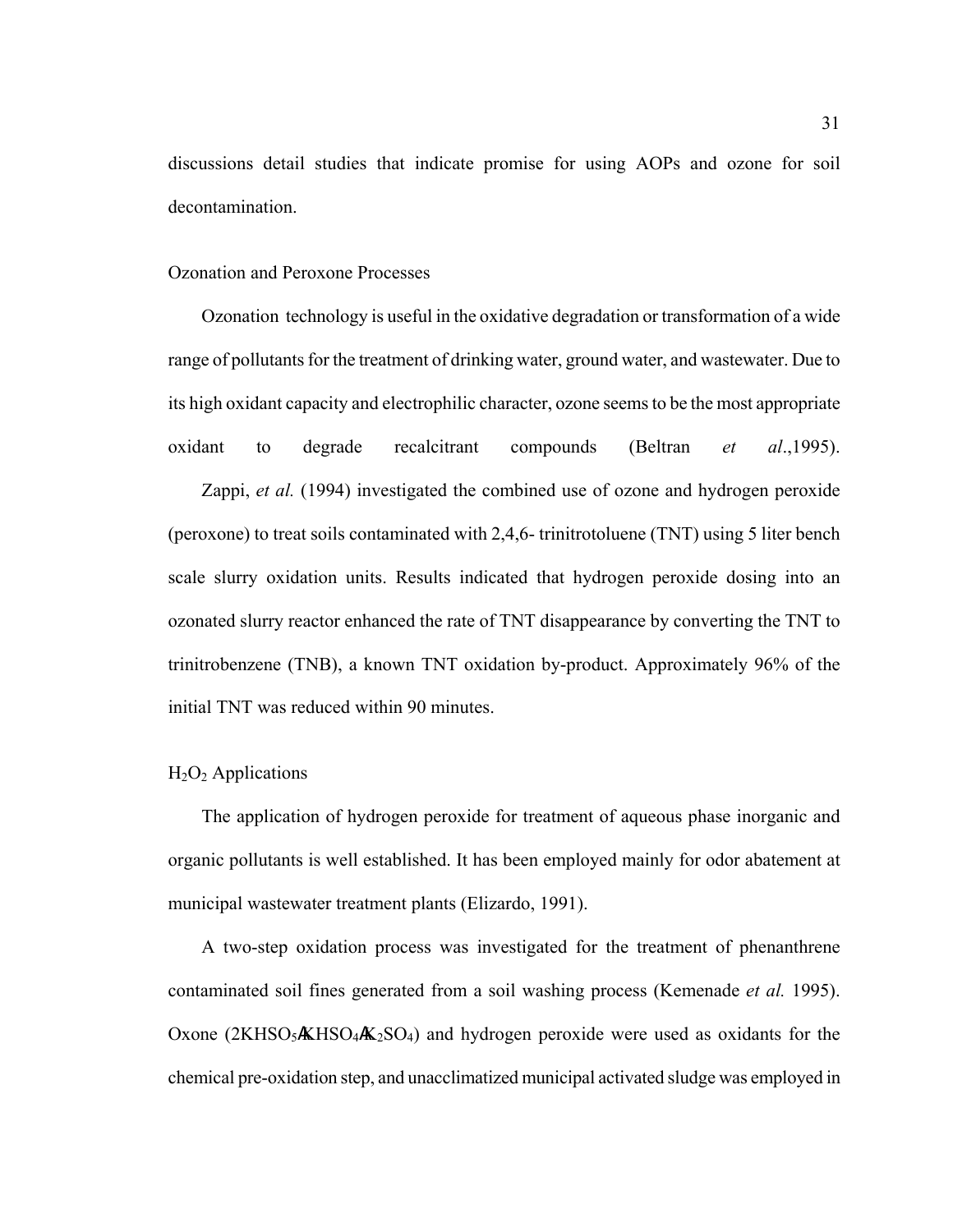the subsequent biodegradation step. Air-dried and sieved soil was spiked with 10,000 mg/kg phenanthrene by adding a solution of phenanthrene in acetone to the soil. They reported that integrating a 24 hour chemical pre-oxidation step with 5 g/l oxone followed by 5 days of biological treatment was the most effective combination for the remediation of the soil.

### Fenton's Reagent

To date, the most commonly practiced and well documented oxidant used for chemical priming as a pretreatment step is Fenton's Reagent. It has also been proposed as a soil decontamination technology. Research in this area includes Fenton's Reagent remediation of the explosives TNT (2,4,6-trinitrotoluene) and RDX (1,3,5-trinitrohexahydro-*s*-triazine) in a soil slurry (Kubarewicz, *et al*., 1985), petachlorophenol (Watts, *et al*., 1990), and pesticides contaminated soils (Tyre, *et al*., 1991).

Brown, *et al.* (1995) conducted a study on a site contaminated with PAHs and CPAHs (carcinogenic PAHs) using three reactors in sequence. Reactor 1 was a biological pretreatment step for the contaminated slurry, Reactor 2 was a Fenton's Reagent step used for oxidation, and Reactor 3 was used for biological polishing of Reactor 2 effluent. During operation, the reactor system demonstrated average total PAH and CPAH removals of 85 and 66%, respectively (Brown, *et al*., 1995).

Watts (1992) demonstrated that TPH levels in an oil and fuel contaminated soil from a spill site could be reduced from 2,000 mg/kg to below the regulatory limit of 100 mg/kg in 7 days using 12% hydrogen peroxide with and without iron addition during laboratory scale studies. The optimum pH values was reported to be less than 3. These conditions were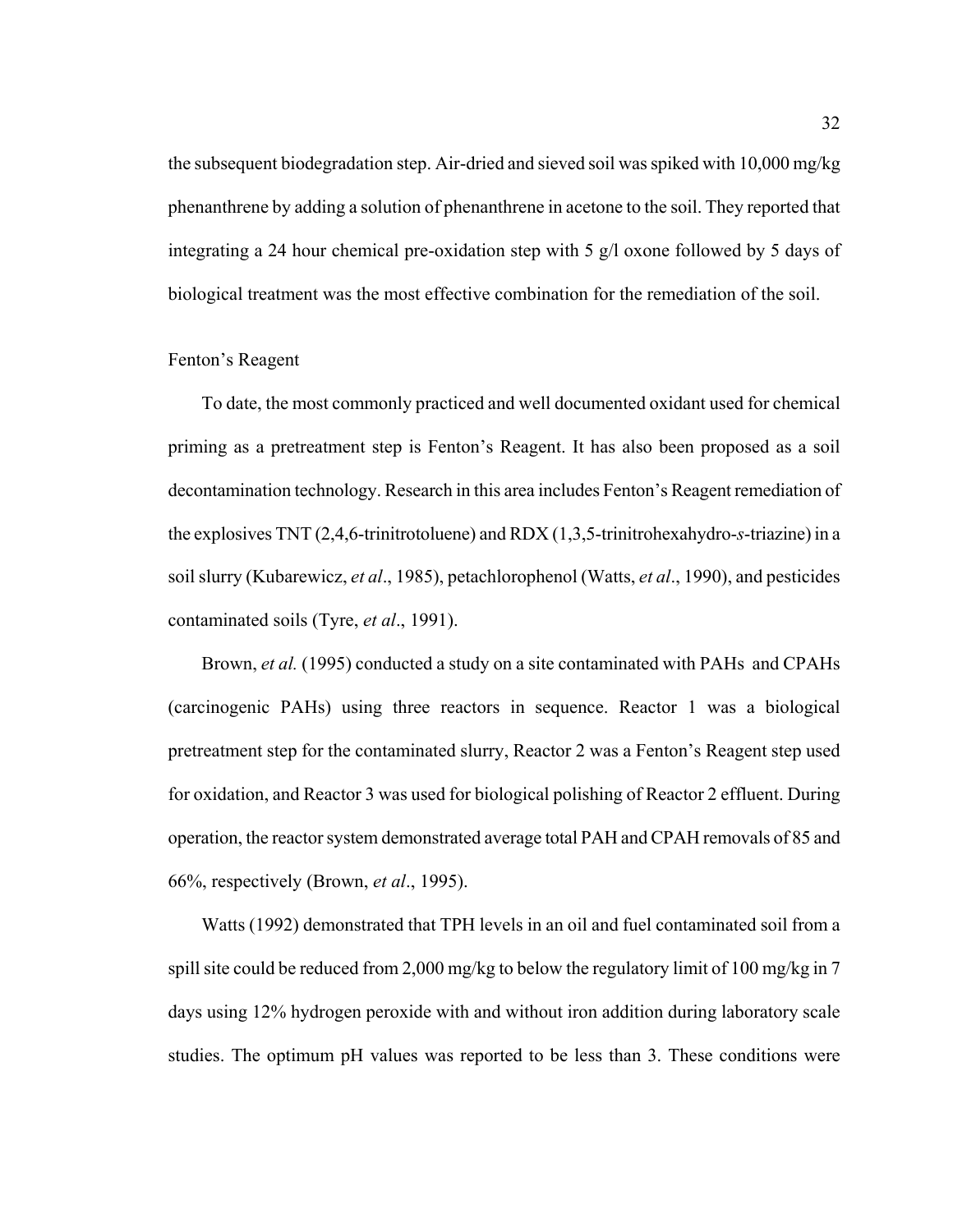subsequently used for pilot testing of the process using  $1.25 \text{ yd}^3$  of soil loaded into 55 gallon drums over a reaction period of one to three days. No degradation products were found; however, the possibility of polymerization and bound residue formation was noted (Watts, 1992).

Kawahara, *et al.* (1995) used Fenton's Reagent as a pretreatment technique to treat a PAHs contaminated soil. Soil slurries, consisting of 10 g of contaminated soil and 30 ml water were treated with 40 ml of Fenton's reagent (30% H<sub>2</sub>O<sub>2</sub>:8.84 *m*M FeSO<sub>4</sub>) at a neutral pH (pH of this soil was 7). Results showed that the removal of PAHs after oxidation was in the range of 72% (naphthylene) to 93% (acenaphthylene). A signficant increase in the extractibility of the PAHs after 1 hour of treatment was observed. The concentrations of 12 of the 14 PAHs studied appeared to increase in a range from 13 to 56% relative to the initial analysis after one hour of treatment by Fenton's reagent. The authors suggested that the large increase in extractability was probably due to the iron ions complexing with the PAHs and weakening the adsorptive bonds of the PAH-humic complex formed on soil surfaces (Kawahara, *et al.,* 1995).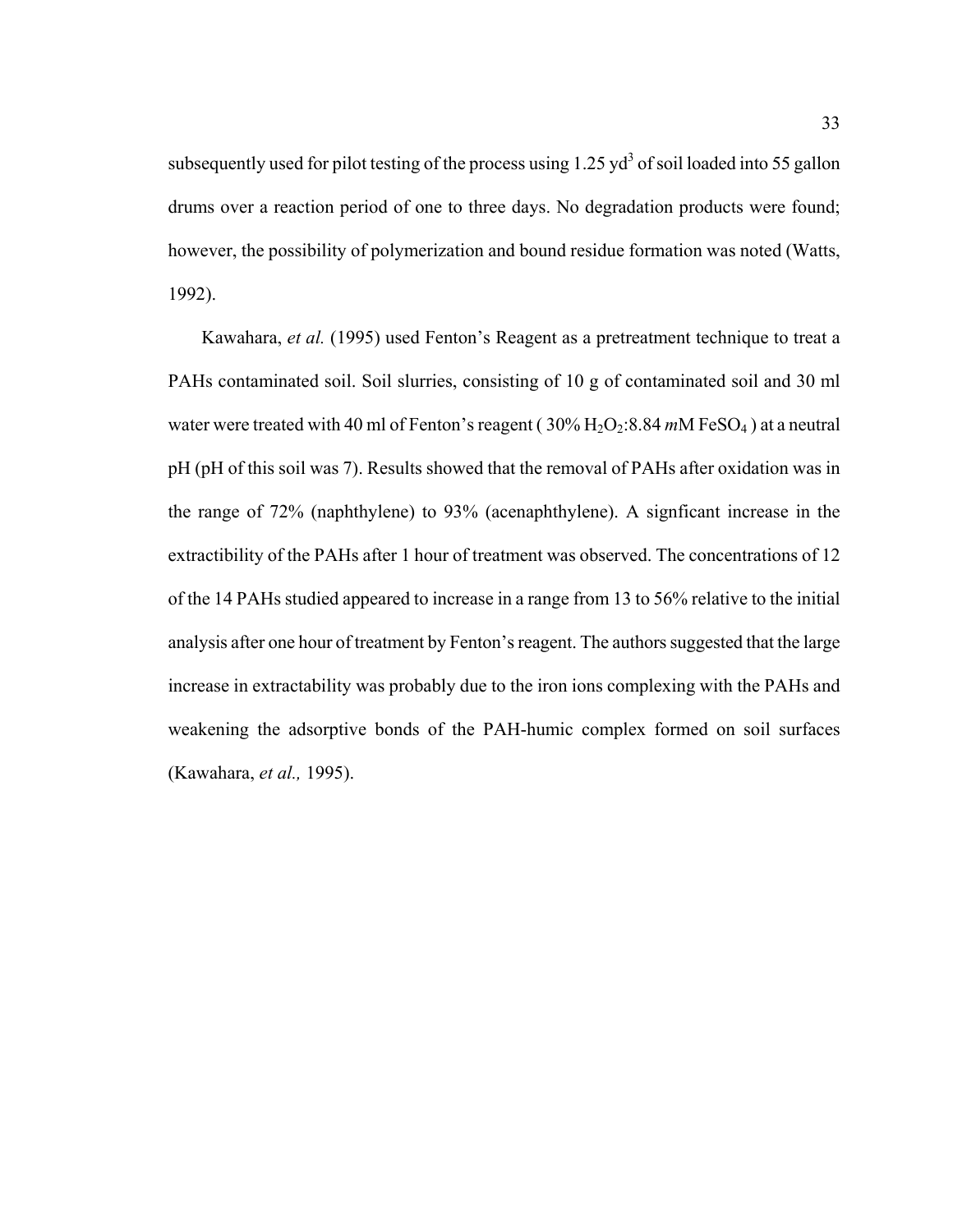# Table 2.1

# Solubility of Selected Hydrocarbons at 25°C

| Chemical       | Molecular Weight $(g/mol)^*$ | Solubility $(g/m^3)^{**}$ |
|----------------|------------------------------|---------------------------|
| Benzene        | 78.10                        | 1780                      |
| Toluene        | 92.10                        | 515                       |
| Ethylbenzene   | 106.20                       | 152                       |
| $p$ -Xylene    | 106.20                       | 185                       |
| n-Pentane      | 72.15                        | 38.5                      |
| n-Octane       | 114.20                       | 0.66                      |
| n-Decane       | 148.28                       | 0.052                     |
| n-Dodecane     | 170.33                       | 0.0034                    |
| n-Tetradecane  | 198.38                       | 0.000655                  |
| Naphthalene    | 128.20                       | 31.7                      |
| Fluorene       | 166.20                       | 1.84                      |
| Phenanthrene   | 178.20                       | 1.29                      |
| Anthracene     | 178.20                       | 0.041                     |
| Pyrene         | 202.30                       | 0.135                     |
| Chrysene       | 228.30                       | 0.002                     |
| Benzo[a]pyrene | 252.30                       | 0.0038                    |

\*: CRC Handbook of Chemistry and Physics (64<sup>th</sup> ed.)

\*\*: Mackay and Shui (1981)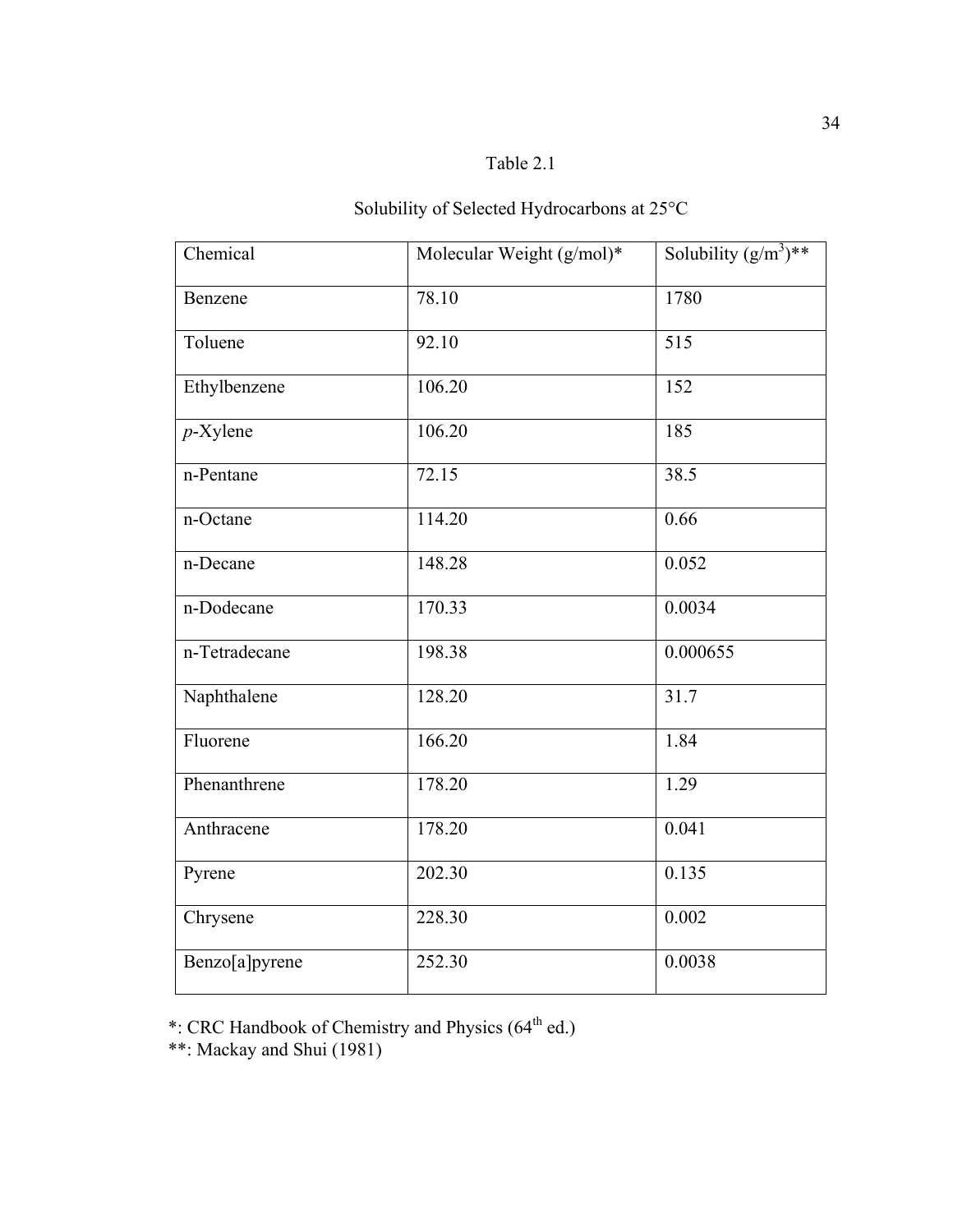| able ' |
|--------|
|--------|

| Reactions                                  | Oxidation Potential ( $E^{\circ}$ in Volts), 25 $^{\circ}$ C |
|--------------------------------------------|--------------------------------------------------------------|
| $F_2 + 2e = 2F$                            | 2.87                                                         |
| $OHA+ H^+ + e^- = H_2O$                    | 2.33                                                         |
| $O_3 + 2H^+ + 2e = O_2 + H_2O$             | 2.07                                                         |
| $O_3 + H_2O + 2e = O_2 + 2OH$              | 1.24                                                         |
| $H_2O_2 + 2H^+ + 2e = 2H_2O$               | 1.76                                                         |
| $H_2O_2 + H_3O^+ + 2e = 4H^2O$ (basic)     | 0.87                                                         |
| $Cl_2 + 2e = 2Cl$                          | 1.36                                                         |
| $MnO^{4-} + 8H^{+} + 5e = Mn^{2+} + 4H_2O$ | 1.49                                                         |
| $O_2 + 2H_2O + 4e = 4OH$                   | 0.40                                                         |

# Oxidation Potential of Some Common Oxidants\*

\* Handbook of Chemistry and Physics,  $56<sup>th</sup>$  Edition, 1975-1976. CRC Press inc., Cleveland, Ohio, pp. D-141-143.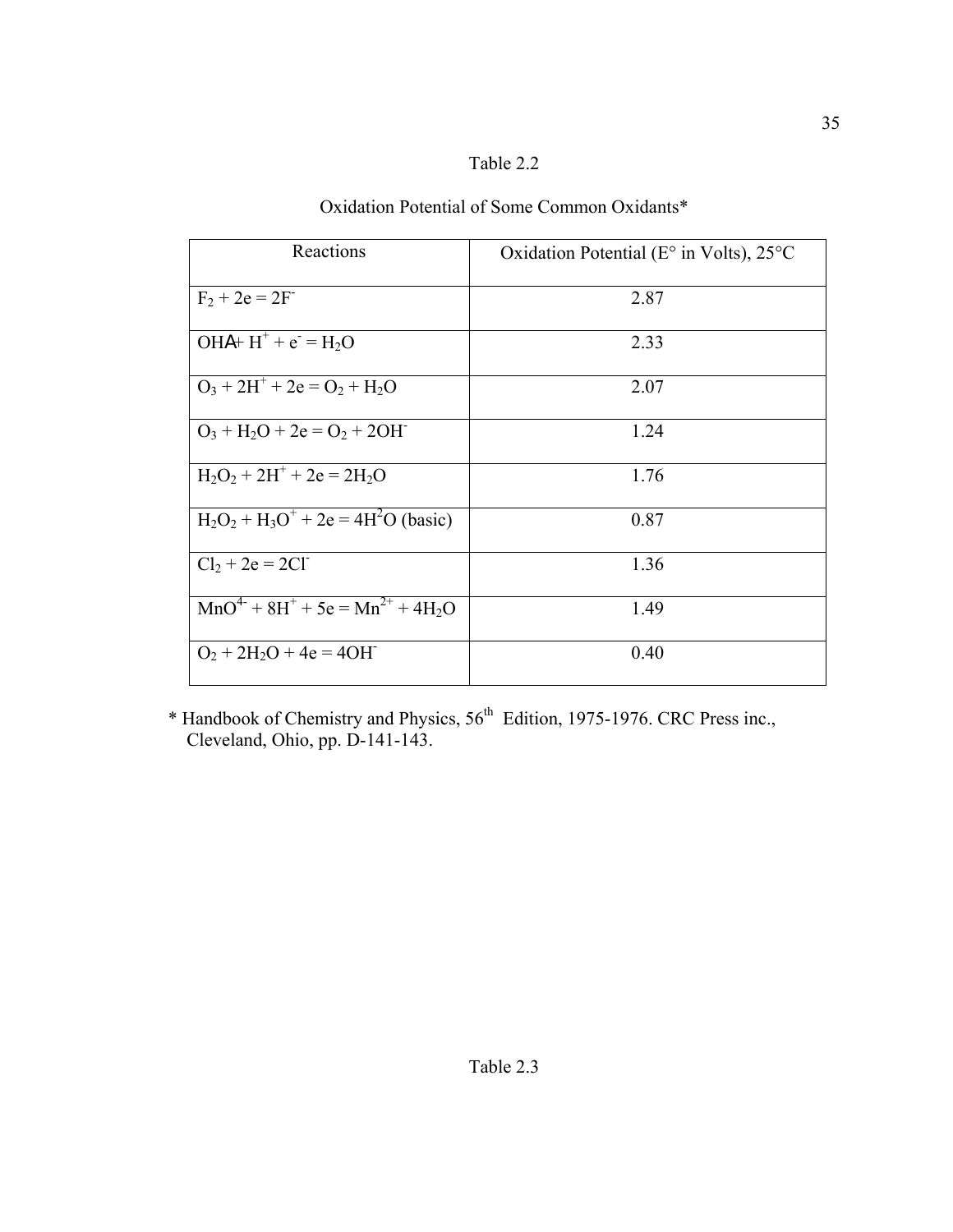

.

Products of Reactions of Ozone with Multiple-Bond Compounds

References:

- 1. Razumovskii,1971
- 2. Criegee,1968
- 3. Reiber, *et al.,* 1960
- 4. Alfey, 1964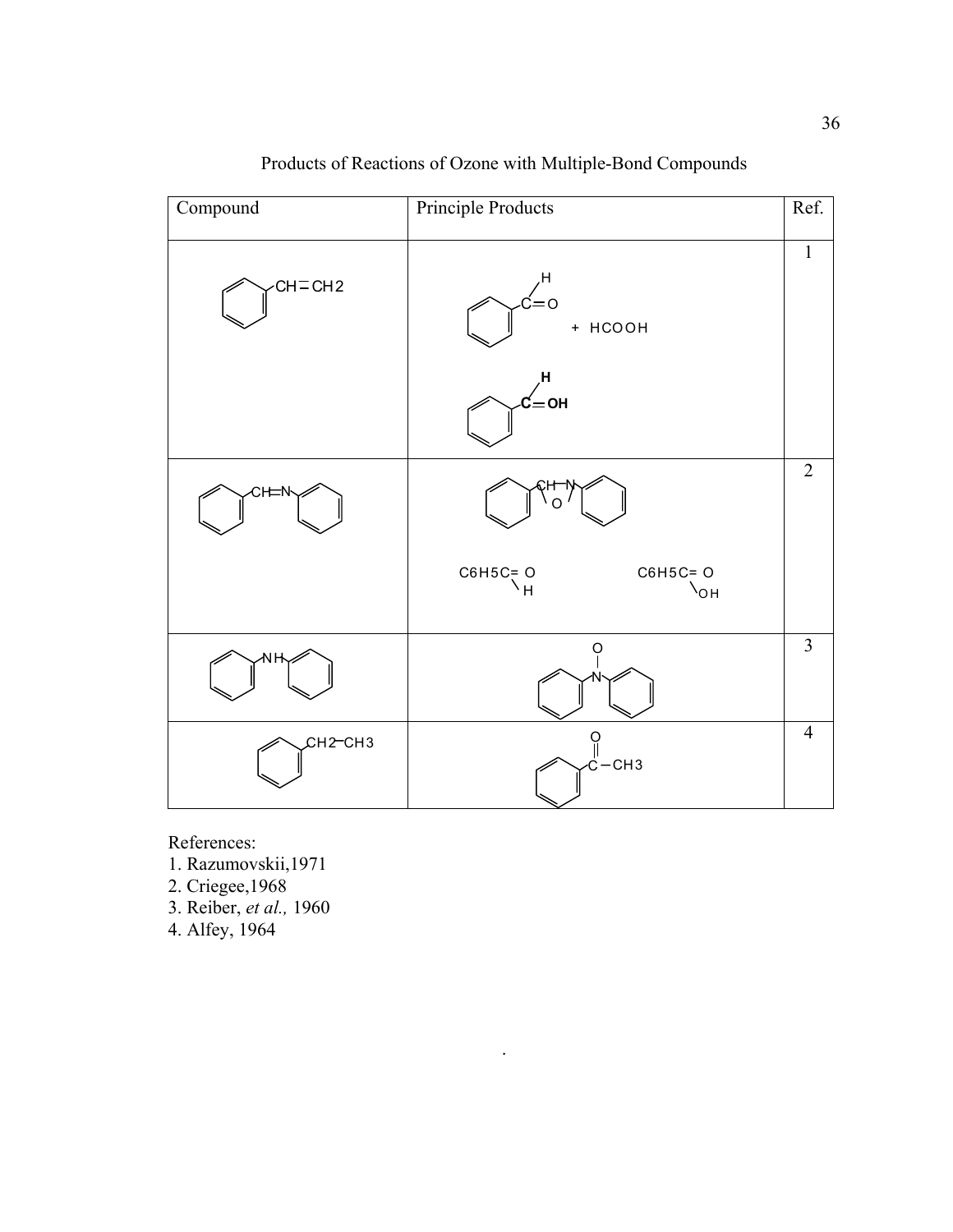

Figure 2.1. Reaction Scheme for Ozone Added to an Aqueous Solution (Hoigne, 1982)

 $M = \text{Organic}(s)$  $M_{\text{oxid}}$  = Oxidized organic(s)  $S = Free$  radical scavenger<br>  $P =$  Products which do not = Products which do not catalyse the ozone decomposition

 $R =$  Free radicals which catalyze the ozone decomposition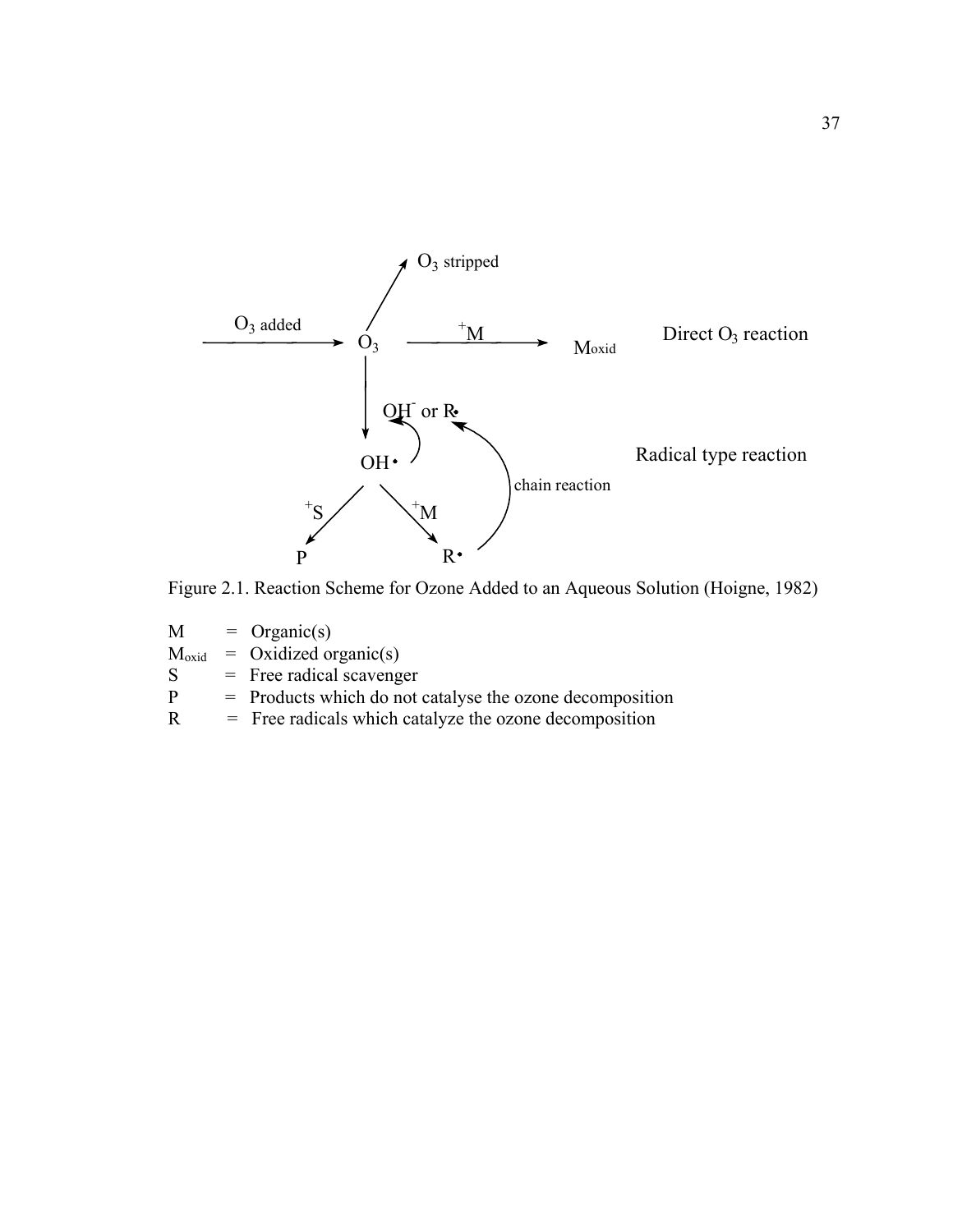

Figure 2.2. Hydroxyl Radical Reaction with Organic Compounds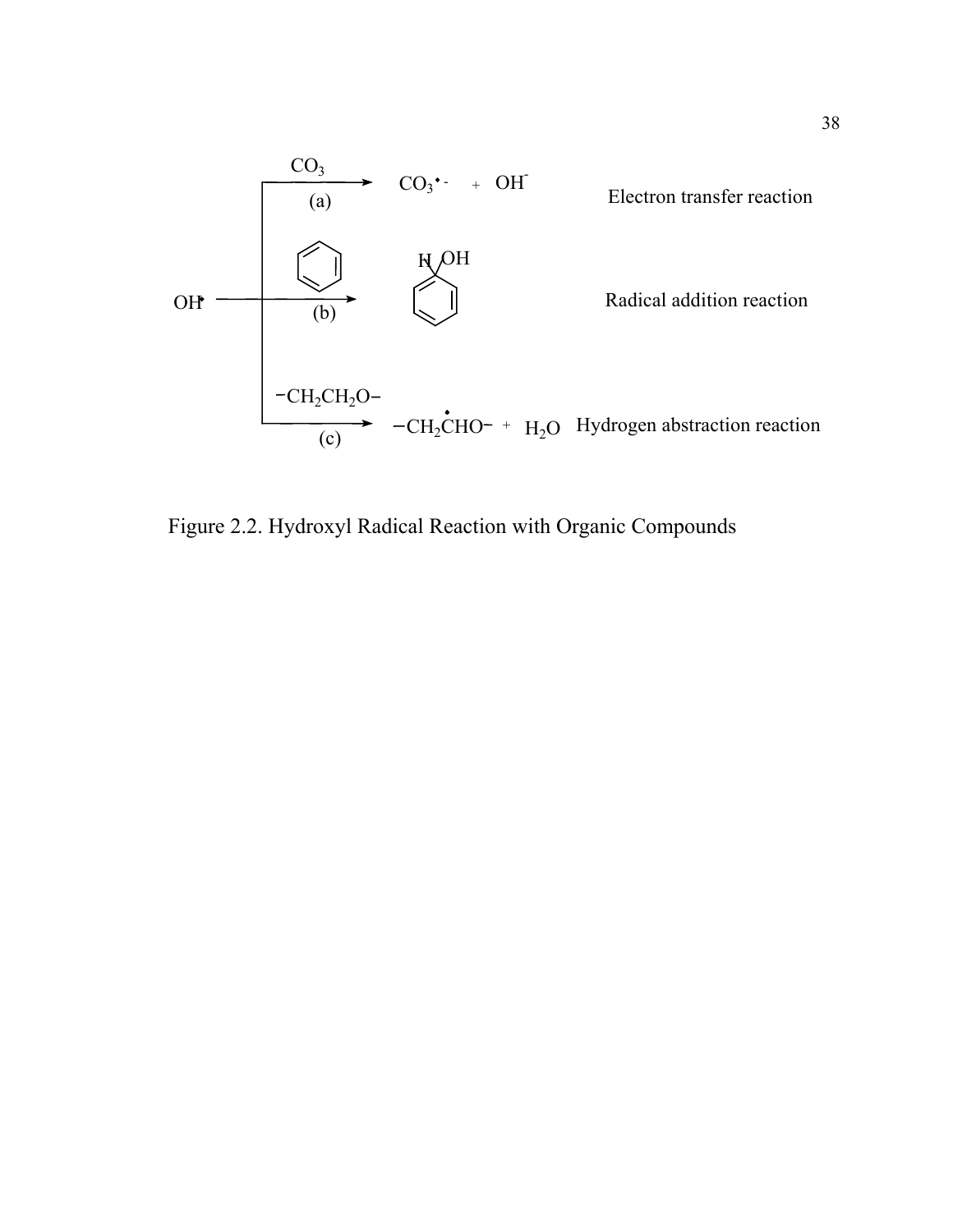## **CHAPTER III**

# **METHODS AND MATERIALS**

Materials

Soils

Two types of soil were examined during this study: a soil contaminated with high levels of used motor oil, known herein as the high molecular weight hydrocarbons contaminated soil (HMW-Soil), and a soil contaminated with lesser levels of diesel fuel, referred to as the lighter molecular weight hydrocarbons contaminated soil (LMW-Soil). The HMW-Soil was collected from an abandoned gas station located in Silver City, Mississippi. This site is a Mississippi Department of Transportation (MDOT) site obtained during Right-of-Way activities. For years, the owner of the store dumped waste crankcase oil onto the ground without any treatment. Initial characteristics of this soil are listed in Table 3.1. A treatability study on bioremediation of the HMW-Soil was previously performed within the MSU Environmental Technology Research and Application Laboratory (E-TECH Laboratory) by Jing (1998). Collection of the HMW-Soil for this study was performed on January 22, 1998. The contaminated soil was excavated by hand and sieved using a 6.3mm screen (1/4 in.) to remove rocks, root material, and other debris from the soil. At MSU, soil was homogenized thoroughly using a shovel within a container constructed of plastic sheets and bricks. Soil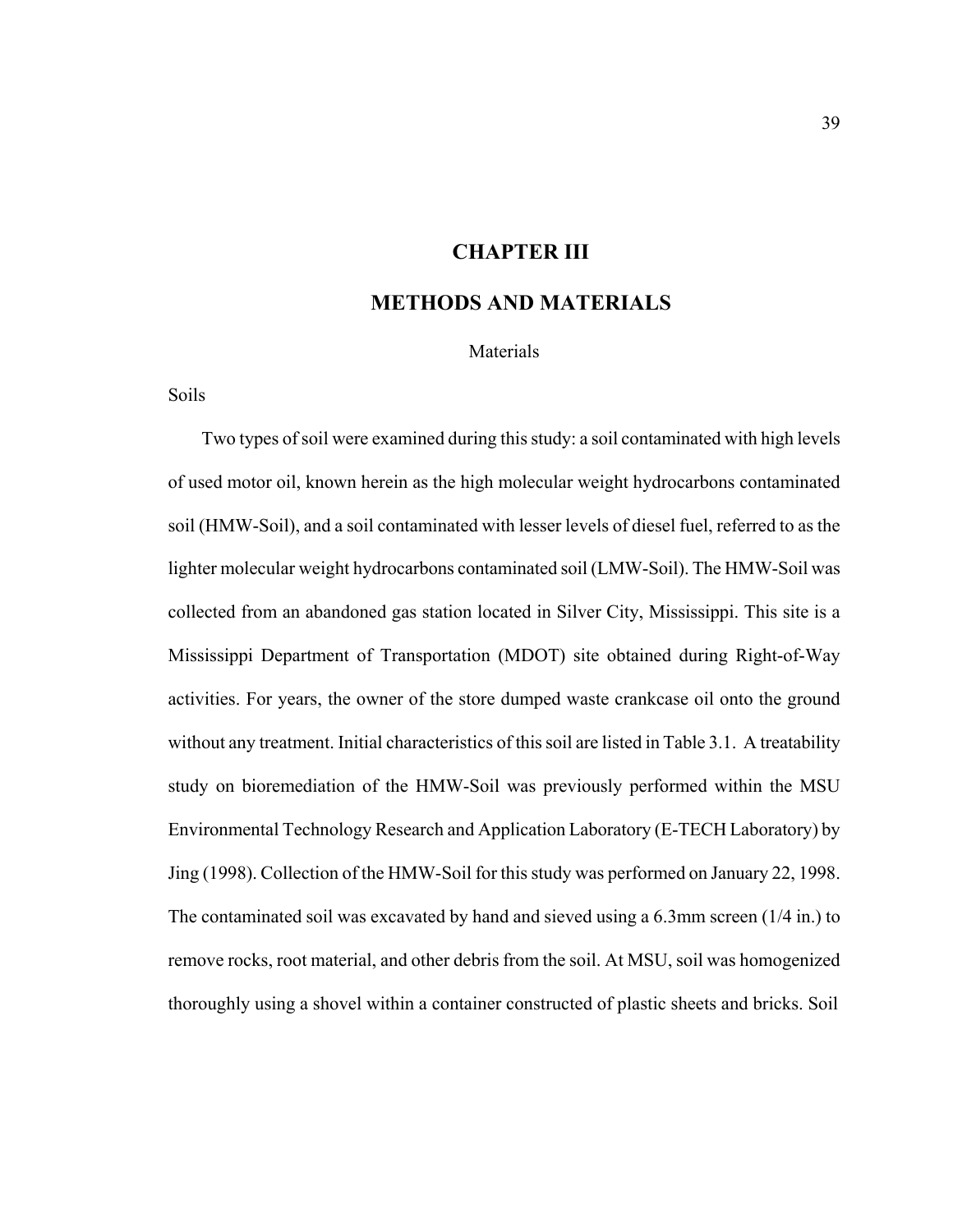was then sieved through a No. 4 (4.75mm) US standard sieve and stored in 5-gallon buckets until used.

The LMW-Soil was collected from a leaking tank farm area in Port Hueneme, California (a Navy fuel storage site). It was primarily contaminated with diesel fuel, but also contained lesser amounts of gasoline, fuel oil, and motor oil. Before used in the experiments, the LMW-Soil was sieved using a No. 10 (2.00 mm) US standard sieve and mixed completely using a hand-held shovel to ensure homogeneity. From visual observations, the LMW-Soil has an overall smaller particle size and higher sand content than the HMW-Soil. Table 3.1 also lists the characteristics of the LMW-Soil.

### Nutrients

Ammonium nitrate ( $NH<sub>4</sub>NO<sub>3</sub>$ ) and ammonium hydrogen phosphate ( $(NH<sub>4</sub>)<sub>2</sub>HPO<sub>4</sub>$ ) (both obtained from Fisher Scientific) were utilized as nitrogen and phosphorus sources, respectively. These are readily assimilated nutrient substrates for microorganisms (Dibble and Bartha, 1979; Harris and Arnold, 1995). They have been previously proven to have a positive effect on enhancing the bioremediation rate of the TPH in the HMW-Soil (Jing, 1998).

#### Surfactant

A nonionic, nontoxic, and readily biodegradable surfactant, Tween 80 (polyoxyethlene sorbitan ester), was purchased from Fisher Scientific and evaluated for its ability to enhance the bioavailability of the petroleum products in the soil system to the bacteria. Hydrogen Peroxide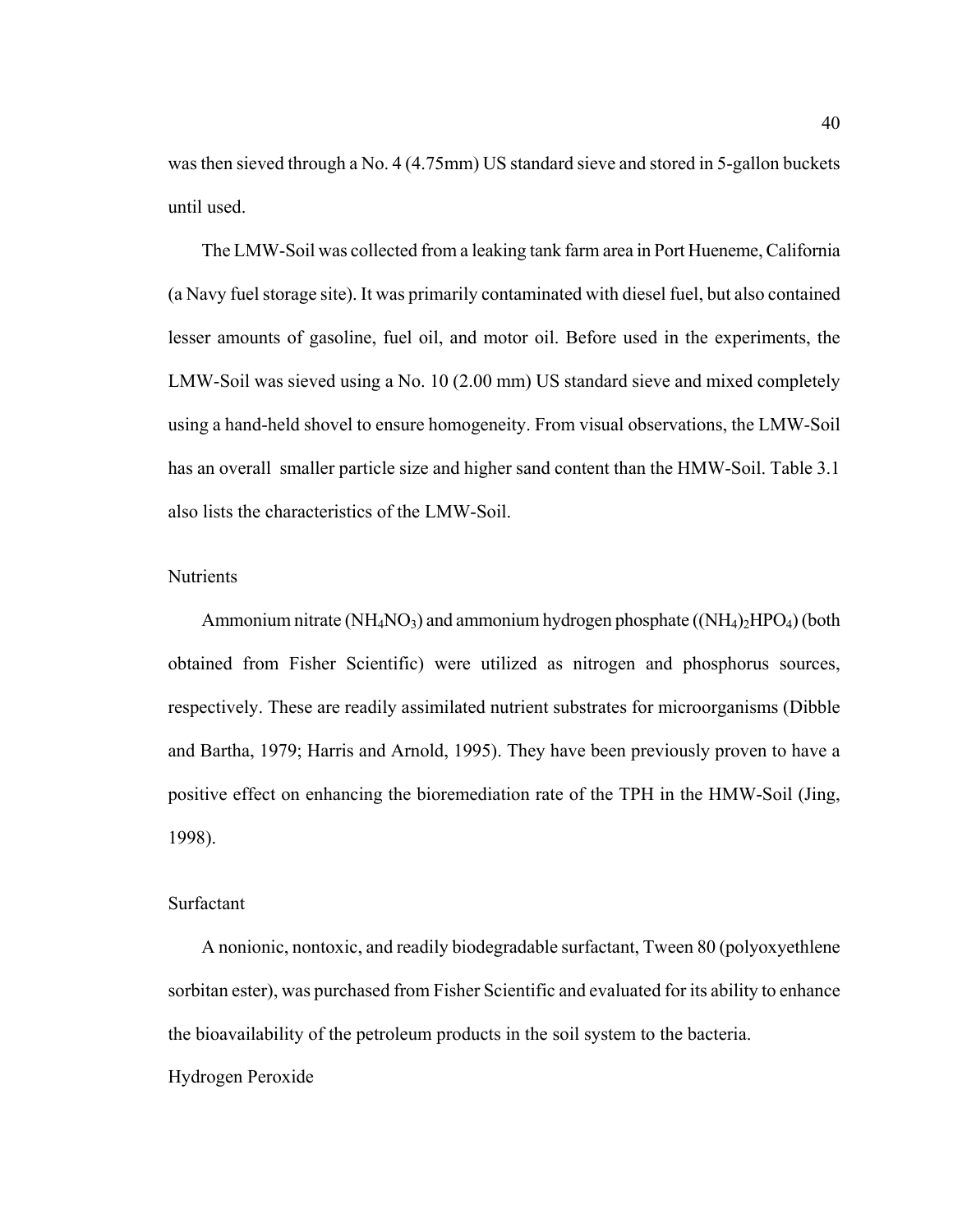Hydrogen peroxide solutions of  $3\frac{N}{W}$  and  $30\frac{N}{W}$  were obtained from Fisher Scientific. Hydrogen peroxide solutions were formulated by diluting the original solution with distilled, deionized (DDI) water based on the required concentrations of the experiment. The hydrogen peroxide solutions were made on an as-needed basis during this study to prevent decomposition; thereby, preserving chemical integrity.

## Iron Salt (Fe<sup>2+</sup>)

Fenton's Reagent is the combination of ferrous ion salt and hydrogen peroxide. The selection of iron salt used in this study was ferrous sulfate (FeSO $_4\bullet$ 7H<sub>2</sub>O) purchased from Fisher Scientific.

## Oxygen

Oxygen was generated using a laboratory ozone generator (Model LC-1234) manufactured by Ozonology Inc. (Evanston, IL). An AirSep Corporation Model AS-12 oxygen generator is incorporated into this system for feed gas preparation. The oxygen generator supplies oxygen at  $90\% \pm 5\%$  purity at flow rates below 12 scfh (standard cubic feet per hour) at a maximum of 9 psi.

#### Ozone

Ozone was generated using the ozone generator mentioned above. The ozone generator is a corona discharge unit that utilizes four stainless steel electrodes inside borosilicate glass dielectrics with copper jacketing. Ozone is produced within four cells and individually regulated by a single primary voltage autotransformer (supplies up to 10.5 KV). The multiple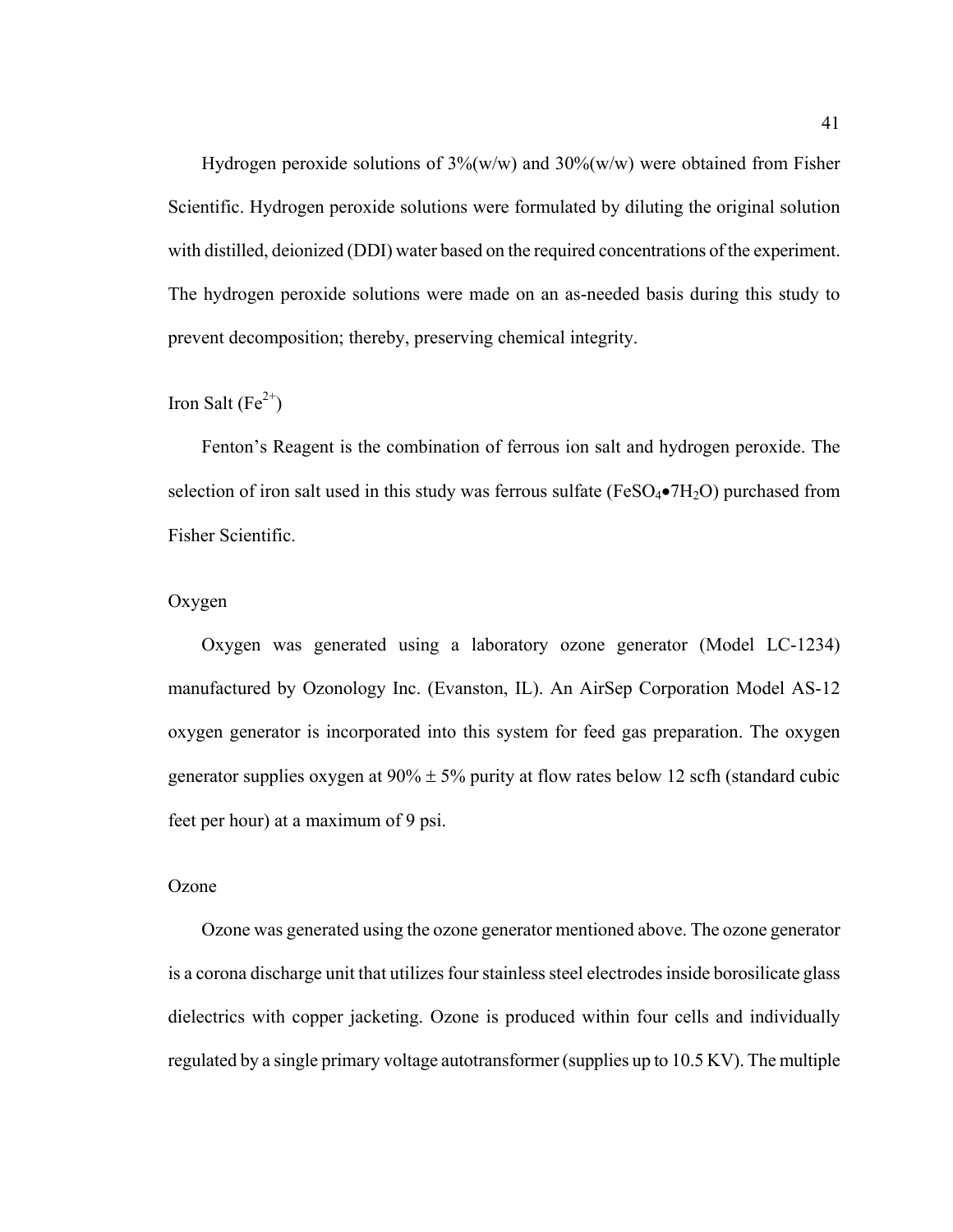ozone sources are used to conduct multiple experiments at the same time. Gas flow from each cell is controlled by individual rotameters within a range of 1-6 scfh. Figures 3.1 and 3.2 present the ozone content in the production gas of generator versus turndown voltage setting and flowrate, respectively. The volumetric flow rate of gas into the reactor for this study was maintained at approximately 2 scfh and was continuously supplied into the reactors during all experiments involving ozone or oxygen addition. Various turn-down settings were used to control ozone content based on experimental demands.

### Experimental Methods

This study is composed of two experimental phases. Phase I involved slurry phase experiments, while Phase II utilized packed columns. For both phases, bioremediation was conducted first followed by chemical priming, then a reestablished bioremediation stage (i.e. BIO/OX/BIO).

#### Phase I: Shake Flask Experiments

The objective of this set of experiments was to screen several candidate biological and Fenton's Reagent treatment strategies in order to select a workable number of test conditions to be performed during the Phase II Experiments.

The soil-water slurries were formed by combining 100 grams of contaminated soil (dry soil weight) with 300 ml distilled water to form a  $25\%$  (w/w) slurry which was then added to a 500 ml Erlenmeyer flask. An orbital agitation table (Model M49235, Barnstead/Thermalyne, Bubuque, IA), set at 250 rpm, provided aeration via agitation. All incubations were performed in duplicate at room temperature.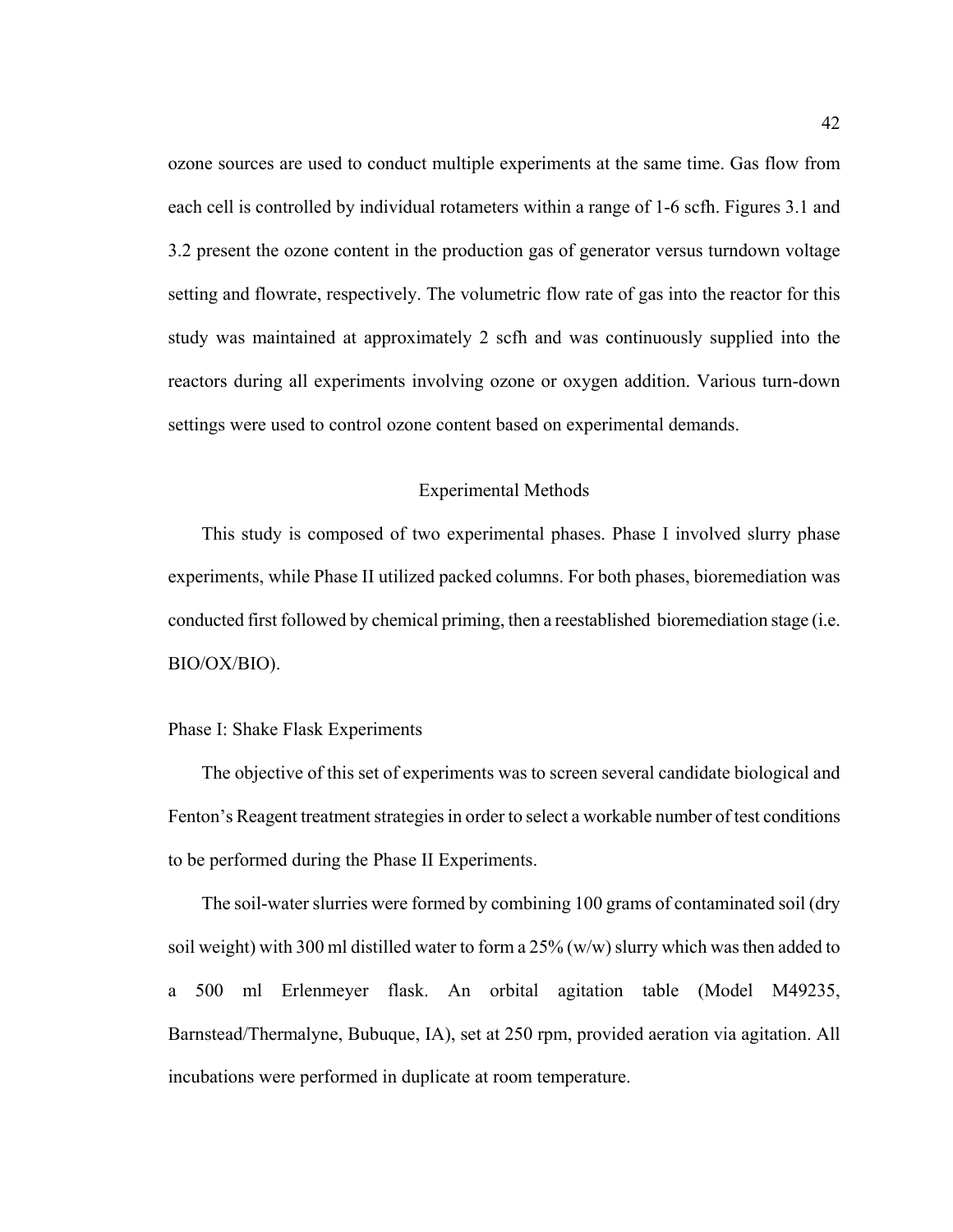The experiments performed using the slurry systems (Phase I) are listed below:

 1. Determination of the optimum biotreatment conditions for both soils (BIO). The best bioremediation condition for the HMW-Soil was previously determined by Jing (1998). This optimal condition was periodic addition of nutrient sources at a TPH: N: P ratio of 100:25:10 and activated sludge augmentation at the initiation of incubation. This condition was used to generate a previously biotreated soil for input into the chemical priming experiments of this study. However, optimal bioremediation conditions were not known for the LMW-Soil. Therefore, the following candidate bioremediation conditions were tested using the LMW-Soil:

- a. Control (aeration only),
- b. Nutrients dosed at a TPH: N: P ratio of 100: 25: 10 batch added at the beginning of treatment,
- c. Nutrients dosed at a TPH: N: P ratio of 100: 10: 5 batch added at the beginning of treatment and on Day 21,
- d. Nutrients dosed at a TPH: N: P ratio of 100: 25: 10 and activated sludge seeding at the beginning of treatment. Activated sludge was obtained from the local wastewater treatment plant and 30 ml of settled sludge was used,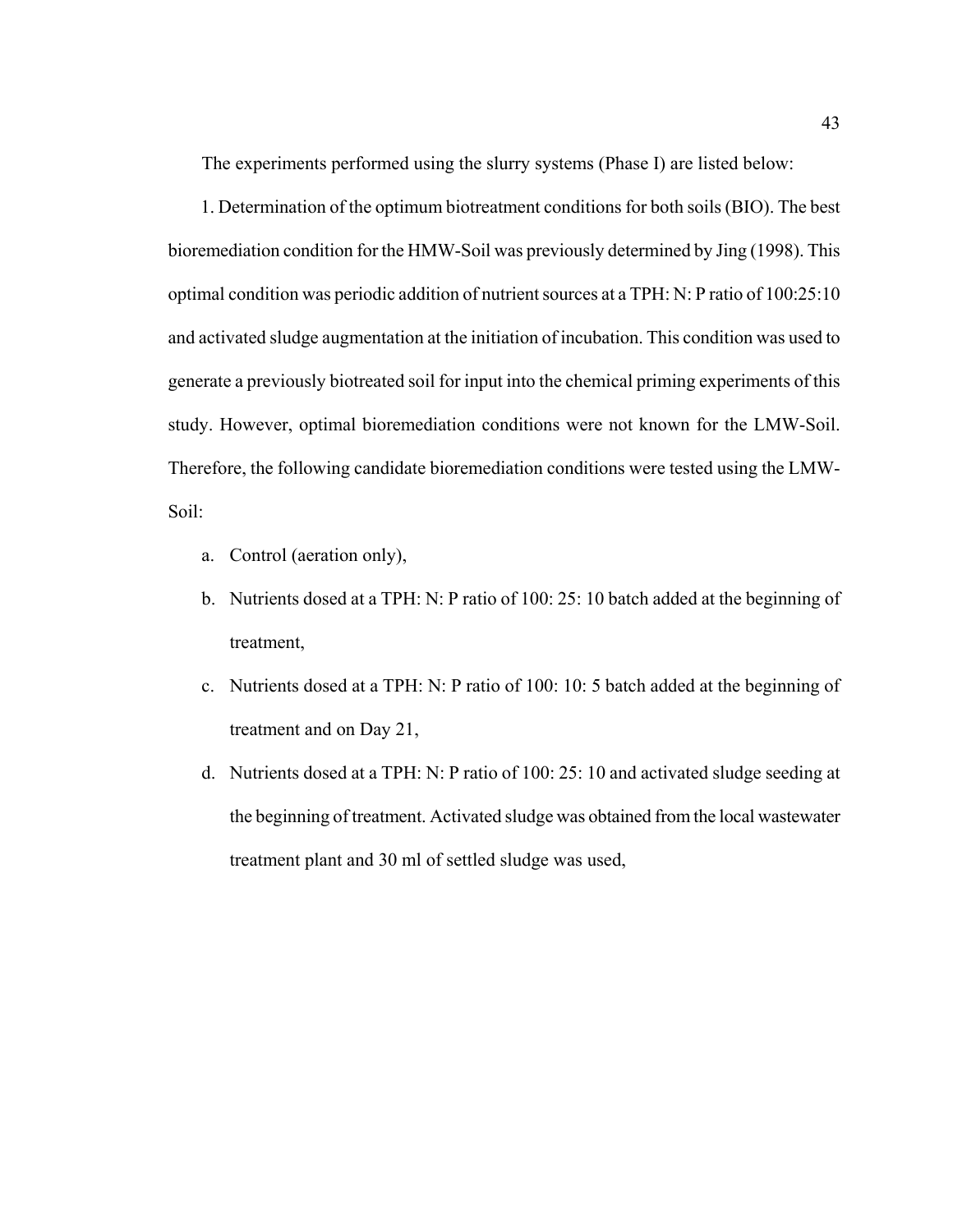- e. Nutrients dosed at a TPH: N: P ratio of 100: 10: 5 batch added at the beginning of treatment and on Day 21. Plus, the addition of 30 ml settled activated sludge also dosed at the beginning of the test,
- f. Same as Condition d with the addition of Tween 80 at a concentration of 0.5% (w/w) of the dry soil on Day 21,
- g. Same as Condition e with the addition of Tween 80 at a concentration of 0.5% (w/w) of the dry soil on Day 21.

2. Evaluation of chemical priming on the bio-treated soil in slurry phase (BIO/OX). The intent was to evaluate the various chemical oxidation processes (ozonation, peroxone process, and Fenton's Reagent) using bio-treated slurry in shake flasks once the observed biodegradation rate of the TPH had reached a point of diminishing return. The purpose of these experiments was to evaluate the effects of the candidate chemical oxidation processes on subsequent biotreatment (reestablished bioremediation).

During attempts to treat the slurries using ozonation and peroxone, excessive foaming of the flask contents was encountered. The foaming was so severe that the experiments could not be performed without excessive soil flotation out of the reactors. This condition is unacceptable. Descriptions of this problem and methods attempted to solve the problem are detailed as Appendix A. Since control of the foaming could not be resolved, only Fenton's Reagent tests were studied in this series of experiments for both soils. It was thought that Fenton's Reagent at least would be considered representative of chemical priming during the shake flask experiments.

Fenton's Reagent Reaction: The Fenton's Reagent experimental conditions used for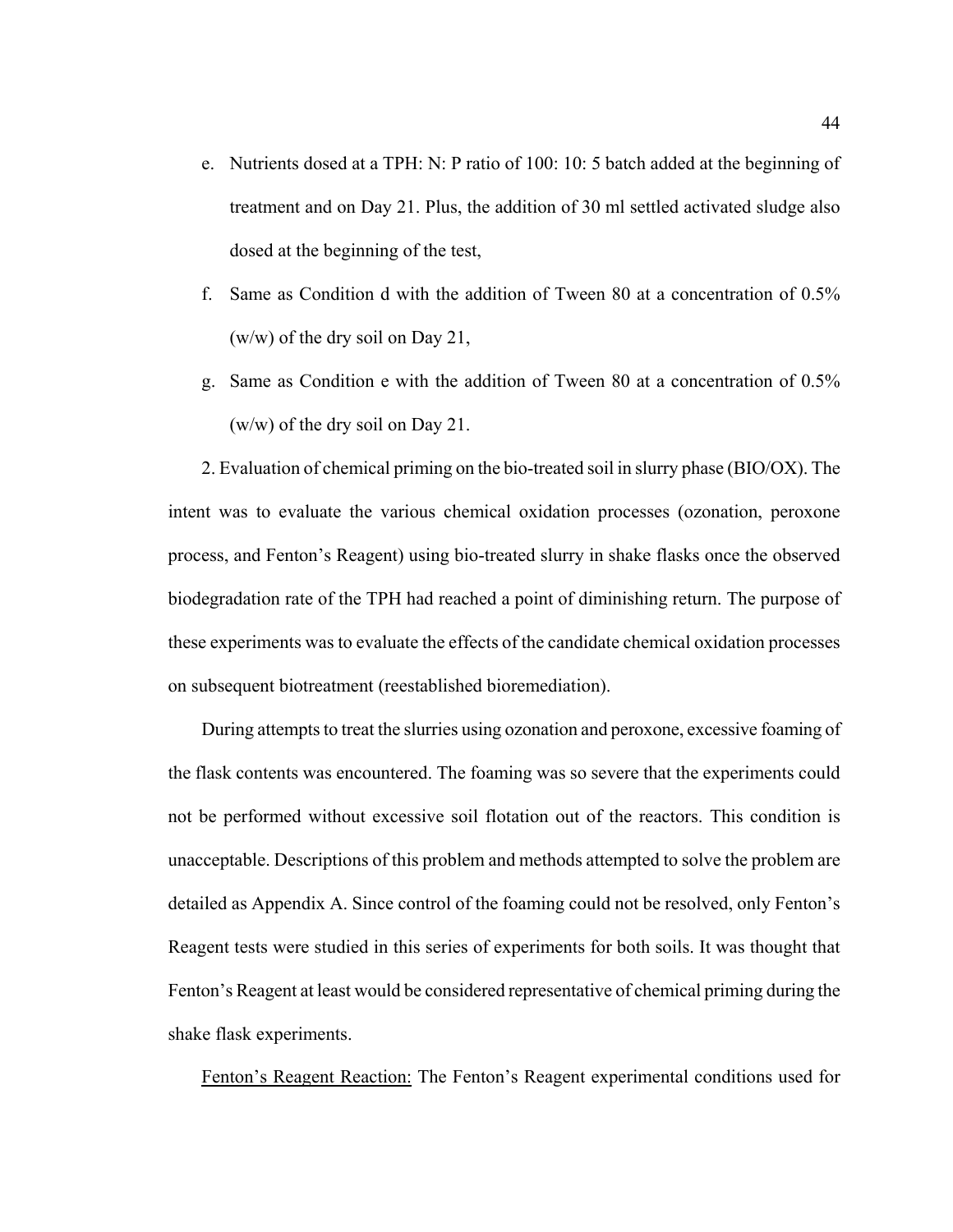both soils were set up as:

- 1. 20,000 mg/l H<sub>2</sub>O<sub>2</sub>, 2,000 mg/l Fe<sup>2+</sup>, and pH = 2.5
- 2. 20,000 mg/l H<sub>2</sub>O<sub>2</sub>, 2,000 mg/l Fe<sup>2+</sup>, and pH = 5.5
- 3. 5,000 mg/l H<sub>2</sub>O<sub>2</sub>, 500 mg/l Fe<sup>2+</sup>, and pH = 2.5
- 4. 5,000 mg/l H<sub>2</sub>O<sub>2</sub>, 2,000 mg/l Fe<sup>2+</sup>, and pH = 2.5

Biologically treated slurry to be chemical primed was removed from the shaker table and transferred into a stirred flask. Hydrochloric acid was added to lower the slurry pH to about 2.5, for those experiments evaluating low pH. The amount of hydrogen peroxide used in this set of experiments was obtained by calculating the volume of  $3\%$  H<sub>2</sub>O<sub>2</sub> solution needed to bring the concentration in the slurry solution to the desired value. Before the stock hydrogen peroxide solution was added, ferrous sulfate was added and mixed into the slurry. The  $H_2O_2$  solution was then slowly added to the slurry to avoid severe foaming caused by the generation of oxygen from  $H_2O_2$  decomposition. To monitor the fate of hydrogen peroxide, 5 ml of slurry samples were taken at various time intervals, filtered through filter paper, and tested using test strips to indicate the approximate concentration of hydrogen peroxide. When the concentration of hydrogen peroxide in the slurry phase had decreased to zero, fresh stock  $H_2O_2$  solution was added to increase the  $H_2O_2$  levels back to the initial concentrations. All experiments were carried over a five hour period. At the end of the test, catalase (Sigma Aldrich) was added to remove the residual  $H_2O_2$  to stop any further oxidation from occurring. Samples for total heterotroph plate counts and pH readings were taken at the beginning and the end of the test. Plate counts were used to evaluate the influence of Fenton's Reaction on the soil microorganisms. The TPH content of both the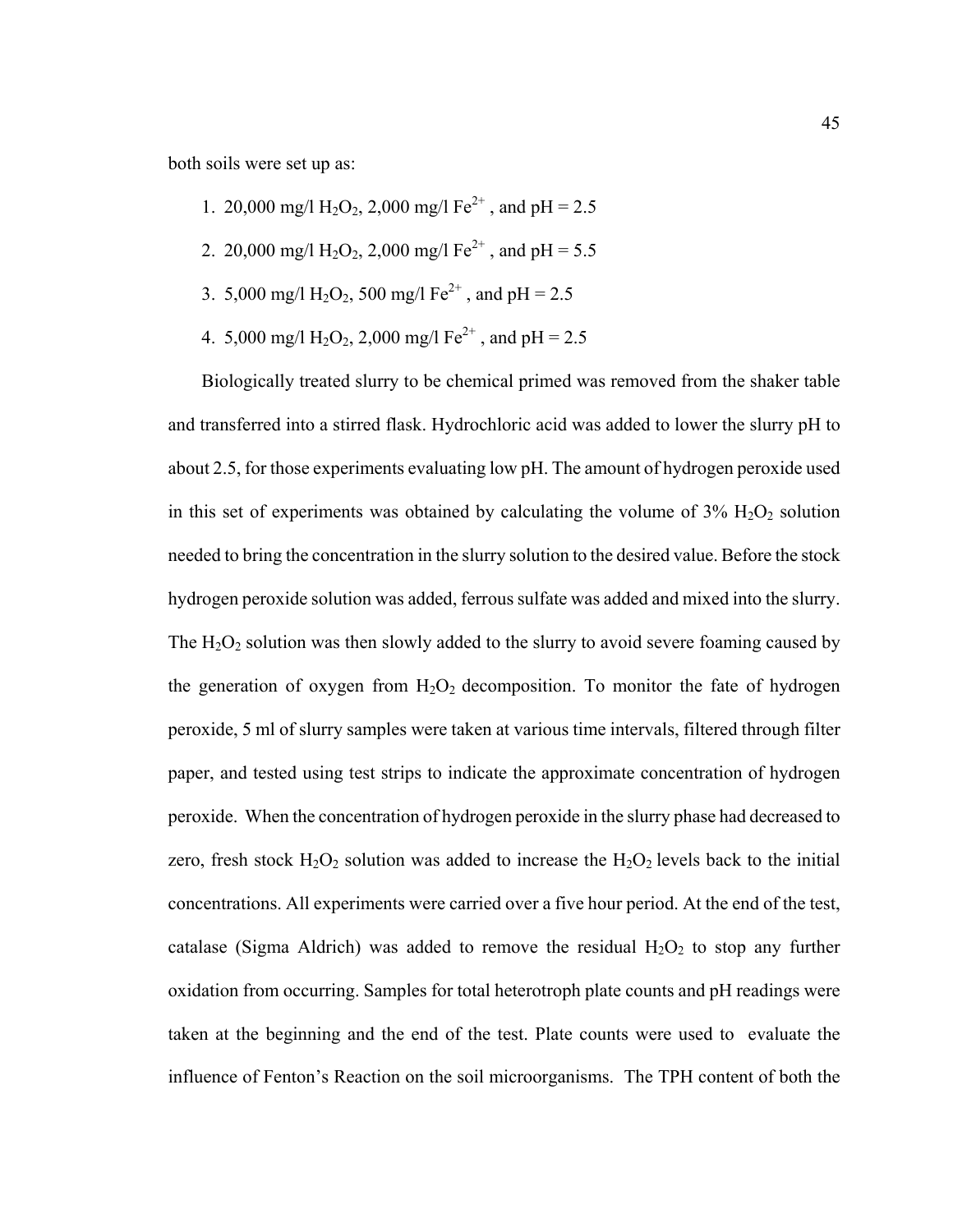soil and water phases were analyzed at the beginning and the end of each test. Water samples were collected by pipetting liquid from settled slurry above the water-soil interface.

One additional rate test was conducted over an eight hour period using the best condition obtained from the above set of tests. TPH-GC samples were taken at the initiation of the reaction and at 1, 3, 5, and 8 hours. This rate test was designed to evaluate the TPH degradation rate achieved by Fenton's Reaction.

3. Reestablishment of bioremediation after chemical priming (BIO/OX/BIO). After chemical priming, results from total heterotroph plate counts, pH, and TPH analyses were carefully examined. A sodium hydroxide (1N) solution was used to increase the pH in the slurry for the pH adjusted systems. Activated sludge obtained from local sewage plant was augmented to increase the bacteria population within the soil. Nutrient sources were added based on the remaining TPH level in the slurry to achieve a TPH: N: P ratio of 100:25:10. During the first week of restarted bioremediation, pH values of all flasks were checked constantly, because continuous agitation of the slurry resulted in the desorption of organic acids, which are common by products of chemical oxidation reactions, from the soil particles. Reestablished bioremediation efficiency was monitored using the parameters of pH, total heterotrophs, and TPH concentration analyzed every two weeks.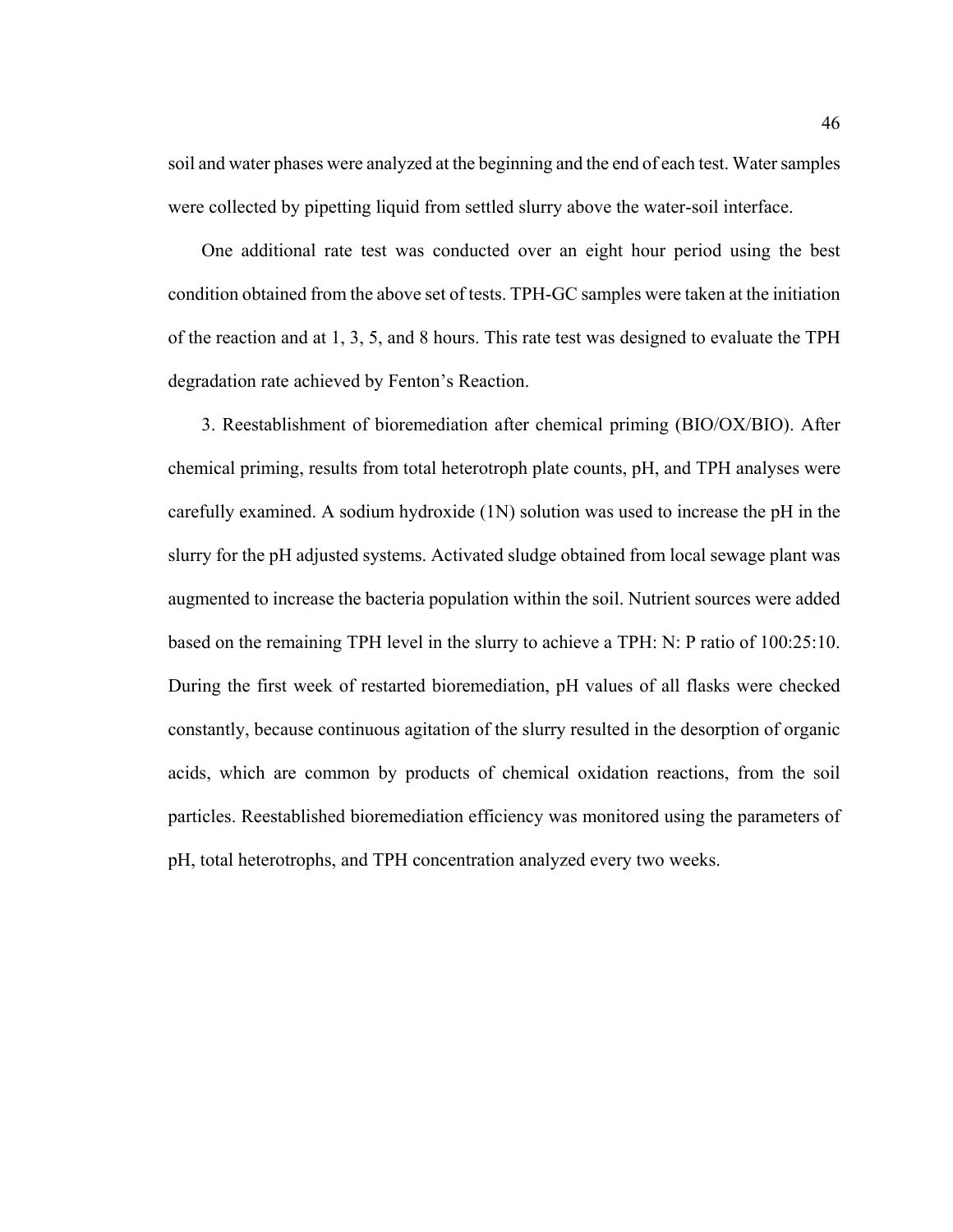#### Phase II: Column Experiments

Eighteen column reactors were assembled as illustrated in Figure 3.4. Eight of them were loaded with HMW-Soil and the other ten were loaded with the LMW-Soil. The candidate chemical priming conditions tested for both soils are listed in Table 3. 3. All test conditions were studied using duplicate columns. More details on this test phase is provided below:

Column Reactor Design: The main body of the column was constructed using a 12 in. long by 2 in. ID clear PVC pipe (see Figure 3.3). Each end of the column was capped with a 2 in. PVC union. The bottom of the column was reduced to  $\frac{1}{4}$  in. ID and Swagelok® Quick-Connect inserted. A ¼ in. PVC pipe line was connected to the other end of the Quick-Connect and used as either a gas sparging line, solution pumping line, or drainage line depending on the requirement of the experiment at the time. A  $\frac{1}{2}$  in. Swagelok<sup>®</sup> female connector was inserted at the top of the column. The top of the column was capped with a ½ in. Swagelok<sup>®</sup> cap during bioremediation stage of the experiments. The  $\frac{1}{2}$  in. female connector was plumbed to a  $\frac{1}{4}$  in. PVC pipe for off-gas treatment during the chemical priming stage. Before loading the soil, a piece of stainless-steel screen was inserted at the bottom of the column to support the contents. Washed pea gravel was loaded on top of the stainless-steel screen in order to provide distribution of injected gases. This layer was 1" of height and overlaid with a non-woven geotextile fabric which served as a filter to prevent soil fines from washing into the pea gravel layer and eventually draining out of the columns. After all the parts were assembled and glued together, leakage tests were conducted using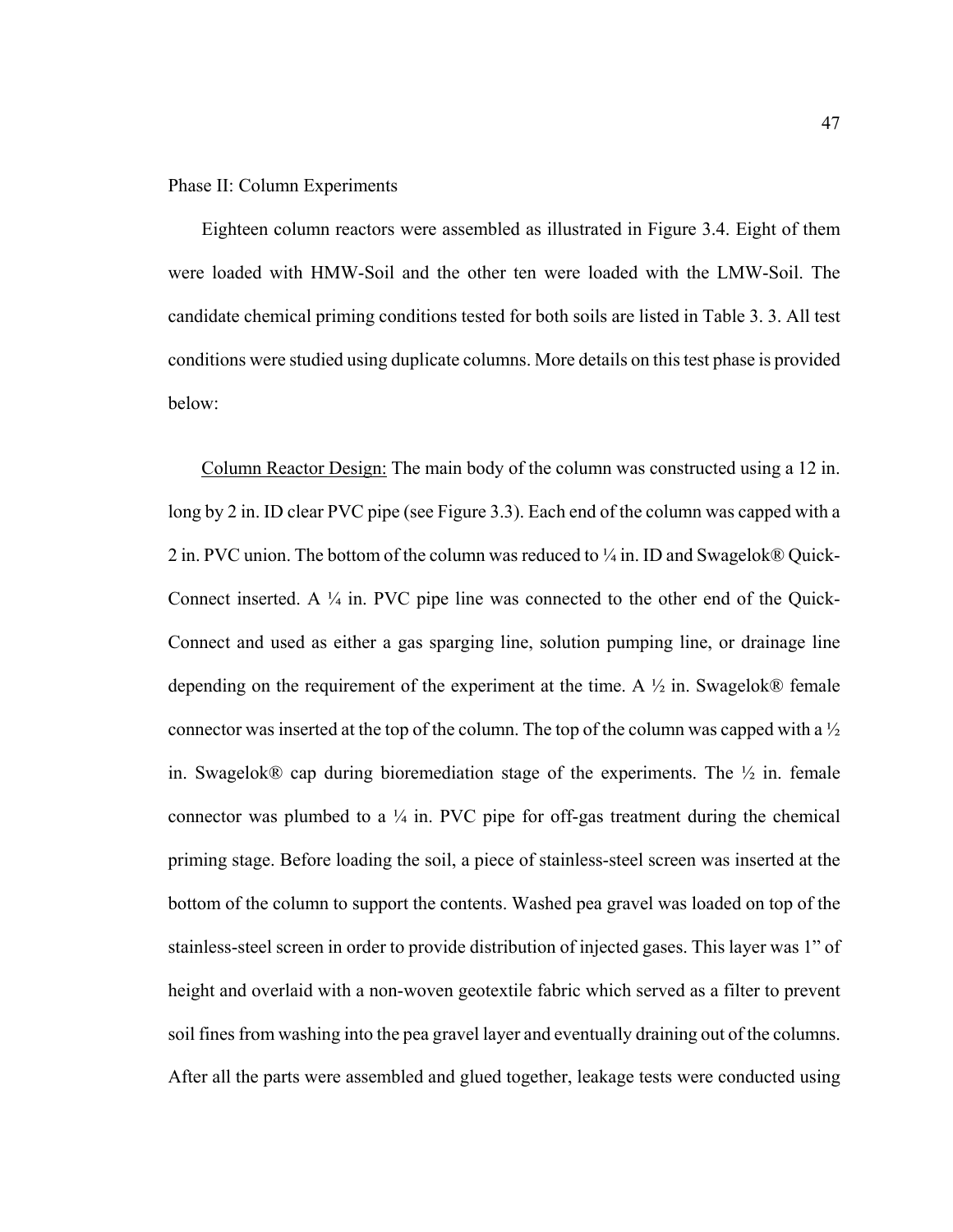water and air to assure proper sealing of the systems.

Soil Loading: Eight of the columns were loaded with HMW-Soil obtained directly from Ms. Jing's biocells (Jing, 1998). From her experiments, it was shown that after 56 days of biotreatment, about 70% of TPH was removed. Remediation trends indicated that biological degradation was not capable of appreciably further degrading the residual TPH. Soil taken out of the biocells was re-mixed to increase homogeneity. Before loading into the columns, soil samples were collected and analyzed for pH, moisture content, total heterotrophic bacteria population, and GC-TPH level. Each column was charged with  $350 \pm 2$  grams (wet) of HMW-Soil. Special care was taken when loading the soil into the columns to eliminate channeling and wall effects by packing the soil in lifts and gently compacting across the cross-section of the lift faces to ensure homogeneity. Since the initial biotreatment stage was already completed by Ms. Jing, the HMW-Soil loaded into the columns were immediately chemically primed without any further biotreament.

Each column containing the LMW-Soil was filled with  $375 \pm 2$  grams soil (wet), 30 ml settled activated sludge, and nutrients at a TPH:N:P ratio of 100:25:10 (dissolved in the activated sludge). Before loading, all the ingredients were added to the soil and mixed to ensure homogeneity. This stage of experimental effort was performed to start the initial biotreatment stage (including the Control Set). Soil samples for testing of initial parameters were collected from the mixed soil. Every 5 days, pure oxygen  $(90\% O_2 \,[\mathrm{v/v}])$  was sparged into the columns using the oxygen generated from the ozone generator at a rate of 2 scfh for 20 minutes per column. The oxygen was saturated with water before application into the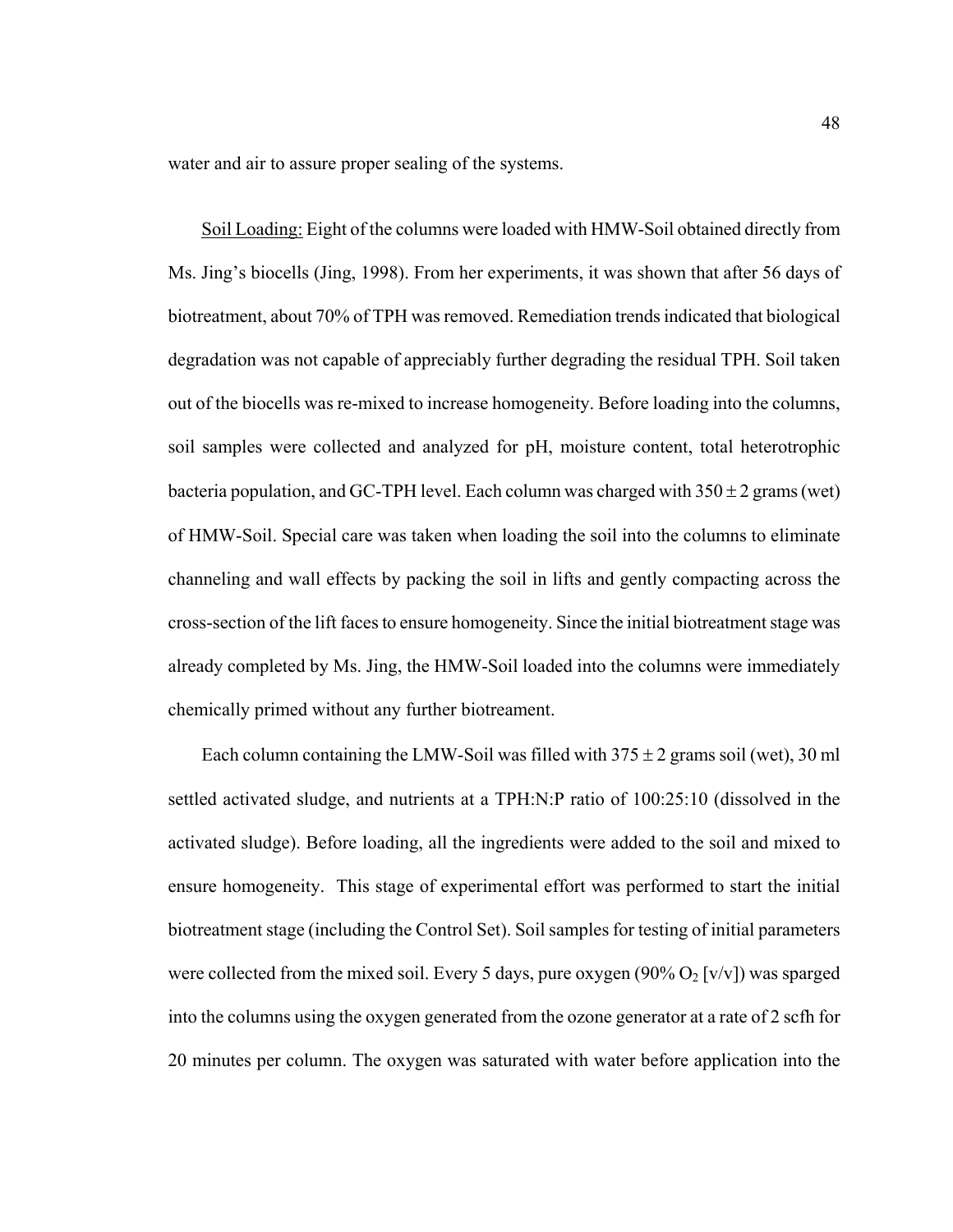reactors in order to reduce volatilization of soil moisture. Biological treatment performance was monitored using several parameters which included soil TPH (GC-TPH), oxygen, oxygen uptake rate (OUR), carbon dioxide production rate, volatile hydrocarbon levels in the column headspace, total heterotrophic bacteria population, moisture content, and pH level. GC-TPH analyses were performed weekly. Total heterotrophic bacterial populations were enumerated every 2 weeks. Oxygen, carbon dioxide, OURs, and volatile organic concentrations in the columns headspace were measured every 5 days. Because the upper limit for the oxygen monitor is 30% (v/v) oxygen and since 90% (v/v) oxygen was sparged into the reactors, gas monitoring activity was carried on every 5 days prior to each sparging event to allow levels to reduce into the measurable range of the gas monitor.

Oxygen uptake and carbon dioxide production rates were calculated using the following equations, respectively:

$$
OUR = (y^{0}_{o_2} - y_{o_2})/t, \tag{3-1}
$$

$$
CO2 prod = yCO2/t, \qquad (3-2)
$$

where:

| OUR              | = Oxygen uptake rate, $\%$ O <sub>2</sub> /day          |
|------------------|---------------------------------------------------------|
|                  | $CO2$ prod = $CO2$ production rate, % $CO2$ /day        |
| $V^0_{Q_2}$      | $= 90\%$ (oxygen concentration from oxygen generator)   |
| $y_{O2}$         | $=$ Measured headspace oxygen concentration, %,         |
| y <sub>co2</sub> | = Measured headspace $CO2$ concentration, %,            |
| t                | $=$ Time interval between aeration and measurement, day |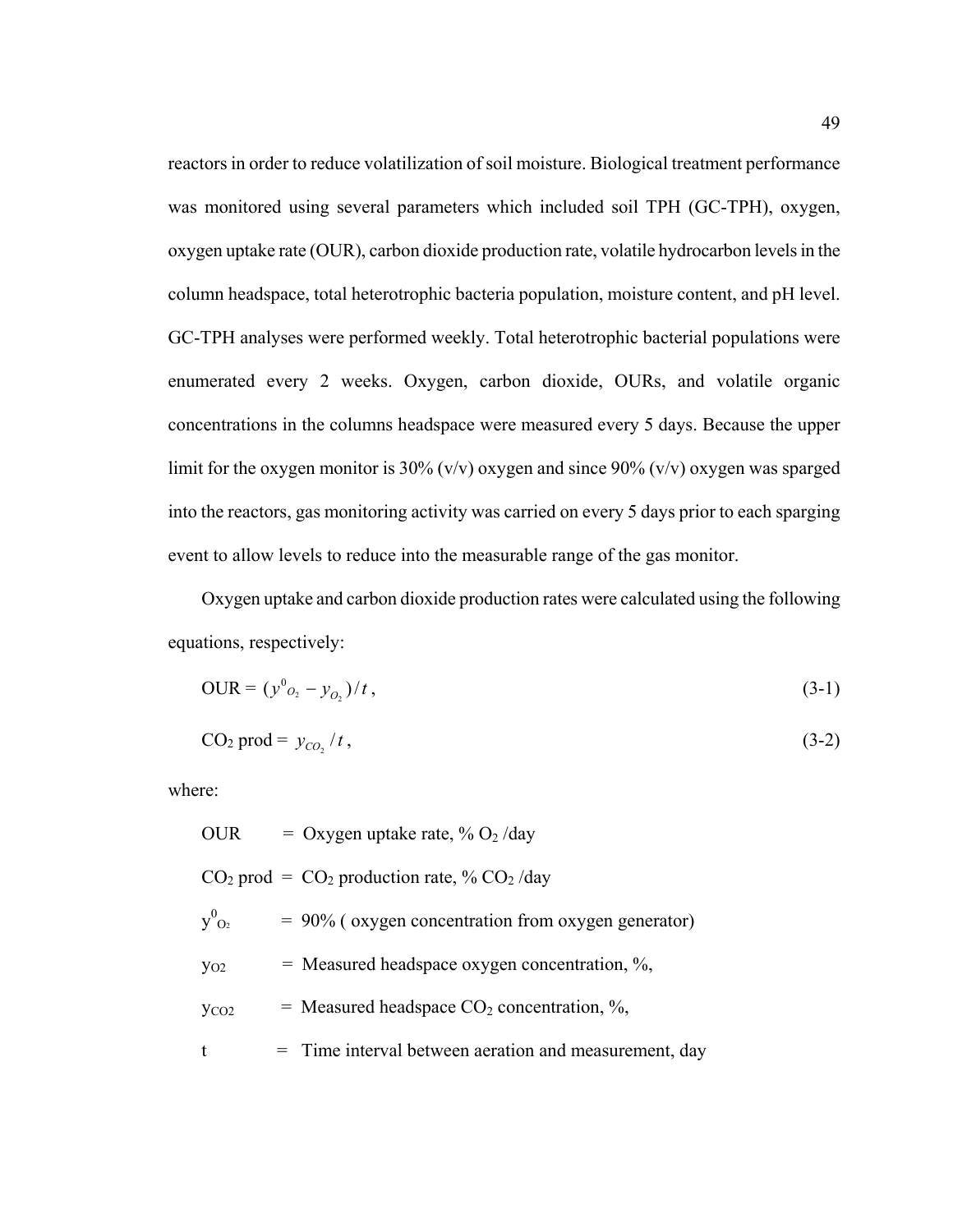Total incubation time for biological treatment of the LMW-Soil was 14 days (selected based on the Shake-Flask slurry phase bioremediation results). After the initial biotreatment stage was completed in the column, chemical priming was applied to the soil, followed by the second biotreatment stage.

Chemical Priming Experiments: The two gas phase ozone concentrations evaluated during the chemical priming stage were  $1.09\times10^{-3}$  mol/l (100% voltage setting and 2 scfh flow rate, 4.5% [v/v]) and  $0.49\times10^{-3}$  mol/l (80% voltage setting and 2 scfh flow rate, 2.5% [v/v]). Both concentrations were tested with the LMW-Soil, while only the  $1.09\times10^{-3}$  mol/l level was tested with the HMW-Soil. Off-gases exiting the columns were bubbled into two gas absorbers containing a  $2\%$  (wt%) potassium iodide (KI) solution. The gas-washing bottles were plumbed in series to ensure full capture of ozone. The reason why the ozone monitor was not used was because the monitor requires a minimum of 1ml/min inlet gas flow rate to measure the ozone concentration, which was too high for the column experiments. After completion of the priming stage, the KI solution was titrated with sodium thiosulfate to indicate the amount of ozone exiting the column via the off-gases over the entire reaction period. After the priming experiment, oxygen was sparged into the columns for 20 minutes to strip out the residual ozone to prepare for the subsequent second biotreatment stage and fully quantify reacted ozone. Samples for pH, moisture content, total heterotrophic bacterial enumeration, and GC-TPH analysis were taken before and after each test.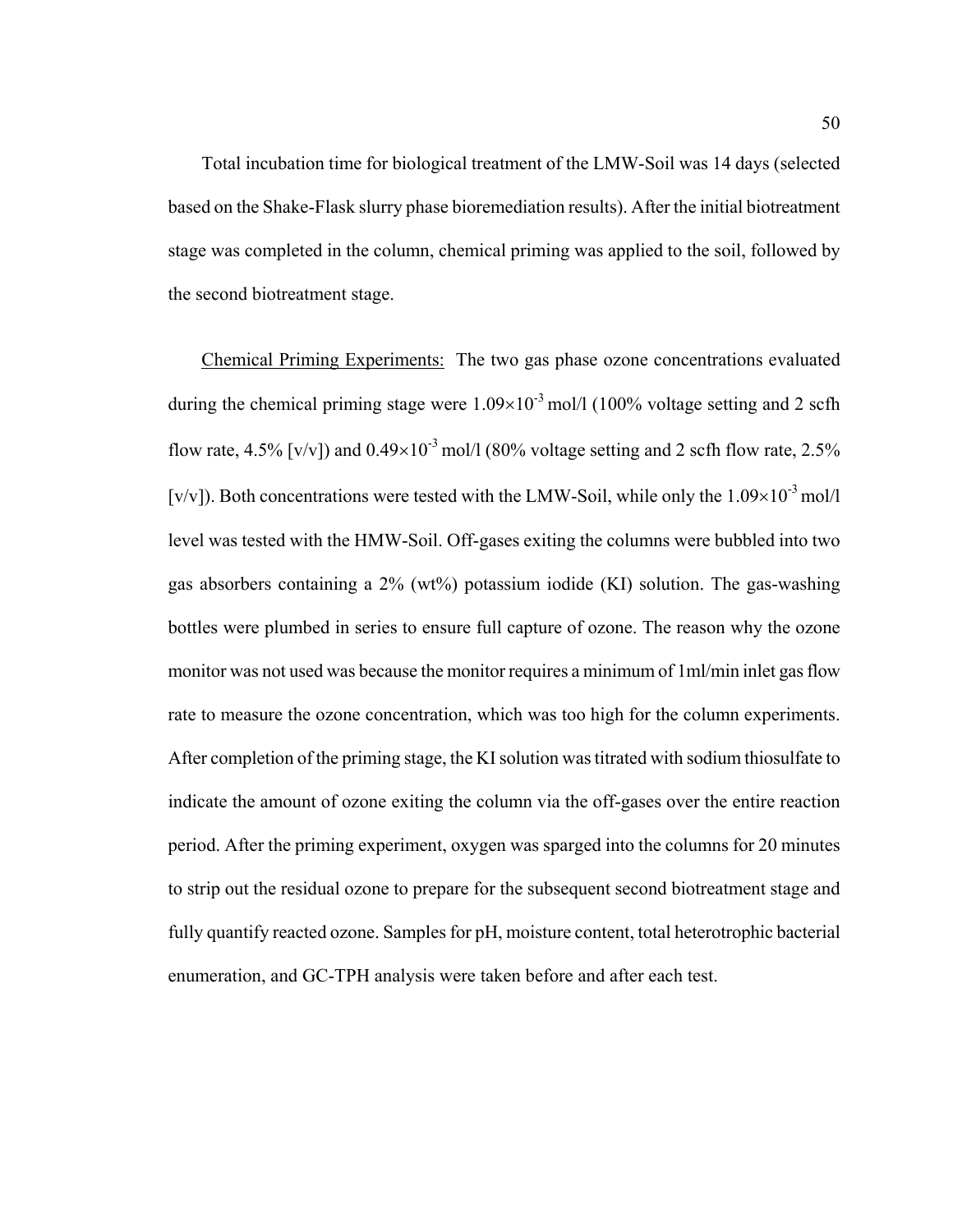Peroxone was applied using a similar application as used with ozonation, except that 100 ml of a 500 ppm hydrogen peroxide solution was first slowly pumped into the columns using a Masterflex brand peristaltic pump (Cole-Parmer Instrument Company) before sparging ozone. For the HMW-Soil, the ozone generator was set at 100% voltage and a 2 scfh flowrate, yielding an ozone gas phase concentration of  $1.09\times10^{-3}$  mol/l (4.5% [v/v]). For the LMW-Soil, an 80% voltage setting was also evaluated resulting in a gas phase ozone concentration of  $0.49 \times 10^{-3}$  mol/l (2.5% [v/v]). Because of the presence of water and the generation of surfactant-like compounds from the first biotreatment stage, foaming could be a problem during the ozone sparging process. Soil particles carried by the foam could get into gas absorbers and clog the gas distribution stone. Therefore, to alleviate this event, an empty 100 ml flask was placed in the off-gas treatment line before the first gas absorber in order to trap any foam that may be produced. After reaction, oxygen was sparged into the system and water samples collected and analyzed for hydrogen peroxide levels. All of these procedures were performed to make sure that there was no residual oxidants remained in the system which may hinder the reestablishment of bioactivity. Excess water was drained out of the system after chemical priming testing was completed.

Soil loaded into the columns for the Fenton's Reagent experiment was initially dosed with the FeSO<sub>4</sub> solutions. The solution was let sit for 24 hours to allow the salt solution to soak into the soil. The amount of iron salt added was formulated to yield 2,000 mg Fe/kg dry soil dose. Hydrochloric acid was mixed with the soil to reduce the pH value to less than 3.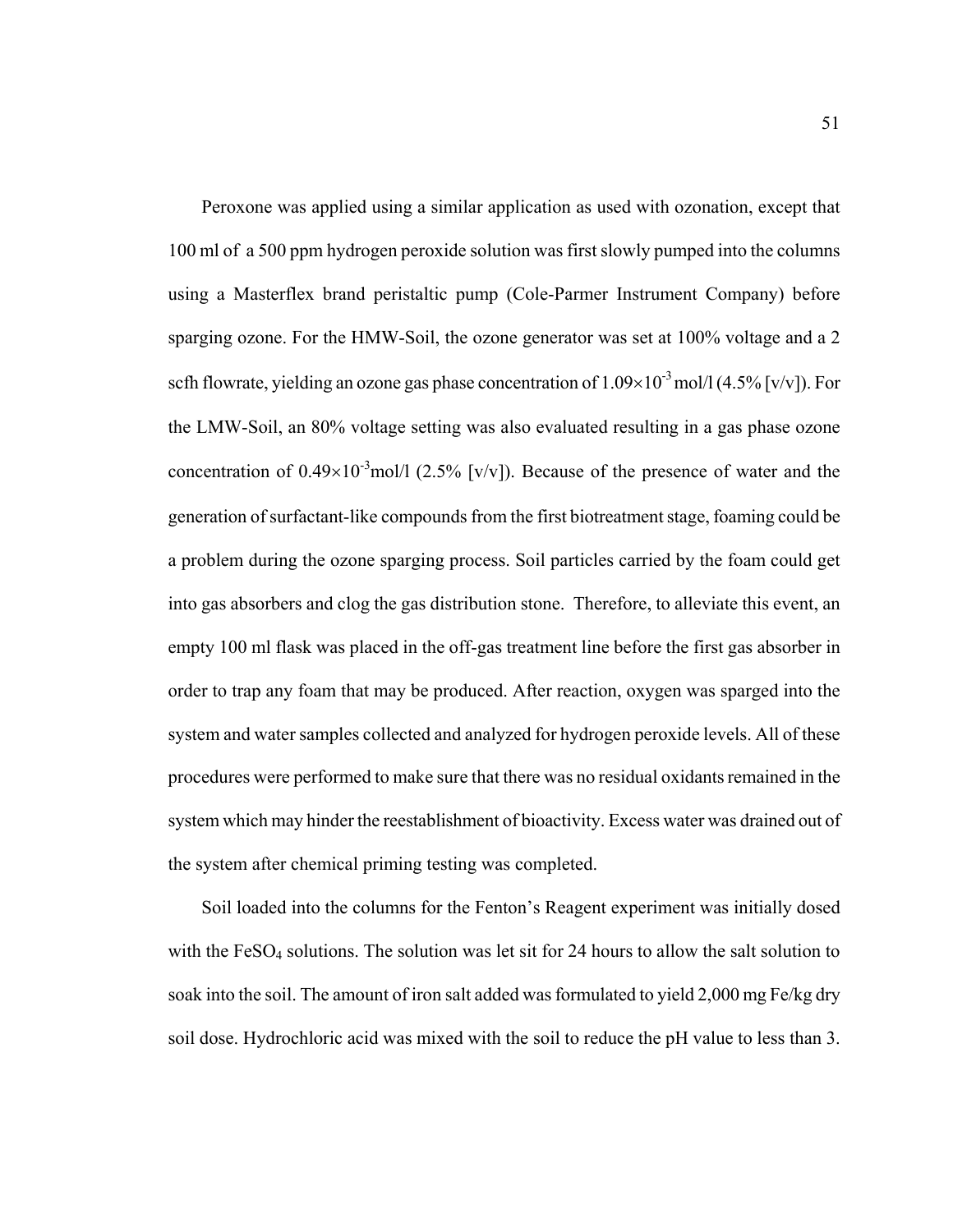Then, 100 ml of a 20,000 mg/l hydrogen peroxide solution was slowly pumped into the columns. The hydrogen peroxide solution was drained every 4 hours of the first 12 hours and replaced with fresh hydrogen peroxide to ensure an adequate supply of hydrogen peroxide was present.

The Control Set was allowed to continue biological activity using the same biological method described earlier while other sets being treated chemically. For both soils, oxygen was sparged into the Control columns for 20 minutes when the oxidation processes were started on the other sets and same sample event was performed with other sets when the oxidation stage was completed.

Post-Chemical Priming Biotreatment Stage: After chemical priming, the soil in each column was mixed with 30 ml settled activated sludge and enough of a 2M sodium hydroxide solution to increase the soil pH up to about 7 (where needed), while nutrients were dosed to achieve a TPH:N:P ratio of 100:25:10 (based on actual residual soil TPH levels). These additions were also applied to the Control Sets for both soils. Biological treatment was then conducted using the same methods used in the first biological treatment stage until a distinctive decrease in biodegradation rate was observed. GC-TPH analyses were performed weekly. Total heterotrophic bacterial population was enumerated every 2 weeks. Oxygen, carbon dioxide, OUR, and volatile organic concentrations in the column headspace were measured every 5 days.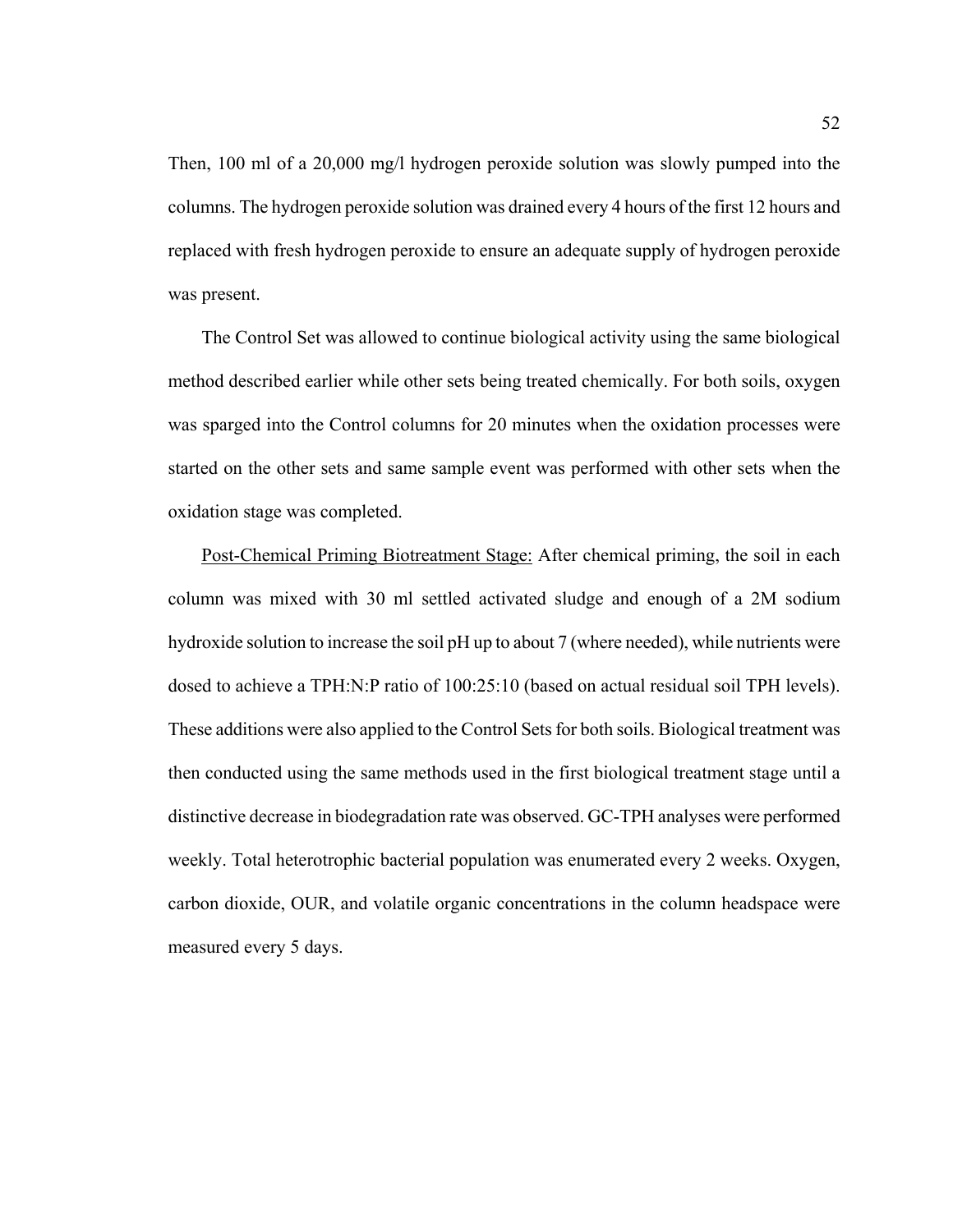#### Analytical Methods

## Moisture Level

The moisture content of the soil was measured gravimetrically after the soil was dried at 105°C for 12 hours using a laboratory oven. Moisture content was determined by:

$$
MoistureContent(\%) = \frac{W_{total} - W_{dry}}{W_{total}} \times 100, \tag{3-3}
$$

where,

 $W_{total}$  = Total weight of wet soil, g  $W_{\text{dry}}$  = Dry weight of the soil, g

pH

pH measurement was performed using Accumet pH Model 15 meter (Fisher Scientific). The pH meter was calibrated with standard buffer solutions of pH-4, pH-7, and pH-10. Between sample analysis, the electrode was rinsed with distilled water and gently blot-dried with tissue. Constant stirring of sample was performed to quickly reach a steady potential.

Soil pH was measured using EPA Standard Method No. 9045C (USEPA, 1987). The method involves adding 20±0.1g of soil to 20 ml of distilled water and continuously stirring for 5 minutes. After allowing the soil suspension to stand for about 1 hour, most of the suspended clay is settled out from the suspension then pH measurement is taken on the aqueous phase. The glass electrode is immersed just deep enough into the clear supernatant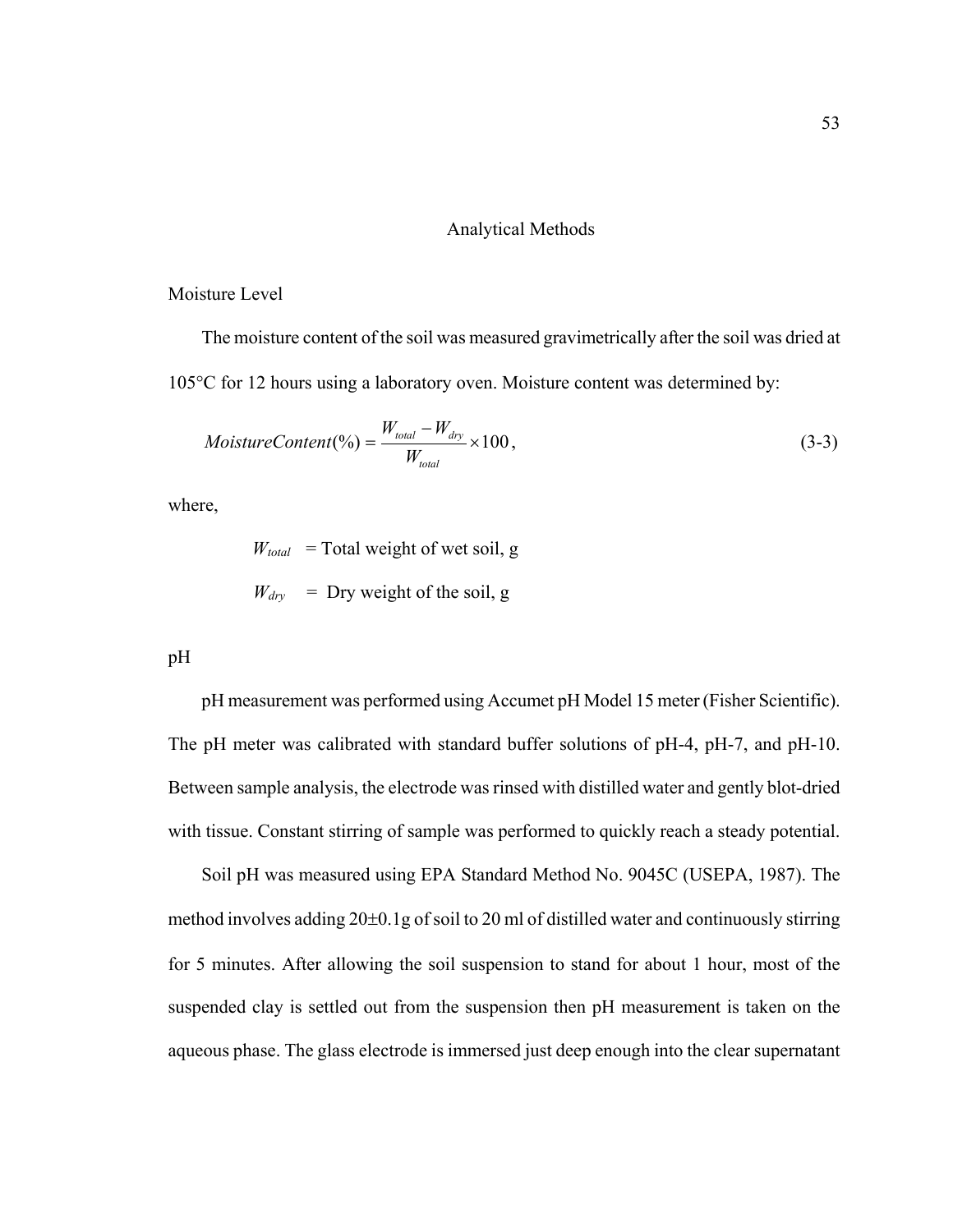solution to establish good electrical contact. All results are reported as "soil pH measured in water at 20EC", which is the temperature at which pH meter is calibrated.

## Microbial Enumeration

Total heterotrophic microbial counts were used to indicate active bacterial populations in the soil samples. Counts were accomplished using a pour plate technique amended with nutrient agar (Hach Company, Loveland, CO.). To enumerate total heterotrophs in soil, 10 grams of soil sample is mixed with 30 ml distilled water and shaken with a wrist-shaker for 2 hours to allow microorganisms to enter the liquid phase. 11 ml of sample is transferred into a dilution bottle (Fisher Scientific) with 99 ml of sterile phosphate buffered water resulting in 1:10 dilution. After several dilutions were made, 1 ml of each dilution and moderate amount of agar was added onto pour plates and incubated for 48 hours at 35°C within an incubator (Fisher Scientific Isotemp Standard 600 Series). Counts were expressed as colony forming units per gram of dry soil (CFUs/g soil). Countable plates are those that have 20 to 300 visible colonies. Counting was accomplished using a lighted colony counter (Leica Model 3325, Buffalo, NY).

Results were determined by:

$$
Microbial\;Counts(CFUs/g\;dry\; soil) = \frac{N \times DF}{C_{slury} \times (1 - MoistureContent)},
$$
\n(3-

4) where:

 $N =$  Counts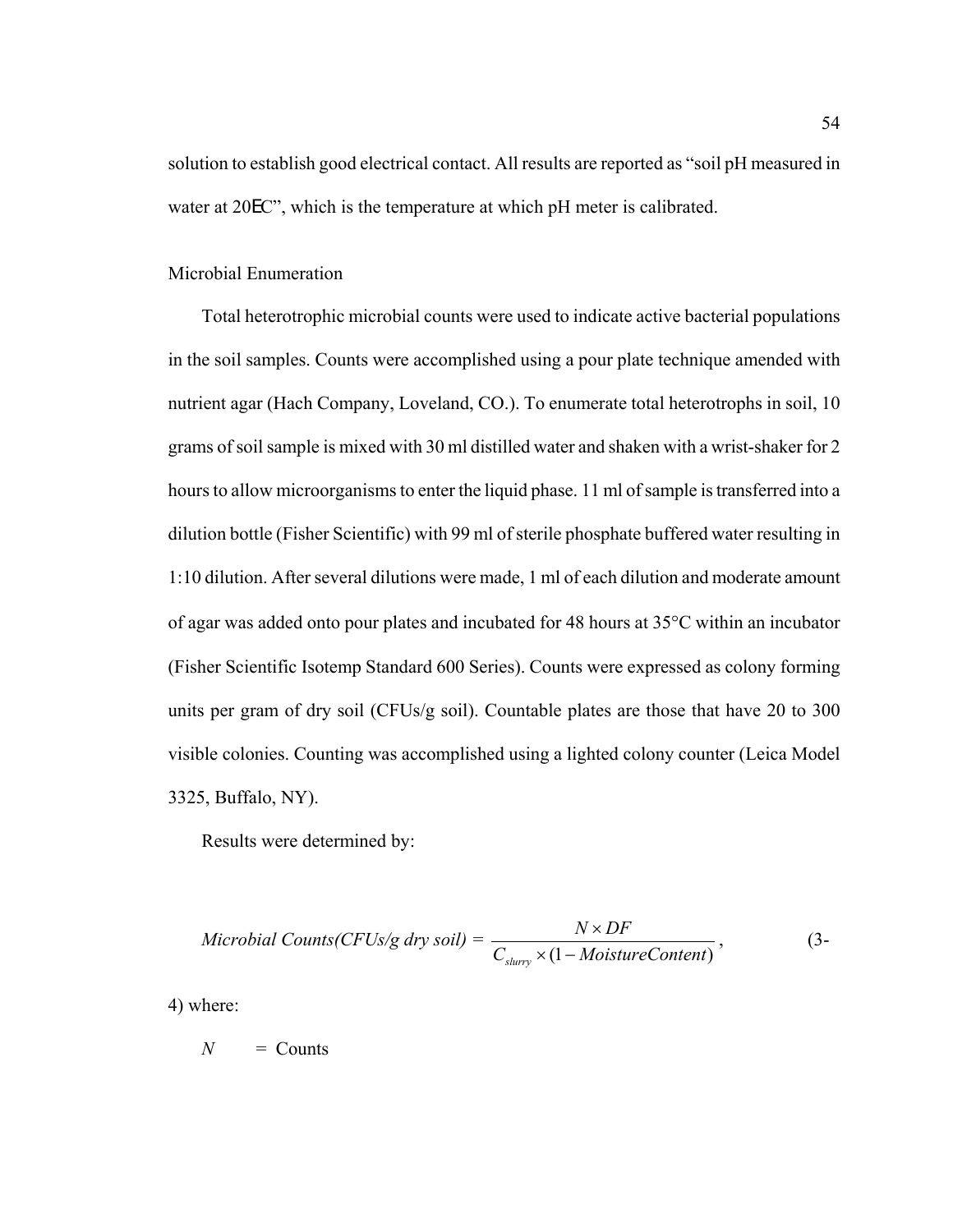*DF* = Dilution Factor

 $C_{slurv}$  = Slurry concentration, mg/l

#### Liquid Phase  $H_2O_2$  Concentrations

 $H<sub>2</sub>O<sub>2</sub>$  concentrations in the aqueous phase were analyzed using hydrogen peroxide colorimetric test strips (Merckoquant, Germany). When dipped into the test solution, the reaction zone on the strip transfers oxygen from the hydrogen peroxide to an organic redox indicator, which is then converted into a blue oxidation product. Hydrogen peroxide concentration was then determined by comparing the reaction zone with a color scale provided by manufacturer. The color scale has 6 concentrations (namely 0, 1, 3, 10, 30, and 100 mg/l). Hence, hydrogen peroxide liquid concentrations are within a close range rather than an exact concentration. Since the purpose of measuring hydrogen peroxide concentration is to maintain a target hydrogen peroxide concentration level in the liquid phase, this test is suitable and convenient for use during experimentation. Before the strips were used, standard hydrogen peroxide solutions of 0, 1, 3, 10, 30, and 100 ppm were made and a more refined calibration of the color scale was conducted.

To eliminate color interference during testing with soil slurries, about 5 ml of slurry sample was first filtered through 110 mm pore size filter paper and the filtrates used for testing following the same procedure used with the aqueous samples.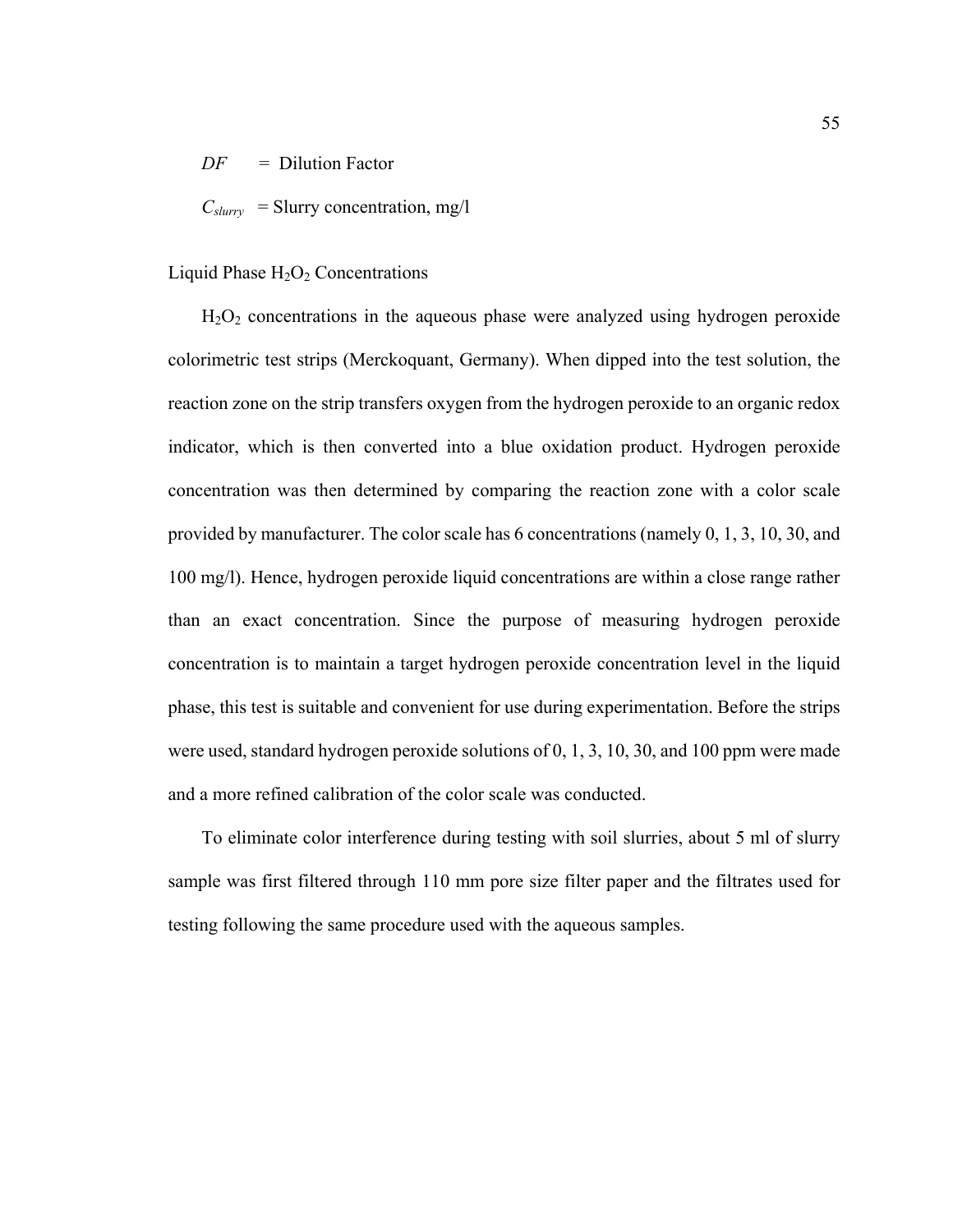## Ozone Concentrations

The method used for determination of ozone concentration is based on the oxidation of iodide in an aqueous solution to iodine and then its subsequent reduction with sodium thiosulfate. The reaction of ozone with iodide follows the reaction scheme presented below:

$$
O_3 + \Gamma \to O_2 = \text{IO} \quad \text{(fast)},\tag{3-5}
$$

$$
IO+ H2O \to HIO + OH- (fast),
$$
\n(3-6)

$$
HIO + 2I \rightarrow I_3 + OH \qquad (fast),
$$
\n
$$
(3-7)
$$

$$
3\text{HIO} + 3\text{OH}^- \rightarrow \text{IO}_3 = 2\text{I}^+ + 3\text{H}_2\text{O} \text{ (very slow)},\tag{3-8}
$$

Upon acidification, the overall analytical mechanism is:

$$
O_3 + 3I^{\cdot} + H_2O \to I_3^{\cdot} + O_2 + 2OH^{\cdot}, \tag{3-9}
$$

One molecule of ozone liberates 2 equivalents of titrable iodine. The reaction between iodine and sodium thiosulfate is:

$$
I_2 + 2S_2O_3^{2-} \to 2I^+ + S_4O_6^{2-},\tag{3-10}
$$

To measure ozone concentrations in the gas phase, an accurate measured volume of gas is bubbled through a 2% solution of KI. The solution is then transferred to a beaker and acidified with 10 ml 1N sulfuric acid. While stirring, the KI solution is titrated with the 0.1 N thiosulfate solution with 2 ml of starch indicator added just before the clear endpoint. The concentration of ozone (C) as mol/l at standard conditions is given by:

$$
C = \frac{V_{th}(ml) \times N_{th} \times 2(mol/l)}{2 \times T_b(min) \times V_{sc}(scfh) \times \frac{28.316l/ft^3}{60\min/h}},
$$
\n(3-11)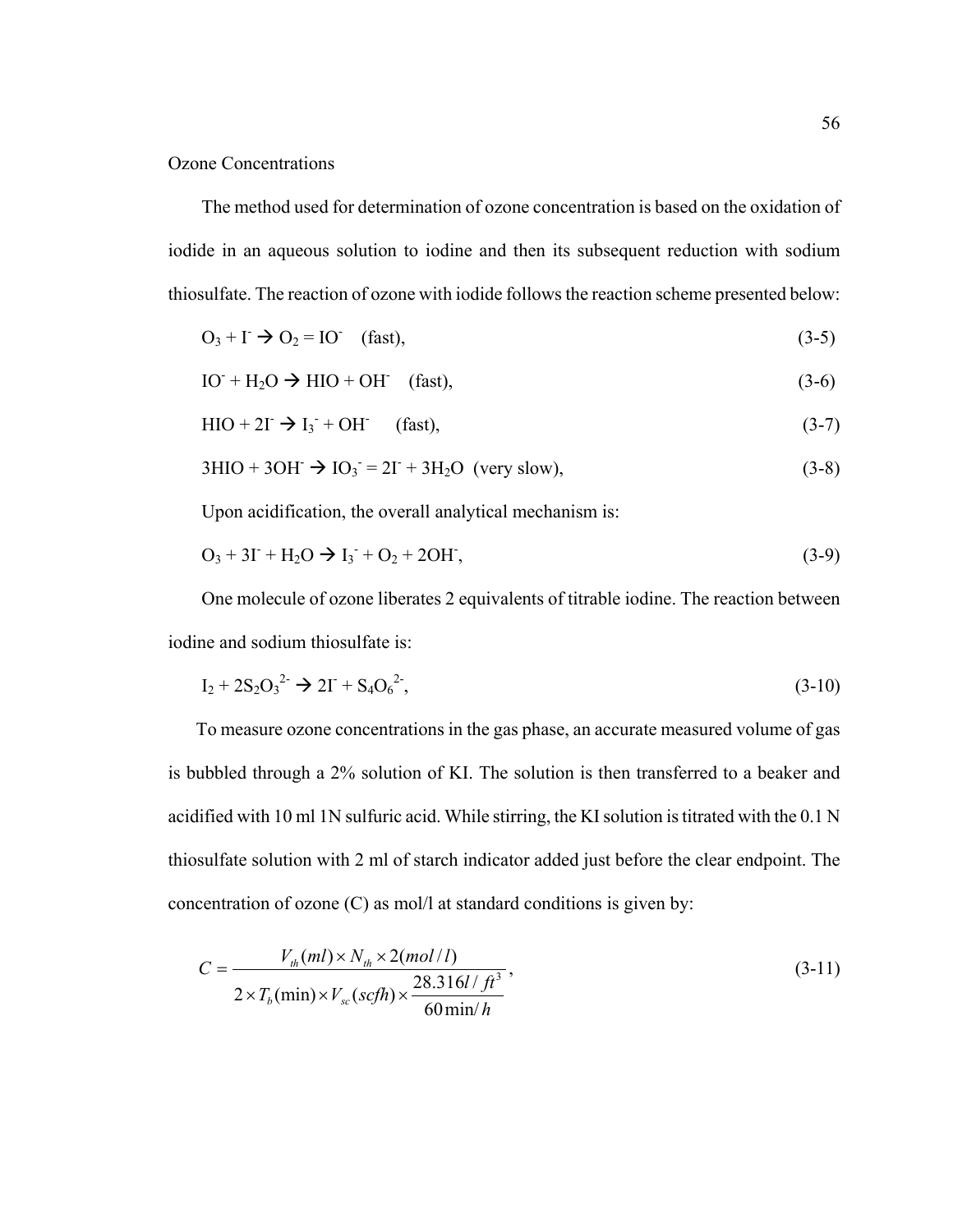where:

| $V_{th}$ | $=$ Volume of thiosulfate used, ml                                                                |
|----------|---------------------------------------------------------------------------------------------------|
| $N_{th}$ | $=$ Normality of thiosulfate, mol/l                                                               |
| $T_h$    | $=$ Bubbling time, hr                                                                             |
| $V_{sc}$ | $=$ Standard volume of ozone measured by ozone generator in standard cubic<br>feet per hour, scfh |

## Headspace Gas Analysis

A portable multi-gas analyzer (Gas Tech GT Series Monitor, Newark, CA) was used during the column phase experiments to measure oxygen, carbon dioxide, and volatile hydrocarbon concentrations in the gas phase (column headspace). The monitor has an electrochemical oxygen sensor, an infrared carbon dioxide sensor, and a catalytic compensated sensor for total hydrocarbons. The unit also measures lower explosive levels (LEL) which were not measured during this study.

#### Petroleum Hydrocarbon Analysis

There are two methods available for analyzing petroleum hydrocarbons in the soil phase: the "Total Petroleum Hydrocarbon" Method (EPA Method 418.1) and "Target Compound(s), GC (Gas Chromatograph)-TPH" Method (EPA Method 8015B). In Method 418.1, the measurement of the "total hydrocarbon" content is analyzed using an infrared spectrophotometer. *N*-paraffins, the major composition of petroleum hydrocarbons, exhibit a strong adsorption band at this wavelength due to the presence of  $CH<sub>2</sub>$  groups in the molecules. Total hydrocarbon concentration is expressed relative to the detector response to a standard mixture containing a fixed ratio of aromatic and paraffinic hydrocarbons, or to a petroleum product reference sample (Potter, 1993). The advantages of IR method are that it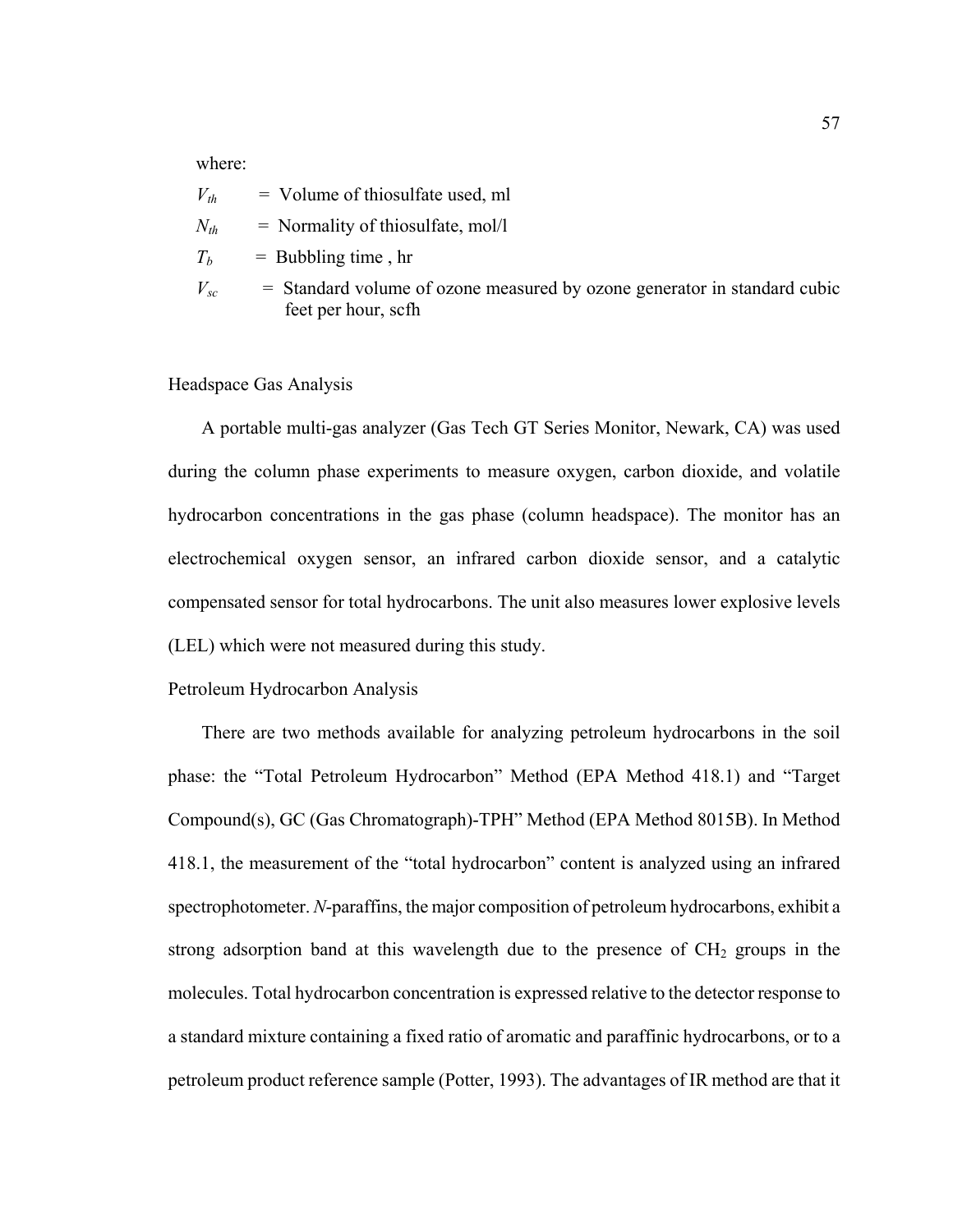is easy, quick to perform the analysis, and comparably cheaper (Nyer and Skladany, 1989). The major drawback of EPA 418.1 when used to analyze complex petroleum products is that since infrared measure CH<sub>2</sub> bond, all materials, contaminants and benign materials, that are soluble in the solvent will be extracted and possibly show up as TPHs. They can create positive or negative interference. Hence, "Total Petroleum Hydrocarbons" method is valuable for use as a screening step in determining the presence of hydrocarbon contamination. Total Petroleum Hydrocarbons (TPH) Infrared Method EPA 418.1 was used during the first bioremediation stage of the LMW-Soil and to indicate the initial TPH levels in both soils.

Most current GC methods for the analysis of gasoline and diesel TPH are flame ionization detector (FID) based, primarily because of the FID's universal and sensitive response to all hydrocarbons (Xiang and Morgan, 1995). Method 8015B is responsible for the analysis of nonhalogenated organics using GC/FID. It may also be used to the analysis of petroleum hydrocarbons, including GRO (gasoline range organics) and DRO (diesel range organics). This method is used in the chemical priming and reestablished second stage bioremediation.

TPH-IR: In this method, an organic solvent (dichlorotrifluoroethene) is used to extract the hydrocarbons from the soil or slurry samples. Jing (1998) determined that 2 minutes of sonication using an ultrasonic processor was optimum to effectively extract TPH from soil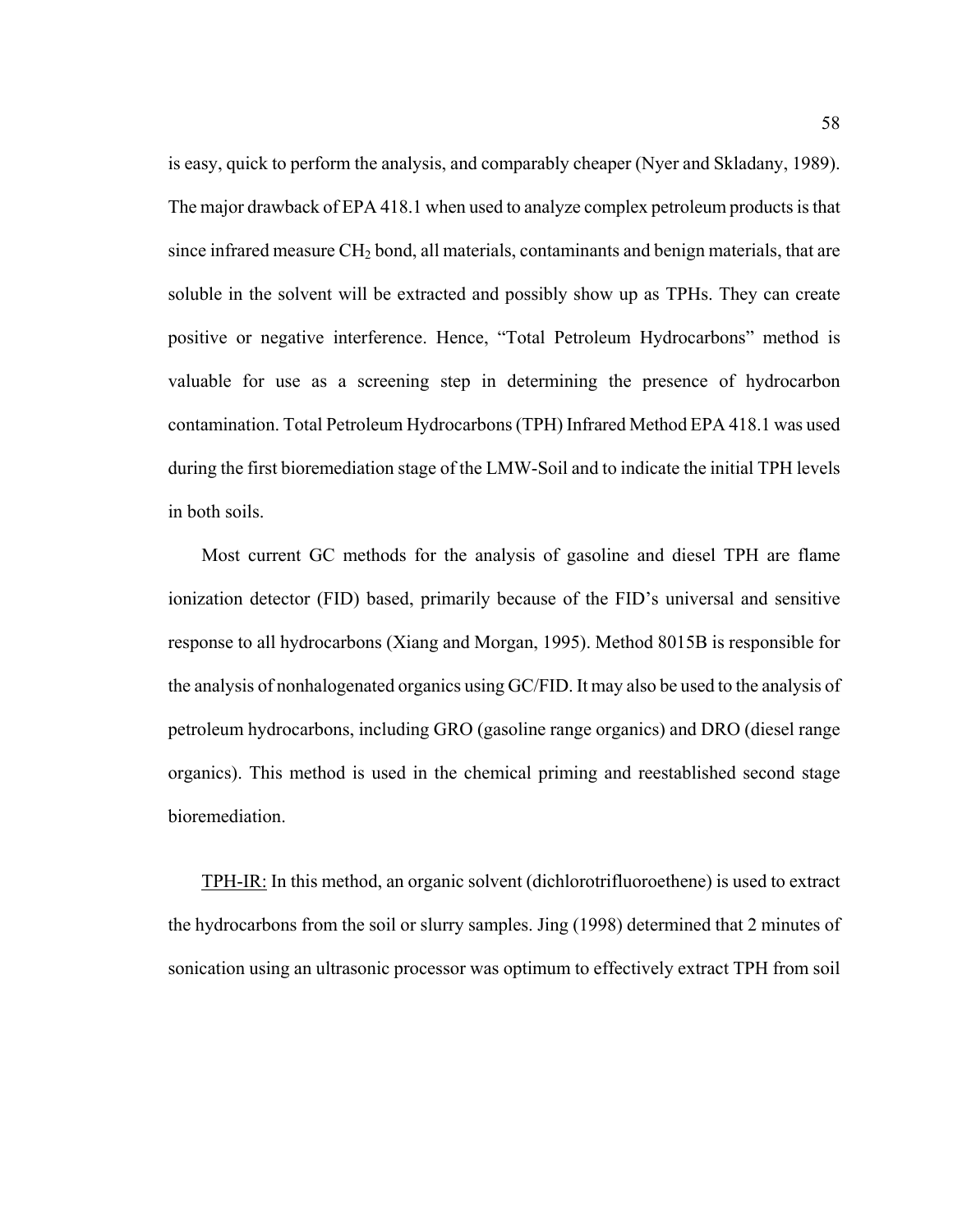samples, while 30 minutes of agitation using a rotary shaker was sufficient for extraction of TPH from slurry samples.

To prepare a soil sample for sonication, 5 grams of wet soil was mixed with an equal amount of anhydous sodium sulfate (Fisher Scientific) to absorb the moisture and 25 ml of solvent (Horiba, Irvine, CA). Hydrochloric acid was also added to the soil samples to lower the pH to less than 2 which will assist with the dissociation of hydrocarbons from the soil. After sonication, the extract was filtered though silica gel to remove interfering polar compounds, such as humic acids and other detritus-based compounds.

Slurry sample extraction was performed using a wrist shaker. 5 ml of acidified slurry was mixed to 25 ml of solvent and shaken for 30 minutes. The bottom extract was then pipetted out and cleaned with silica gel. Measurements of TPH was performed using the infrared spectrophotometer (Horiba OCMA-350,Irvine, CA). The standard used for instrument calibration was a solution composed of 2,2,4-isooctane, cetane, and monochlorobenzene at a volume ratio of 3:3:2 (Horiba, Irvine, CA). TPH concentration in soil was determined by the following formula:

$$
TPH(mg/kg soil) = \frac{TPH_{reading}(mg/l) \times V_s(l)}{W_s(mg) or C_s(mg/l)},
$$
\n(3-12)

where:

- $V_s$  = Volume of solvent, 1
- $W_s$  = Weight of soil sample, mg
- $C_s$  = Soil concentration in slurry, mg/l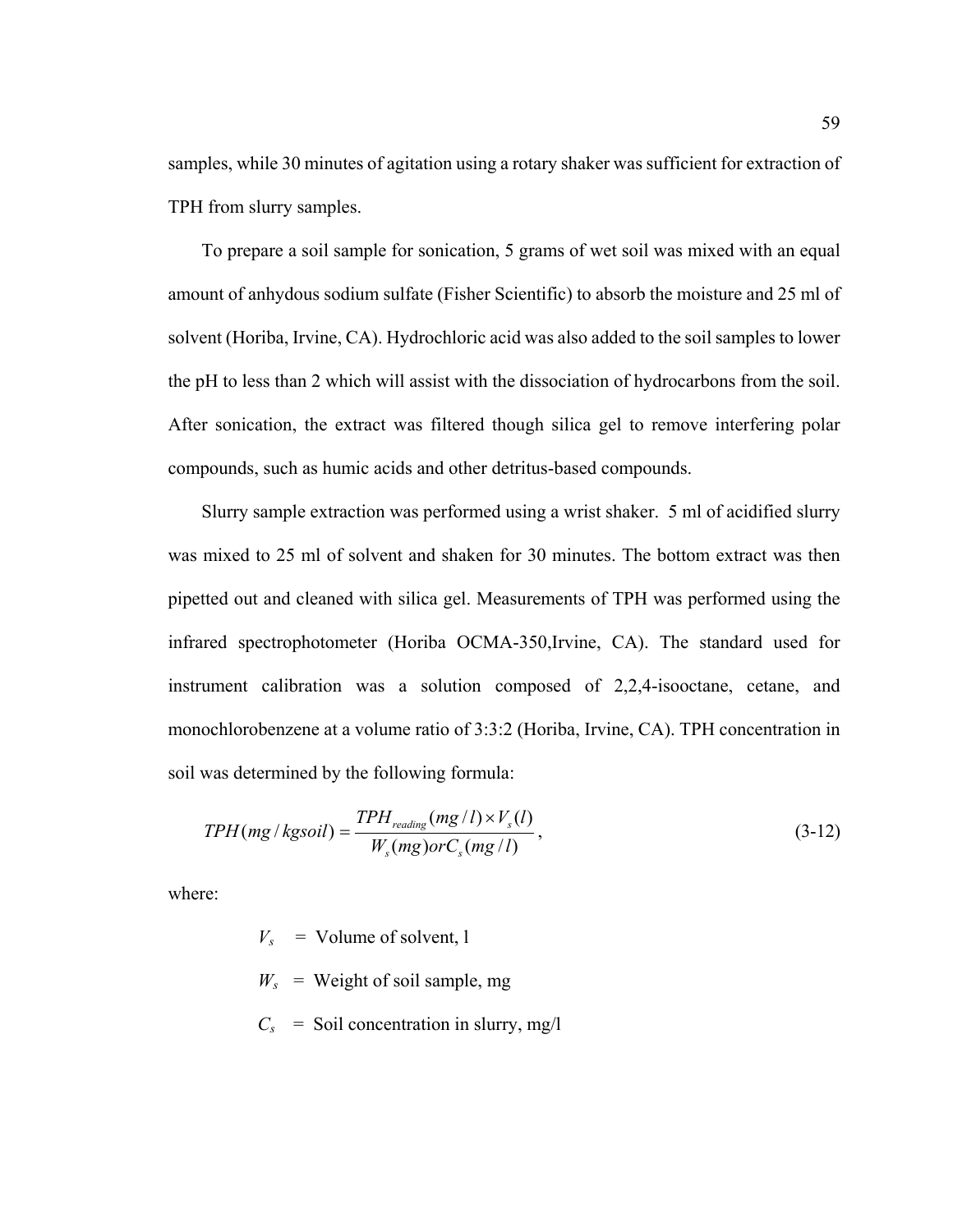TPH-GC/FID: In order to perform GC analysis, more stringent sample preparation, sample extraction, and sample clean-up procedures are required. In this research, an ASE 200 Accelerated Solvent Extractor (Dionex Corporation, USA) was used to extract the TPH from soil or slurry samples. This method, referred as Pressurized Fluid Extraction (PFE), was recently approved by EPA and added as Method 3545 in U. S. EPA SW 846 (USEPA, 1996). The Dionex ASE 200 Accelerated Solvent Extractor was the only device used to develop all of the equivalency and validation data that provided the basis for approval of Method 3545 for RCRA compliance monitoring. The ASE 200 accelerates the traditional extraction process using solvent at elevated temperatures. Pressure is applied to the sample extraction cell to maintain the heated solvent in a liquid state during the extraction. ASE 200 is able to perform extractions that are highly reproducible. This method also eliminates interferences caused by variations in temperature and sample quantity often encountered using traditional soxhlet extraction or ultrasonic extraction methods. Additionally, compared with soxhlet extraction, the PFE Method uses less solvent  $($  < 15 ml per 10 g) over a significantly less time span (minutes vs. hours). The programmed method that was used for extraction is summarized as follows:

| Solvent:           | Acetone (pesticide quality or equivalent)/ Hexane (pesticide<br>quality equivalent) $(1:1, v/v)$ |
|--------------------|--------------------------------------------------------------------------------------------------|
| Oven Temperature:  | $-100\degree C$                                                                                  |
| Pressure:          | 10 MPa (1500 psi)                                                                                |
| Oven Heat-up Time: | $5 \text{ min}$                                                                                  |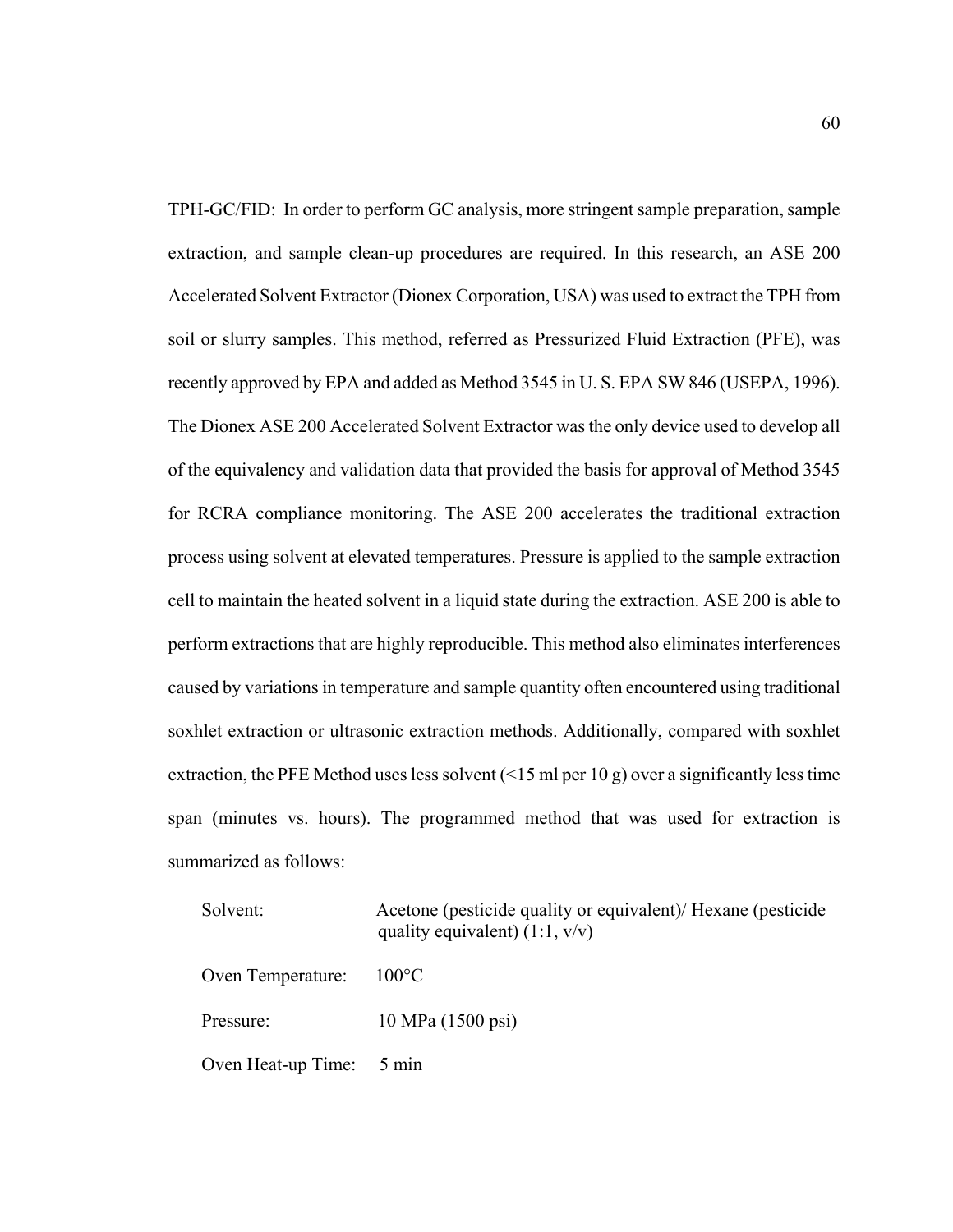Static time: 5 min

Flush Volume: 60% of extraction cell volume

Upon initiation, the method proceeds as follows (DIONEX, 1997, ASE 200 Accelerated Solvent Extractor Operator's Manual, Dionex Corporation):

- 1. The oven begins heating to 100°C.
- 2. When the oven has reached the set point, the pumps fill the cell with solvent. The static valve closes and the pump continues pumping until the pressure reaches 1,500 psi.
- 3. An initial 5-minute heat step occurs, followed by the first 5 minute static step.
- 4. After the static step, the static valve opens and the pump flushes 20% of the cell volume of fresh solvent through the cell.
- 5. The static and flush steps are repeated. The method then continues to the 120 seconds purge step to remove the residue solvent from the system into the collection vials.

Dichloromethane (DCM) and the mixture of hexane and acetone (50:50, volume ratio) are widely used as organic solvents (USEPA, 1987). A comparison study on the effects of using these two solvents was accomplished with the assistance of the Mississippi State Analytical Laboratory located at Mississippi State University. The results, attached as Appendix C, showed that hexane and acetone system was a more efficient solvent than DCM when used as solvent for the extraction of petroleum compounds.

Soil samples were mixed with a drying or dispersing agent before loading into the ASE cells. Two drying and dispersing agents are most often used: sodium sulfate and diatomaceous earth (hydromatrix). Hydromatrix is easier to work with because it dries out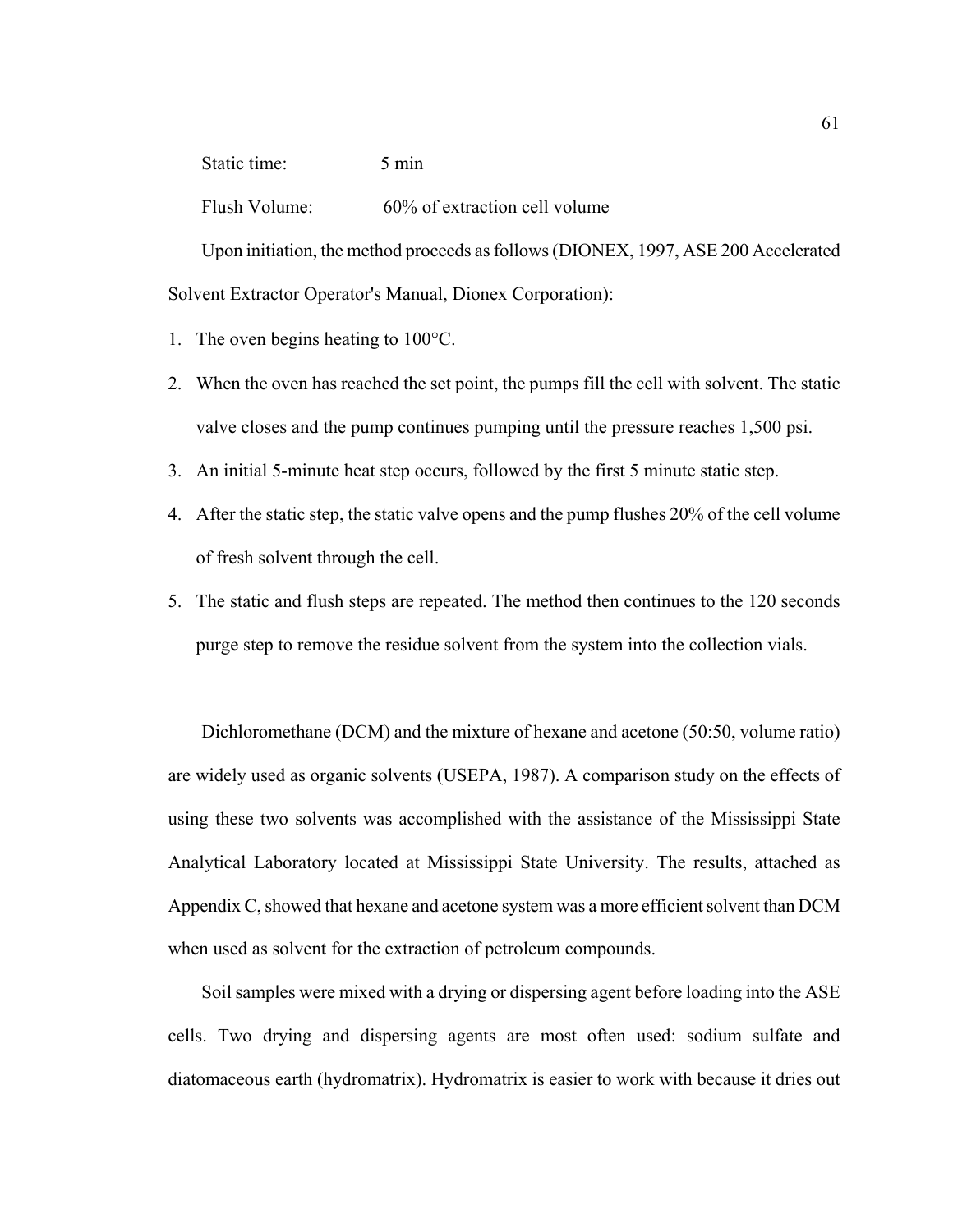samples more quickly, provides a cleaner transfer of the mixtures to the cell, and extracts well. Although, sodium sulfate has a higher availability, it tends to clump the samples, making transfer more difficult. Also, temperature changes during extraction may cause gel formation in the purging line if sodium sulfate is used.

Since the existing water in the original sample will also be extracted by ASE and water content influences subsequent GC analysis, the extracted water layer has to be discarded. The majority of the water/acetone layer is pippetted out using a disposable glass pipette. Anhydous sodium sulfate is then added to absorb the remaining water from the extract. After separating the solid and extract using paper filter (110 mm pore size), the extract was concentrated to 4 ml using an isothermal water bath (temperature set at 40°C). After the concentration step, the extract is ready for GC analysis.

During the chemical priming process of slurry experiments, TPH concentrations in the water phase were also measured. Liquid-liquid extraction based on the USEPA Standard Methods was used. This technique is summarized as follows:

- 1. Allow the slurry to settle and quantitatively transfer a 20 ml sample from the water layer to a 50 ml separatory funnel. Add 10 ml of hexane to the funnel. Seal and shake the separatory funnel vigorously for 1-2 minutes with periodic venting to release excess pressure.
- 2. Allow the organic layer to separate from the water phase for a minimum of 10 minutes.
- 3. Repeat the extraction two more times, using 5ml of fresh hexane each time. Combine the three solvent extracts. This gives 1:1 solvent to sample ratio with the extract then being ready for GC analysis.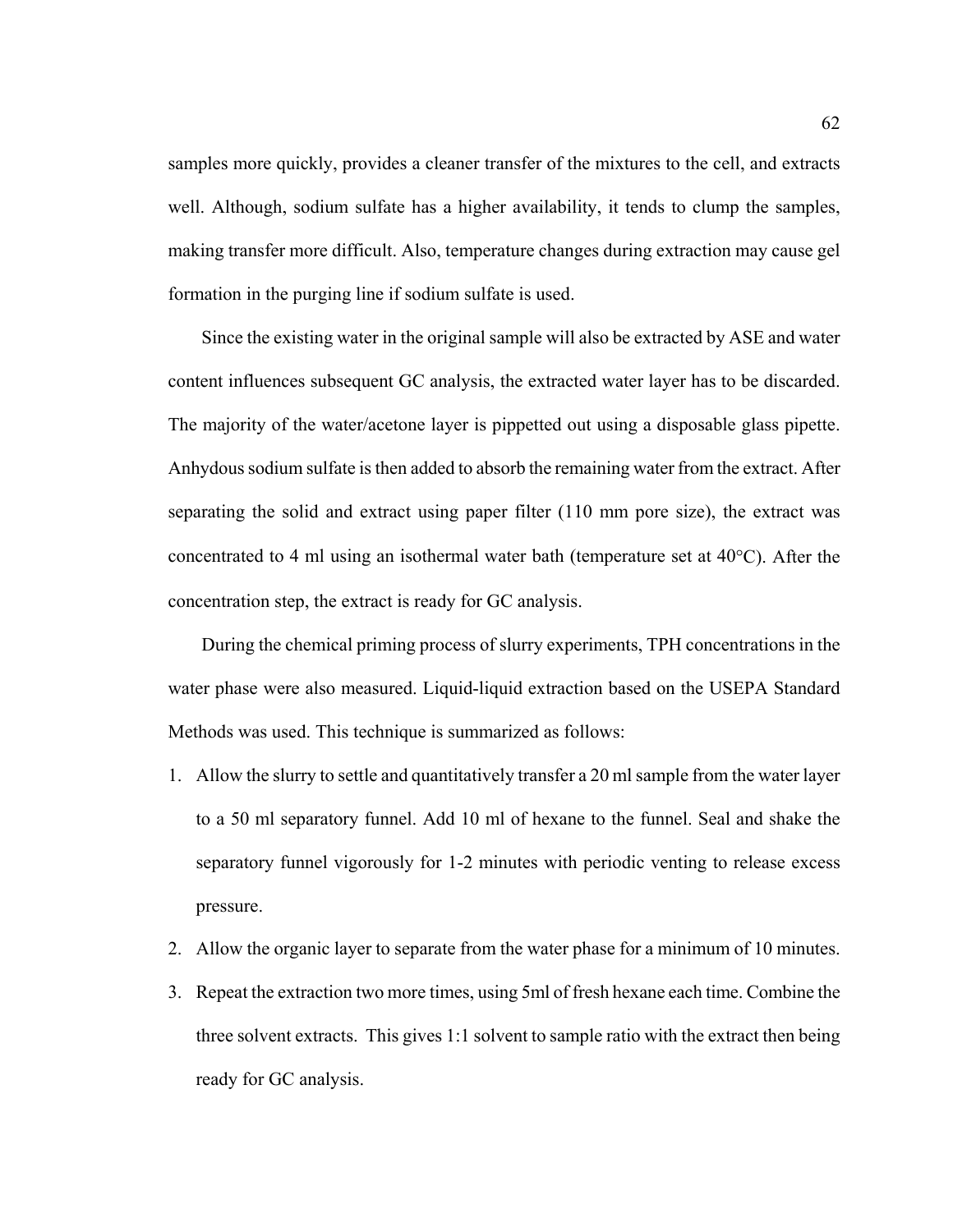#### GC analysis

 A Hewlett Packard 6890 Series capillary column gas chromatograph equipped with an FID detector and a HP automatic liquid sampler (HP G1512A controller, HP G1513A injector, and HP 18596C tray) was used for TPH analysis. Detailed GC parameters are provided in Table 3.2. A 30m  $\times$  0.53mm ID column having a film thickness of 1.5 µm was used as the analysis column. HP 6890 Series ChemStation (based on Microsoft Windows® 95) was used to collect and analyze the data.

A No. 2 Fuel Oil standard was purchased from Sigma-Aldrich company as the calibration standard for GC-TPH analysis. The No. 2 Fuel Oil, also known as Diesel Range Organic (DRO), was diluted to four different concentrations in methanol and calibration was conducted by corresponding summed total peak areas for all compounds to the known concentrations (Appendix B). Unfortunately, not all of the GC-TPH analytical results fall nicely into the DRO range. As seen in the initial chromatograph of the HMW and LMW-Soil (Appendix E), a peak covering a large area was presented after retention time of approximately 30 minutes. This type of unseparated peaks, referred as humpograms by Potter *et al.* (1993), are the indication of motor lubricating oils and residual fuel product mixtures having high boiling points. Additionally, the standard of this high boiling point mixture is not available in the market, hence quantification of this portion of TPH was not achieved. Instead, a peak summing method described as following was used:

1. Peak areas, instead of individual peaks, were of interest

2. All petroleum hydrocarbons presented in the chromatograph were grouped into three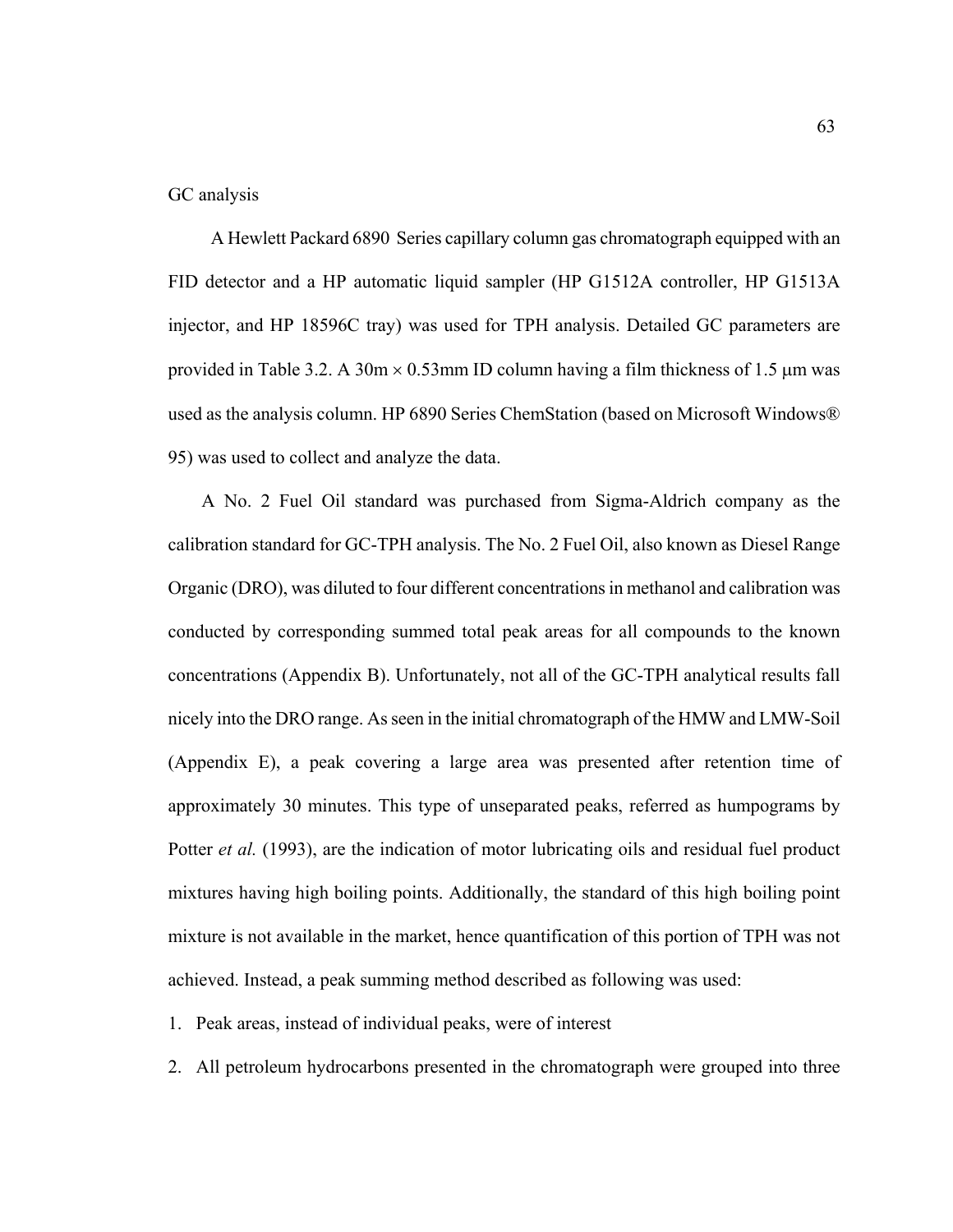portions. Compounds having retention time of 7 minutes to 11.3 minutes indicated light petroleum hydrocarbons. Peaks present at retention time between 11.3 to 26 minutes were deemed medium petroleum hydrocarbons. The unseparated peak covering 26 to 46 minutes were defined as heavy petroleum hydrocarbons.

.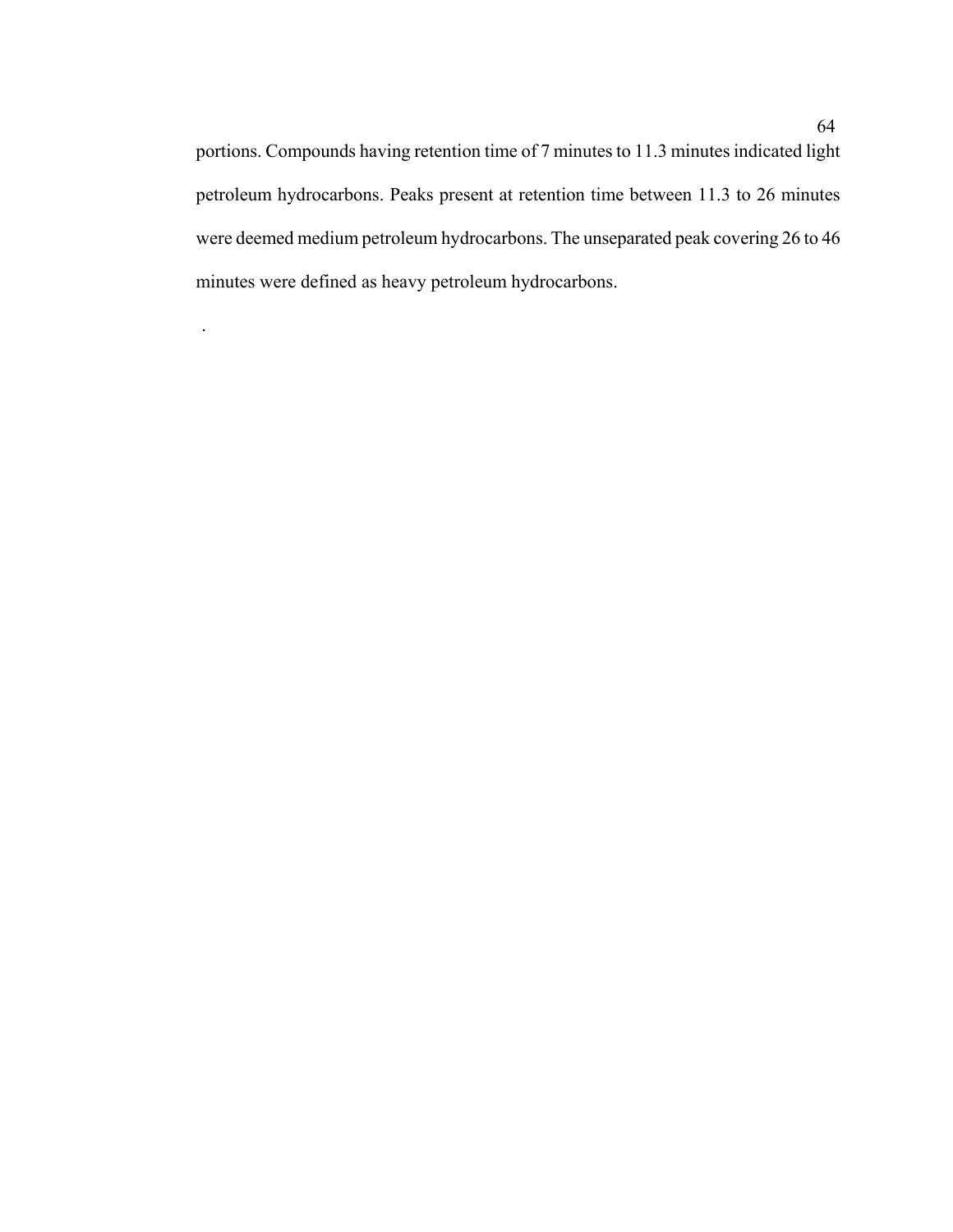## Table 3.1

## Initial Characteristics of the Soil Samples

|                   | HMW-Soil            | LMW-Soil            | Units       |
|-------------------|---------------------|---------------------|-------------|
| $TPH (GC)*$       | 1,980               | 254                 | ppm         |
| $TPH$ (IR)        | 43,000              | 3,600               | ppm         |
| pH                | 7.1                 | 8.1                 |             |
| Microbial Count** | $2.8 \times 10^{6}$ | $1.4 \times 10^{6}$ | CFUs/g soil |

\* TPH was measured as diesel range organics by GC

\*\* Microbial counts were total heterotrophic counts. The unit used was colony forming units (CFUs) per gram soil.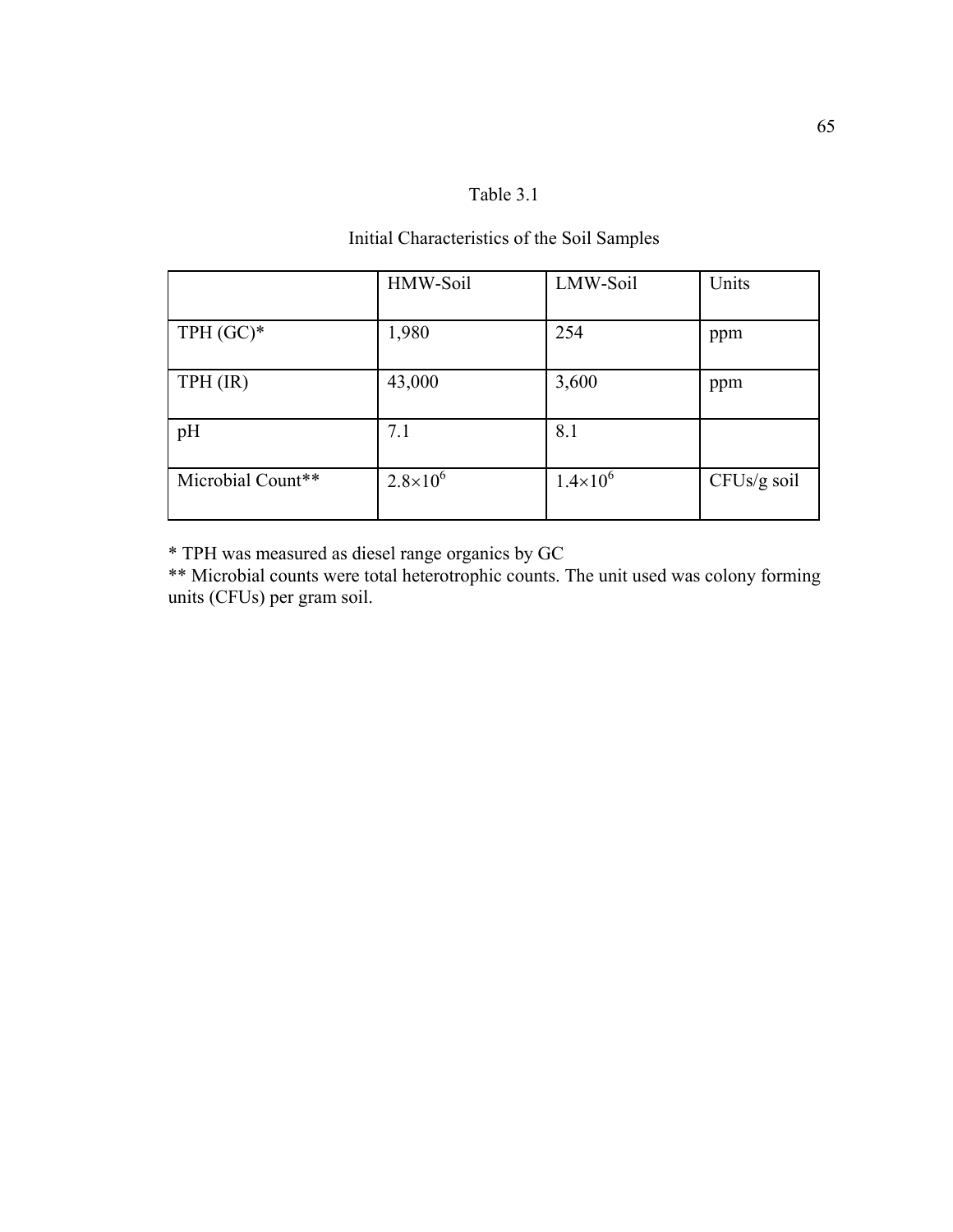| Fable 3 |  |  |
|---------|--|--|
|         |  |  |

## GC Parameters

| GC                       | HP 6890                                                                    |
|--------------------------|----------------------------------------------------------------------------|
| Column type              | $SPB^{TM}$ -1, 30m × 0.53mm ID, 1.5µm film                                 |
| Data station             | HP 6890 ChemStation                                                        |
| Oven temperature program | $35^{\circ}$ C (2min) to $300^{\circ}$ C at $8^{\circ}$ C/min, hold 15 min |
| Run time                 | 50.13 min                                                                  |
| Detector                 | FID (flame ionization detector)                                            |
| Detector temperature     | $280^{\circ}$ C                                                            |
| Injector temperature     | $320^{\circ}$ C                                                            |
| Helium flow rate         | $10$ ml/min                                                                |
| Injection size           | $0.5 \mu l$                                                                |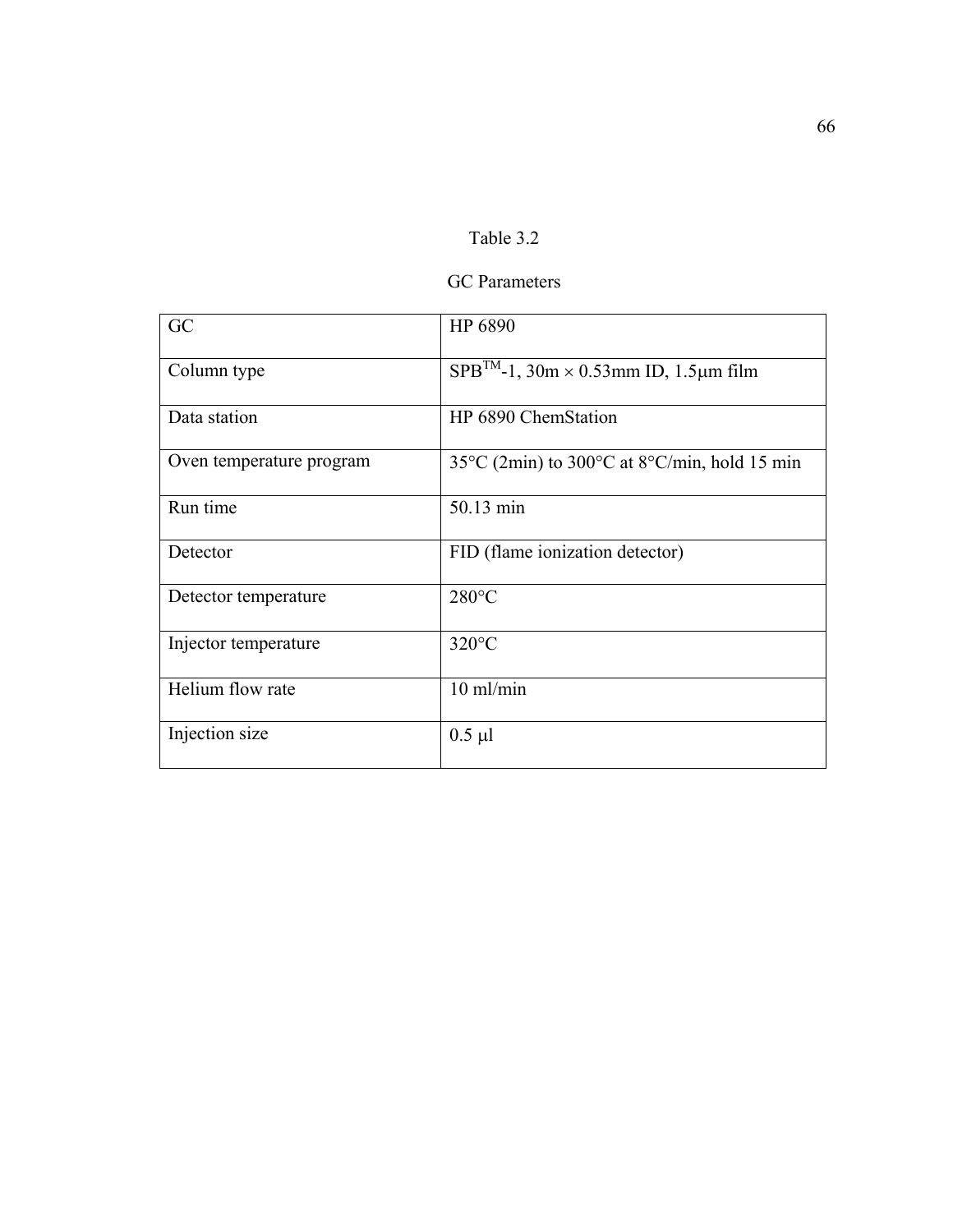# Table 3.3

# Summary of Candidate Column Operating Conditions used with the HMW and LMW-Soils

| Set Number     | HMW-Soil                                       | LMW-Soil                                      |
|----------------|------------------------------------------------|-----------------------------------------------|
|                | Control                                        | Control                                       |
|                | Ozonation                                      | Ozonation                                     |
| $\overline{2}$ | $(Q = 2 \text{ scfh}, V_{\text{set}} = 100\%,$ | $(Q = 2 \text{ scfh}, V_{\text{set}} = 80\%,$ |
|                | $t=4$ hr)                                      | $t=2$ hr)                                     |
|                | Peroxone                                       | Peroxone                                      |
| 3              | $(Q = 2 \text{ scfh}, V_{\text{set}} = 100\%,$ | $(Q = 2 \text{ scfh}, V_{set} = 100\%,$       |
|                | $C_{H2O2}$ = 500 mg/l, t=4 hr)                 | $C_{H2O2}$ = 500 mg/l, t=2 hr)                |
|                | Fenton's Reagent:                              | Peroxone:                                     |
| 4              | $(C_{H2O2} = 20,000$ mg/l,                     | $(Q = 2$ SCFH, $V_{set} = 80\%,$              |
|                | $C_{Fe2+} = 2,000$ mg/l,                       | $C_{H2O2}$ = 500 mg/l, t=2 hr)                |
|                | $pH = 3$ , $t = 24$ hr)                        |                                               |
|                |                                                | Fenton's Reagent                              |
| 5              | <b>NA</b>                                      | $(C_{H2O2} = 20,000$ mg/l,                    |
|                |                                                | $C_{Fe2+} = 2,000$ mg/l,                      |
|                |                                                | $pH = 3$ , $t = 24$ hr)                       |

Note: NA: Not Applicable

V<sub>set</sub> : Voltage Setting for the ozone generator

 $C_{H2O2}$ : Hydrogen peroxide concentration

 $C_{Fe2+}$ : Ferrous sulfate concentration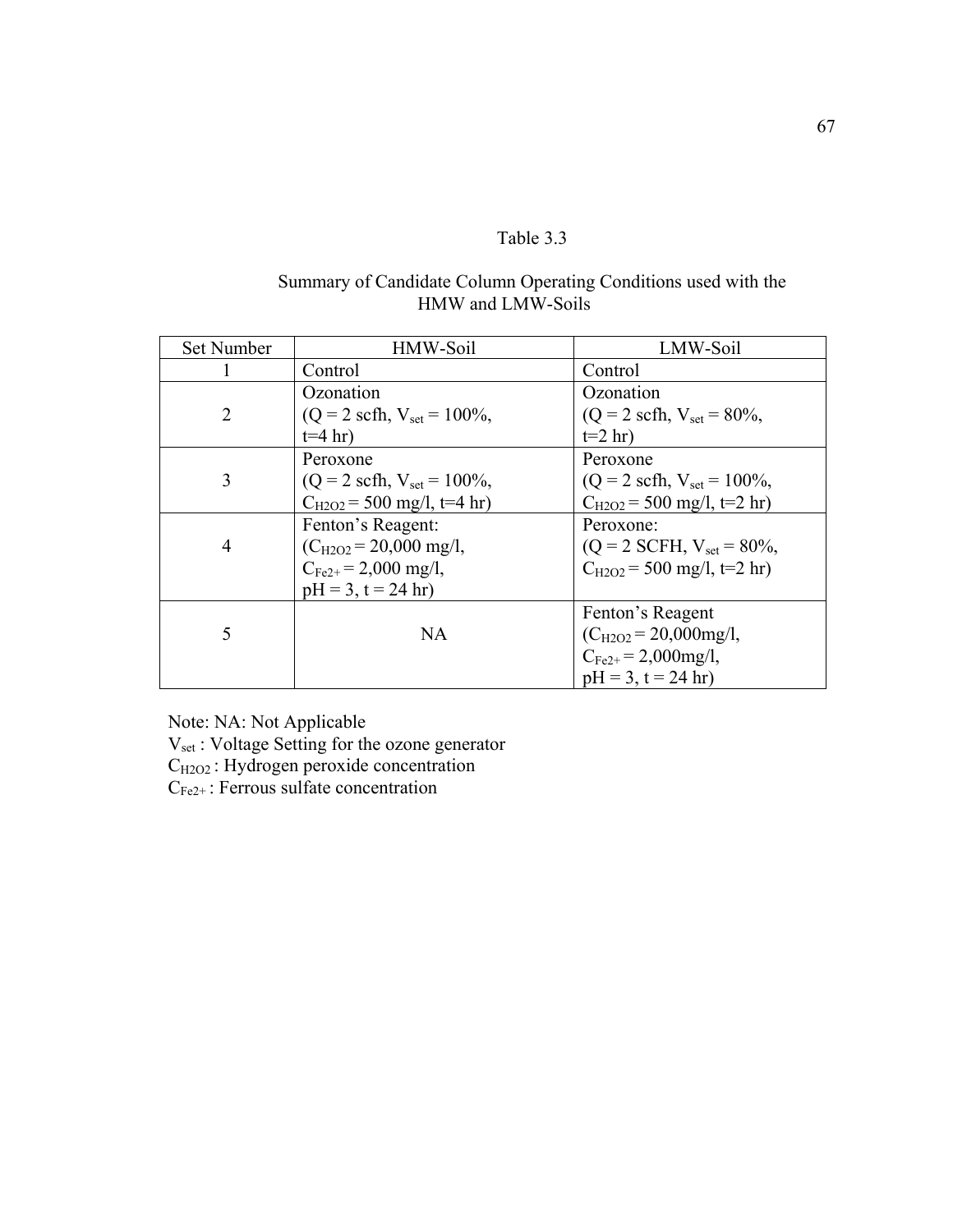

Figure 3.1. Ozone Concentration vs. Voltage (Flow Rate = 2 scfh)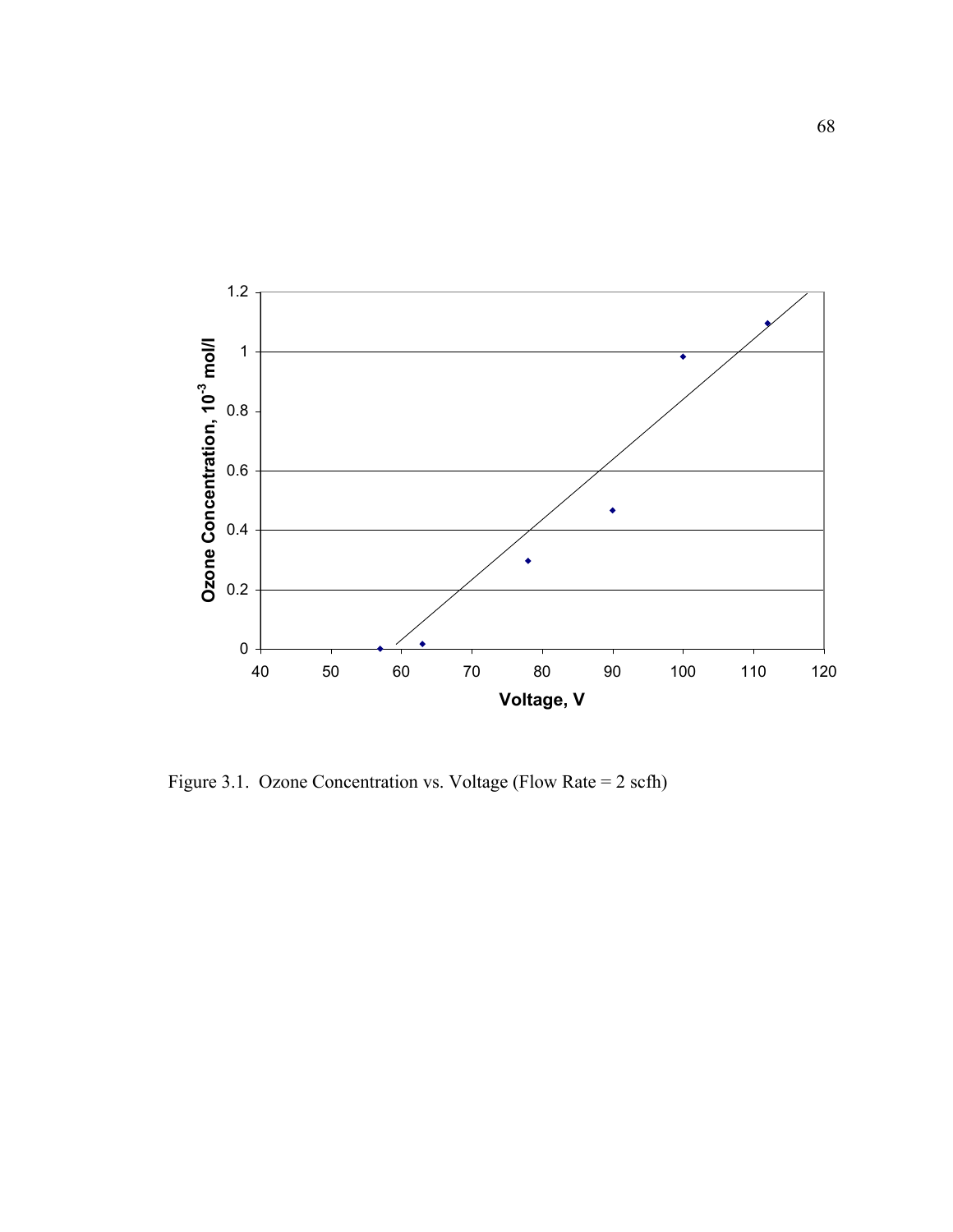

Figure 3.2. Ozone Concentration vs. Flow Rate (Voltage = 112 V)

Off-gas treatment line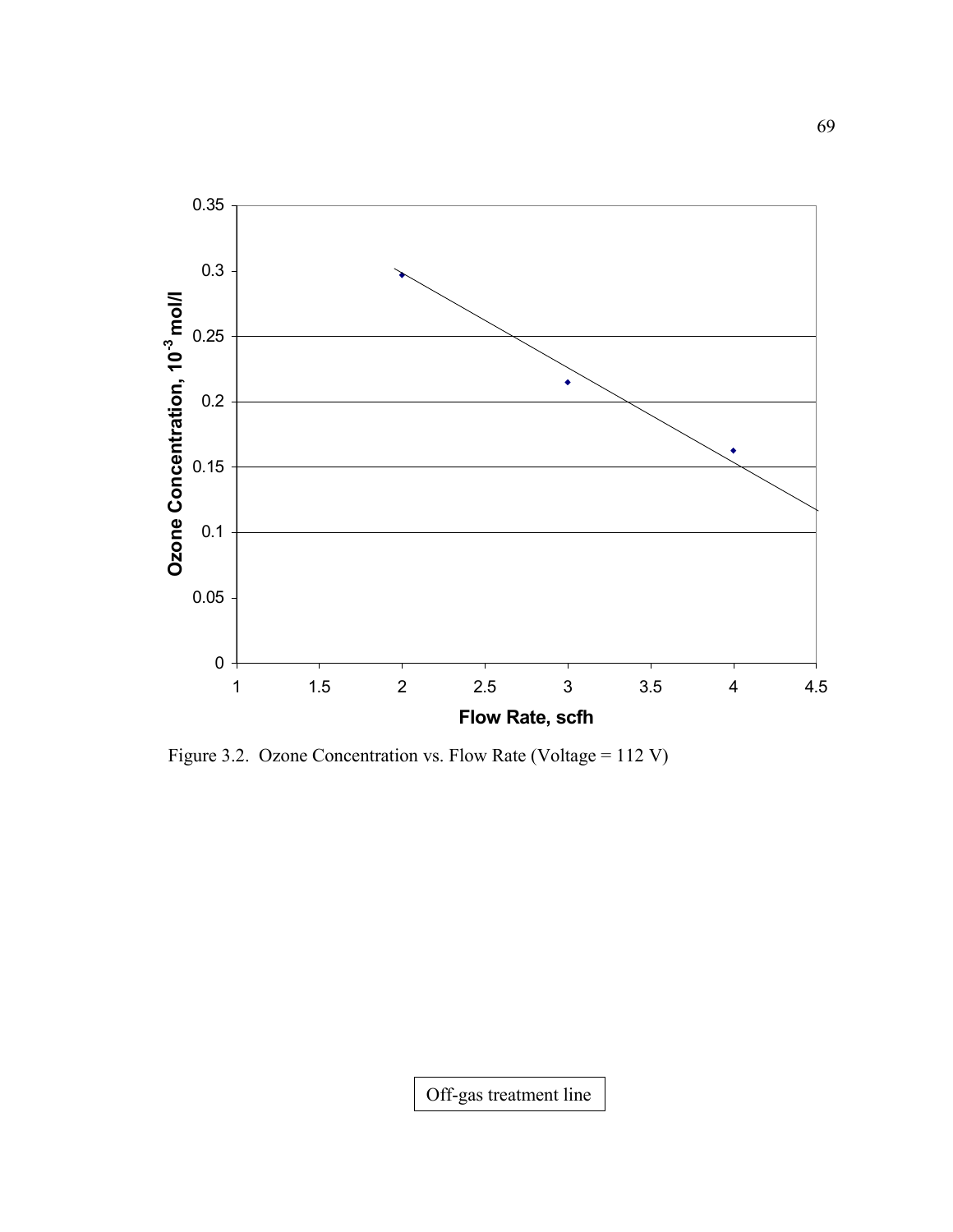

Figure 3.3. Schematic of a Bench Scale Column Reactor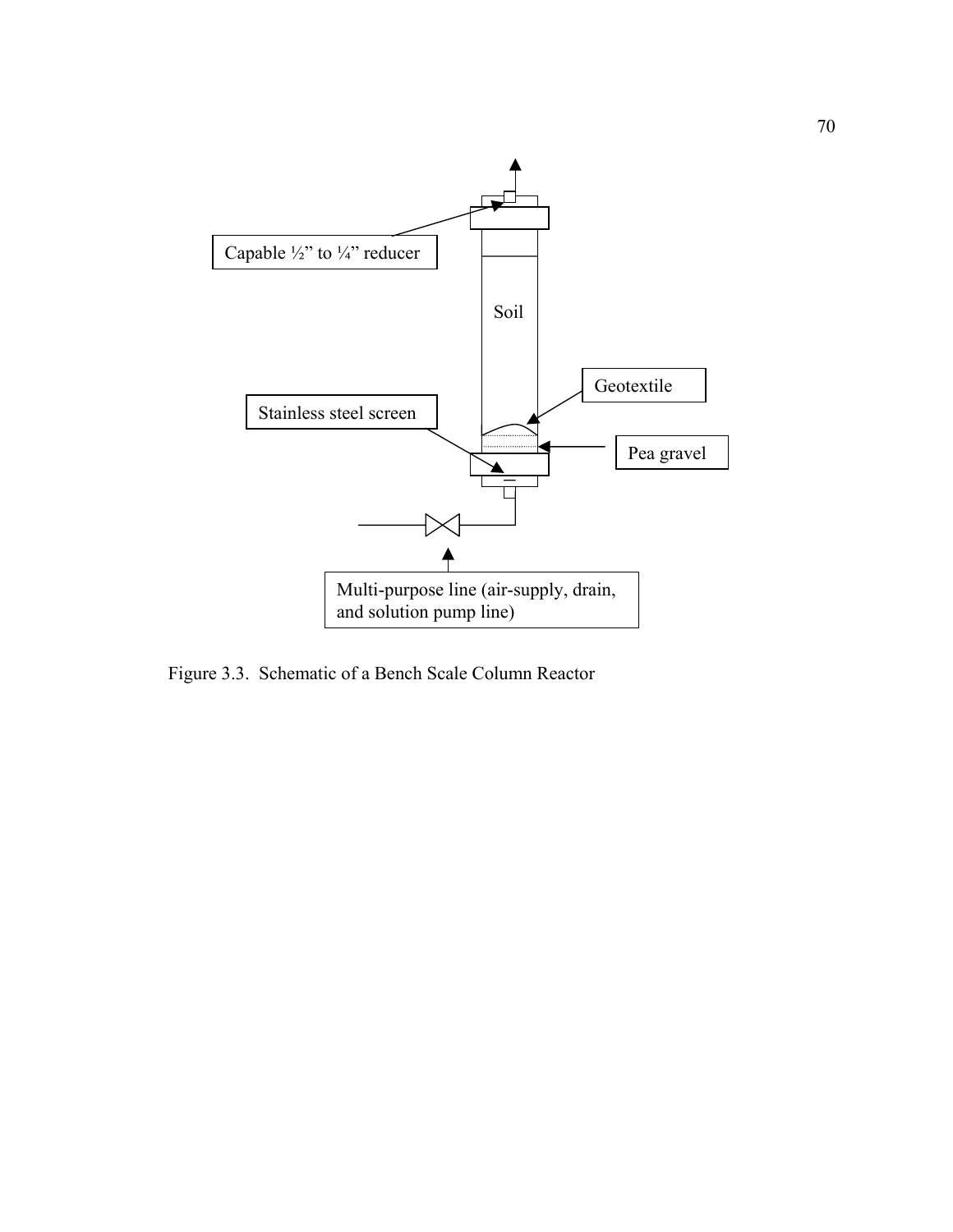### **CHAPTER IV**

## **SHAKE FLASK EXPERIMENTAL (PHASE I) RESULTS**

This series of shake flask experiments was performed to screen candidate biological and chemical conditions most conducive to TPH removal as both stand-alone and combined processes. They were designed to firstly determine if chemical oxidation could obtain further removal of bio-refractory compounds that are not degraded during the first stage biotreatment performed prior to oxidation. The contaminated soil-water formed slurry was initially treated using an optimized biological method. Chemical oxidizers were added once removal of the residual petroleum hydrocarbons within the bioreactors had reached a distinct point of diminishing returns. After contacting with oxidizers (i.e. chemical priming), the ecological conditions in the chemical primed slurries were adjusted to re-establish bacterial activity and further biological treatment conducted to remove the remaining TPH and oxidation by-products.

### Biological Pretreatment Experiments

The purpose of these experiments was to test several candidate treatment strategies in order to determine the optimal operational parameters to be used in the first biological treatment stage. This effort was done to ensure biotreatment as a stand-alone process was given sufficient opportunity to perform. The information on enhanced bioremediation conditions for the HMW-Soil was adopted from Ms. Jing's experiments (Jing, 1998). She concluded that the biological rate of the soil TPH contamination appears to be best enhanced by periodic nutrient amendment and initial activated sludge augmentation. (Note: Ms. Jing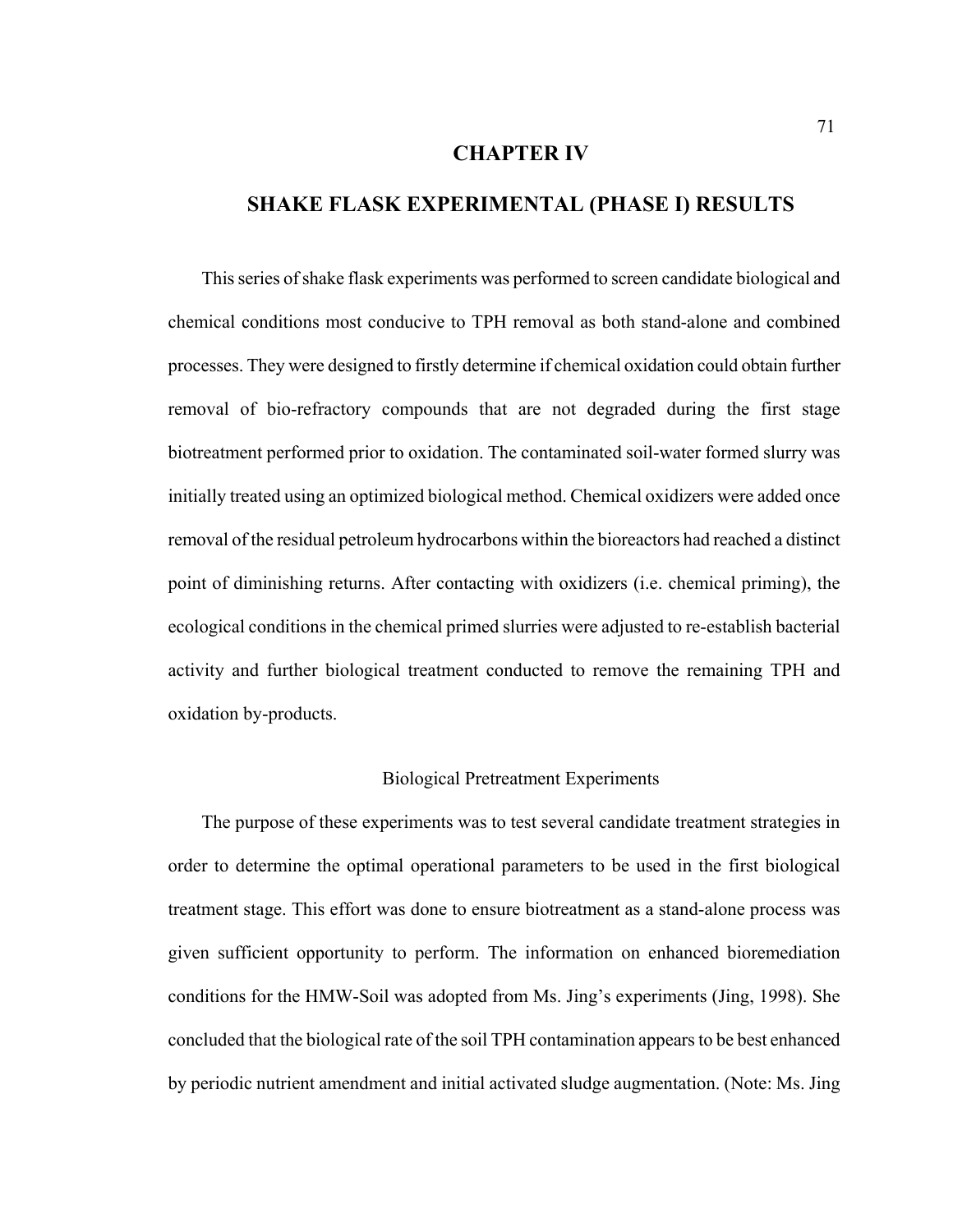was a graduate student in the E-TECH Laboratory evaluating biotreatment strategies as a stand-alone process for treating the HMW-Soil at the same time this study was being initiated.)

Since no prior information was known concerning the bioremediation potential of the LMW-Soil, a series of shake flask experiments was conducted to determine the best biotreatment conditions for this soil. The intent being that the best biotreatment offers for treating this soil was to be attempted before chemical priming was evaluated. Figure 4.1 presents soil TPH concentrations (analyzed using IR Method) versus incubation time for this series of experiments. The highest and most complete biodegradation rate is observed when amending with activated sludge and nutrients in comparison with the control or nutrient addition alone. This indicates that the natural biodegradation of hydrocarbon contaminants in the system was hindered by the limited number of TPH active bacteria early during incubation and by the lack of nutrients. Little difference in performance was observed between the two levels of nutrient dosing. Tween 80 addition after 21 days of incubation time did not appear to enhance the rate or extent of TPH degradation. On the contrary, a slight increase in TPH is observed after the addition of Tween 80, which could be due to the increased extractability of the TPH from the soil afforded by the surfactant. However, in general, the overall performance of the conditions did not vary dramatically. None of the conditions removed the TPH to levels below 1,000 mg/kg within 40 days of incubation.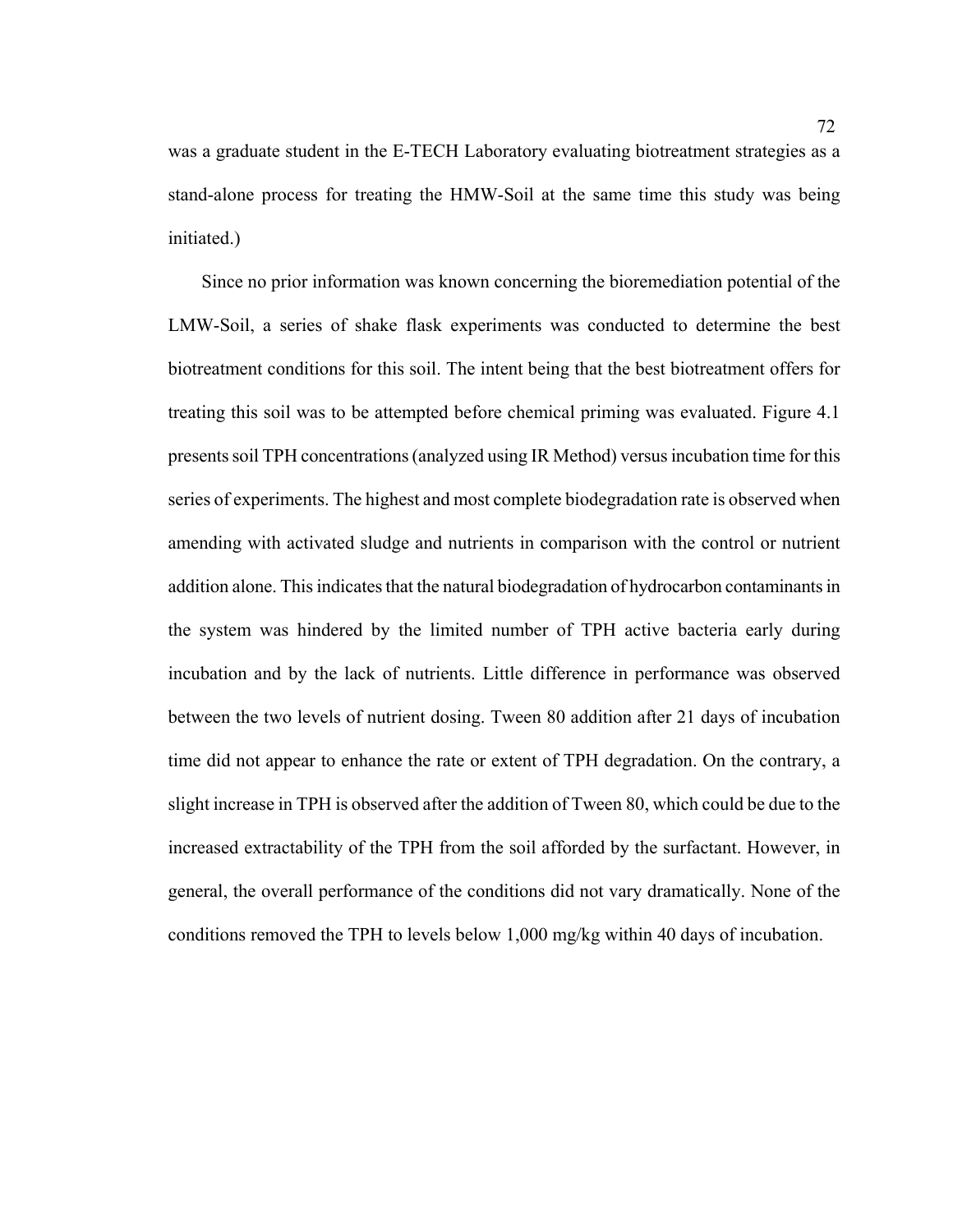Table 4.2 lists the results of the heterotroph plate counts on the biotreated soil. It indicates a large increase of the amount of bacteria in all sets after 2 weeks of incubation. Those flasks augmented with activated sludge had much higher microbial counts than the non-augmented flasks. Enumeration of total heterotrophs in activated sludge showed that activated sludge had about  $3.2 \times 10^6$  CFUs/ml resulting in a total of  $6.4 \times 10^5$  CFUs spiked into each flask (20 ml per flask was added). After 2 weeks of incubation time, the bacterial populations in the bioaugemented sets exceeded  $8.0 \times 10^7$  CFUs/g. Bioaugmentation likely provided a higher degradation rate because of the existence of increased bacteria diversity and population. By Week 4, the data indicated a decrease in bacterial populations in all sets. This population decrease corresponds nicely with the observed decreased TPH removal rate (see Figure 4.1) indicating that the remaining TPH was more recalcitrant than the degraded TPH.

In summary, biotreatment as a first treatment stage removed approximately 71% of the original TPH. The biotreatment condition to be used prior to chemical priming of the LMW-Soil was activated sludge addition at the beginning of the incubation and nutrients batch amended at a TPH:N:P ratio of 100:25:10.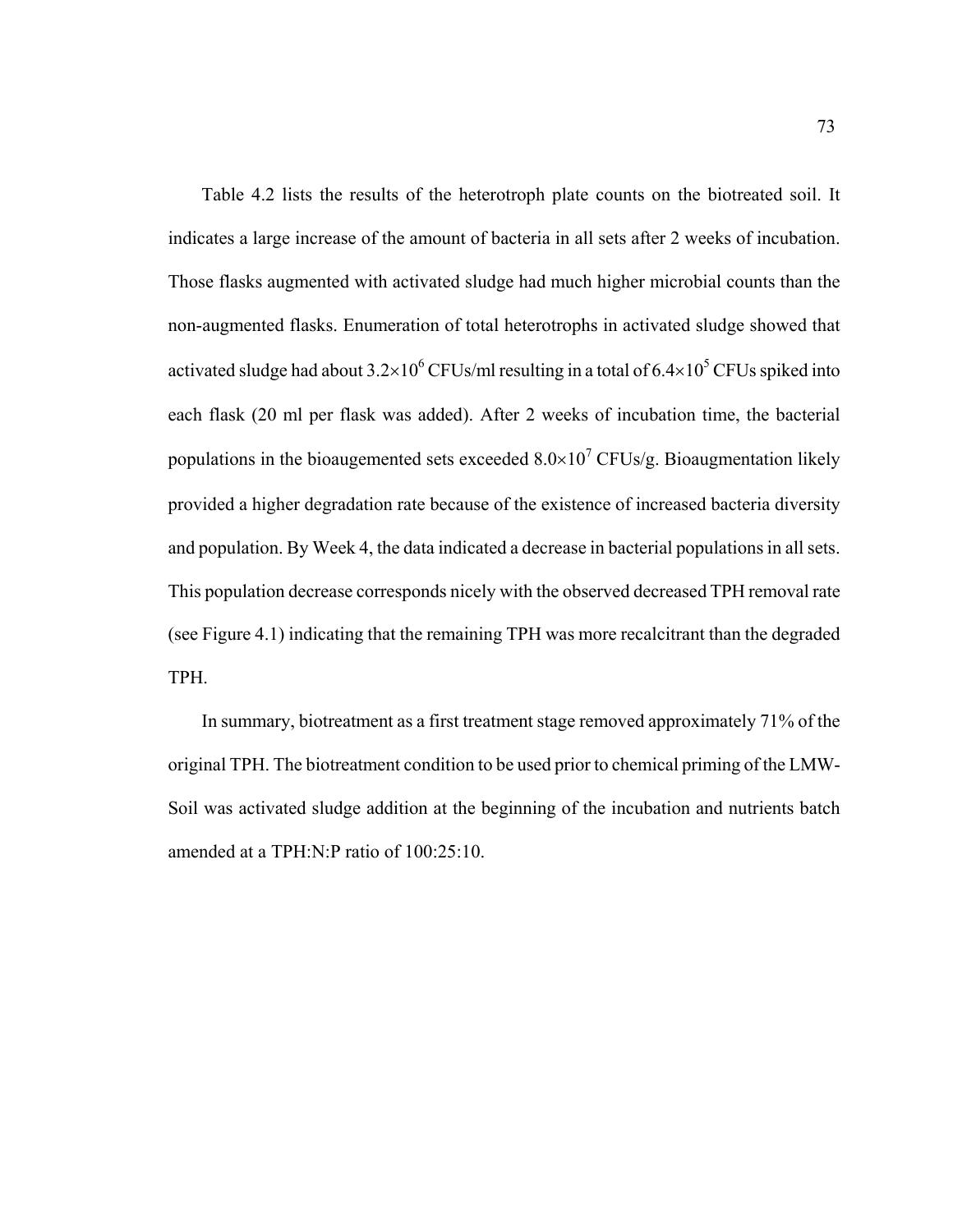### HMW-Soil

Figure 4.2 presents the slurry phase TPH concentrations for the HMW-Soil after treatment with various Fenton's Reagent conditions tested. After five hours of treatment, these data show that all three acidic conditions yielded higher TPH removals than the neutral pH condition (especially with the heavy petroleum hydrocarbons). This agrees with the findings of Watts, *et al.* (1990) and Huang, *et al.* (1993) who observed that Fenton's Reaction favors acidic conditions over neutral or basic conditions. Higher dosages of hydrogen peroxide and ion salt showed only slightly improved results. Also, higher ratios of  $FeSO<sub>4</sub>$  to  $H<sub>2</sub>O<sub>2</sub>$  did not provide an increase in hydrocarbon removal. Research has confirmed that excessive additions of ion salt does not guarantee higher treatment efficiency (Watts, 1992). Depending on the properties of the soil, ion salt addition may not be necessary for those soils having a rich mineral content already within the soil matrix (Watts, 1992).

The aqueous phase TPH concentrations from the shake flask experiments are presented in Figure 4.3. These data show that initially there was little dissolved hydrocarbons in the water phase. This occurred because the water soluble contaminants were likely degraded by the bacteria during the first stage of biological pretreatment. After chemical priming, significant increases in aqueous phase TPH levels are observed. It is speculated that Fenton's Reagent likely reacted with the organic sorption sites on the soil and/or degraded insoluble TPH compounds into more soluble by-products resulting in an increase in hydrocarbon levels within the aqueous phase. When evaluating the data presented in Figure 4.3, the solid phase results must also be taken into account to explain the results. It appears that higher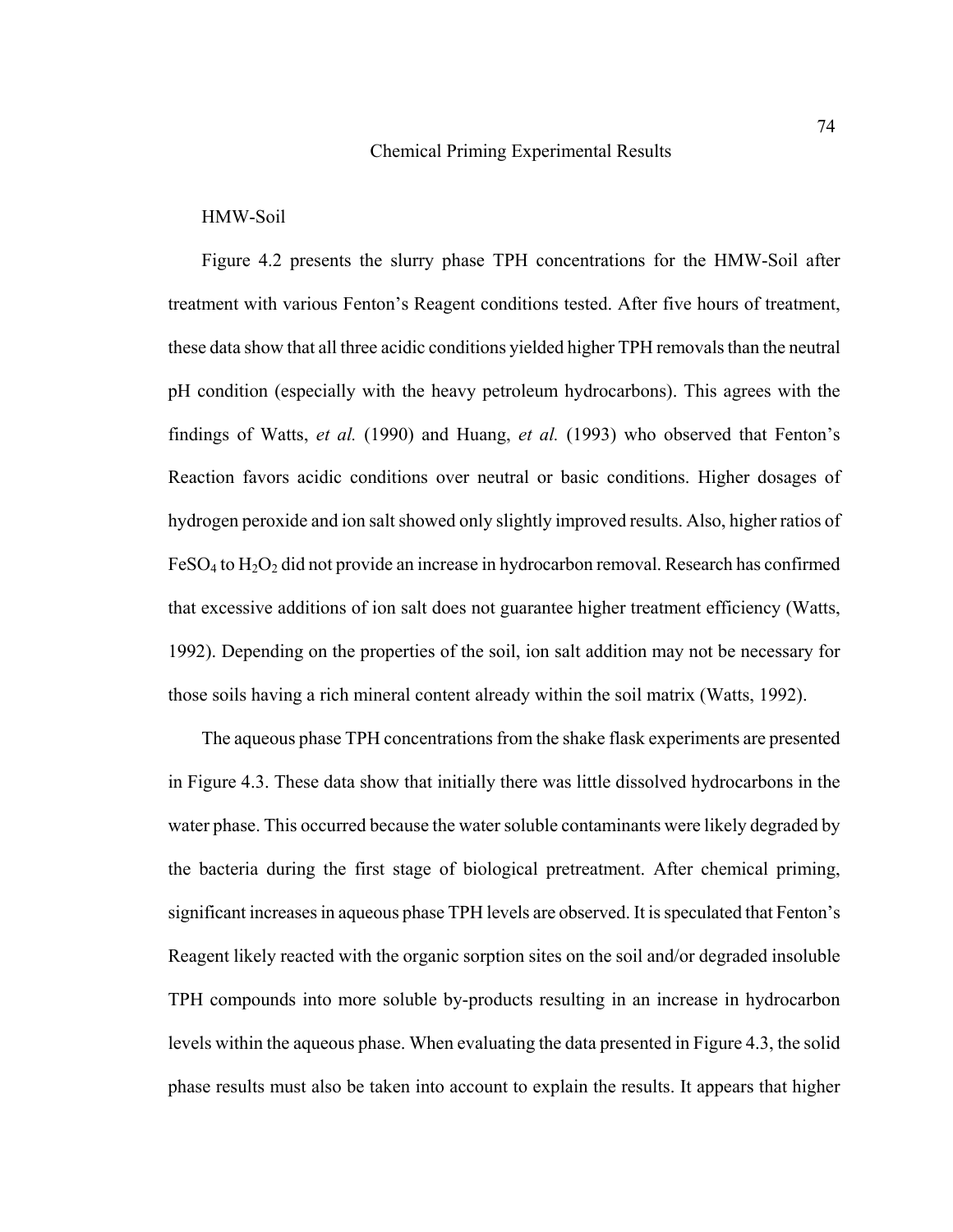hydrogen peroxide and ion salt dosages not only yielded more TPH removal in the soil phase, but also provided a decrease in soluble TPH within the aqueous phase. It can be concluded from

these two charts that higher Fenton's Reagent dosages applied at acidic pH provided an increase in TPH removal efficiency.

Figure 4.4 shows the rate test experimental results for the previously biotreated HMW-Soil treated with Fenton's Reagent. The tested conditions used for this experiment were 20,000 ppm hydrogen peroxide and 2,000 ppm  $FeSO<sub>4</sub> (H<sub>2</sub>O<sub>2</sub>:Fe ratio of 27:1 [w/w])$  at a pH of 2.5. As expected, petroleum hydrocarbons were removed as reaction time progressed. After the first hour of Fenton's Reagent treatment, the heavy TPH levels clearly decreased. No obvious difference in medium and light TPH levels was observed through about the reaction period. All totaled, approximately 53% removal of the heavy TPH was achieved after 8 hours of treatment.

### LMW-Soil

The results of the investigations on the effects of Fenton's Reagent dosage on TPH removal conducted on the LMW-Soil are presented in Figures 4.5 and 4.6. Although these data are not as dramatic as the HMW-Soil data, these two charts do present comparable results to the HWM-Soil data. Clearly, the acidic pH conditions yielded better TPH removal efficiencies than the neutral pH experiments. Also, higher dosages of hydrogen peroxide and ion salt (at similar ratios) achieved higher TPH percent removals. The best TPH removal was achieved by the 20,000 ppm  $H_2O_2$  and 2,000 ppm FeSO<sub>4</sub> at pH of approximately 2.5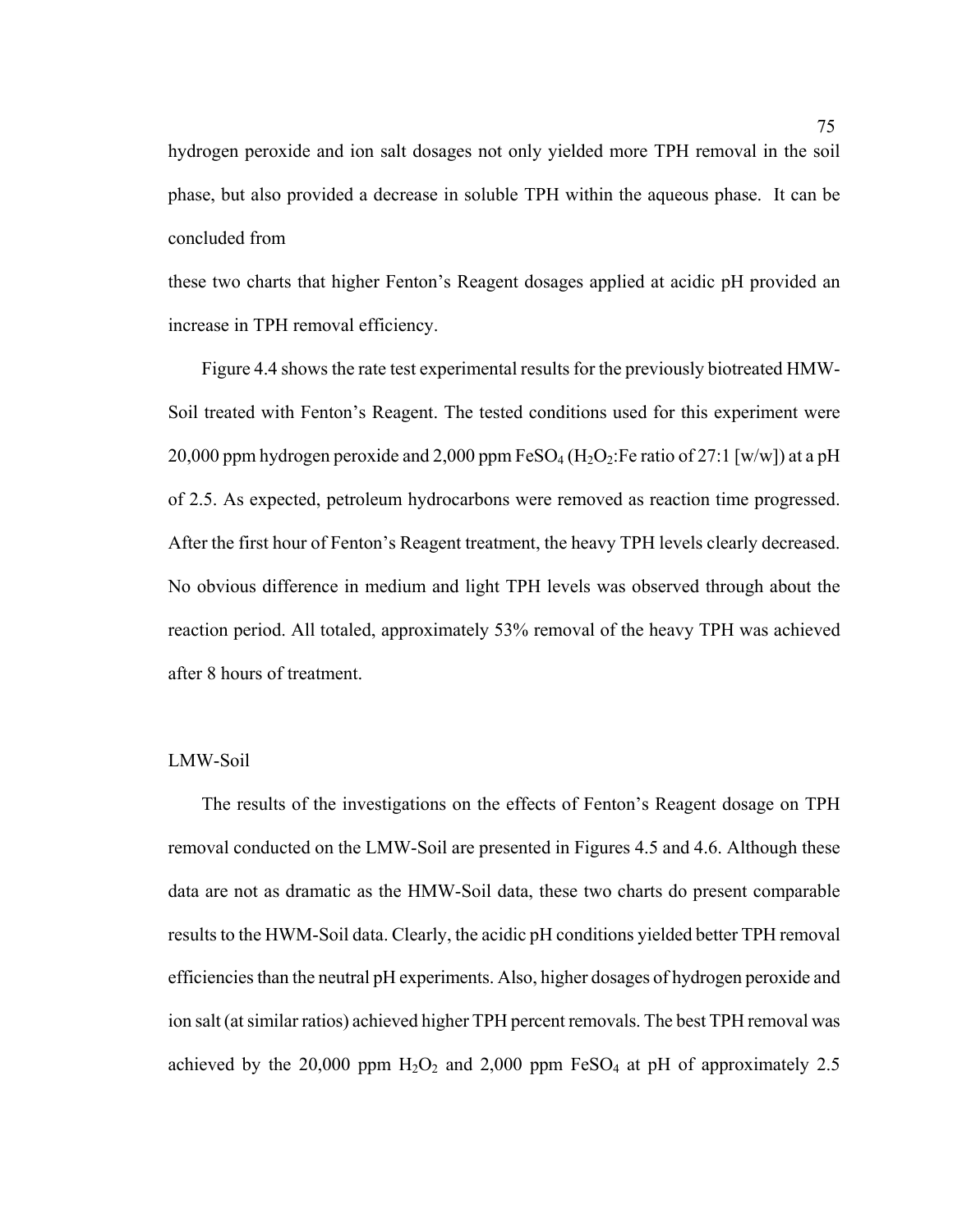condition.

Figure 4.7 presents the rate testing experimental results for the application of Fenton's Reagent on the previously biotreated LMW-Soil. The condition used for this experiment was 20,000 ppm hydrogen peroxide and 2,000 ppm  $FeSO<sub>4</sub> (H<sub>2</sub>O<sub>2</sub>:Fe ratio of 27:1 [w/w])$  and a pH of 2.5. An increase in TPH concentration is observed early during testing. It is believed that Fenton's Reagent likely increased TPH extraction efficiency via oxidation of the sorption bonds. By oxidizing the sorption bonds, Fenton's Reaction breaks down the petroleum hydrocarbon-organic matter complex formed at the soil surfaces. After three hours, the reaction rate of heavy petroleum hydrocarbons decreased considerably. There was an increase in light petroleum levels after three hours which could be due to degradation of the heavy petroleum portion into lighter fractions. After eight hours of testing, approximately 91% of the heavy petroleum hydrocarbons were removed.

Table 4.2 and 4.3 summarize the pH measurements and heterotrophic bacteria enumerations before and after chemical priming, respectively. A slight decrease in pH was observed in almost all of the sets, except for Set 3 of the HMW-Soil. It is speculated that Fenton's Reaction acidifies the reaction system due to the formation of organic acids as byproducts. As discussed in Chapter II, one major group of by-products of petroleum hydrocarbon oxidation is organic acids (carboxylics). The presence of these organic acids is the likely reason for the decrease in pH within the test slurry systems.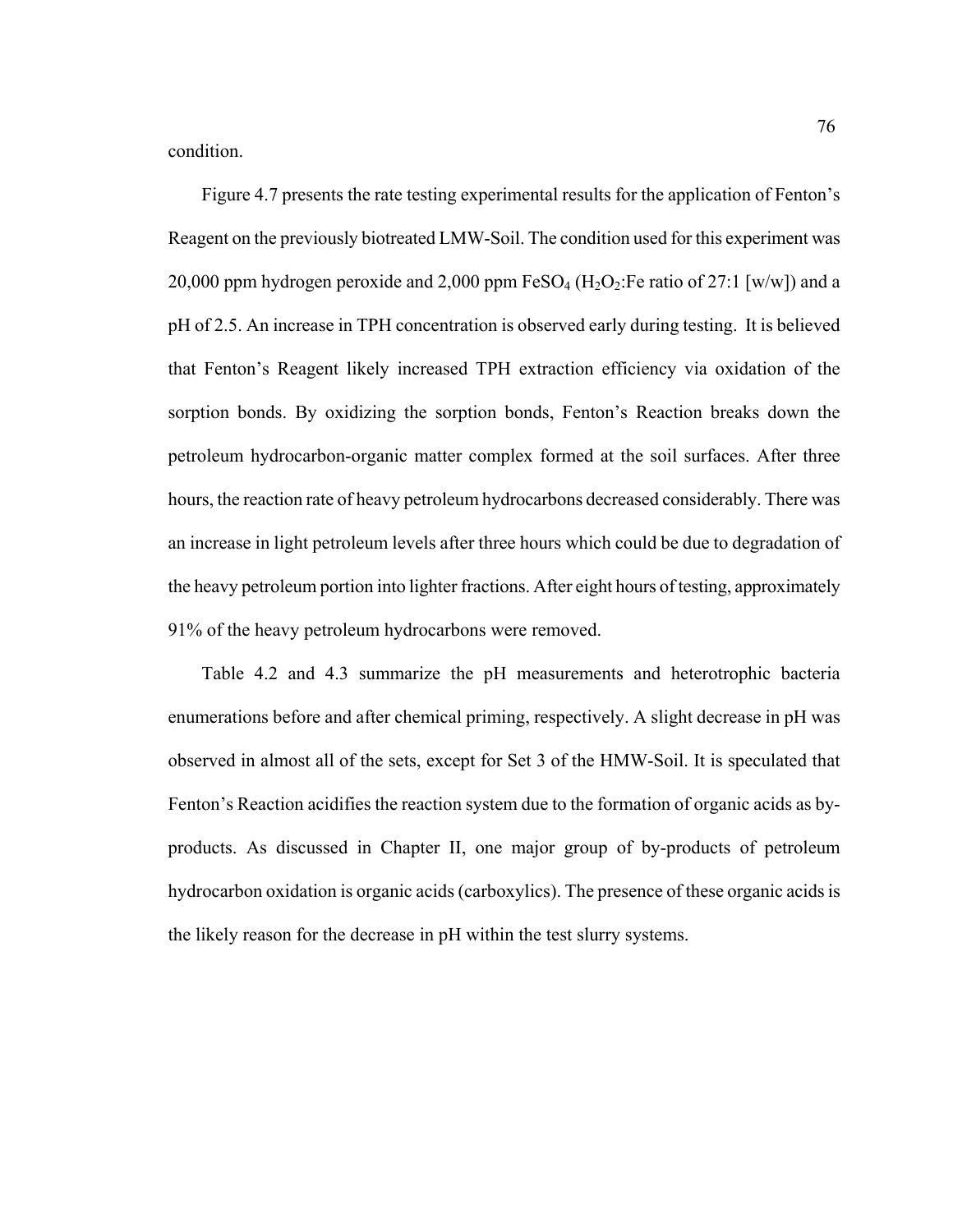Table 4.3 presents the results of bacterial enumerations for total heterotrophs in the HMW and LMW-Soils. These data indicate that the bacterial populations were not affected by the addition of chemical oxidizers. In fact, an increase was observed in all of the sets. The exact reason for this phenomena is unknown. One possible explanation is that the stronger agitation provided by the magnetic stir bar and Fenton's Reaction increased the extractability of the microorganisms from the soil which might have been previously adsorped on the soil particles and/or heavy petroleum hydrocarbons. Recent studies have shown that plating techniques when applied to soils only account for approximately 10% of the total bacterial population due to the strong affinity of the microbes for the soil surface (Glaser, 1997).

### Summary

It can be concluded from this series of experiments that chemical priming in the form of Fenton's Reagent is capable of increasing the rate and extent of TPH degradation in both the HMW and LMW-Soils. Dosing with 20,000 ppm hydrogen peroxide and 2,000 ppm ferrous sulfate at a pH of 2.5 appears to be the optimum condition among all conditions tested during chemical priming experiments. Fenton's Reagent appears to further decrease the pH within the soil slurry systems, hence, slurry pH will have to be adjusted to neutral to reestablish biological activity.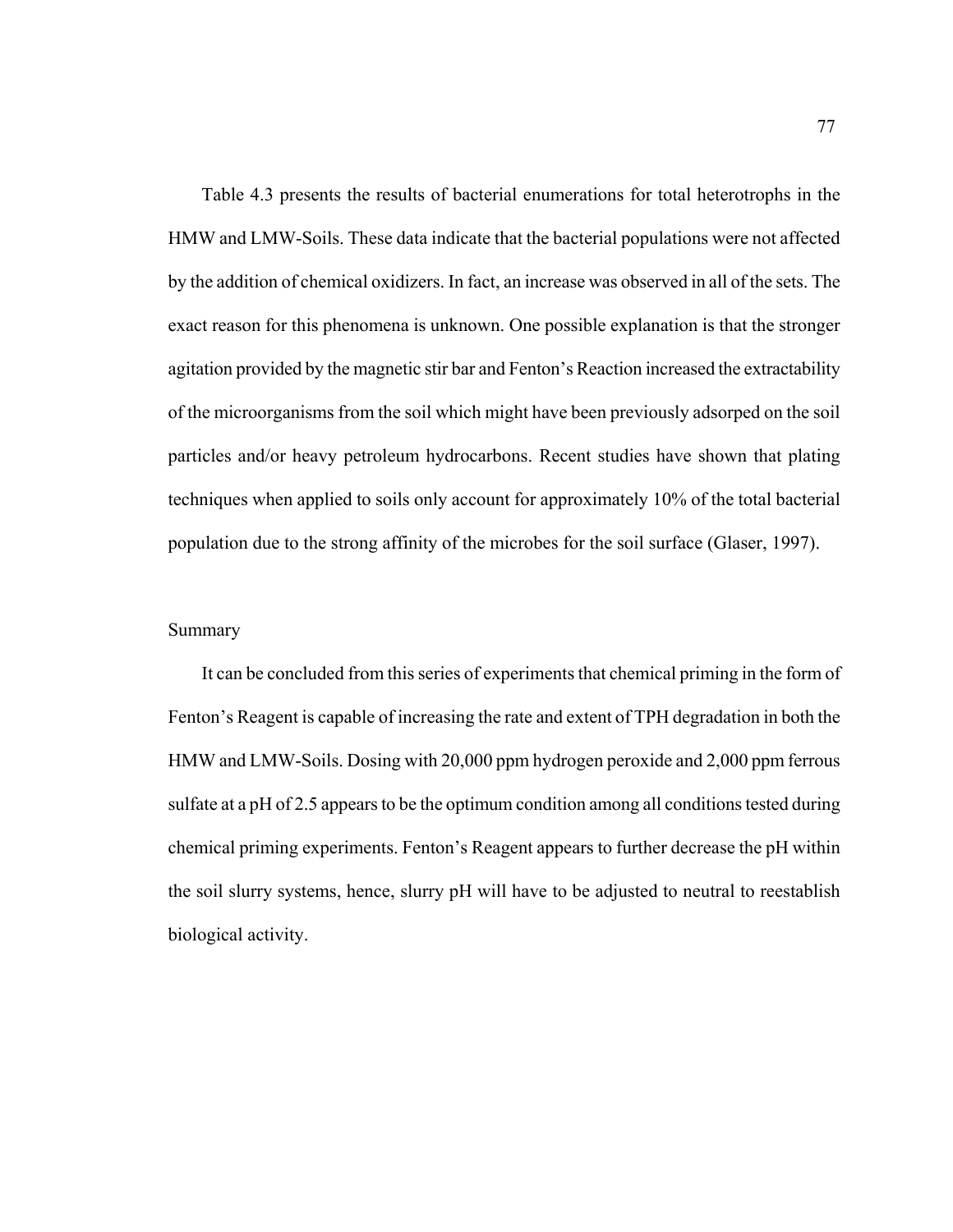### Reestablished Bioremediation Experimental Results

### HMW-Soil

Figure 4.8 presents the results of the reestablished biological treatments within the shake flasks for the HMW-Soils. Figure 4.8 plots only the heavy portion of the GC analysis, while the results of the light and medium portions are presented in Tables 4.4 and 4.5. After Fenton's Reagent treatment, the reestablished bioremediation achieved further removal of the heavy TPH. All of the four sets that were previously treated with Fenton's Reagent yielding an additional 20% heavy TPH removal during the second stage of bioremediation. Compared with the Control Set, the chemical primed sets achieved more than 32% removal of the heavy TPH. Although 20,000 ppm hydrogen peroxide and 2,000 ppm ferrous sulfate at pH of 2.5 achieved the greatest extent of TPH removal during Fenton's Reagent treatment, it does not appear to have exhibited better enhancement than the other sets using different Fenton's Reagent conditions. But, from an overall TPH removal standpoint, this condition yielded the most TPH removal of all the conditions tested. Results of the light and medium fractions listed in Tables 4.4 and 4.5 do not show a clear pattern for the removal of these fractions of hydrocarbons. Higher levels of the light and medium fractions were observed after the first stage of bioremediation and chemical priming, which is likely due to increased presence of extractable hydrocarbons and heavy hydrocarbon degradation by-products. After reestablishing bioremediation, these fractions of hydrocarbons decreased dramatically.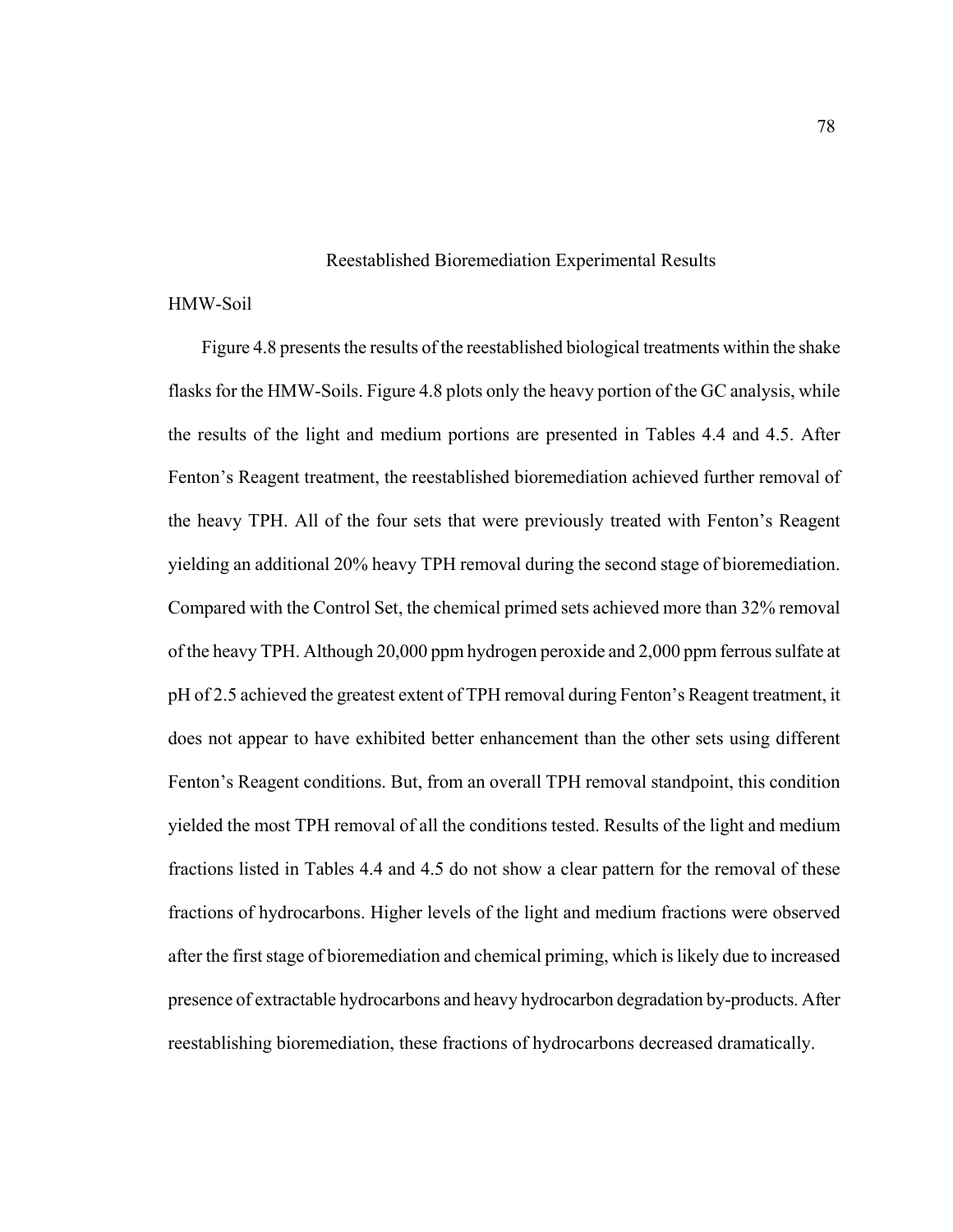Figure 4.9 presents the results of heavy TPH analysis in slurry phase for the LMW-Soil using BIO/OX/BIO. The light and medium TPH analytical results are presented in Tables 4.7 and 4.8. It is observed in Figure 4.9 that after Fenton's Reagent treatment, the bioremediation rate for the two sets that were previously treated by Fenton's Reagent under pH acidic conditions appeared to be very small. On the other hand, the set that was treated under neutral pH conditions had a much higher TPH removal within the same time period. The exact reason for this is unknown. However, from the pH measurement results listed in Table 4.9, it seems that there was a decrease in slurry pH in all of the three sets after two weeks of reestablished bioremediation. After proper adjustment was made, the biodegradation rate is observed to increase within Sets 1 and 2, which were previously treated under acidic conditions. Over 90% TPH removal was achieved within 68 days for the primed sets. The first stage of bioremediation yielded approximately 44% removal, the chemical priming stage achieved about 20% more TPH removal, and reestablished bioremediation yielded an additional 26% TPH removal. Slurry that was treated with biological methods alone only yielded 42.2% total removal of the initial heavy petroleum hydrocarbons. The light and medium TPH fractions followed the similar results to that of the HMW-Soil. An increase of the amount of light and medium TPH was first observed, then a decrease by the end of the reestablished bioremediation stage.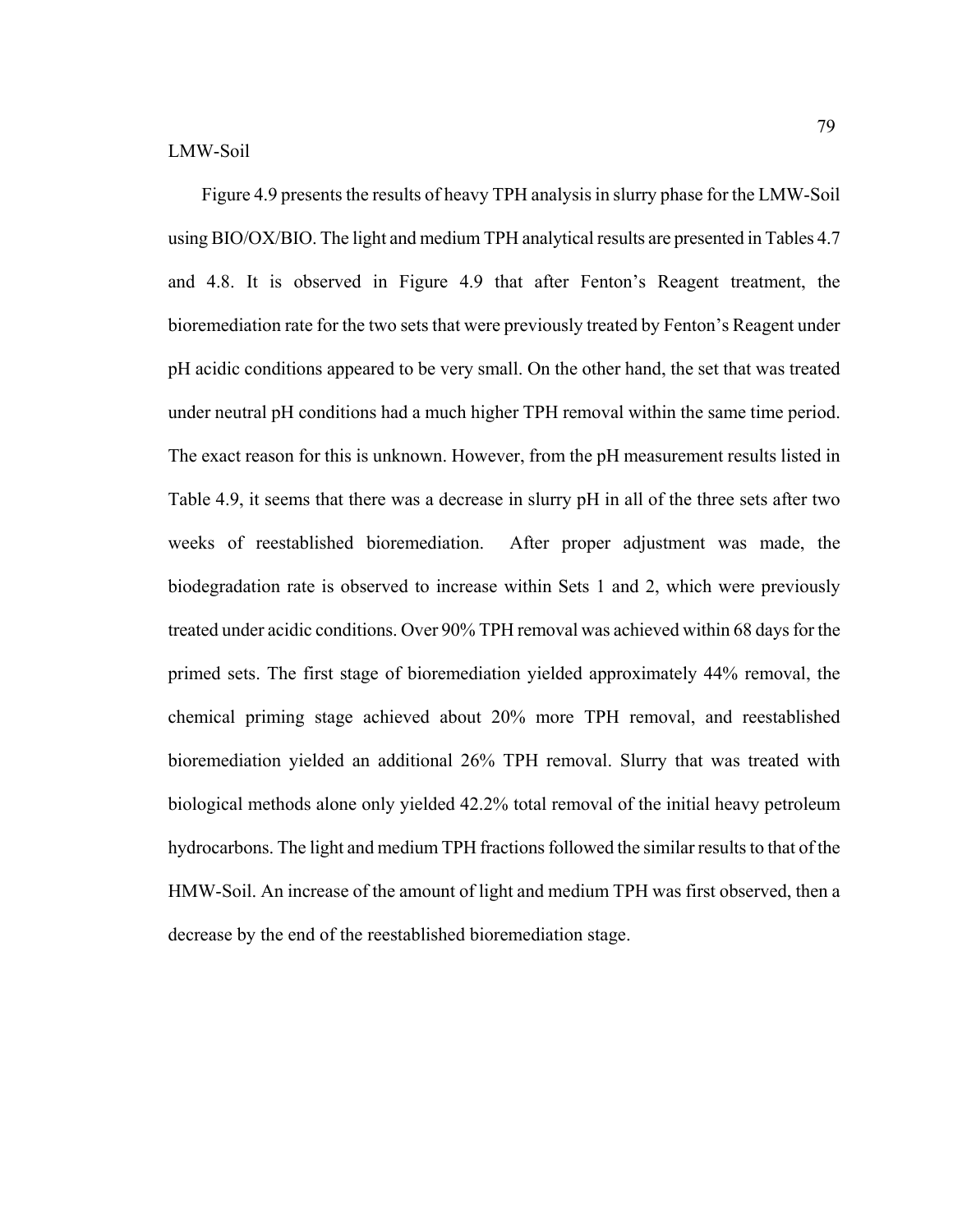Summary

It can be summarized from these series of experiments that chemical oxidation as evaluated using Fenton's Reagent is capable of increasing the rate and extent of TPH removal once biotreatment is reestablished. Although the 20,000 ppm hydrogen peroxide and 2,000 ppm ferrous sulfate solution at a pH of 2.5 condition yielded the overall best TPH removal during the BIO/OX/BIO experiments for both soils, the lower dosage of 5,000 ppm hydrogen peroxide and 500 ppm ferrous sulfate solution yielded similar enhancement results during the reestablished bioremediation stage. Obviously, lower dosages are more economical making this a significant finding. The optimal BIO/OX/BIO system based on the results of these experiments is:

- 1. Initial biological treatment with bacteria augmentation and nutrient amendment using a TPH: N: P ratio of 100:25:10 (4 weeks of incubation).
- 2. Oxidize the soil with 5,000 ppm hydrogen peroxide and 500 ppm  $FeSO<sub>4</sub>$  at a pH of 2.5 for 2 hours.
- 3. Recondition the soil to a neutral pH and add activated sludge and nutrients at a TPH: N: P ratio of 100:25:10.

Although ozonation and peroxone are not conducted in slurry experiments because of the foaming problem, optimistic results are expected because ozone and the combination of ozone and hydrogen peroxide are more powerful oxidation systems than Fenton's Reagent.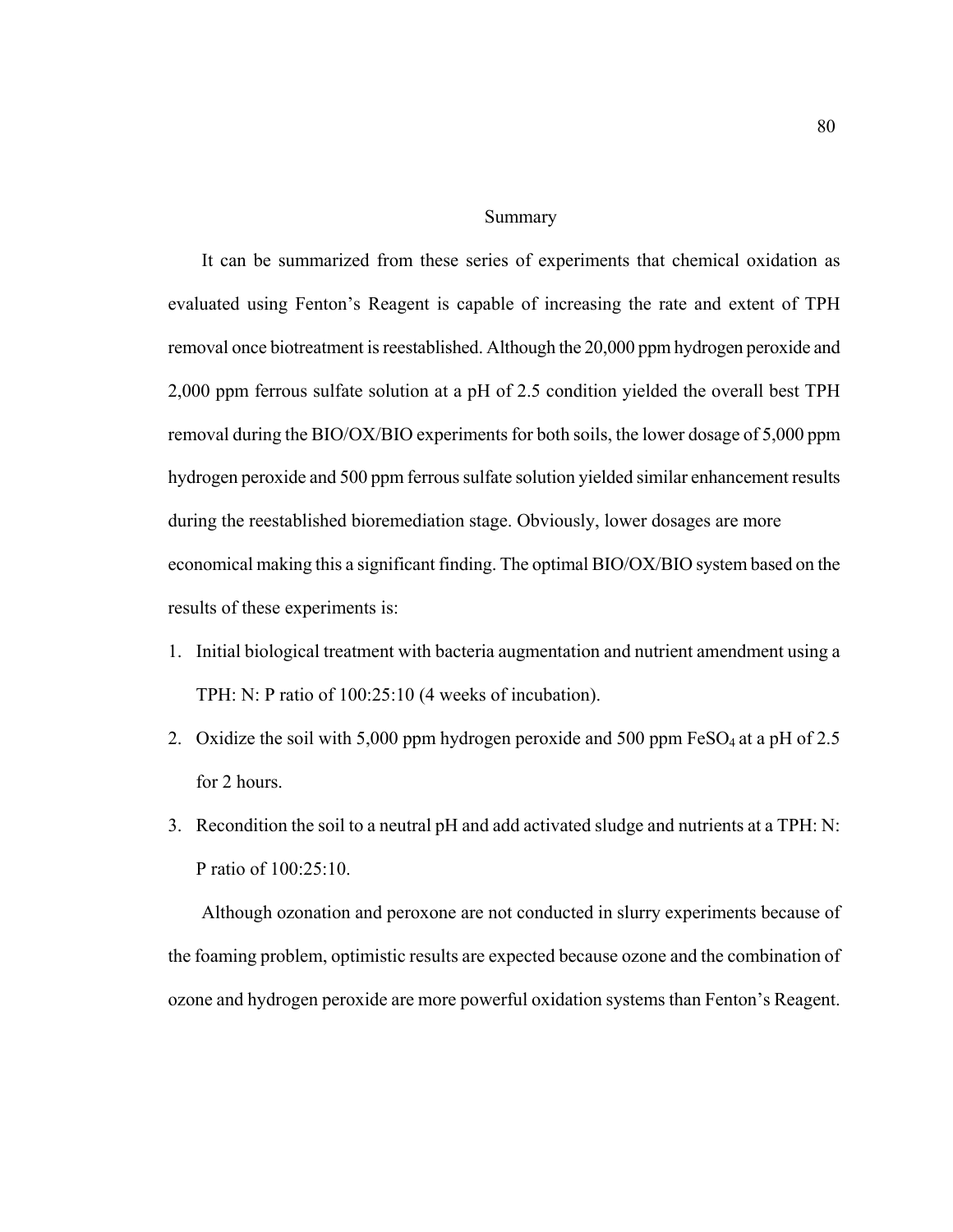The effects of ozonation and peroxone process on the treatment of TPH for HMW and LMW-Soils were tested in packed soil column experiments (next section).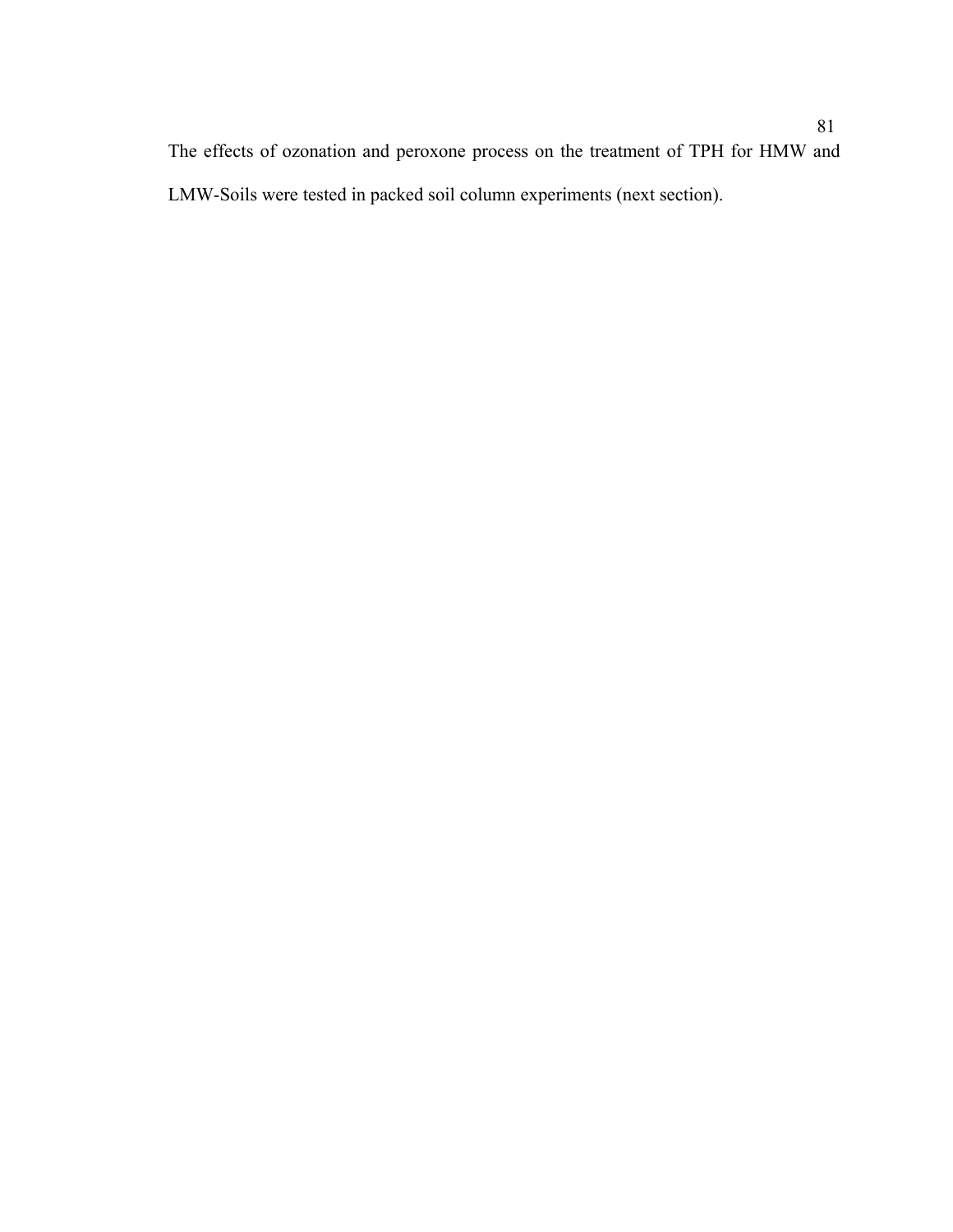|  | Table - |  |
|--|---------|--|
|--|---------|--|

| <b>Sets</b>                               | Microbial Counts $(x10^6$ CFUs/g dry soil) |         |         |
|-------------------------------------------|--------------------------------------------|---------|---------|
|                                           | Initial                                    | 2 weeks | 4 weeks |
|                                           | 1.35                                       | 28      | 26      |
| Control                                   |                                            |         |         |
| Nutrient (100:25:10)                      | 1.35                                       | 40      | 35      |
| Nutrient (100:10:5)                       | 1.35                                       | 32      | 44      |
| Nutrient $(100:25:10) + A.S.$             | 1.35                                       | 89      | 76      |
| Nutrient $(100:10:5) + A.S.$              | 1.35                                       | 101     | 96      |
| Nutrient (100:25:10) + A.S. + Tween<br>80 | 1.35                                       | 104     | 81      |
| Nutrient (100:10:5) + A.S. + Tween<br>80  | 1.35                                       | 120     | 73      |

# LMW-Soil Slurry Phase Bioremediation Bacterial Enumeration Results

Note: Nutrient doses are presented as TPH: N: P ratio

A. S.: Activated Sludge seeded microcosms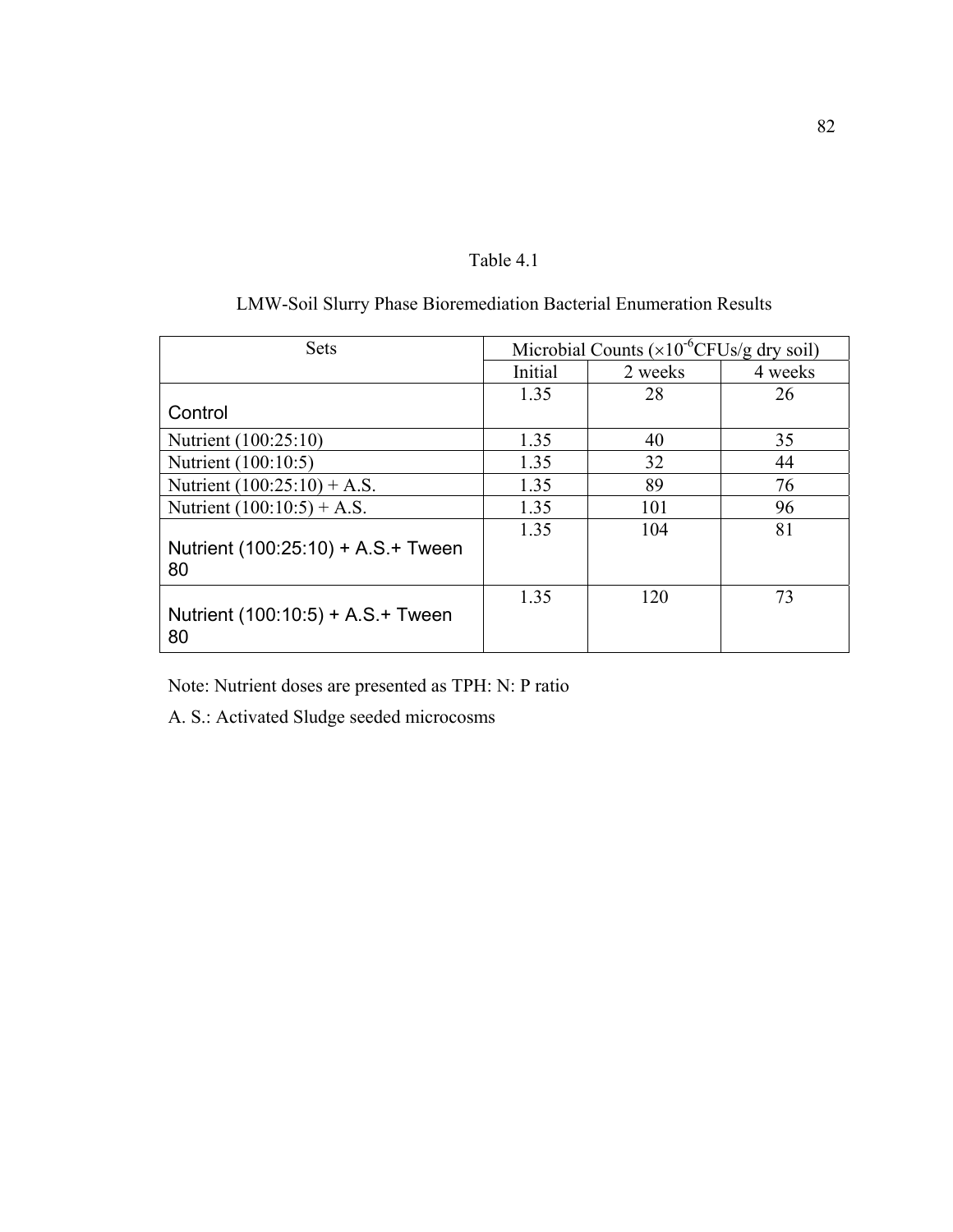## Table 4.2

| Soil pH during Slurry Phase Fenton's Reaction |  |
|-----------------------------------------------|--|
|-----------------------------------------------|--|

| Conditions* | HMW-Soil |          |                          | LMW-Soil |
|-------------|----------|----------|--------------------------|----------|
|             | Before** | After*** | <b>Before</b>            | After    |
| Set 1       | 2.40     | 2.37     | 2.53                     | 2.28     |
| Set 2       | 2.55     | 2.23     | $\overline{\phantom{0}}$ | -        |
| Set 3       | 2.45     | 2.64     | 2.41                     | 1.82     |
| Set 4       | 5.54     |          | 7 79                     |          |

## Table 4.3

Summary of Heterotroph Bacteria Enumeration in Slurry Phase Fenton's Reaction\*\*\*\*

| Conditions* | HMW-Soil |       | LMW-Soil      |       |
|-------------|----------|-------|---------------|-------|
|             | Before** | After | <b>Before</b> | After |
| Set 1       | 236      | 604   | 4.44          | 24    |
| Set 2       | 260      | 1556  | -             | -     |
| Set 3       | 224      | 260   |               |       |
| Set 4       | 76       | 236   |               |       |

\* Set 1: 5000ppm  $H_2O_2/$  500ppm FeSO<sub>4</sub>, pH=2.5, Set 2: 5000ppm  $H_2O_2/2000$ ppm FeSO<sub>4</sub>, pH=2.5, Set 3: 20000ppm H<sub>2</sub>O<sub>2</sub>/ 2000ppm FeSO<sub>4</sub>, pH=2.5, Set 4: 20000ppm  $H_2O_2/$  2000ppm FeSO<sub>4</sub>, pH=5.5 for Silver City soil and pH=7.8 for Navy soil.

\*\* Before: Before Fenton's Reagent treatment

\*\*\* After: After Fenton's Reagent treatment

\*\*\*\*Unit:  $\times$  10<sup>-6</sup> CFUs/ g dry soil.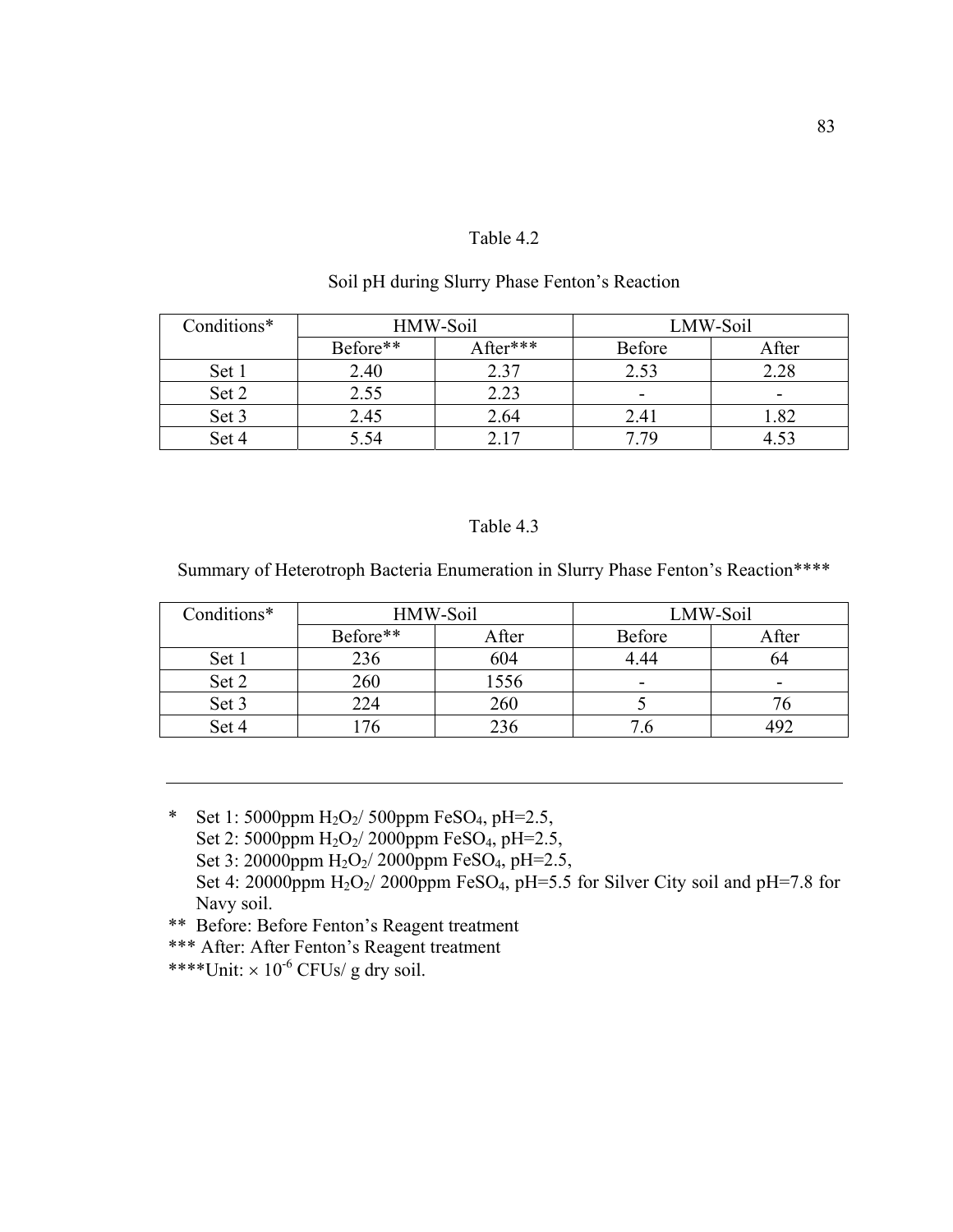## Table 4.4

Time, day Control Set 1 Set 2 Set 3 Set 4  $0 \qquad \qquad | \qquad 42.2 \qquad | \qquad 42.2 \qquad | \qquad 42.2 \qquad | \qquad 42.2$ 28 | 3180 | 2648 | 3246 | 2105 | 2563 30 | 3180 | 777 | 677 | 704 | 740 54 | 7291.1 | 1064.3 | 888.2 | 1227.3 | 2473.6 68 1395.7 204 95.5 201.4 69.9

Summary of TPH Analytical Results for the HWM-Soil – Light Fraction

Set 1: 5,000 ppm  $H_2O_2/$  500 ppm FeSO<sub>4</sub>, pH=2.5 Set 2: 5,000 ppm H<sub>2</sub>O<sub>2</sub>/ 2,000 ppm FeSO<sub>4</sub>, pH=2.5 Set 3: 20,000ppm  $H_2O_2/2,000$  ppm FeSO<sub>4</sub>, pH=2.5 Set 4: 20,000 ppm  $H_2O_2/2,000$  ppm  $FeSO_4$ , pH=5.5

## Table 4.5

| Summary of TPH Analytical Results for the HWM-Soil – Medium Fraction |  |  |
|----------------------------------------------------------------------|--|--|
|                                                                      |  |  |

| Time, day | Control | Set 1  | Set 2  | Set 3  | Set 4  |
|-----------|---------|--------|--------|--------|--------|
|           | 1750.4  | 1750.4 | 1750.4 | 1750.4 | 1750.4 |
| 28        | 7223    | 4869   | 6546   | 4012   | 3956   |
| 30        | 7223    | 5295   | 4686   | 4902   | 5009   |
| 54        | 3353.8  | 265.9  | 56.3   | 282.9  | 460.3  |
| 68        | 730.0   | 226.7  | 171.6  | 121.5  | 330.4  |

Set 1: 5,000 ppm  $H_2O_2/$  500 ppm FeSO<sub>4</sub>, pH=2.5 Set 2: 5,000 ppm  $H_2O_2/2,000$  ppm FeSO<sub>4</sub>, pH=2.5 Set 3: 20,000ppm  $H_2O_2/2,000$  ppm FeSO<sub>4</sub>, pH=2.5 Set 4: 20,000 ppm  $H_2O_2/2,000$  ppm FeSO<sub>4</sub>, pH=5.5

### Table 4.6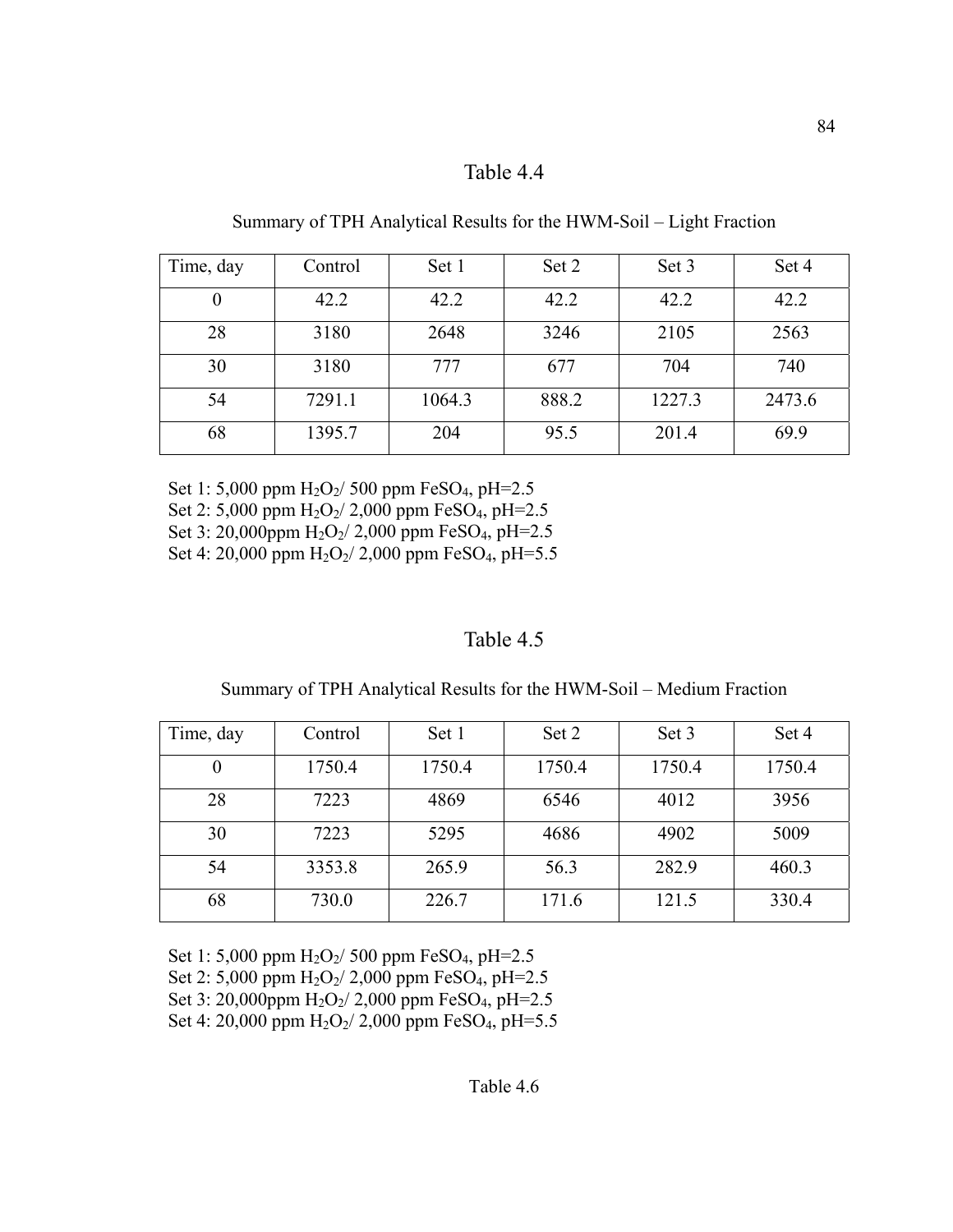|         | After     | After      | 2 weeks restarted | 4 weeks restarted |
|---------|-----------|------------|-------------------|-------------------|
|         | Oxidation | adjustment | bioremediation    | bioremediation    |
| Control |           | 5.55       | 5.55              | 5.55              |
| Set 1   | 2.37      | 7.42       | 7.08              | 7.06              |
| Set 2   | 2.23      | 6.44       | 6.80              | 6.76              |
| Set 3   | 2.64      | 6.71       | 6.70              | 6.45              |
| Set 4   | 2.17      | 6.68       | 6.64              | 6.87              |

Summary of pH Data Collected during Slurry Phase Reestablished Bioremediation Tests for the HMW-Soil

Set 1: 5,000 ppm H<sub>2</sub>O<sub>2</sub>/ 500 ppm FeSO<sub>4</sub>, pH=2.5

Set 2: 5,000 ppm  $H_2O_2/2,000$  ppm FeSO<sub>4</sub>, pH=2.5

Set 3: 20,000ppm H<sub>2</sub>O<sub>2</sub>/ 2,000 ppm FeSO<sub>4</sub>, pH=2.5

Set 4: 20,000 ppm  $H_2O_2/2,000$  ppm FeSO<sub>4</sub>, pH=5.5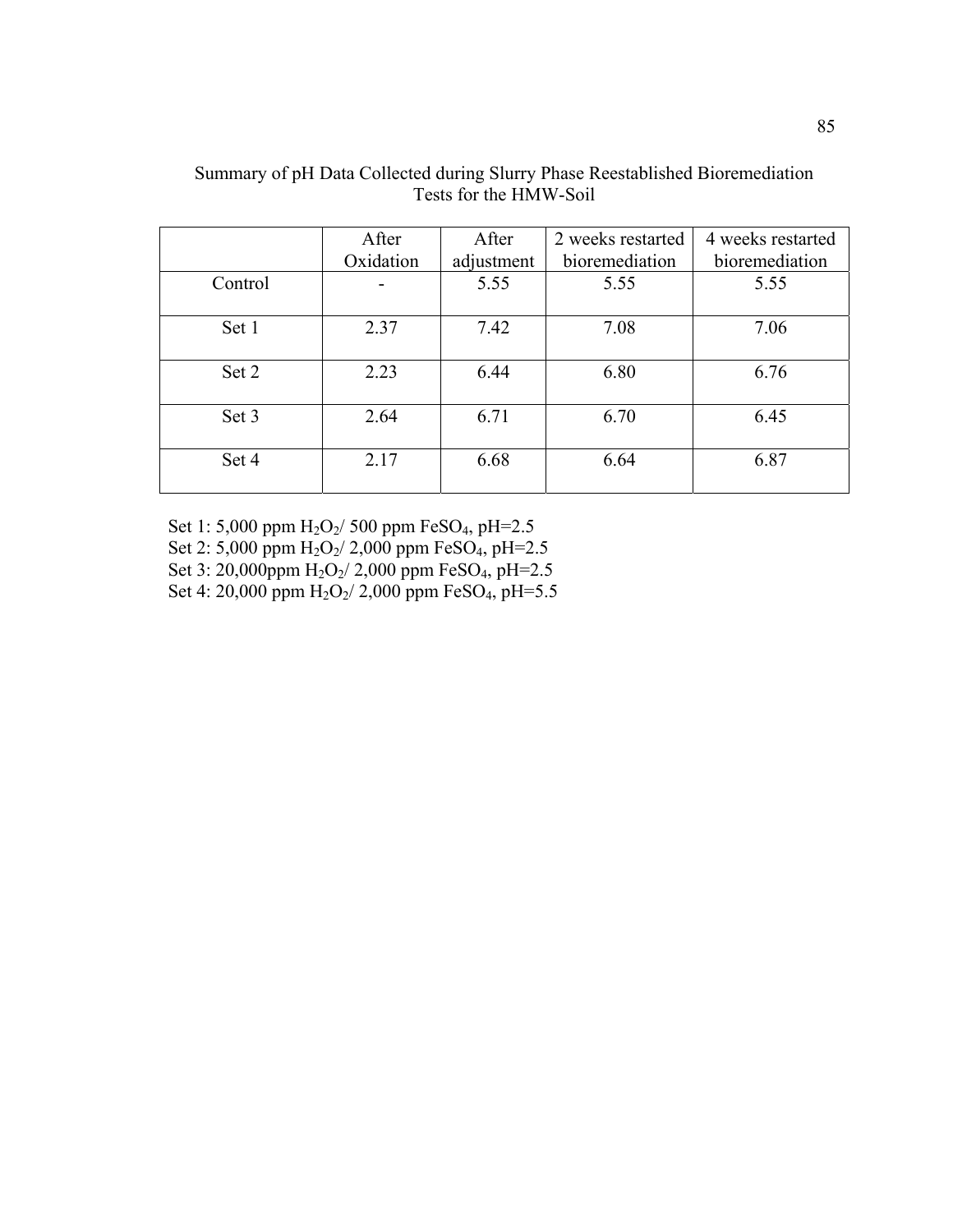| Time, day | Control | Set 1  | Set 2  | Set 3  |
|-----------|---------|--------|--------|--------|
| $\theta$  | 246.3   | 246.3  | 246.3  | 246.3  |
| 28        | 1895.0  | 632.5  | 1156.5 | 1352.1 |
| 30        | 1895.0  | 2391.0 | 2094.0 | 1902.0 |
| 44        | 954.8   | 2040.0 | 880.9  | 868.7  |
| 58        | 3219.0  | 1328.1 | 8646.1 | 9456.5 |
| 68        | 2654.2  | 649.8  | 2130.5 | 4268.2 |

Table 4.7

|  |  | Summary of TPH Analytical Results for the LWM-Soil – Light Fraction |
|--|--|---------------------------------------------------------------------|
|  |  |                                                                     |

Set 1: 5,000 ppm H2O2/ 500 ppm FeSO4, pH=2.5 Set 2: 20,000 ppm H<sub>2</sub>O<sub>2</sub>/ 2,000 ppm FeSO<sub>4</sub>, pH=2.5 Set 3: 20,000 ppm  $H_2O_2/2,000$  ppm FeSO<sub>4</sub>, pH=7.8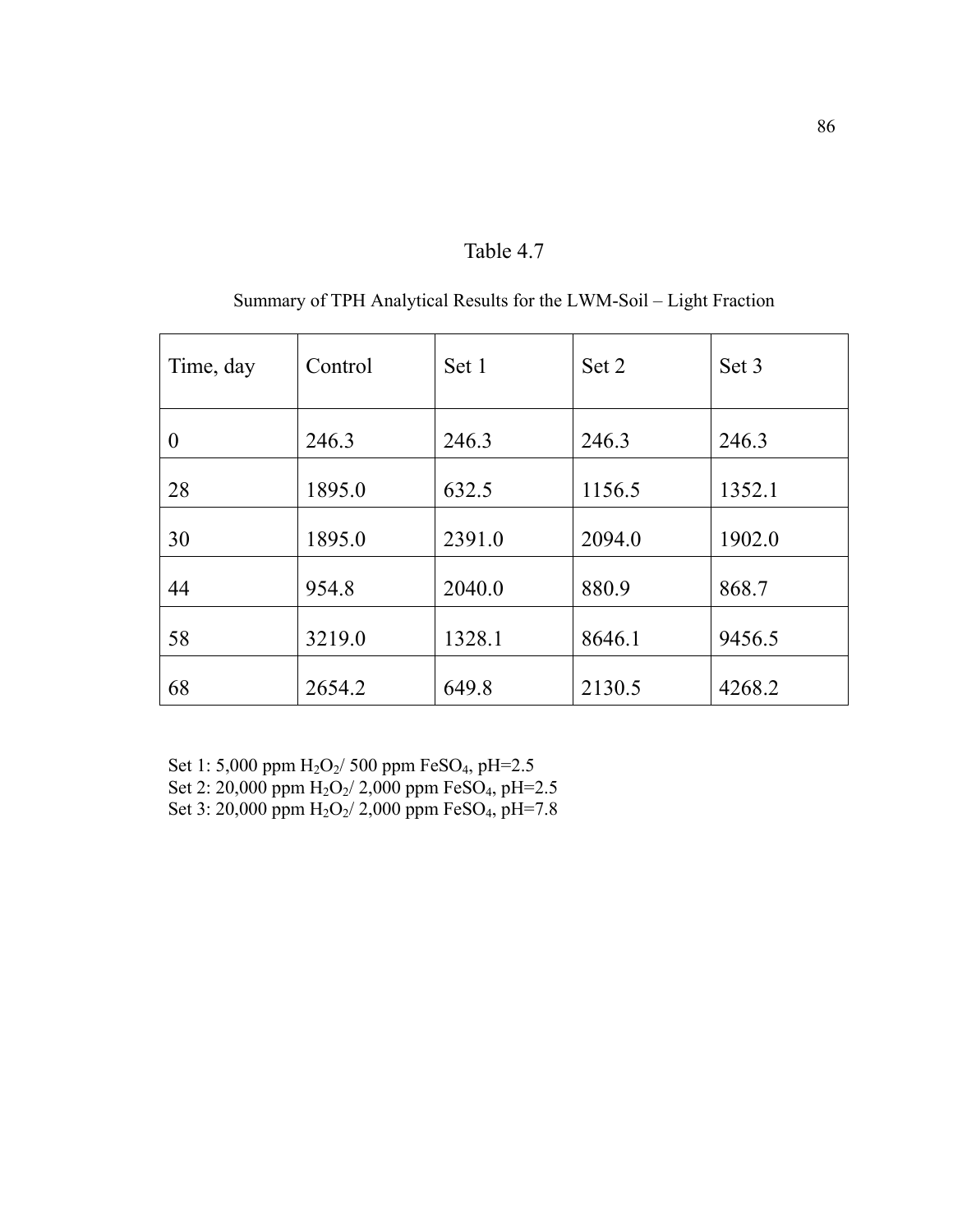# Table 4.8

Summary of TPH Analytical Results for the LWM-Soil – Medium Fraction

| Time, day | Control | Set 1  | Set 2  | Set 3  |
|-----------|---------|--------|--------|--------|
|           |         |        |        |        |
|           | 214.6   | 214.6  | 214.6  | 214.6  |
| 28        | 6326.0  | 5236.1 | 4653.1 | 5923.4 |
| 30        | 6326.0  | 3296.0 | 4125.0 | 4584.0 |
| 44        | 1716.7  | 2267.8 | 134.6  | 158.1  |
| 58        | 1109.6  | 338.1  |        | 47.5   |
| 68        | 1230.5  | 56.5   | 113.1  | 82.4   |

Set 1: 5,000 ppm H<sub>2</sub>O<sub>2</sub>/ 500 ppm FeSO<sub>4</sub>, pH=2.5 Set 2: 20,000 ppm H<sub>2</sub>O<sub>2</sub>/ 2,000 ppm FeSO<sub>4</sub>, pH=2.5 Set 3: 20,000 ppm H<sub>2</sub>O<sub>2</sub>/ 2,000 ppm FeSO<sub>4</sub>, pH=7.8

# Table 4.9

Summary of pH Values for the Slurry Phase Reestablished Bioremediation Stage for the LMW-Soil

|         | After     | After      | 2 weeks        | 4 weeks restarted |
|---------|-----------|------------|----------------|-------------------|
|         | Oxidation | adjustment | restarted      | bioremediation    |
|         |           |            | bioremediation |                   |
| Control |           | 7.8        | 7.8            | 7.8               |
|         |           |            |                |                   |
| Set 1   | 2.28      | 7.49       | 5.14           | 6.47              |
|         |           |            |                |                   |
| Set 2   | 1.82      | 7.26       | 5.34           | 6.73              |
|         |           |            |                |                   |
| Set 3   | 4.53      | 7.12       | 4.98           | 7.01              |
|         |           |            |                |                   |

Set 1: 5,000 ppm H<sub>2</sub>O<sub>2</sub>/ 500 ppm FeSO<sub>4</sub>, pH=2.5 Set 2: 20,000 ppm  $H_2O_2/2,000$  ppm FeSO<sub>4</sub>, pH=2.5 Set 3: 20,000 ppm  $H_2O_2/2,000$  ppm FeSO<sub>4</sub>, pH=7.8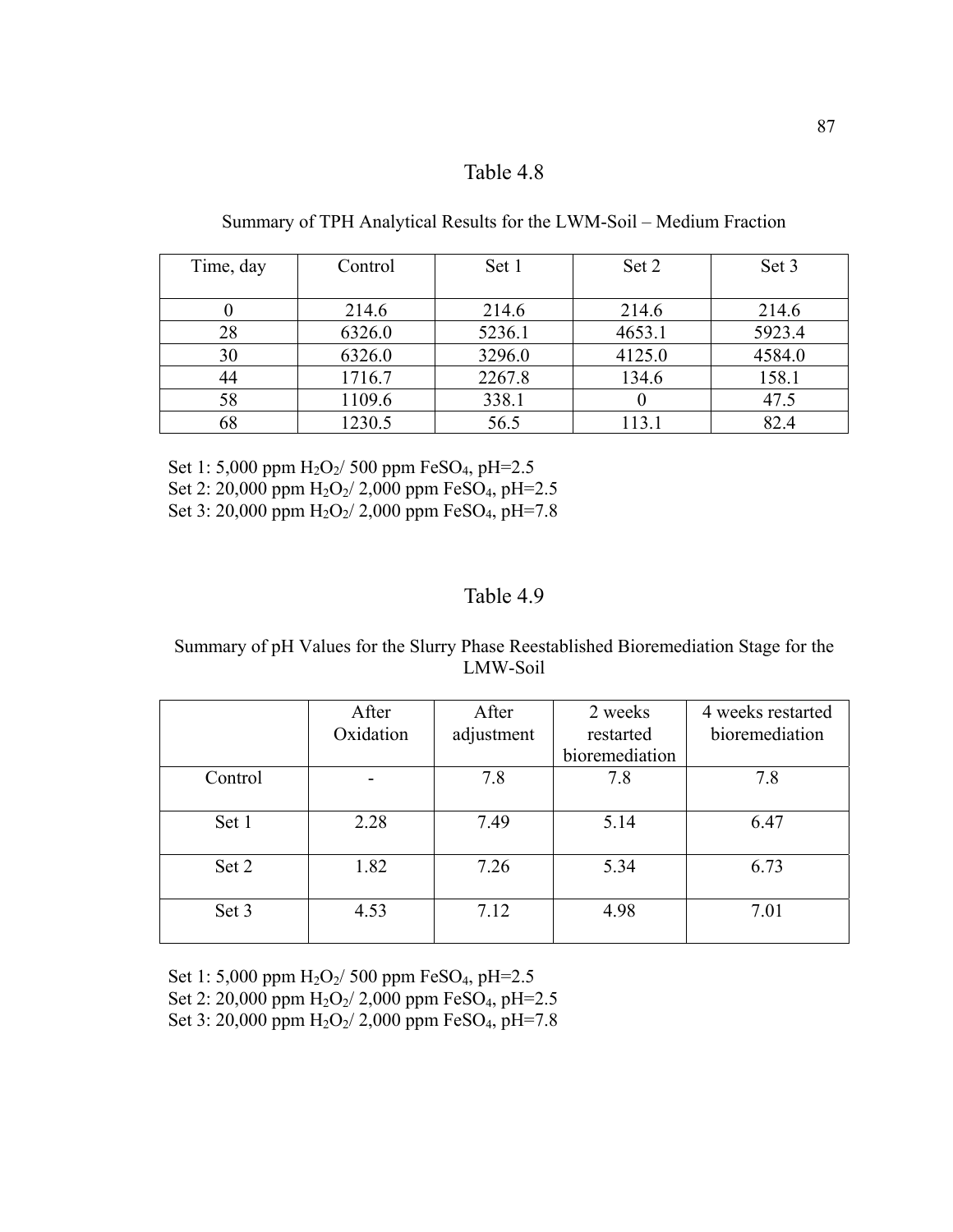

Figure 4.1. LMW-Soil Slurry Phase Initial Bioremediation Results

Bio: Bioaugmentation with activated sludge 100:25:10 or 100:10:05: Indicates TPH: N: P ratios that were dosed to slurry T80: Addition of Tween 80 on Incubation Day 21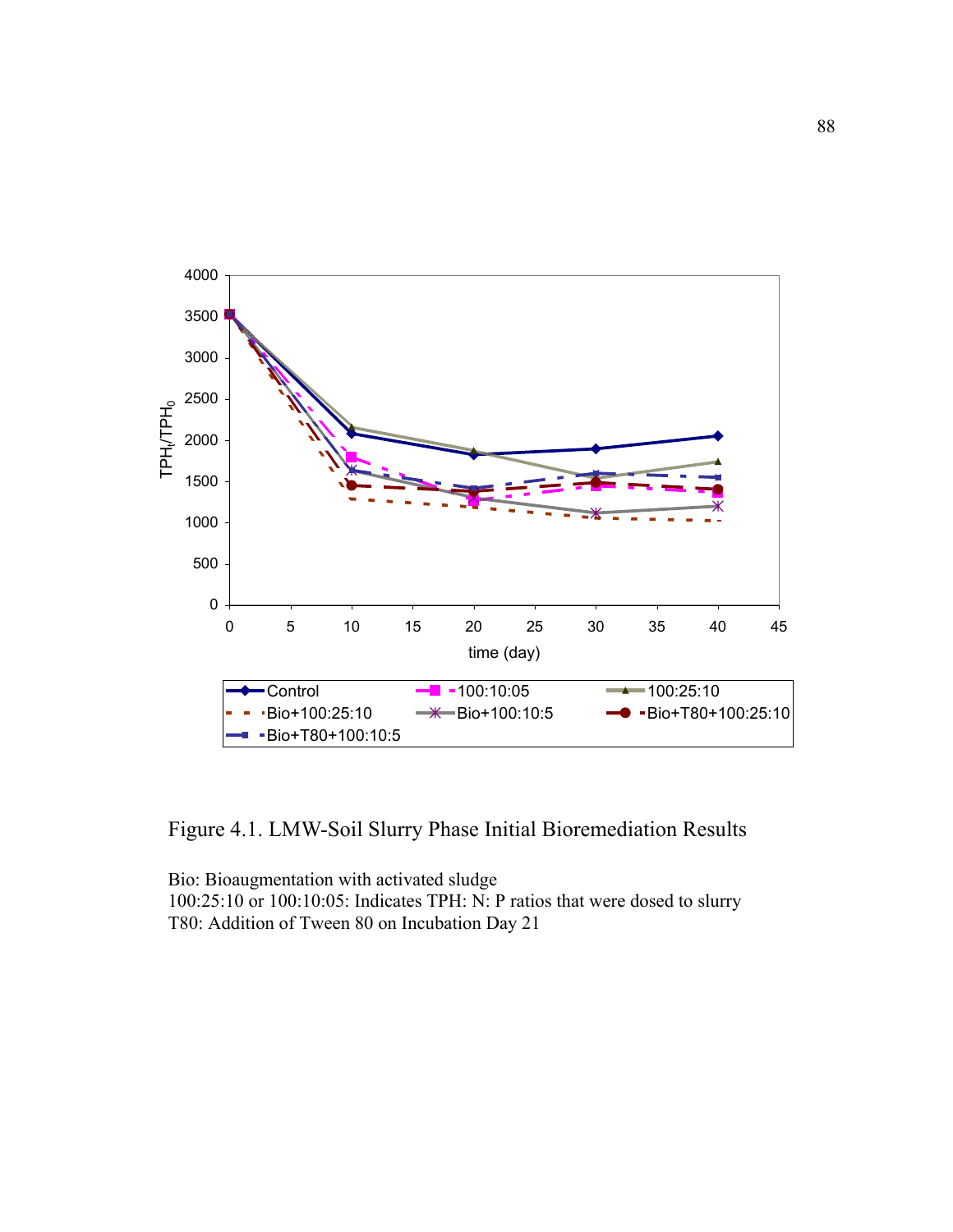

Figure 4.2. Soil Phase TPH Results of Slurry Phase Chemical Priming for the HMW-Soil

- 1. Post Biotreatment
- 2. 5,000 ppm HP/500 ppm  $Fe^{2+}$ , pH=2.5
- 3. 5,000 ppm HP/2,000 ppm Fe<sup>2+</sup>, pH=2.5
- 4. 20,000 ppm HP/2,000 ppm  $Fe^{2+}$ , pH=2.5
- 5. 20,000 ppm HP/2,000 ppm  $Fe^{2+}$ , pH=5.5
- Note: HP: Hydrogen Peroxide and  $Fe^{2+}$ : FeSO<sub>4</sub>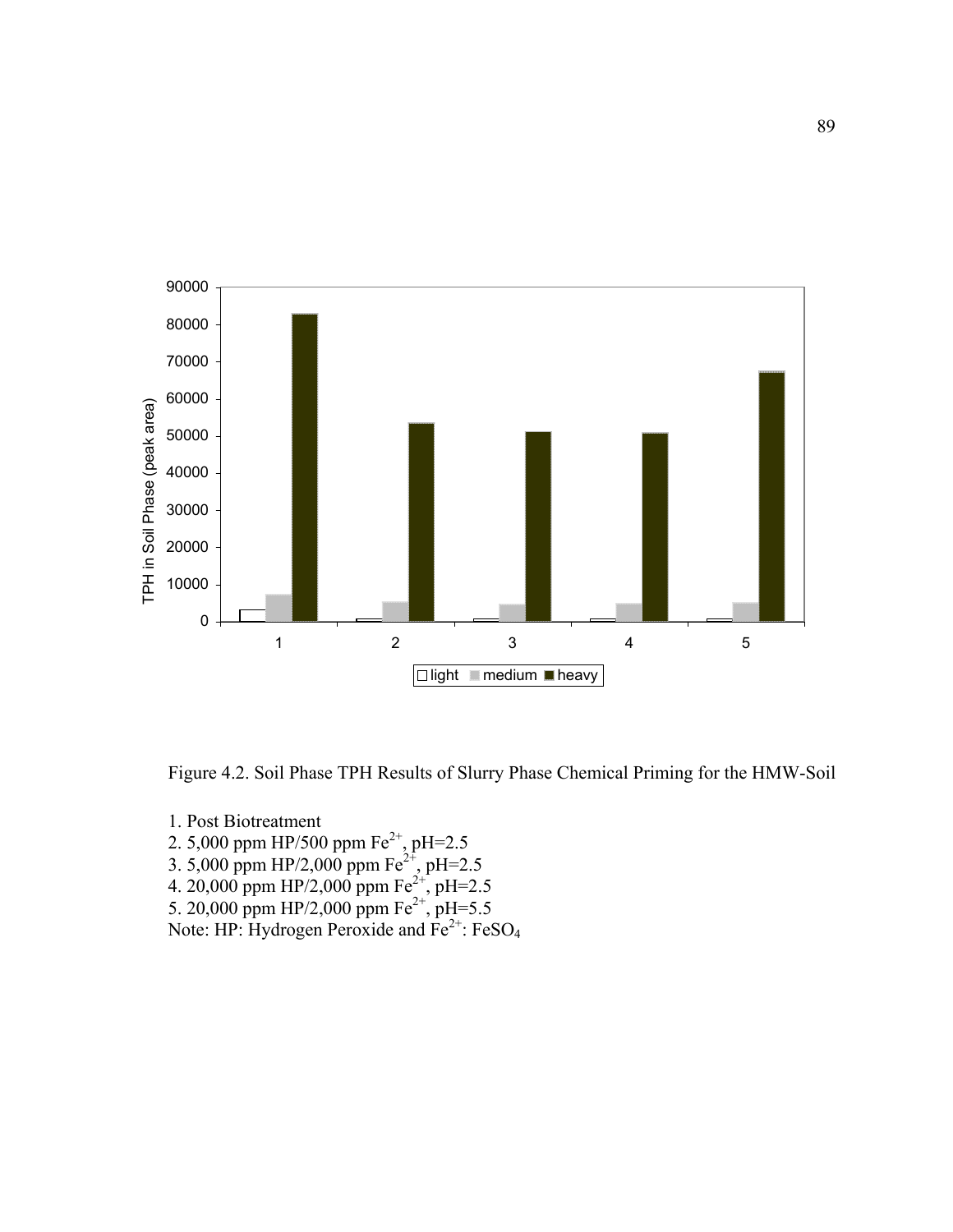

Figure 4.3. Aqueous Phase TPH Results of Slurry Phase Chemical Priming for the

HMW-Soil

1. Post Biotreatment 2. 5,000 ppm HP/500 ppm  $Fe^{2+}$ , pH=2.5 3. 5,000 ppm HP/2,000 ppm Fe<sup>2+</sup>, pH=2.5 4. 20,000 ppm HP/2,000 ppm  $Fe^{2+}$ , pH=2.5 5. 20,000 ppm HP/2,000 ppm  $Fe^{2+}$ , pH=5.5 Note: HP: Hydrogen Peroxide and  $Fe^{2+}$ : FeSO<sub>4</sub>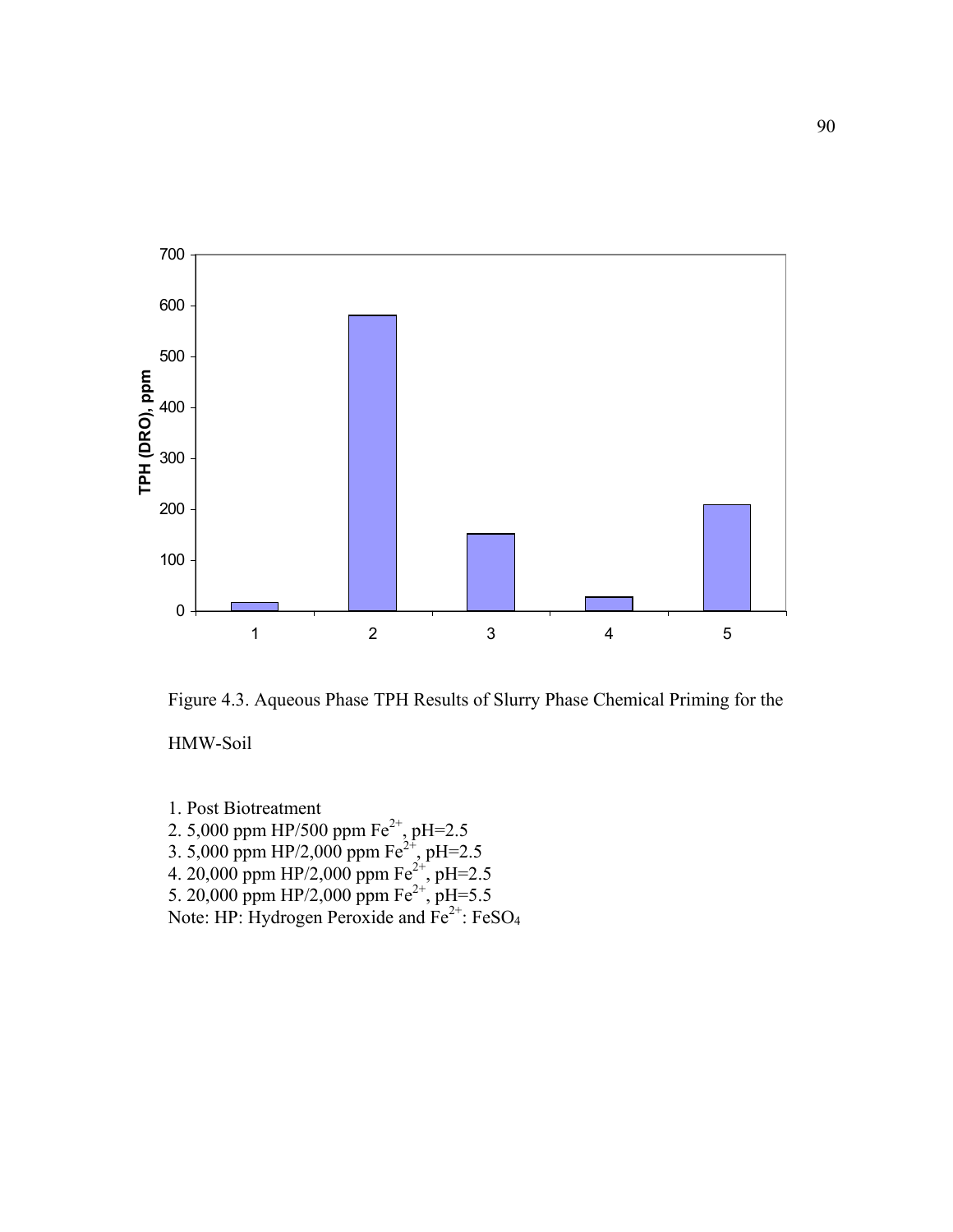

Figure 4.4. Results of Slurry Phase Fenton's Reagent Rate Test for the HMW-Soil

Conditions: 20,000 ppm HP/2,000 ppm  $Fe^{2+}$ , pH=2.5 Note: HP: Hydrogen Peroxide and  $Fe^{2+}$ : FeSO<sub>4</sub>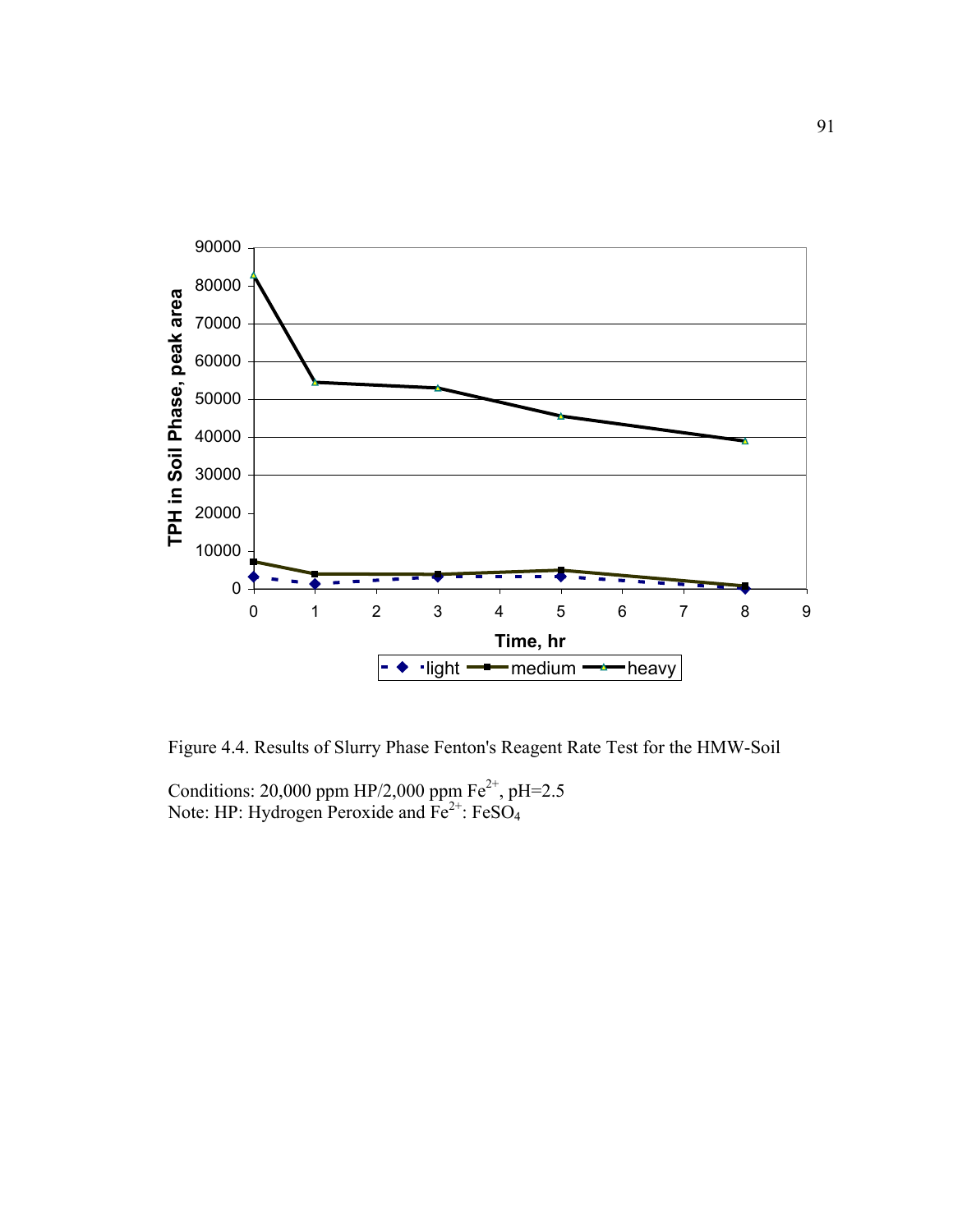

Figure 4.5. Soil Phase TPH Results of Slurry Phase Chemical Priming for the LMW-Soil Note: HP: H<sub>2</sub>O<sub>2</sub>, mg/l and Fe: FeSO<sub>4</sub>, mg/l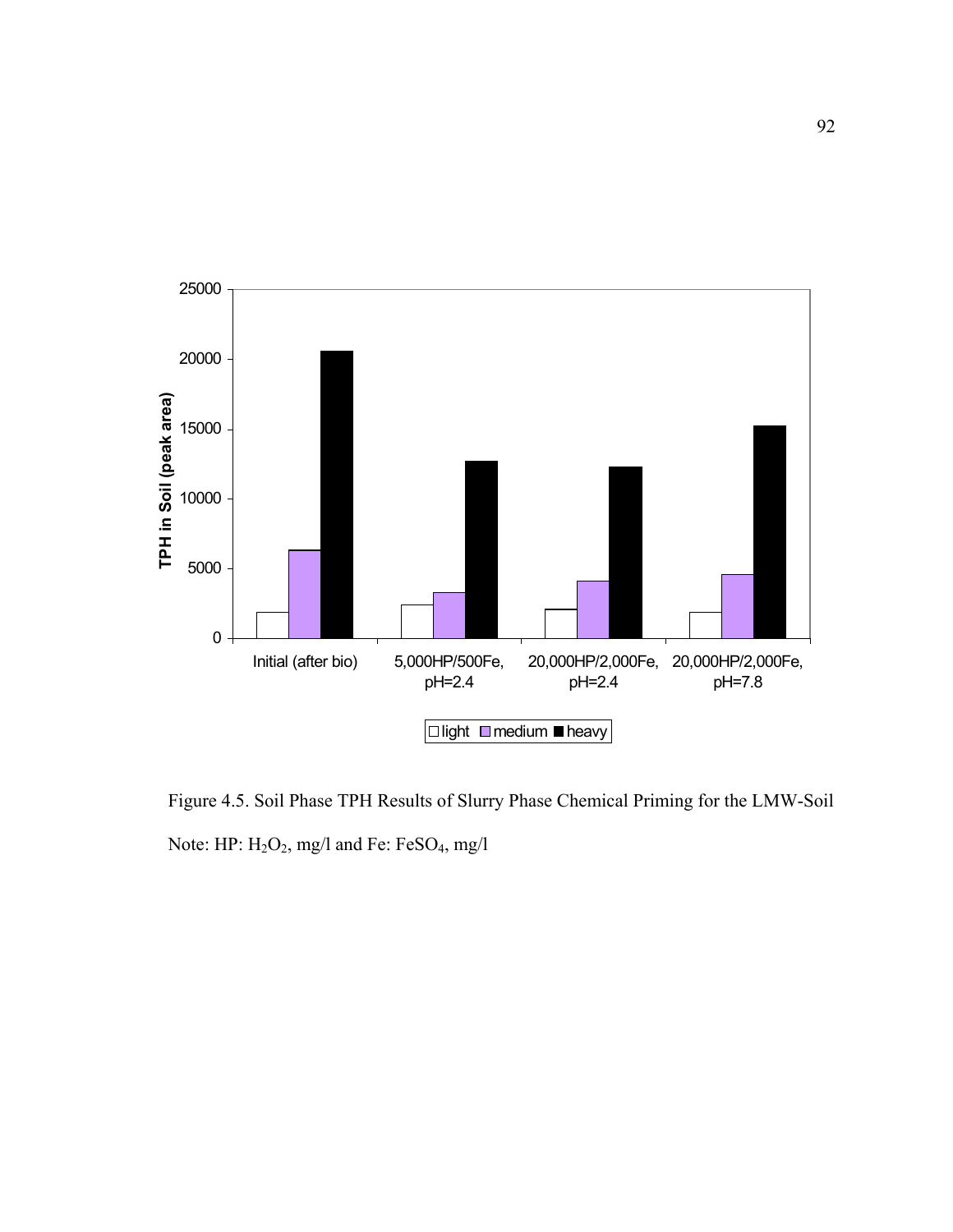

Figure 4.6. Aqueous Phase TPH Results of Slurry Phase Chemical Priming for the LMW-Soil

- 1. Post Biotreatment
- 2. 5,000 ppm HP/500 ppm  $Fe^{2+}$ , pH=2.4
- 3. 20,000 ppm  $HP/2,000$  ppm  $Fe^{2+}$ , pH=2.4
- 4. 20,000 ppm HP/2,000 ppm  $Fe^{2+}$ , pH=7.8
- Note: HP:  $H_2O_2$ , mg/l; ppm and  $Fe^{2+}$ : FeSO<sub>4</sub>, mg/l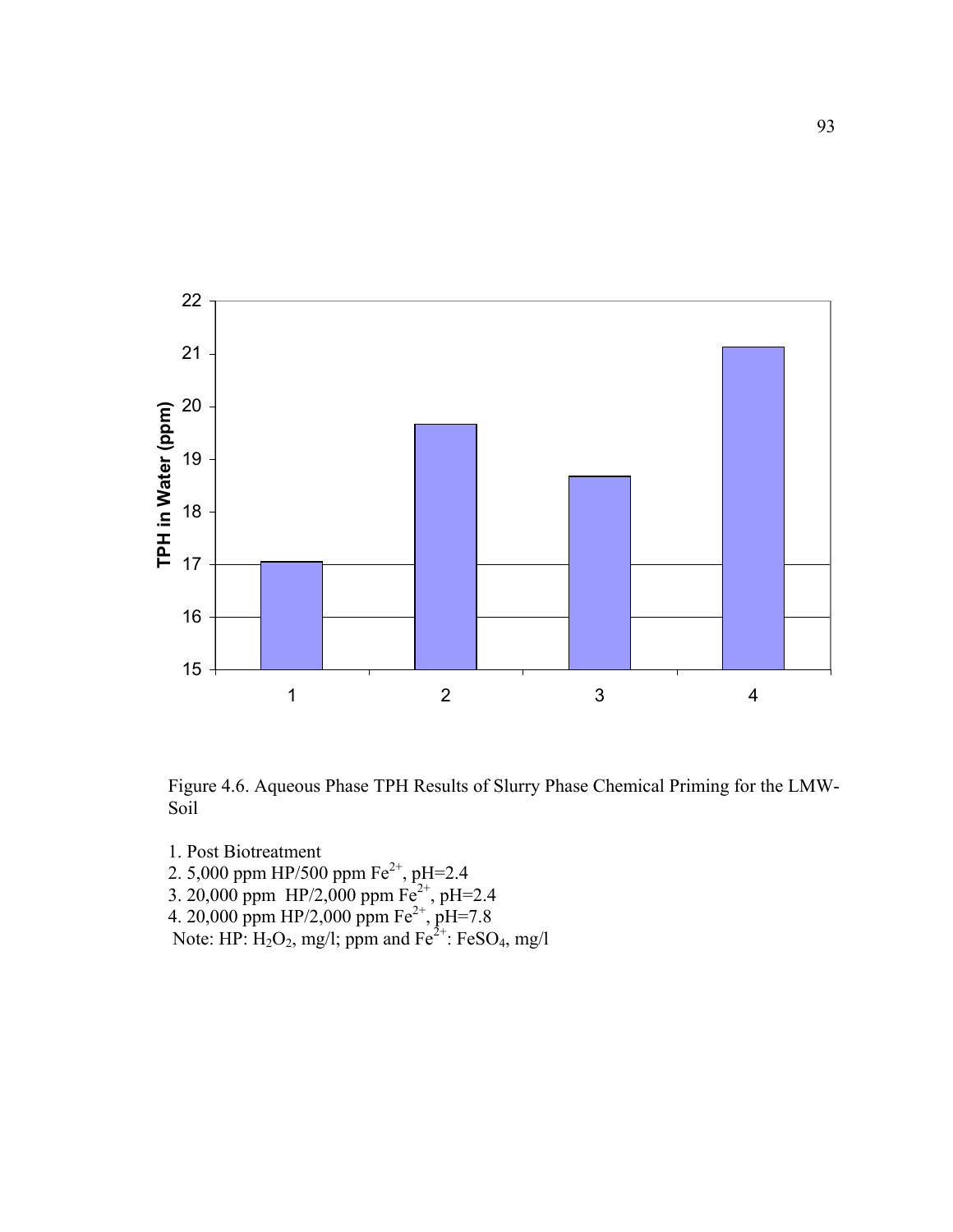

Figure 4.7. Results of Slurry Phase Fenton's Reagent Rate Test for the LMW-Soil

Conditions: 20,000 ppm HP/2,000 ppm  $Fe^{2+}$ , pH=2.5 Note: HP: Hydrogen Peroxide and  $Fe^{2+}$ : FeSO<sub>4</sub>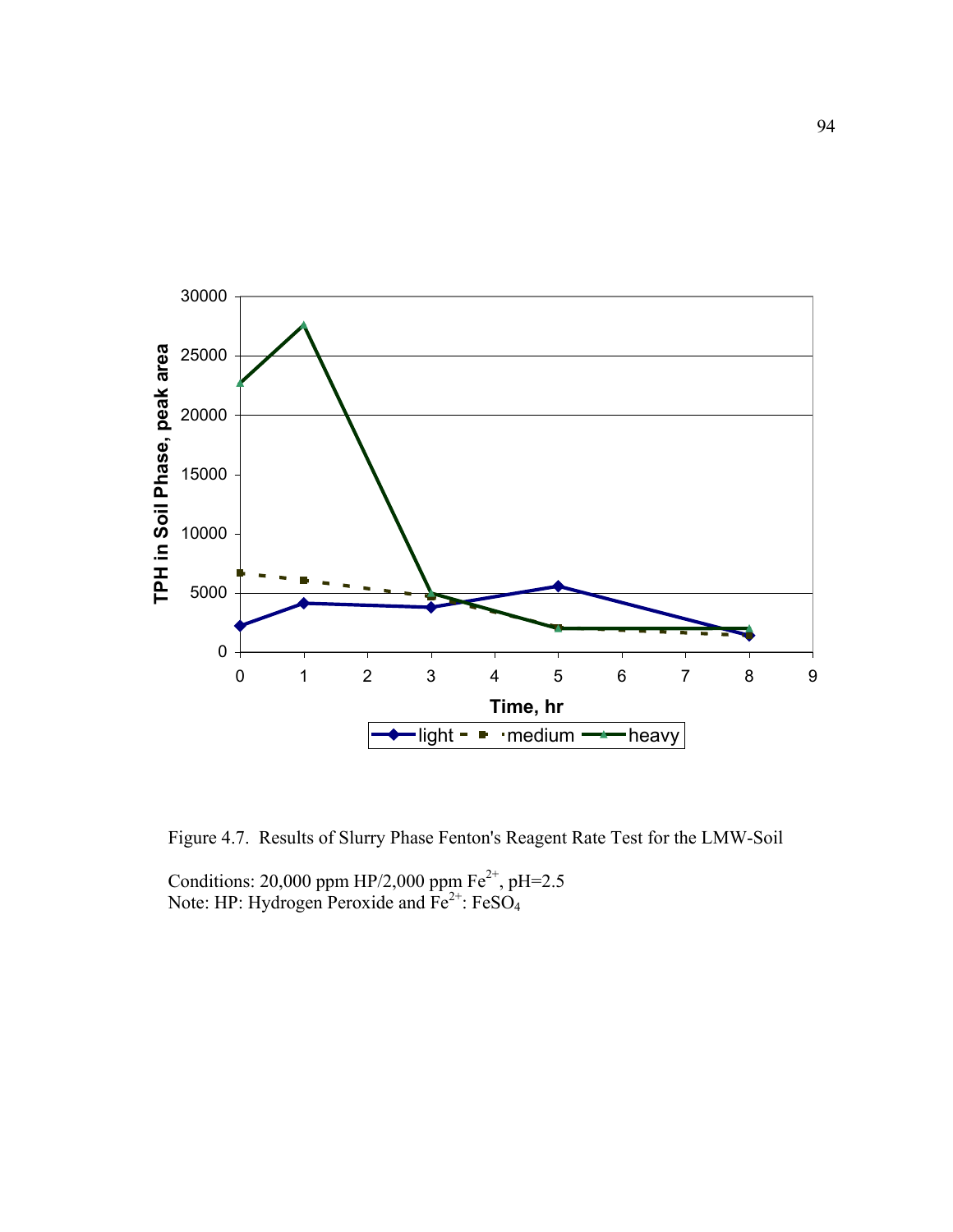

Figure 4.8. Heavy TPH Results of Fenton's Reagent Enhanced Bioremediation for the HMW-Soil

Note: Initial bioremediation stage occurred from Day 0 to Day 28, Fenton's Reagent treatment was conducted on Day 29, and post chemical priming bioremediation was applied from Day 30 to Day 58. HP:  $H_2O_2$ , ppm Fe: FeSO4, ppm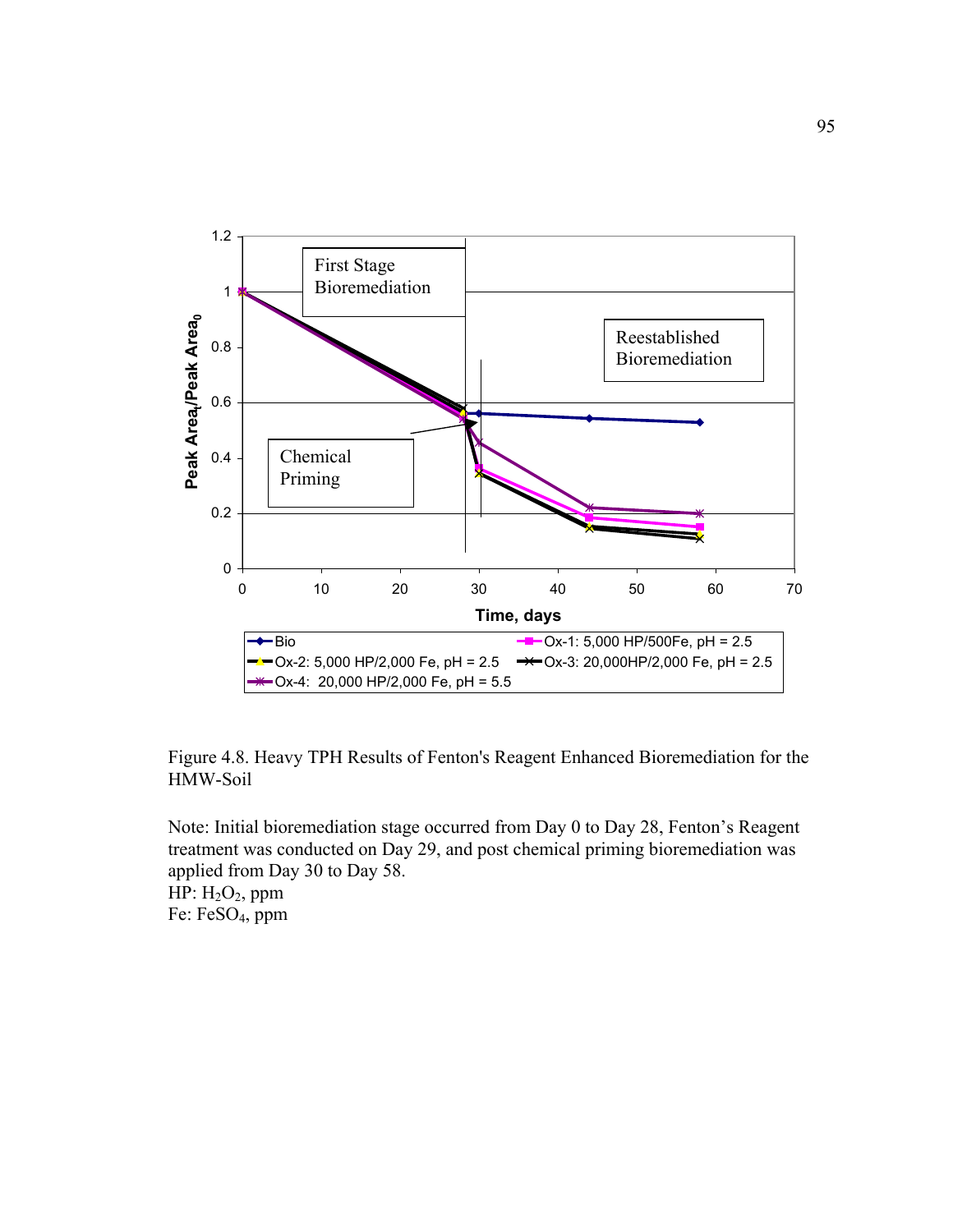

Figure 4.9. Heavy TPH Results of Fenton's Reagent Enhanced Bioremediation for the LMW-Soil

Note: Initial bioremediation stage occurred from Day 0 to Day 28, Fenton's Reagent treatment was conducted on Day 29, and post chemical priming bioremediation was applied from Day 30 to Day 68.  $HP: H<sub>2</sub>O<sub>2</sub>$ , ppm Fe: FeSO4, ppm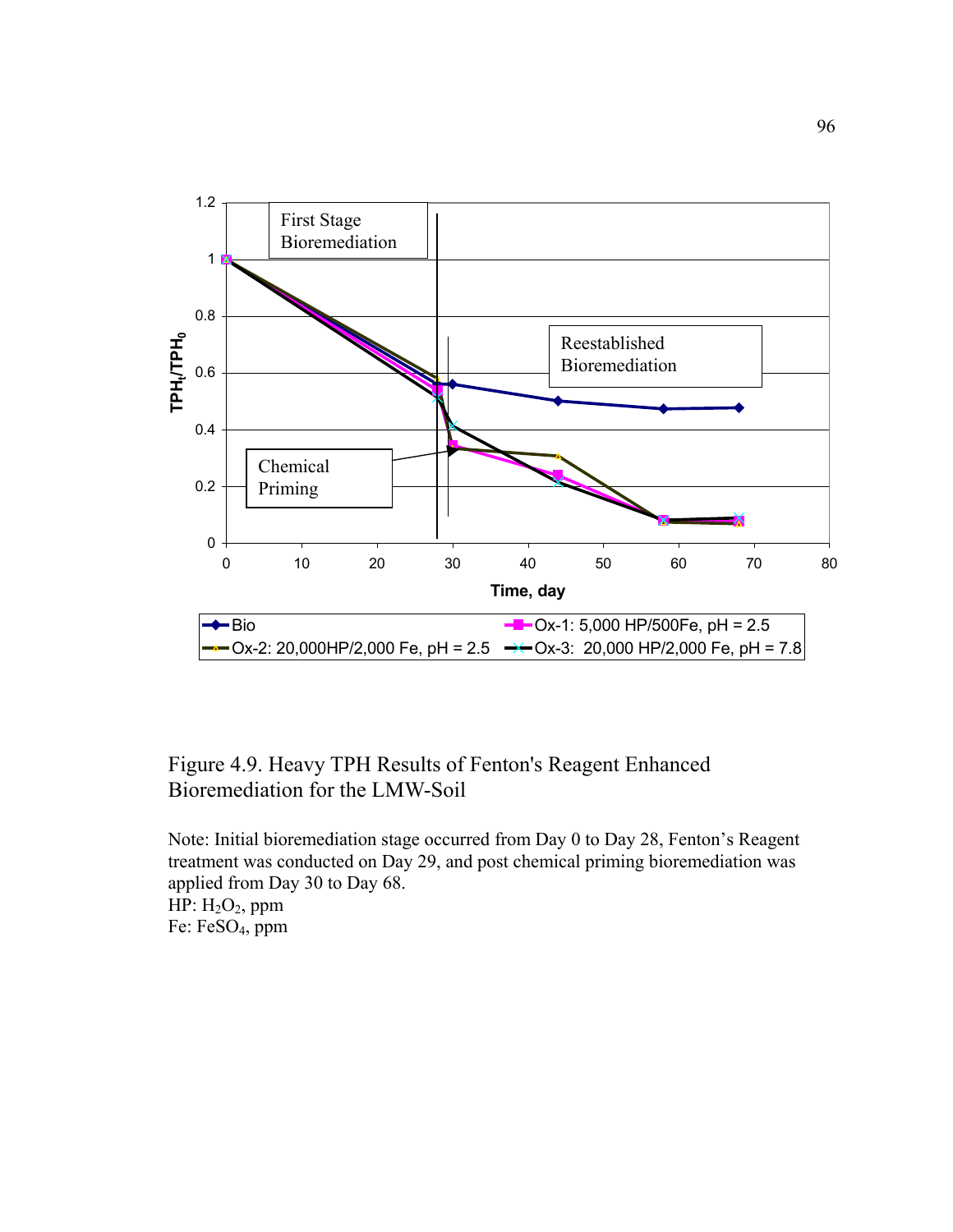## **CHAPTER V**

# **SOIL COLUMN EXPERIMENTAL (PHASE II) RESULTS**

The column experiments were designed to demonstrate the feasibility of chemical oxidation enhanced bioremediation for the HMW and LMW-Soils under more realistic soil conditions (i.e. packed soil columns). Experimental phase objectives were to determine the optimum chemical priming conditions for achieving the best enhancement results and evaluate the net results on the reestablished bioremediation stage in terms of TPH removal.

HMW-Soil Column Results

### Chemical Priming Results

Figure 5.1 presents the results of the chemical priming experiments for the HMW-Soil. The HMW-Soil used in these experiments was previously treated biologically during Ms. Jing's experiments for approximately 5 months (Jing, 1998). Initial TPH concentrations shown in Figure 5.1 were those measured after Ms. Jing's experiments and was obtained by averaging soil TPH analytical results from all of the columns. The Control Set (oxygen sparged column [no oxidation]) heavy TPH levels show a slight difference compared to the initial level after 24 hours of bioremediation. This is likely due to the heterogeneous property of the soil contamination. From Figure 5.1, it is observed that all of the chemical oxidation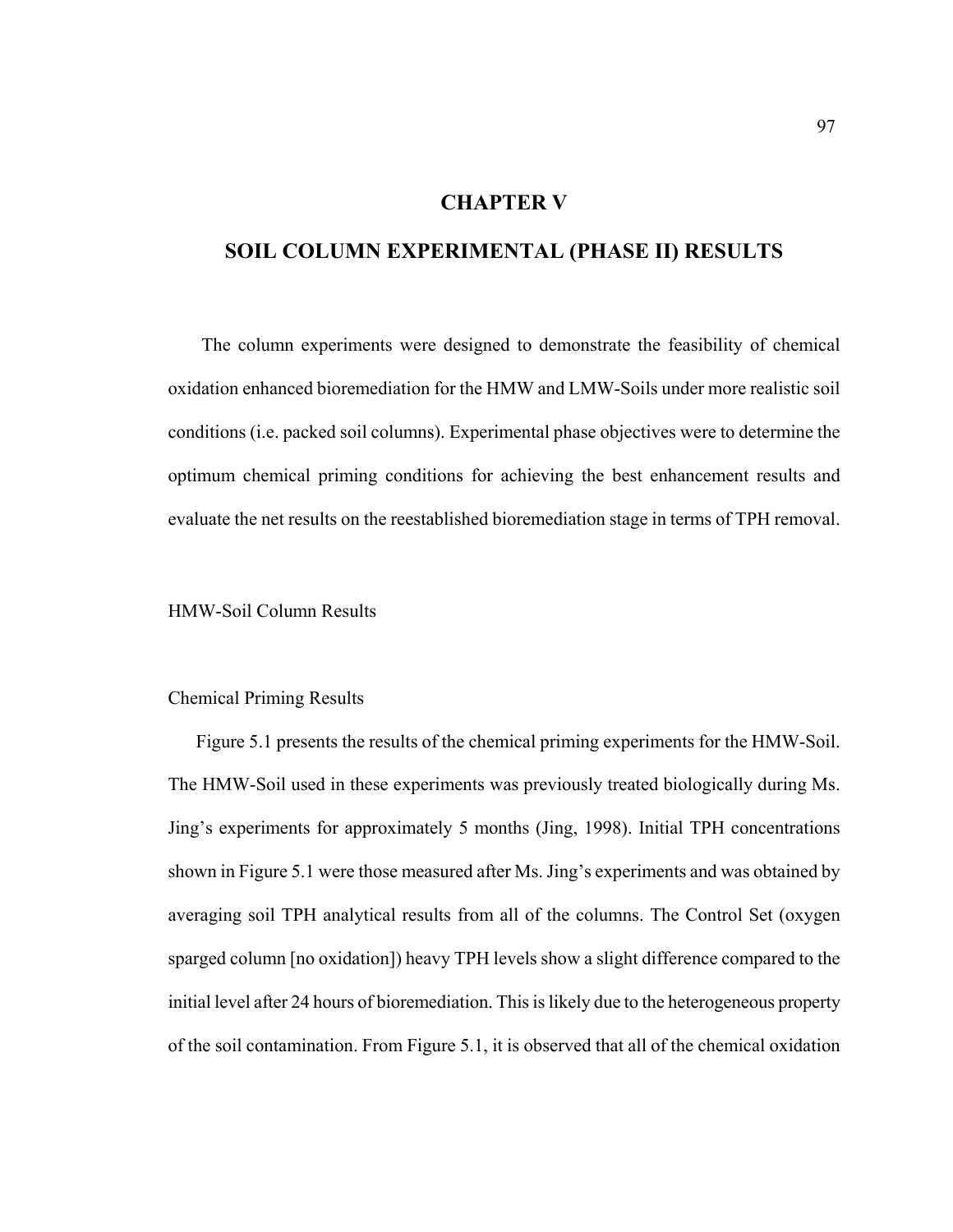experiments yielded more TPH removal than the Control Set indicating that chemical priming has a positive effect on TPH removal. Comparing the extent of heavy TPH removal achieved by both ozone and peroxone systems at the 2 hour and 4 hour sampling time indicates continuous removal over the total 4 hour reaction period. This indicates that further treatment is likely with longer reaction times. The same observation can be made to the Fenton's Reagent Set in that over the 24 hour reaction period continuous heavy TPH removal is observed. The peroxone process had the highest extent of heavy TPH removal. Four hours of peroxone treatment yielded about 90% removal of the residual heavy TPH remaining from the previously applied biotreatment step. Ozonation and Fenton's Reagent achieved over 30% and 49% additional removal of the heavy TPH, respectively. Ozonation had the lowest heavy TPH removal of all sets. The likely reason for these results is that both Fenton's Reagent and peroxone generate hydroxyl radicals which are likely more reactive with the heavy TPH than ozone. Ozonation and peroxone sets exhibited an increase in the light TPH fractions. This may be due to the degradation of heavy petroleum hydrocarbons into lighter hydrocarbon fractions. Note that the medium fraction was not detected during any of the analyses.

Table 5.1 summarizes the experimental conditions used in the chemical priming experiments. The applied ozone mass listed in Table 5.1 represents the total dose of ozone sparged into the columns throughout the entire reaction period. These data were analyzed using the methods described in Chapter 3. The un-reacted ozone mass was determined via capturing all ozone exiting the column within the KI traps, then analyzing for ozone content. Reacted ozone mass represents the total mass of ozone reacted within the column (includes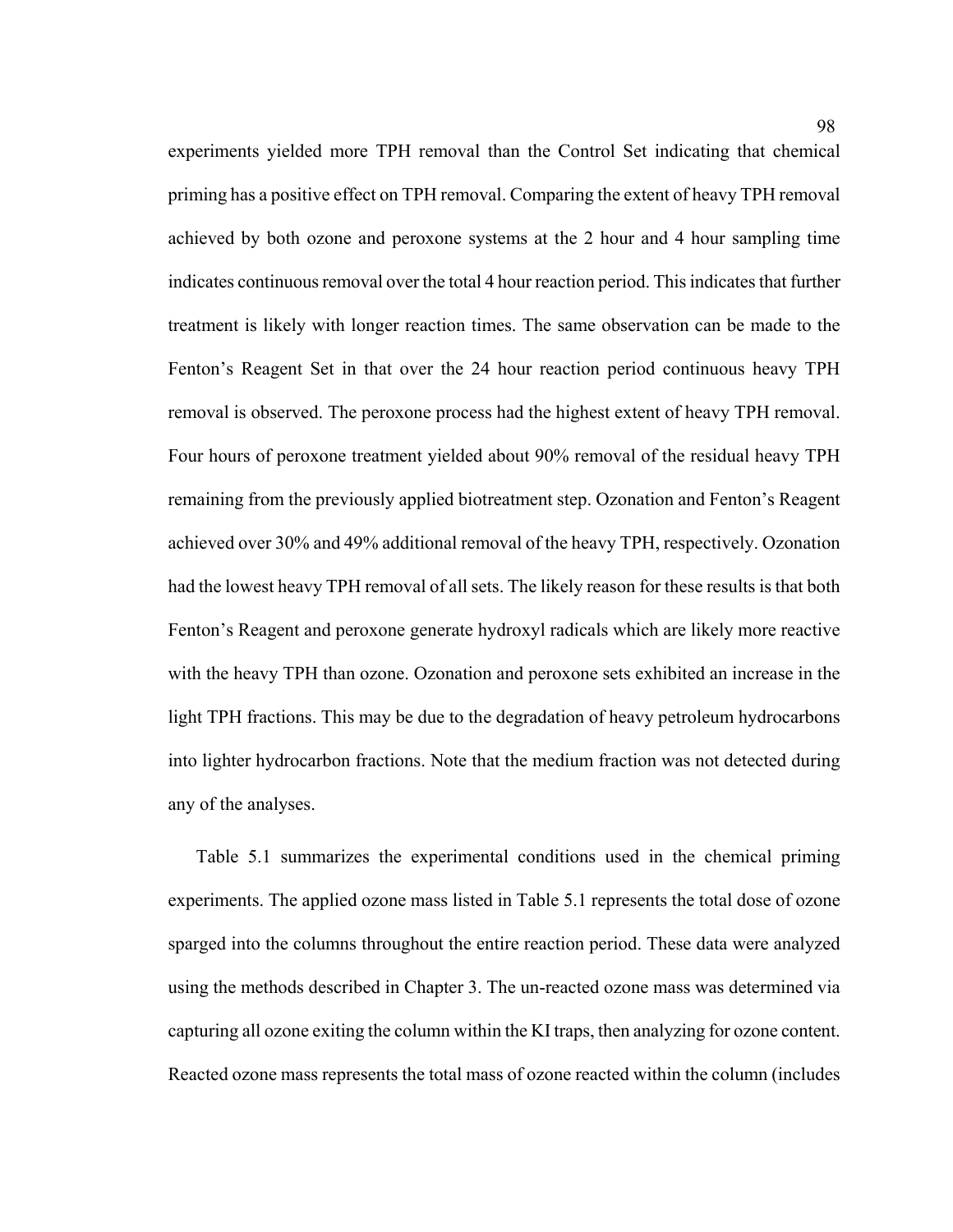ozone reacted with soil constituents, contaminants, and ozone that was self-decomposed over the reaction period). These data were calculated by the following mass balance around the column:

$$
m_{\rm r} = m_{\rm in} - m_{\rm out} - m_{\rm h}
$$

where:

 $m_r$  = mass of ozone reacted, g O<sub>3</sub>,

 $m_{\text{in}}$  = mass of ozone sparged into the column reactor, g O<sub>3</sub>,

 $m_{\text{out}}$  = mass of ozone captured in the offgas absorber, g O<sub>3</sub>,

 $m_h$  = mass of ozone left in the headspace, g  $O_3$ .

After application of either ozonation or peroxone processes, oxygen was sparged for an additional 20 minutes to remove residual ozone from the column headspace and soil pores, hence the mass of the headspace ozone in the equation is zero. It is then assumed that all other ozone sparged into the column was reacted. The above equation is then simplified as:

 $m_r = m_{in} - m_{out}$ 

The data in Table 5.1 indicate the same level of ozone was reacted in the ozonation and peroxone process sets. However, with the input of hydrogen peroxide, more than 50% additional heavy TPH was removed in the peroxone set than in the ozonation set. Again, it is very likely that the formation of hydroxyl radicals during the peroxone process resulted in this significantly higher extent of TPH removal.

Comparing the hydrogen peroxide usage within the peroxone process and Fenton's Reagent, it is observed that Fenton's Reagent required a larger input of hydrogen peroxide,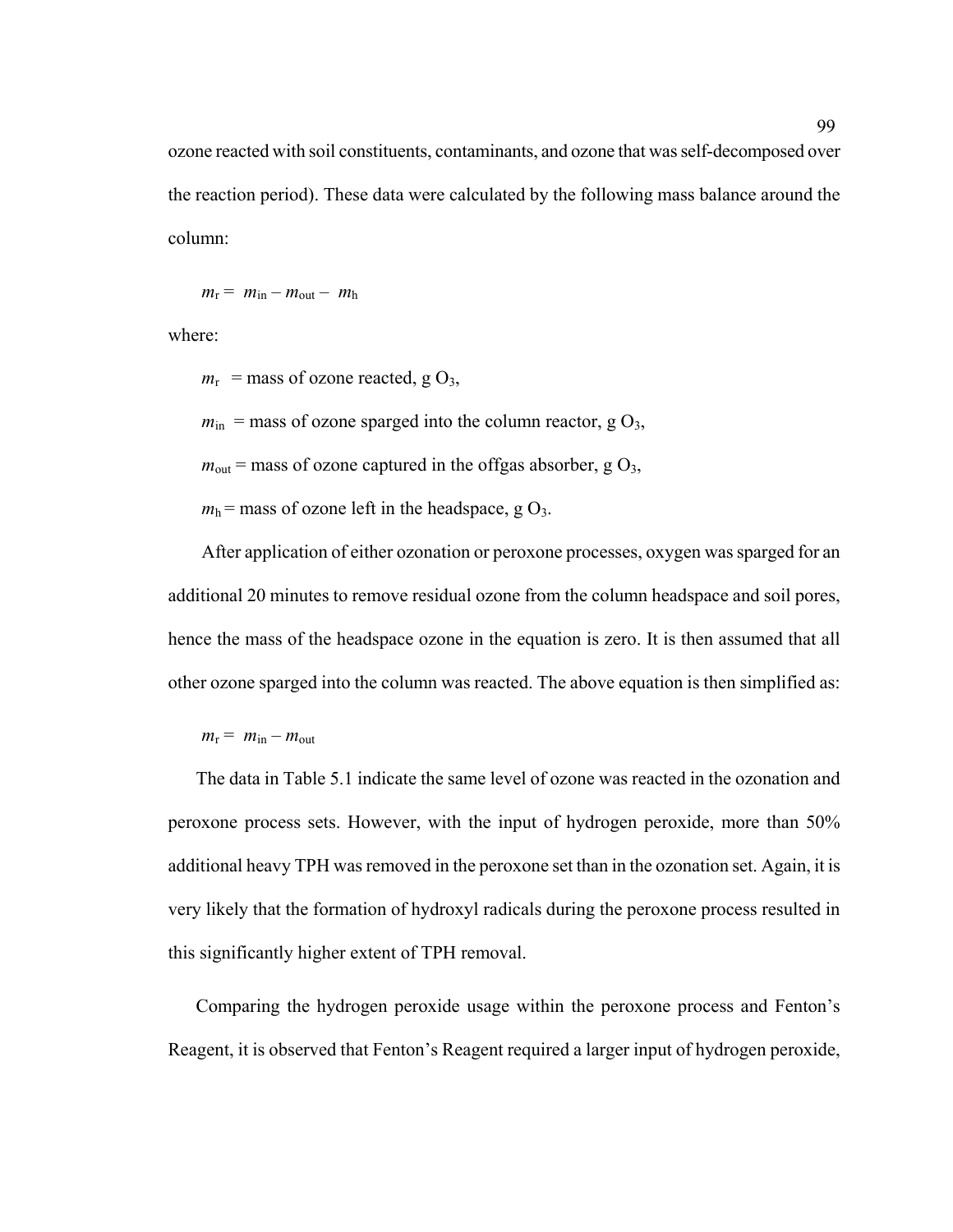approximately 120 times greater than the peroxone process, and longer oxidation time. Yet, peroxone process yielded more heavy TPH removal than the Fenton's Reagent treatment. On the other hand, Fenton's Reagent process is easy to implement and requires less capital cost than peroxone process (the generation of ozone in the field is costly). Hence, a thorough cost analysis of these oxidation processes should be evaluated prior to field application to determine which is economically and technically superior.

 From Table 5.1, a decrease in soil pH can be observed after all of the chemical priming experiments. This is likely the result of organic acid formation during hydrocarbon degradation. This pH decrease was also observed with the slurry phase Fenton's Reaction experiments. As mentioned, several researchers have identified organic acids as a by-product of hydrocarbon oxidation (Asinger, 1959; Razumovskii and Zaikov, 1984; Kuo *et al.,* 1995).

Problems with foaming were also encountered with the peroxone and Fenton's Reagent columns. This was likely caused by the fact that these experiments used columns that were fully saturated with water. Foaming was not observed during the ozonation column experiments, this was likely the case because the ozone tests were performed under unsaturated conditions. However, because foaming was not as severe as with the slurry phase oxidation tests, it was successfully controlled through the addition of an empty gas absorper bottle installed in front of KI solution bottles. This bottle served as a foam trap. It is anticipated that if BIO/OX processes are applied in slurry systems, some foaming control technique should be incorporated. If applied in unsaturated systems, foaming should be minimal and of limited concern.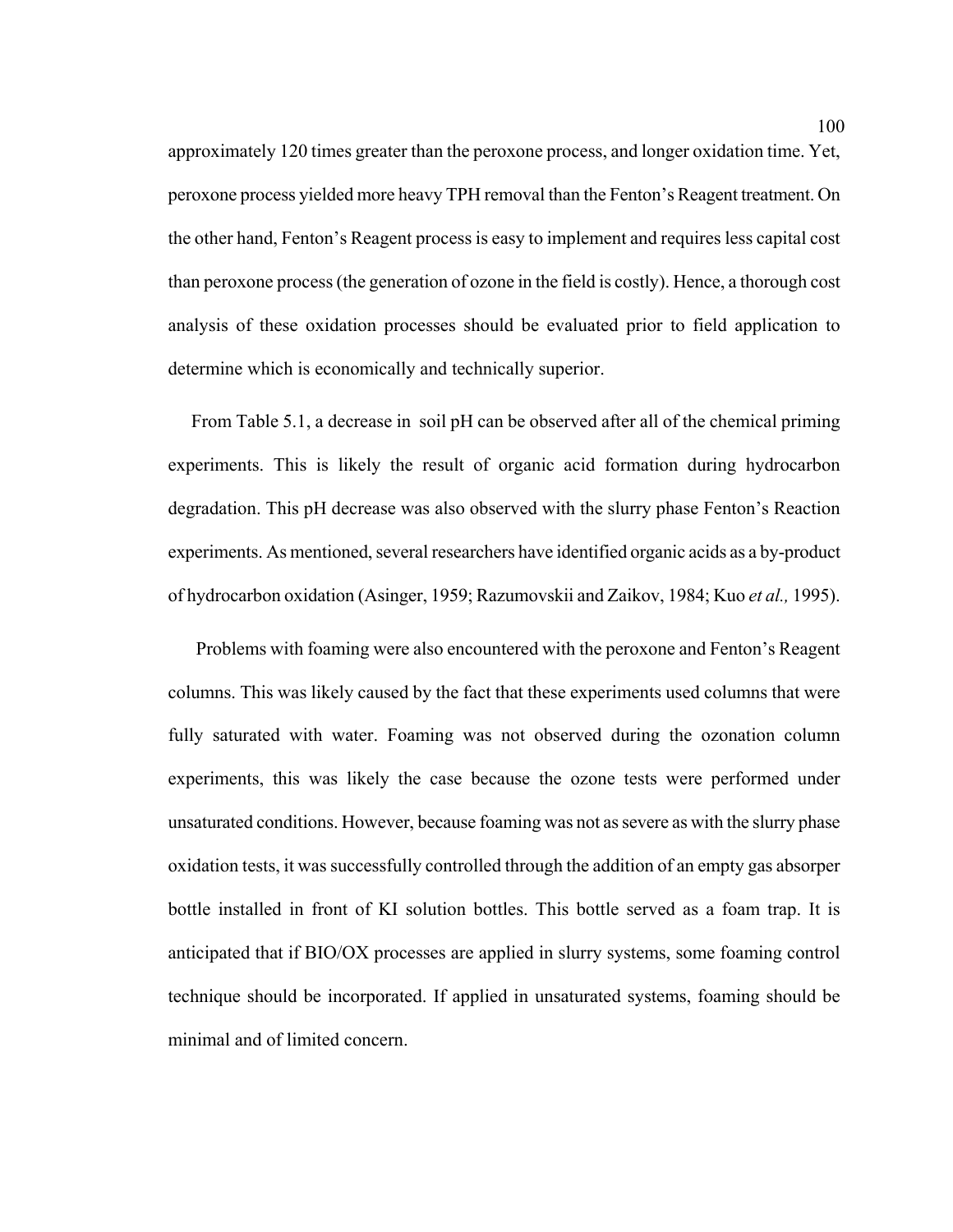#### Results of Reestablished Bioremediation

Overall TPH Removal: Figures 5.2 and 5.3 present the heavy and light TPH analysis of the reestablished bioremediation, respectively. It is observed from Figure 5.2 that among the four treatment sets, the peroxone set exhibited no apparent removal of heavy TPH during the reestablished bioremediation stage. Only about 3% additional TPH removal was achieved during this stage. On the other hand, ozonation achieved the highest enhancement. An additional 39% of the heavy TPH was removed in the ozonation set. No apparent additional heavy TPH removal was observed for the Fenton's Reagent Set during the first two weeks of reestablished bioremediation; however, an additional 10% removal was achieved over the second two weeks. The Control Set achieved an additional 13% of heavy TPH removal. This removal is likely due to oxygen sparging into the column that provided significantly more oxygen to support biotreatment over just headspace oxygen turnover.

It can be concluded from Figure 5.2 that ozonation provided the best enhancement with regard to reestablishing bioremediation. Although, the peroxone process yielded the highest heavy TPH removal during the chemical priming step, it did not provide any additional removal of the heavy TPH fractions during the reestablished bioremediation stage. Although, Fenton's Reagent yielded a dramatic enhancement of heavy TPH removal in the slurry phase experiments, similar results were not observed with the column experiments. This is likely due to the fact that after chemical priming, soil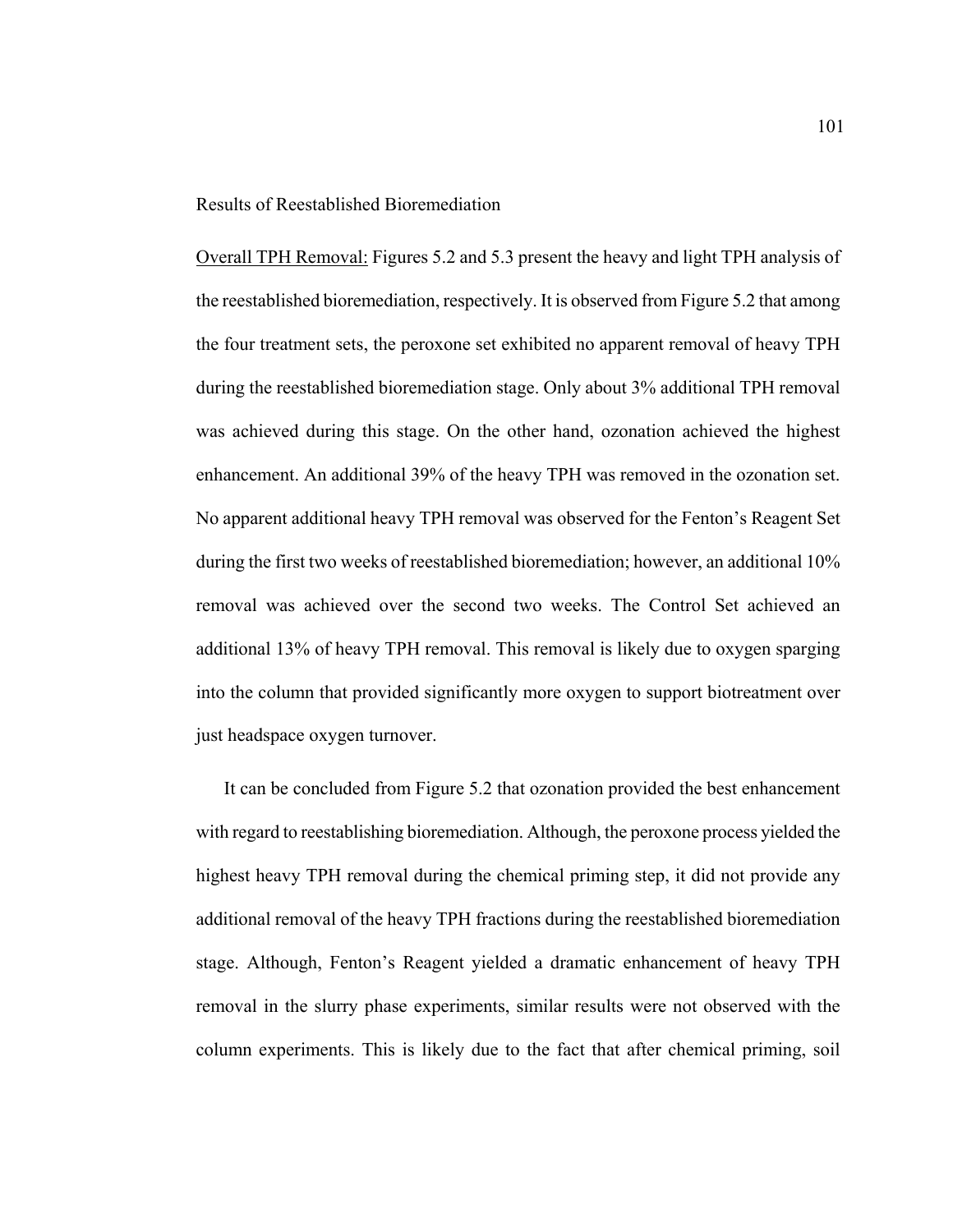environment conditions were not as well adjusted as those with the slurry system. Hence, soil pH condition, bacterial populations, and nutrient levels might not have ideally suited for bacterial activity. Additionally, it is possible that the by-products of chemical oxidation might have built up within the peroxone and Fenton's Reagent systems to such an extent that they exhibited a toxic or inhibitory effect on the microorganisms. Consequently, little or no biodegradation was observed during this stage of the experiments.

The light TPH results presented in Figure 5.3 show an increase in light TPH levels after chemical oxidation prior to biotreatment indicating the likely generation of light byproducts. Within the four tested sets, peroxone has the highest light TPH generation followed by Fenton's Reagent and ozonation. This order agrees well with the oxidation removal efficiencies for the heavy TPH. After the first two weeks of reestablished bioremediation, the presence of this build-up light fraction of hydrocarbons decreased for all systems. The peroxone set had the highest light TPH removal rate, while ozonation and Fenton's sets had similar removal rates. This suggests that during the first two weeks of reestablished bioremediation, lighter TPH fractions were degraded followed by the degradation of some of the heavy TPH. However, the overall light TPH removal obtained compared to the levels at the end of the first stage bioremediation is limited. The bulk of TPH removal is certainly with the heavy TPH fraction. It is likely that prolonged biotreatment may have yielded bettered light TPH removal.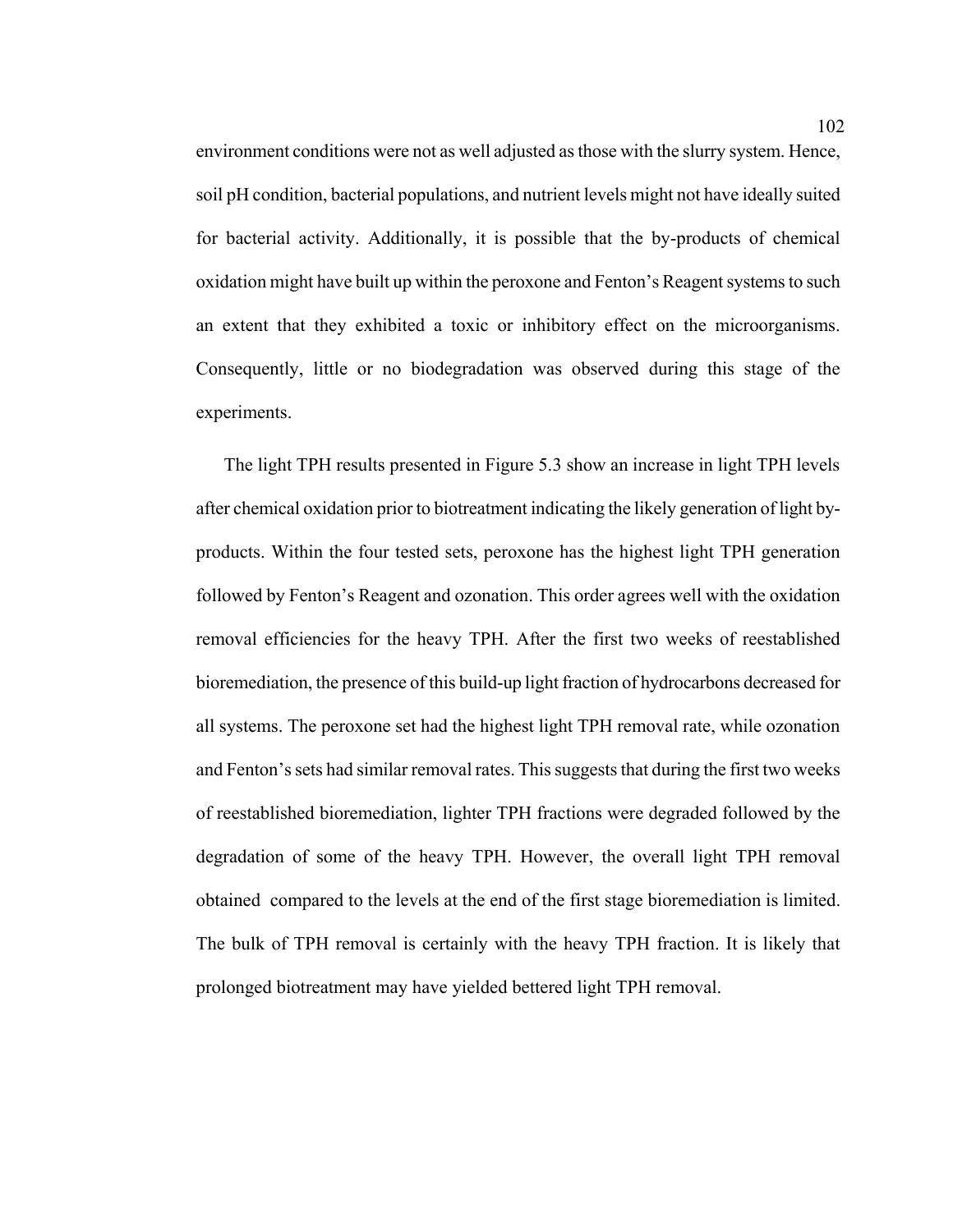Headspace Gas Analysis Results: Figure 5.4 through 5.6 present the results from off gas monitoring activities during the reestablished biodegradation stage. These figures present the averaged (duplicate columns) oxygen uptake rates (OUR) and  $CO<sub>2</sub>$  production rates for each column set, respectively. These data show that microbial activity was much higher between Day 5 and Day 10 based on the increased OURs and  $CO<sub>2</sub>$  production rates. An increase in VOCs indicated the production of lighter TPH by-products and/or degradation of sorption bonds (see Figure 5.3). This reflects an evidence of direct enhancement provided by chemical priming. The OUR data eventually decreased toward the end of the incubation indicating reducing quality ecological conditions over time. The initial increase was also observed with VOC data indicating an increase in the biodegradation rate, contaminant mobility, and biodegradation potential. This agrees with the fact that microorganisms, after acclimated to the environment, exhibited growth under the increased food source. Hence, higher OUR,  $CO<sub>2</sub>$  production rates, and TPH reduction were observed. Once the carbon source is exhausted or the residual TPH was biorecalcitrant in nature, bioactivity was reduced as witnessed by the reduced OUR and CO2 production rates seen in Figures 5.4 and 5.5. In Figure 5.4, no distinct difference in OUR was observed with any of the test sets. This is likely due to the detection limit of the multi-gas analyzer. The multi-gas analyzer was originally designed to alarm oxygen deficient (less than 19% [v/v]) and oxygen rich and potentially explosive (greater than  $26\%$ [v/v]) environments (Multi-gas user menu). When oxygen levels are greater than 26%, with the alarm going off, actual readings from the analyzer are usually suspicious from a quantitative stand point. This oxygen rich situation was encountered during the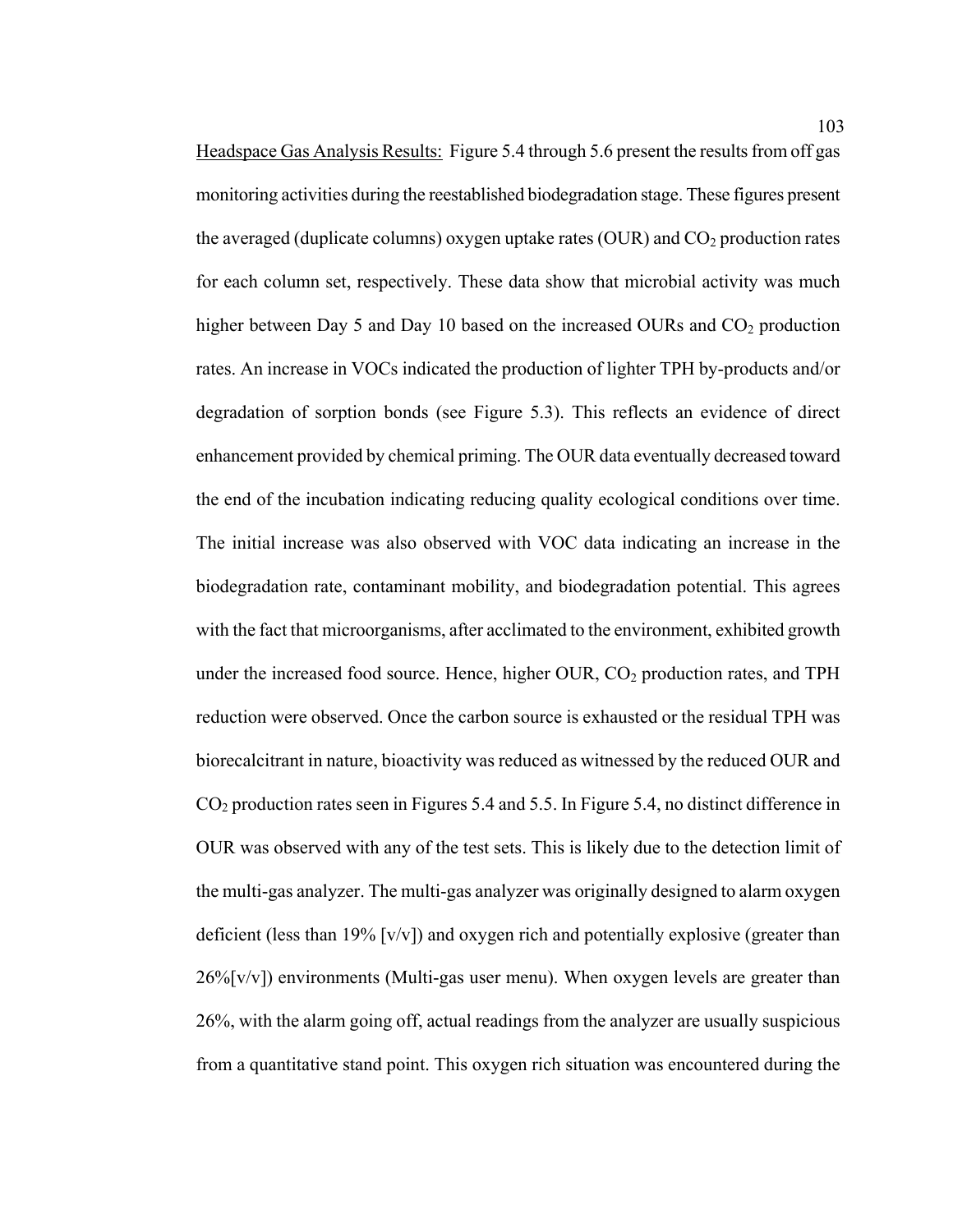experiments because of the use of a high oxygen (90%) supply source, regardless of the processes under evaluation. Hence, the OUR data should be reviewed alone with the consideration of other parameters (i.e.  $CO<sub>2</sub>$  production and VOC generation rates) to analyze biological activity. Still, given the OUR analysis technique used, these data, albeit, the accuracy not perfect, are considered within range for oxygen levels less than  $26\%$  (v/v).

Figures 5.5 and 5.6 show that ozonation and peroxone had higher  $CO<sub>2</sub>$  production and VOC generation rates than the Fenton's Reagent and the Control Set. This agrees with the heavy TPH analytical results in that the ozonation set had the highest removal during the reestablished bioremediation experiment, while the peroxone set had the highest light TPH removal and greatest oxidation based reduction of the heavy TPH. The Control Set has the least  $CO<sub>2</sub>$  production and VOC generation of all the sets. This agrees with the lowest heavy TPH removal efficiency observed with the Control Set (witnessed by the least  $CO_2$  production). The lower generation of VOC in the Control Set compared to the chemical primed sets confirms the suggestion that the high VOC levels observed in the primed sets were the result of the chemical oxidation stage. However, the presence of pure oxygen within the Control Set did increase bacterial activity, hence, an additional TPH removal was observed over the previous biotreatment stage conducted by Ms. Jing (Jing, 1998).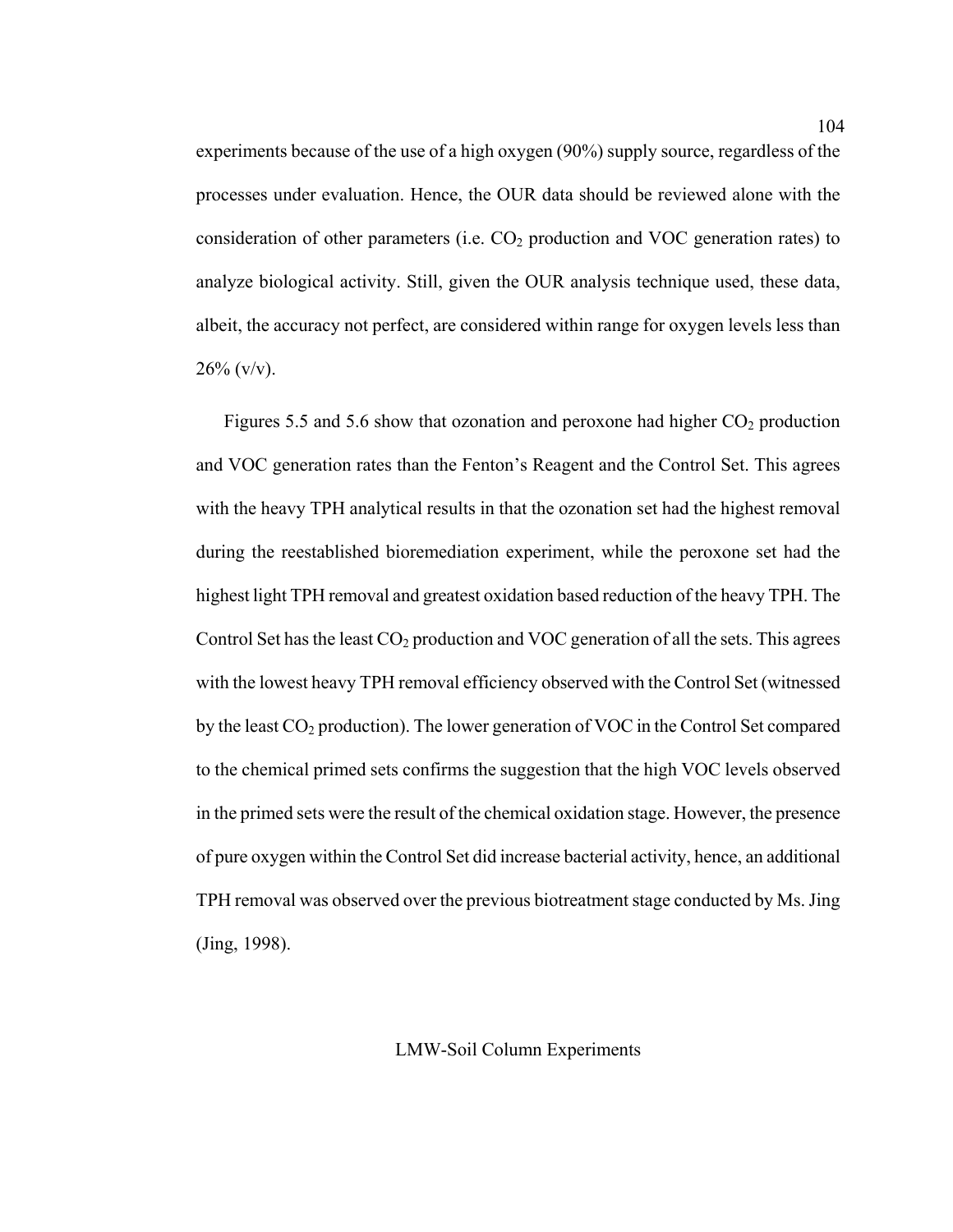Before chemical enhanced bioremediation was studied on the LMW-Soil, an ozonation-only treatment was first evaluated using the column reactors to test the feasibility of using chemical oxidation as a stand-alone process for the LMW-Soil. It was thought that given this soil is composed of primarily light, simple aromatics, that ozonation alone may be a feasible treatment process. Table 5.2 lists the experiment conditions and results of this experiment. From visual observations made on the soil after oxidation, the LMW-Soil was bleached by the large amount of ozone added. The soil color was lighter at the bottom than that at the top of the column. A layering soil color was observed with the top being the darkest and bottom being the lightest. This phenomena is explained by review of the likely fate of ozone in a soil column. As ozone enters the column, it immediately begins at react, as the sparged ozone reaches the top portion of the column, ozone levels in the gas phase has been reduced; hence, the bottom portion of the soil in the column had the lightest color while the top soil was the darkest. About 53% TPH was removed using ozonation alone. It seems that ozone is capable of treating the contaminated soil to some extent. It was observed during the 4 hours of ozonation, that the color of the KI solution almost remained unchanged during the reaction indicating little ozone exited the columns. The ozone concentration analytical results as listed in Table 5.2 show that a large portion of applied ozone was reacted during the experiment. The amount of reacted ozone per TPH mass treated is also listed in Table 5.2.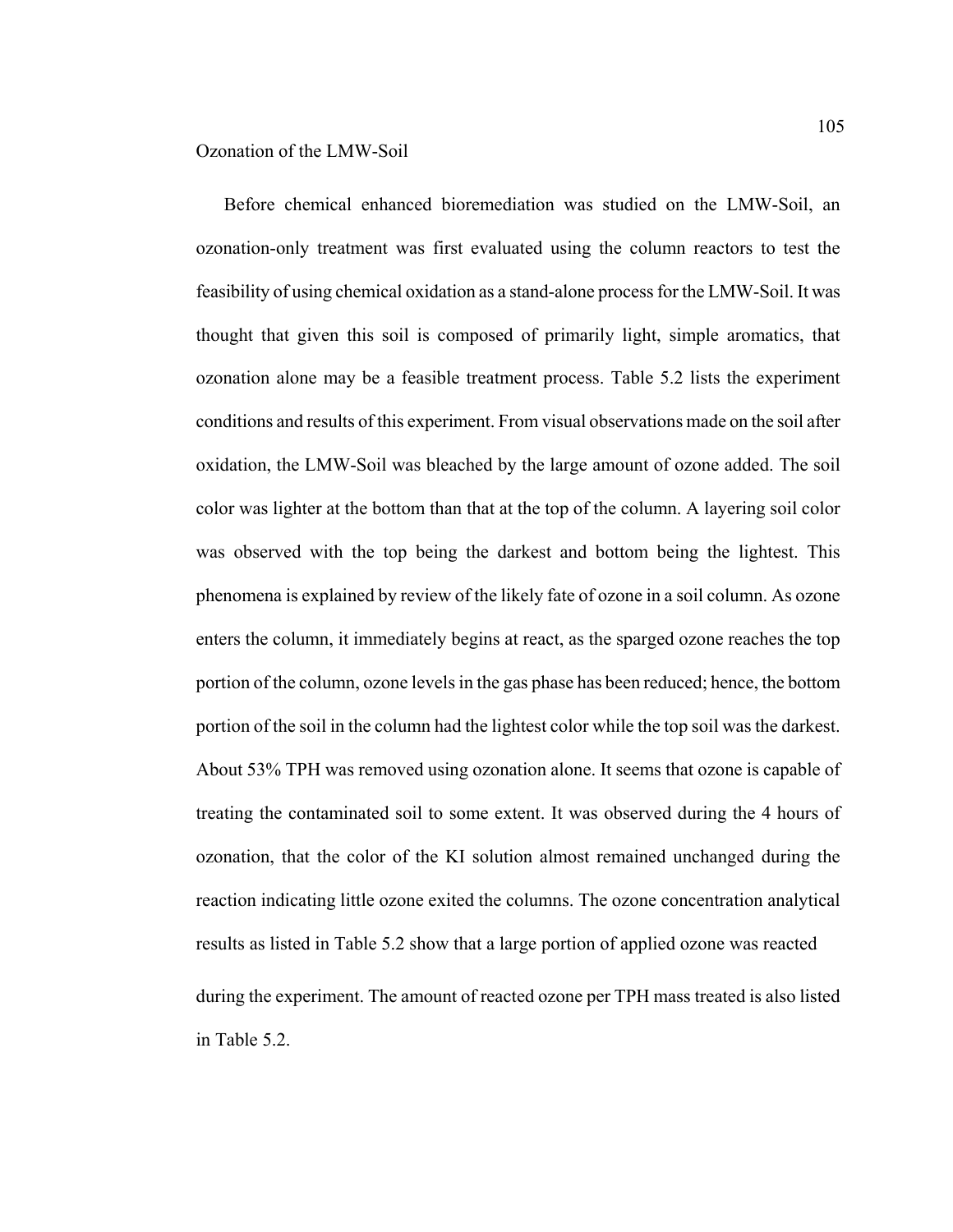Table 5.2 also shows that ozonation did not impact soil pH. It is likely due to the higher buffering capacity of the LMW-Soil. However, oxidation did decrease the bacterial populations within the soil system. This was expected because ozone is one of the mostly commonly used disinfection agents in wastewater treatment.

It is concluded from this experiment, that ozonation can be used as a stand-alone treatment process for the contaminated LMW-Soil. However, it seems that a large amount of ozone has to be supplied into the system, which will possibly makes the process expensive when compared to the BIO/OX/BIO system discussed in the following section.

#### BIO/OX/BIO Treatment of the LMW-Soil

For the LMW-Soil, bioremediation was conducted in the columns first followed by chemical priming, then reestablished bioremediation (i.e. BIO/OX/BIO).

Overall TPH Removal: Figure 5.8 presents the TPH (as DRO) results collected throughout the total BIO/OX/BIO treatment. The LMW-Soil experiment results are presented as DRO (ppms) because all of the compounds appearing on the chromatographs fell within the DRO range (selected sample chromatographs are presented in Appendix E). After two weeks of the first stage bioremediation, the TPH levels in all columns were dramatically decreased indicating that the TPH in the LMW-Soil was very biodegradable. Within the first two weeks of the first biotreatment stage, it can be seen that the TPH degradation rate observed in the second week is higher than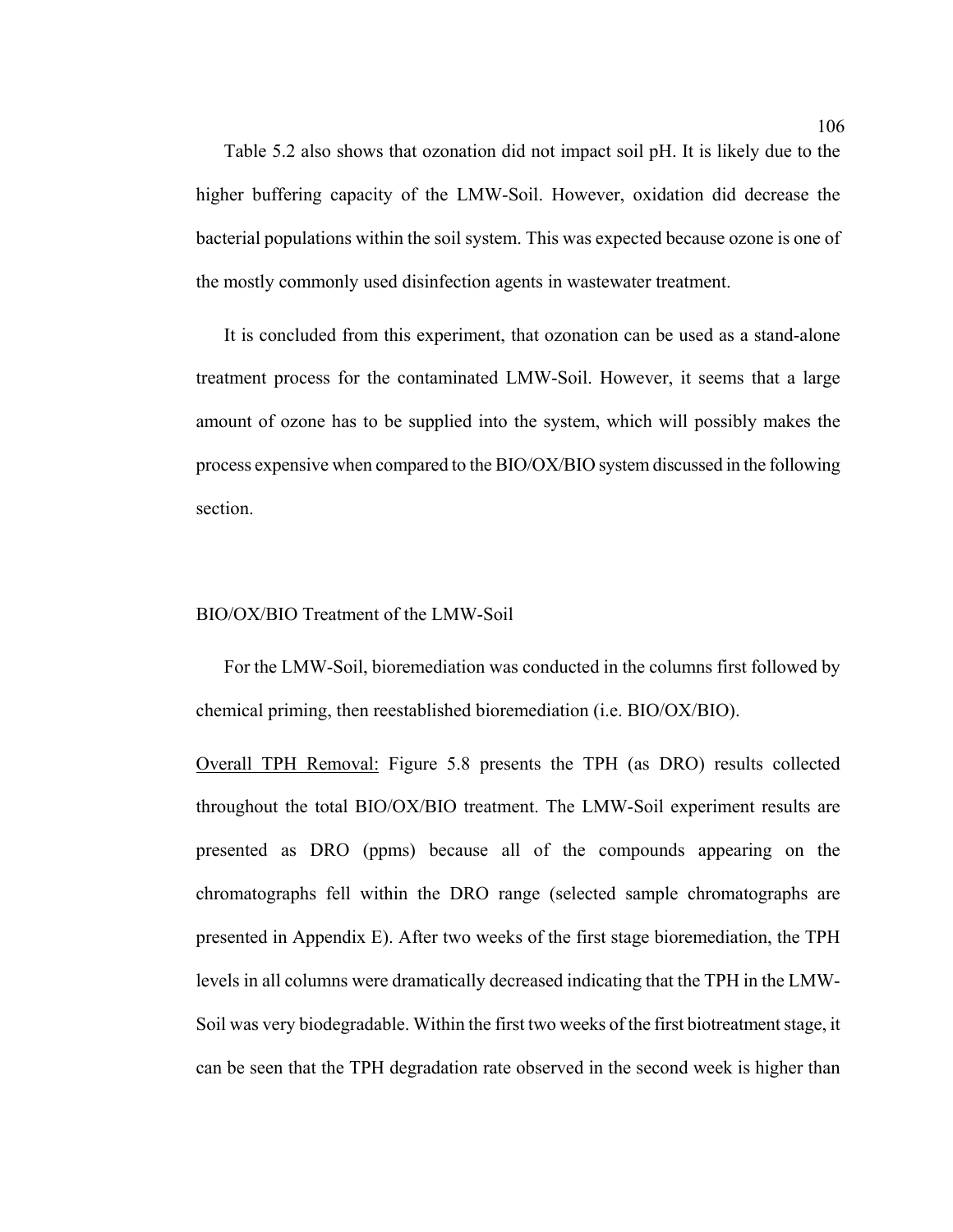that of the first week. This is believed to have occurred because during the first few days of incubation, the bacteria, especially the seeded portion, were exotic to the environment, and hence, experienced a lag phase. After acclimation, under the optimally provided ecological conditions, the bacteria rapidly metabolized the TPH as witnessed by the rapid TPH biodegradation rate shown in Figure 5.8.

Chemical priming evaluated after two weeks of bioremediation removed a large additional portion of the residual TPH. Figure 5.9 presents more detailed results for the chemical priming experiments. All of the four oxidation conditions tested yielded distinct TPH removals over those achieved with the Control Set. The ozonation process had slightly better results than the other processes; although, the rational for this very slight difference is not known. It could be that the unsaturated conditions used with ozone set (and not with the others) provided better oxidant distribution.

Table 5.3 lists the test conditions used for all of the chemical priming experiments. It shows that at the same applied ozone dose (comparing ozone versus the Peroxone 2 Set), the peroxone process consumed similar amounts of ozone as the ozonation process. However, from Figure 5.9, peroxone did not improve TPH removal over ozonation, yet it used 140 mg/kg soil hydrogen peroxide, where ozone used none. This contradicts the results achieved the HMW-Soil. The reacted ozone mass per TPH treated values also show that with the addition of hydrogen peroxide, the expectedly better results were not achieved. The possible explanation for this could be that the natural occurring soil organics and other constituents of this soil system acted as hydroxyl radical scavengers, hence, the generated hydroxyl radical may not have reacted with the target contaminants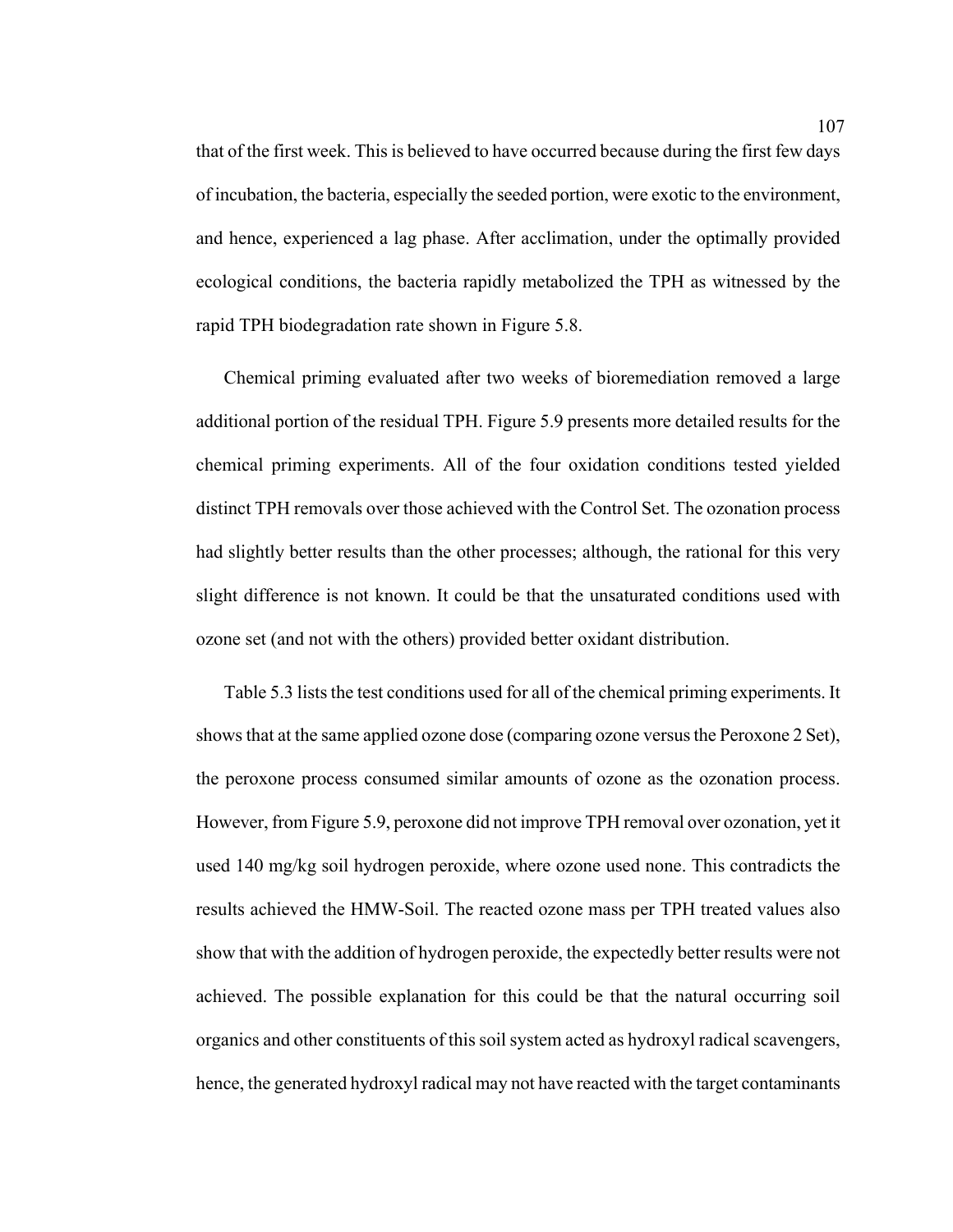as efficiently with the LMW-Soil. Another possible reason for the little performance difference between ozone and peroxone could be that the TPH in the LMW-Soil was very reactive with ozone. Hence, the radicals produced offer little additional removal over ozone alone. Similar results were observed in other research using peroxone process for treating PAHs (Beltran, *et al.,* 1996), where was suggested that the direct reaction of ozone with the contaminants were the primary removal mechanism and that the contribution of hydroxyl radical oxidation appeared minimal. With the Peroxone 1 Set, ozone at a higher concentration was sparged into the columns, but the results, as seen in Figure 5.9, indicated that the extra input of ozone yielded only slightly better TPH removal than the Peroxone 2 Set. The exact reason of this result is unknown. Clearly, in the case of the LMW-Soil, ozonation seems to be a more cost effective and technically superior process than peroxone process.

Fenton's Reagent treatment yielded the lowest TPH removal in all the oxidation sets. Yet over 75% additional removal of the residual TPH from the first stage bioremediation was achieved. This value was in the same general range observed the other oxidation sets. Comparing hydrogen peroxide usage in Fenton's Reagent to peroxone processes, Fenton's Reagent used 120 times more hydrogen peroxide than the peroxone processes, yet no better results were achieved. Again, an economic evaluation should differentiate an optimal process.

Table 5.2 shows that after oxidation, the soil pH did not decrease in any of the systems tested. This indicates that the LMW-Soil has a stronger buffering capacity compared to the HMW-Soil and/or a lesser amount of organic acids were produced with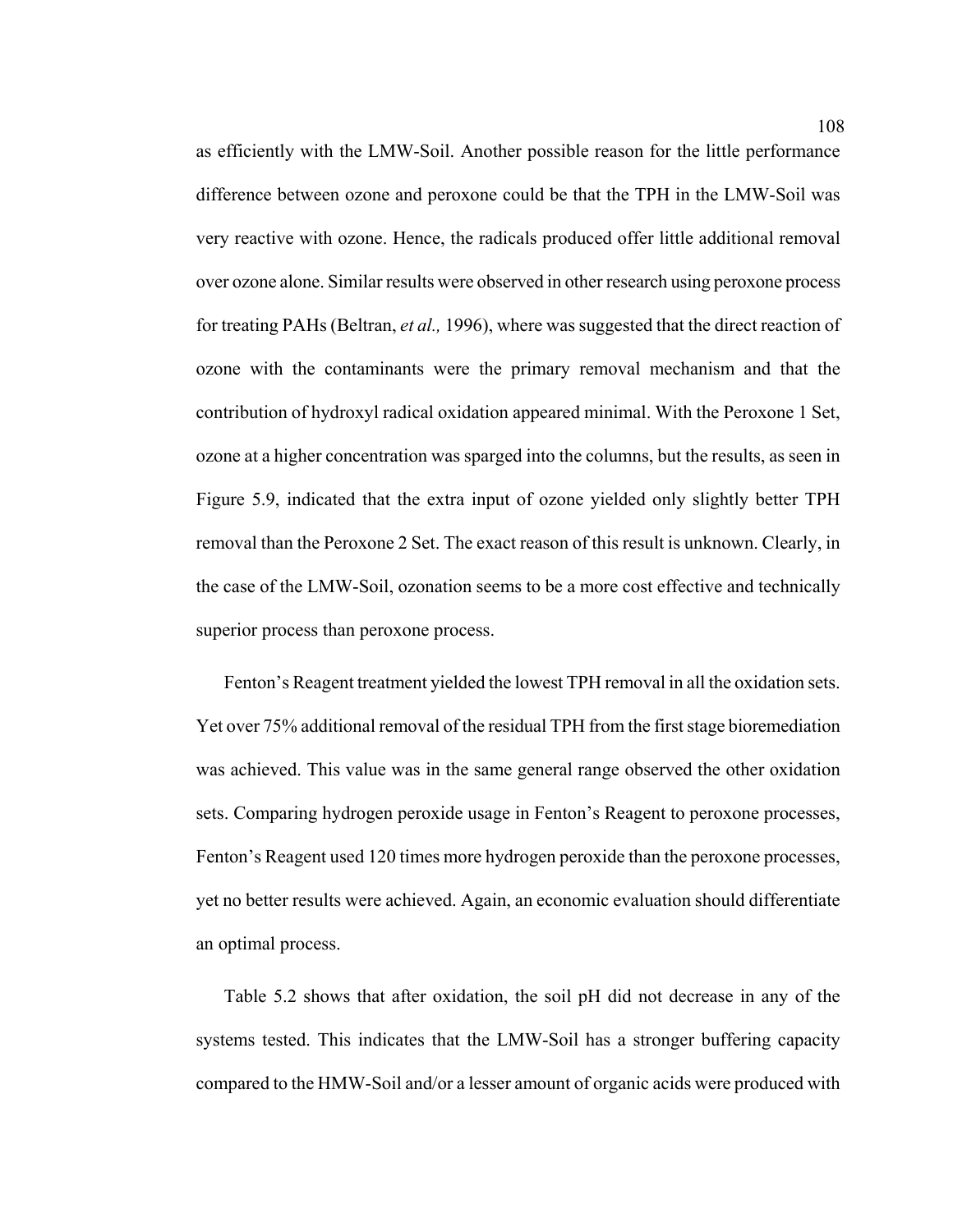this soil over the HMW-Soil. In either case, the soil pH was optimum for the reestablishing bioremediation.

Table 5.4 lists the percent TPH removal data of the reestablished bioremediation for the LMW-Soil. During the reestablished bioremediation stage, no appreciable additional TPH removal was observed with any of the chemical primed sets. These data show that reestablished bioremediation only achieved approximately 2% additional TPH removal. This likely occurred because of the limited bacterial food reserve remaining in the columns after chemical priming. The final TPH level in the oxidation sets was approximately 20 ppm in all the cells. Within the Control Set, an additional 14.6% TPH was removed during the continuous bioremediation stage yielding an total of 83.6% removal with just bioremediation alone. The final TPH in the Control Set was 59.6 ppm; which is below the regulated level of 100 ppm for most states. These data suggest that with proper bacterial seeding, nutrient addition, and oxygen sparging, the treatment goal can be reached within 4 weeks of bioremediation alone for the LMW-Soil. However, chemical oxidation can effectively treat this soil within a shorter period of time. It can be effectively used in the situation where time is an important criteria. Also, if even lower TPH levels are required, then chemical priming can be a useful technique to achieve this goal. Since no additional removal was achieved during the second stage bioremediation, a BIO/OX approach may be a good option for this soil.

Headspace Monitoring Results: Figures 5.10 through 5.12 present the headspace monitoring results throughout the entire 30 days of BIO/OX/BIO treatment. A dramatic increase in oxygen uptake rate,  $CO<sub>2</sub>$  production rate, and VOC production after Day 15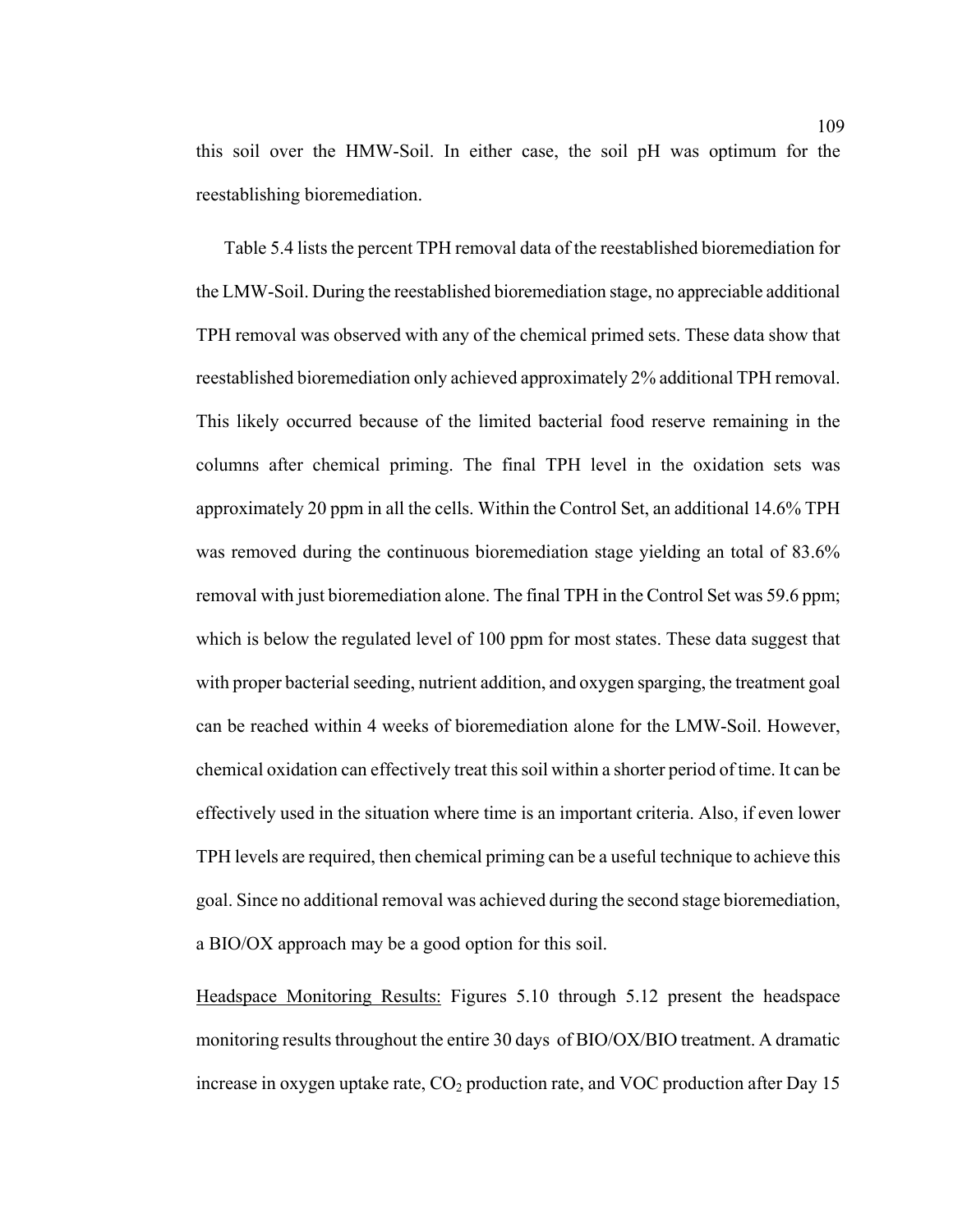(i.e. after chemical priming) is observed. This is likely the result of the production of easier to biodegrade compounds produced from the chemical oxidation of the TPH. When the food sources in the columns were exhausted, biological activity slowed down as witness by the reduced OUR and  $CO<sub>2</sub>$  production rates (Days 15 to 25). Within the last 2 weeks of reestablished bioremediation incubation, the Fenton's Reagent Set had the highest carbon dioxide production rate and comparably higher VOC production among all the oxidation sets. This is due to the higher residual TPH level in Fenton's Reagent set than the other oxidation sets. It is noteworthy that the Fenton's Reagent Set yielded a slight removal of TPH (1.82%) during the 2 weeks of reestablished bioremediation period. This is the greatest removal observed with any of the oxidation sets. This further confirms the postulation that the limited additional TPH degradation rate achieved during the reestablished bioremediation stage was likely due to exhausted food supply.

Other Parameters: Table 5.5 through 5.7 present the pH, moisture content, and total heterotroph enumeration results. Bacteria enumeration results listed in Table 5.7 show that during the two bioremediation periods (Day 0-14 and Day 16-30), the bacterial populations were increased over time due to improved environmental conditions and a sufficient availability of degradable substrate which simulated the growth of soil bacteria. The oxidation step did decrease bacterial populations; however, oxidants dosages used in this test are not considered highly disinfective in nature, and as such after oxidation the bacterial populations were sufficiently high for reestablishing biotreatment. Additionally, soil pH and moisture levels within the soils system, as listed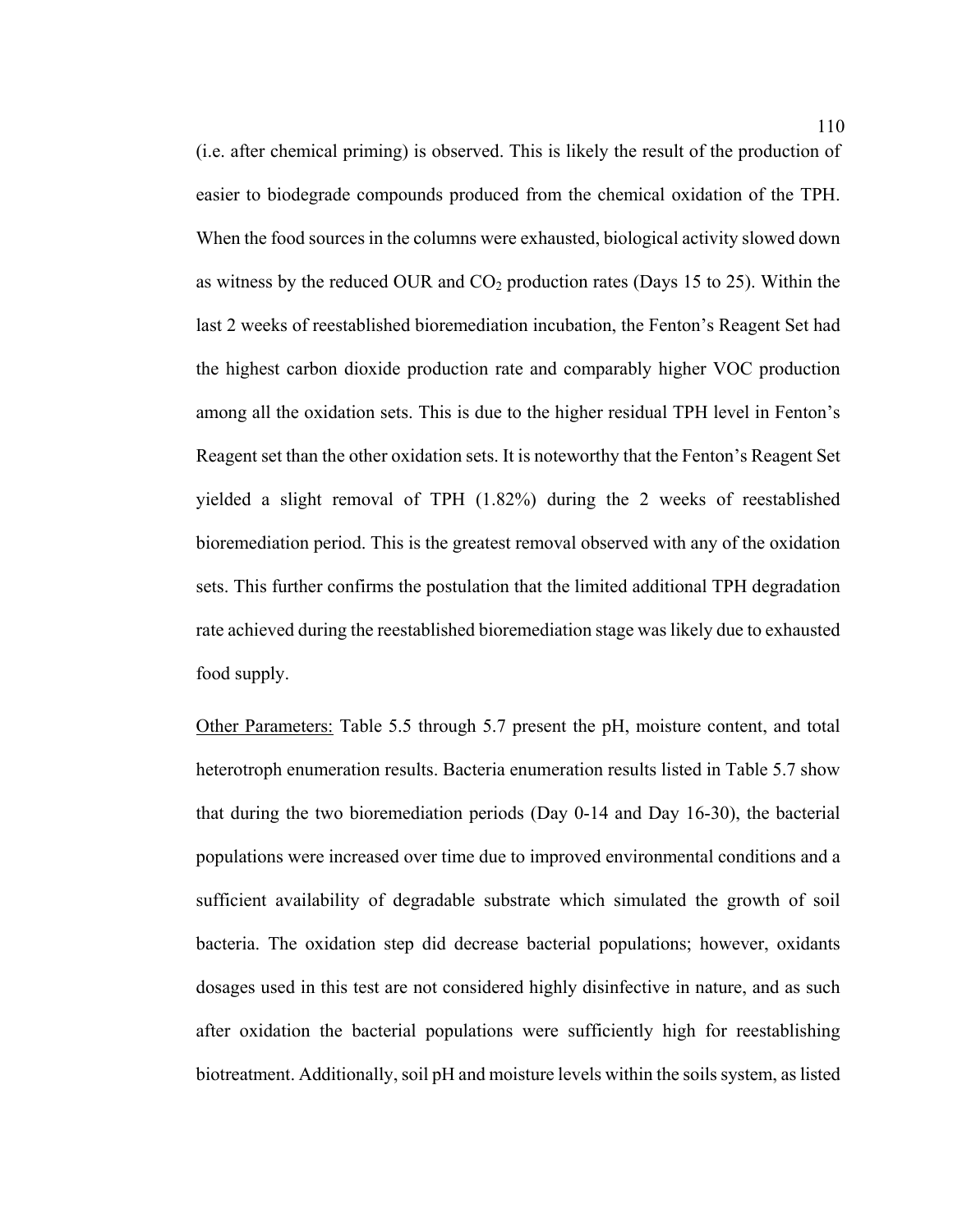in Tables 5.6 and 5.7, were in the optimum range for supporting bacterial growth and metabolic activity. Hence, the total heterotrophic bacterial populations were still within the  $10<sup>7</sup>$  range. Although no further TPH removal was observed after 2 weeks of reestablished bioremediation, there were likely other organics presented to support the bacterial activity. This organic carbon was likely not lost during the concentration step during sample clean-up procedure and/or not measured with the analytical procedures used (i.e., not detectable by GC/FID) .

Comparison of the Experimental Results of the Two Soils

For the two soils evaluated, chemical oxidation seems to be capable of degrading TPH more rapidly and completely than using biological treatment alone. For the HMW-Soil, ozonation achieved a clear biotreatment enhancement in terms of heavy TPH removal during the reestablished bioremediation stage. However, for the LMW-Soil, reestablishing bioremediation did not yield additional TPH removal beyond the removal achieved by chemical priming.

In terms of the HMW-Soil, peroxone had a higher heavy TPH removal efficiency than did the ozonation and Fenton's Reagent sets. However, with regard to the LMW-Soil, peroxone did not yield improved TPH removal over ozonation. For both soils, peroxone did not result in additional TPH removal during the reestablished bioremediation stage. This suggests that the soil environmental conditions and contaminant-types play an important role in terms of treatment performance. It also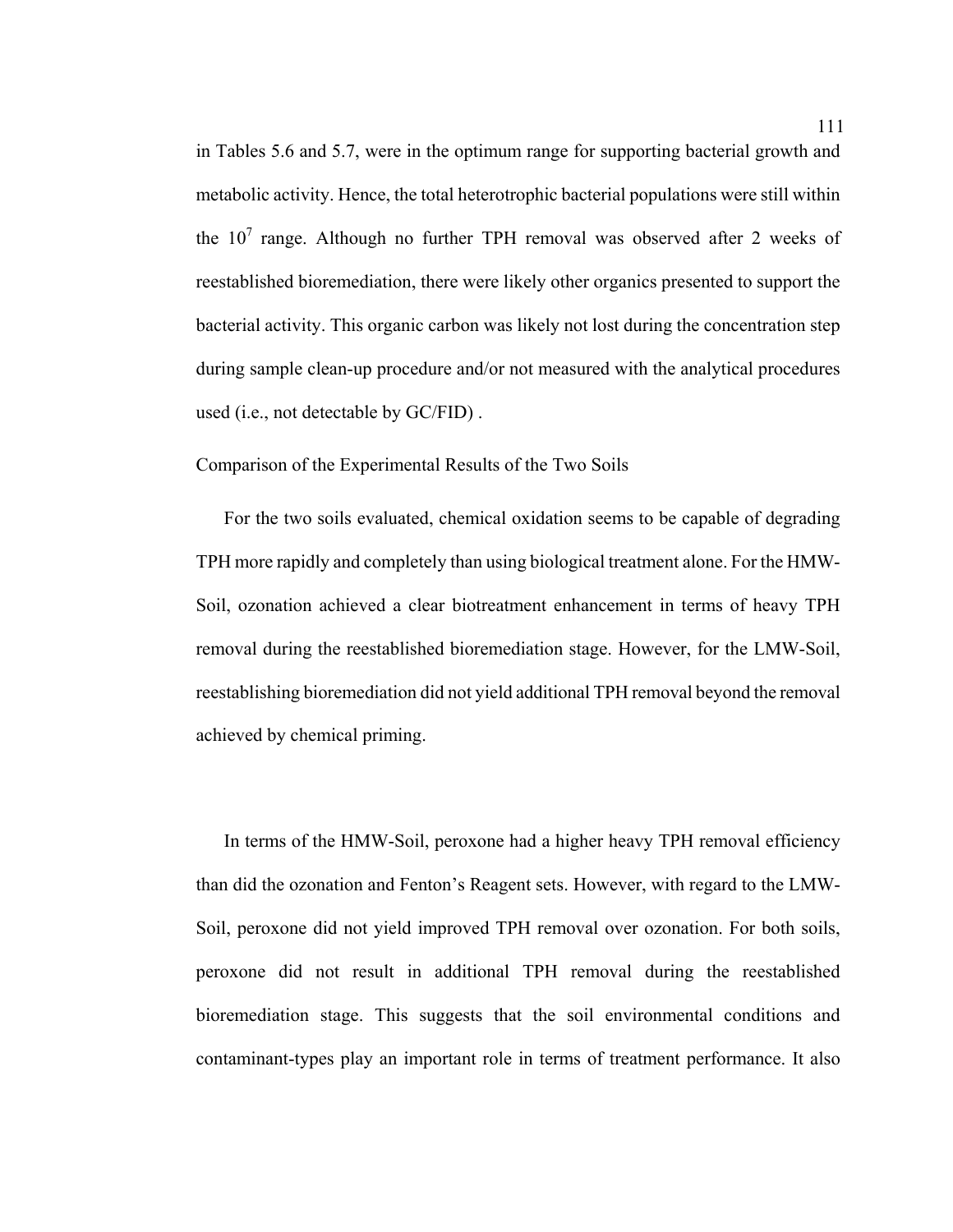suggests that the use of peroxone process is a very powerful process that can be applied as a BIO/OX treatment.

The Fenton's Reagent column data contradicted the slurry phase results by not achieving the same level of enhancement during the reestablished bioremediation stage for both soils. This may be due to the heterogeneous property of the soil contamination and fabric and the better mixing conditions provided in a slurry system. The pH and total heterotroph enumeration data showed that oxidation produced slightly less than desirable environmental conditions for the targeted microorganisms. Given this, readjustment of environmental conditions becomes very crucial with the restarting of biological treatment. It is expected that pH adjustment, bacteria seeding, and nutrient amendment will be needed.

In the case of the LMW-Soil system, the contaminants were present at lower levels and their composition seemed to be biodegradable. Introduction of oxidants to this soil resulted in the rapid degradation of TPH within a short period of time. For this soil, biotreatment alone achieved appreciable TPH reduction. Hence, BIO or BIO/OX treatment is sufficient for the remediation of the LMW-Soil.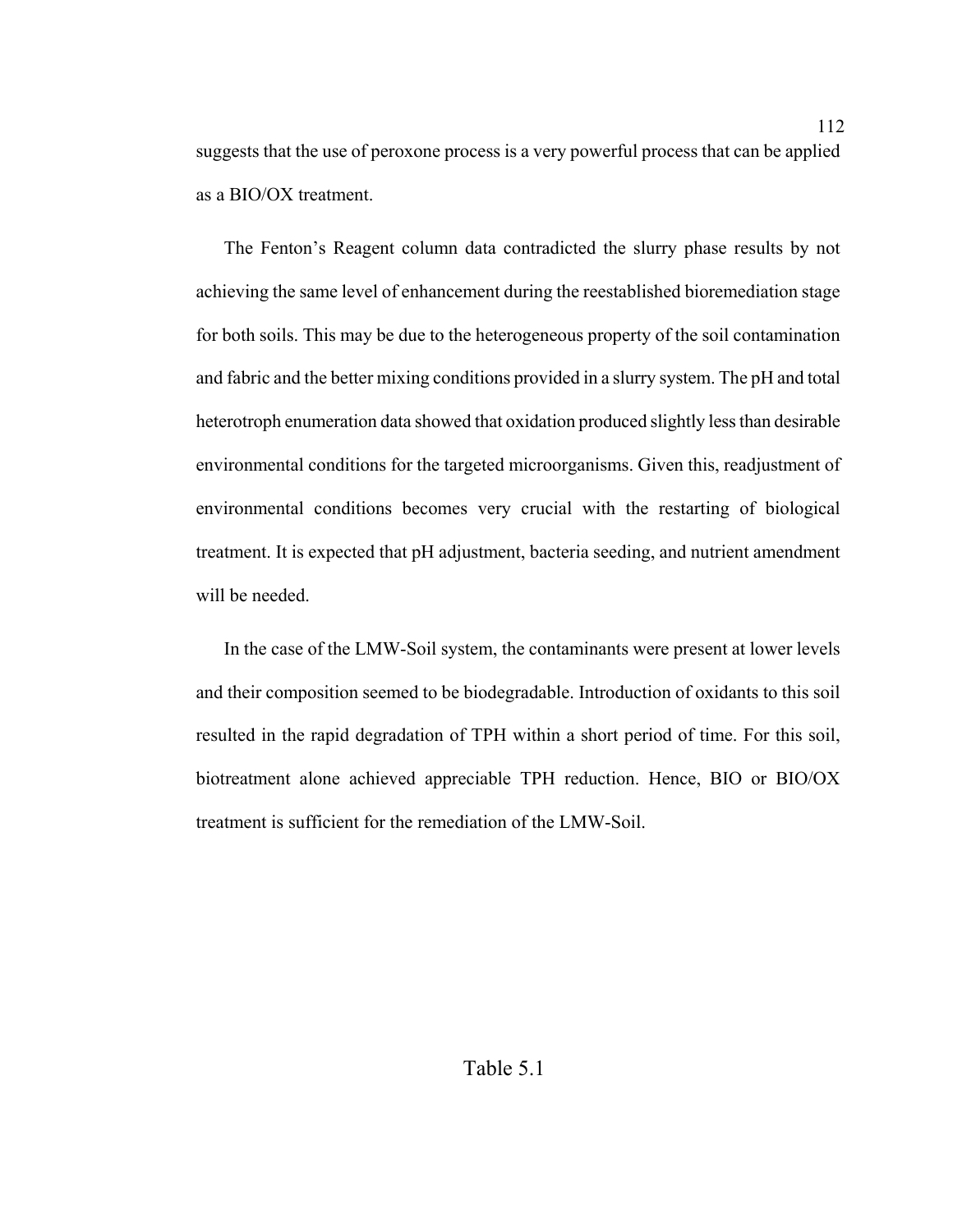Summary of the HMW-Soil Column Oxidation Conditions and Selected Results

|                                                                                 |                                                              | Control            | Ozone                    | Peroxone           | Fenton             |
|---------------------------------------------------------------------------------|--------------------------------------------------------------|--------------------|--------------------------|--------------------|--------------------|
| $O2$ Flow Rate (l/min)                                                          |                                                              | 0.944              |                          |                    |                    |
|                                                                                 | $O_3$ Flow Rate (l/min)                                      |                    | 0.944                    | 0.944              |                    |
|                                                                                 | Applied $O_3$ Mass (g $O_3$ )                                |                    | 10.80                    | 10.80              |                    |
|                                                                                 | Un-reacted $O_3$ Mass (g $O_3$ )                             |                    | 1.78                     | 1.34               |                    |
|                                                                                 | Reacted $O_3$ Mass (g $O_3$ )                                |                    | 9.02                     | 8.46               |                    |
|                                                                                 | Normalized Applied Ozone<br>Mass (g $O_3/kg$ soil)           |                    | 30.85                    | 30.85              |                    |
|                                                                                 | Normalized Reacted Ozone<br>Mass (g O <sub>3</sub> /kg soil) |                    | 25.75                    | 27.02              |                    |
|                                                                                 | $H2O2$ Dose (mg/kg soil)                                     |                    | $\overline{\phantom{a}}$ | 142.86             | 17,142.86          |
|                                                                                 | $FeSO4$ Dose (mg/kg soil)                                    |                    |                          |                    | 2,000              |
|                                                                                 | $H_2O_2$ : Fe <sup>2+</sup> ratio (w/w)                      |                    |                          |                    | 23:1               |
| <b>Before Oxidation</b><br>Total<br>Hetero-<br><b>After Oxidation</b><br>troph* |                                                              | $1.25 \times 10^8$ | $1.25\times10^{8}$       | $1.25 \times 10^8$ | $1.25 \times 10^8$ |
|                                                                                 |                                                              | $1.25 \times 10^8$ | $5.60\times10^{6}$       | $7.60\times10^{5}$ | $2.23\times10^{6}$ |
| Before oxidation<br>pH<br>After Oxidation                                       |                                                              | 6.8                | 6.8                      | 6.8                | 3.5 (adjusted)     |
|                                                                                 |                                                              | 6.8                | 5.8                      | 5.6                | 3.8                |
| <b>Experiment Time (hours)</b>                                                  |                                                              | 24                 | $\overline{4}$           | $\overline{4}$     | 24                 |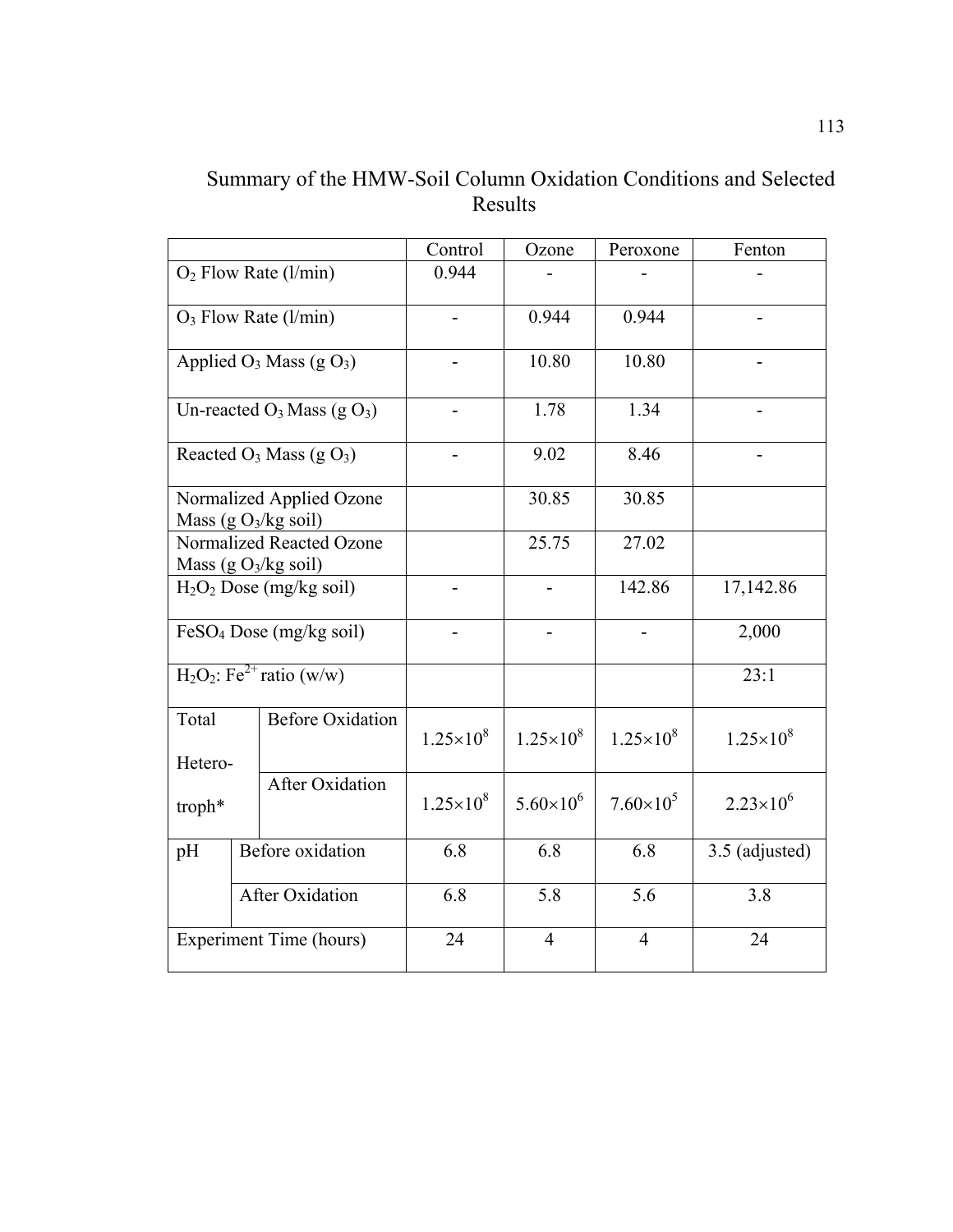# Notes for Table 5.1

Control: Oxygen sparging (90% [v/v]purity) @ 2 scfh

Ozonation :  $4.5\%$  (v/v) ozone  $@$  2 scfh

Fenton: 20,000mg/kg  $H_2O_2/2$ ,000mg/kg FeSO<sub>4</sub>

Peroxone : 4.5% ozone @2 scfh/500mg/kg  $H_2O_2$ . \* Total Heterotrophs: CFUs/g dry soil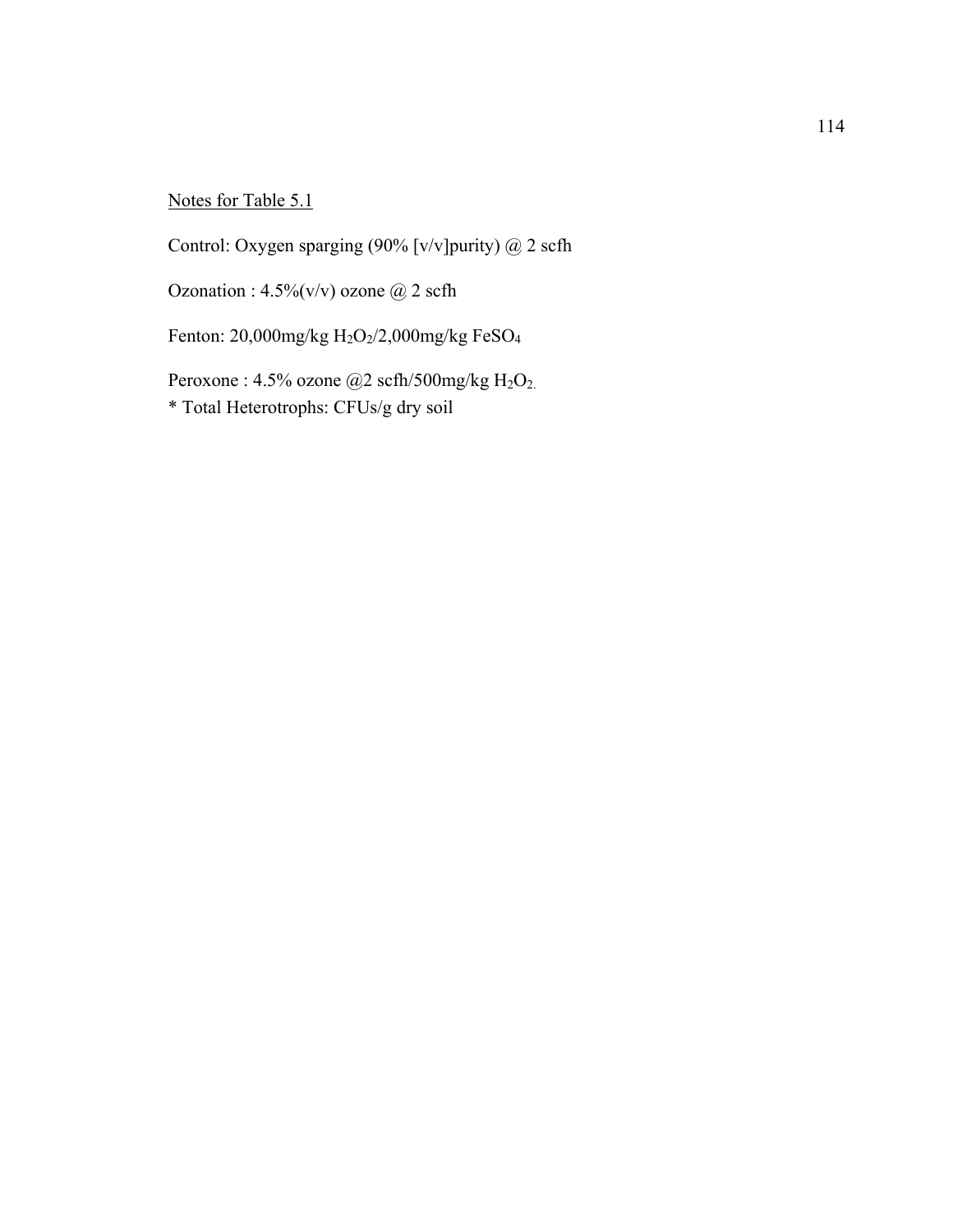| anle |  |
|------|--|
|------|--|

| Ozonation Treatment Results for the Livi w-Soil     |       |               |                    |  |  |  |  |
|-----------------------------------------------------|-------|---------------|--------------------|--|--|--|--|
| $O2$ Flow Rate (l/min)                              | 0.944 |               |                    |  |  |  |  |
| Applied $O_3$ Mass (g $O_3$ )                       | 10.80 |               |                    |  |  |  |  |
| Un-reacted $O_3$ Mass (g $O_3$ )                    | 0.023 |               |                    |  |  |  |  |
| Reacted $O_3$ Mass (g $O_3$ )                       | 10.78 |               |                    |  |  |  |  |
| Normalized Applied Ozone Mass $(g O3/kg soil)$      | 28.80 |               |                    |  |  |  |  |
| Normalized Reacted $O_3$ Mass (g $O_3$ /kg soil)    | 28.75 |               |                    |  |  |  |  |
| Total Heterotroph (CFUs/g)                          |       | <b>Before</b> | $1.35\times10^{6}$ |  |  |  |  |
|                                                     | After |               | $3.89\times10^{5}$ |  |  |  |  |
| pH                                                  |       | Before        | 7.9                |  |  |  |  |
|                                                     |       | After         | 7.9                |  |  |  |  |
| Reaction Time (hr)                                  |       |               | $\overline{4}$     |  |  |  |  |
| TPH (ppm)                                           |       | <b>Before</b> | 362.93             |  |  |  |  |
|                                                     |       | After         | 193.68             |  |  |  |  |
| Reacted $O_3$ Mass per TPH treated (g $O_3/mg$ TPH) |       |               | 0.170              |  |  |  |  |

Note: Ozonation was performed solely to the LMW-Soil without any biological pretreatment or post treatment during this experiment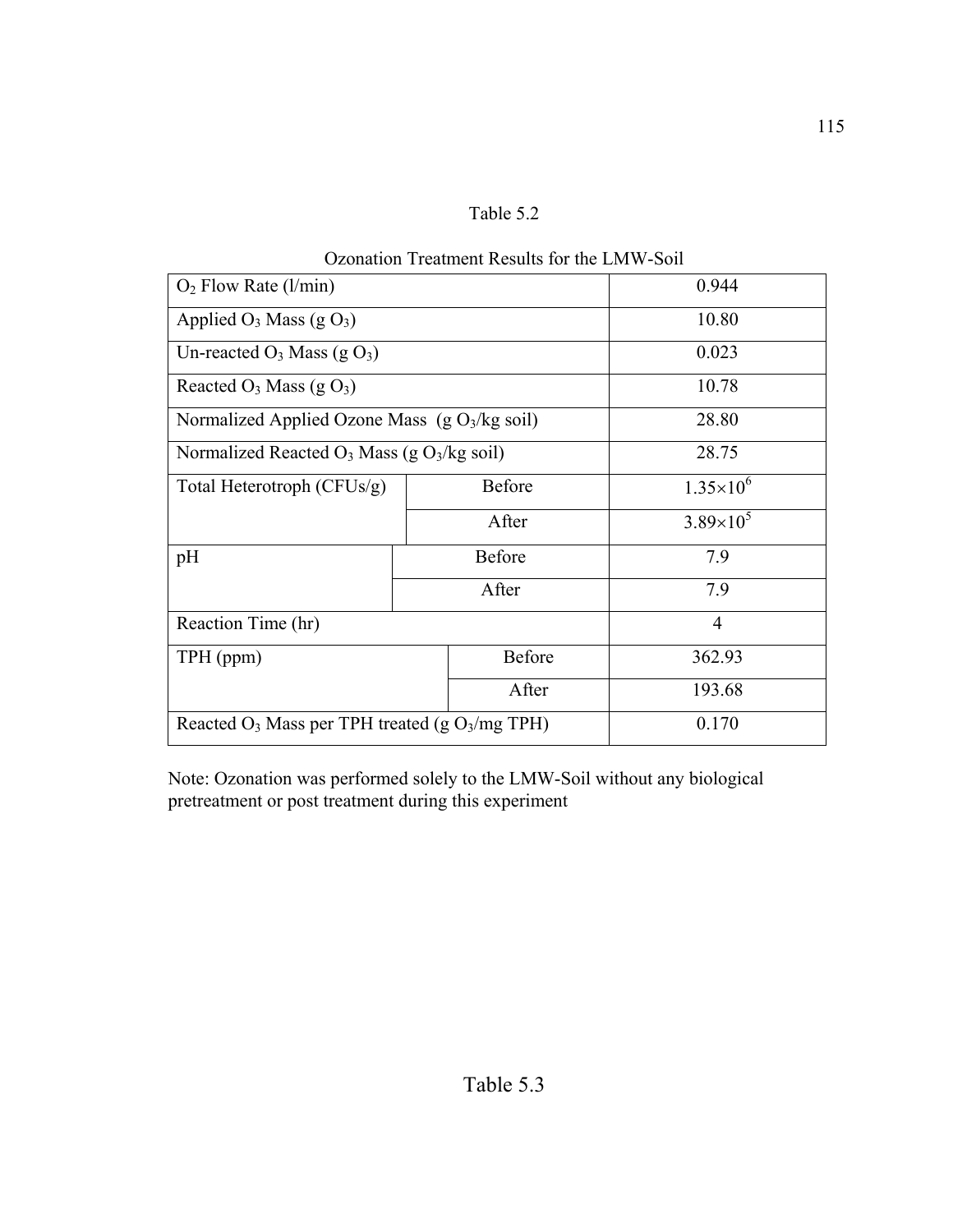# Summary of the LMW-Soil Column Oxidation Conditions and Selected Results

|                         |                                                                | Control                  | Ozone                    | Peroxone       | Peroxone       | Fenton     |
|-------------------------|----------------------------------------------------------------|--------------------------|--------------------------|----------------|----------------|------------|
|                         |                                                                |                          |                          | $\mathbf{1}$   | $\overline{2}$ |            |
| $O2$ Flow Rate (l/min)  |                                                                | 0.944                    |                          |                |                |            |
|                         | $O_3$ Flow Rate (l/min)                                        |                          | 0.944                    | 0.944          | 0.944          |            |
|                         | Applied $O_3$ Mass (g $O_3$ )                                  | $\overline{\phantom{a}}$ | 2.37                     | 5.04           | 2.37           |            |
| $O_3$ )                 | Un-reacted $O_3$ Mass (g)                                      |                          | 0.98                     | 1.55           | 0.80           |            |
|                         | Reacted $O_3$ Mass (g $O_3$ )                                  |                          | 1.39                     | 3.49           | 1.57           |            |
|                         | Normalized Applied O <sub>3</sub><br>Mass (g $O_3/kg$ soil)    | $\blacksquare$           | 6.76                     | 14.40          | 6.76           |            |
|                         | Normalized Reacted O <sub>3</sub><br>Mass (g $O_3/kg$ soil)    |                          | 3.95                     | 9.98           | 4.47           |            |
|                         | Reacted O <sub>3</sub> Mass per TPH<br>treated $(g O3/mg TPH)$ |                          | 0.047                    | 0.121          | 0.053          |            |
|                         | $H2O2$ Dose (mg/kg soil)                                       | $\overline{\phantom{a}}$ | $\overline{\phantom{a}}$ | 142.86         | 142.86         | 17,142.86  |
|                         | $H_2O_2$ : Fe <sup>2+</sup> (w/w)                              |                          |                          |                |                | 23:1       |
| pH                      | Before oxidation                                               | 7.8                      | 7.8                      | 7.7            | 7.7            | 7.2        |
|                         |                                                                |                          |                          |                |                | (adjusted) |
|                         | <b>After Oxidation</b>                                         | 7.7                      | 7.7                      | 7.7            | 7.7            | 7.2        |
| Experiment Time (hours) |                                                                | 24                       | $\overline{2}$           | $\overline{2}$ | $\overline{2}$ | 24         |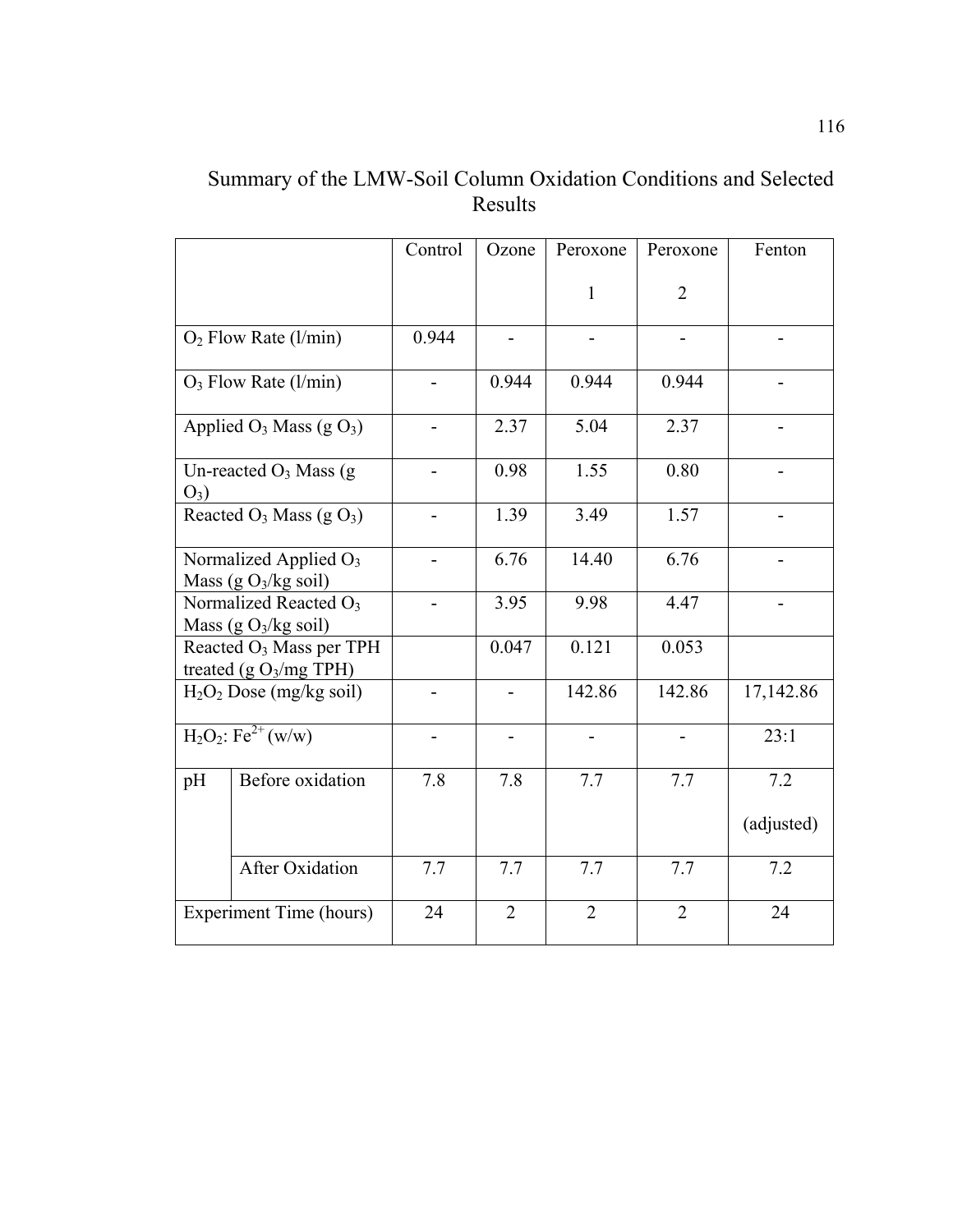# Notes for Table 5.3

Control: Bioremediation, oxygen (90% [v/v] purity) @ 2 scfh Ozonation:  $2.5\%$  (v/v) ozone @ 2 scfh, 2 hours Peroxone 1: 4.5% (v/v) ozone @2 scfh/500 mg/kg  $H_2O_2$ , 2 hours Peroxone 2: 2.5% (v/v) ozone  $\omega$  scfh/500 mg/kg H<sub>2</sub>O<sub>2</sub>, 2 hours Fenton: 20,000 mg/kg  $H_2O_2/2,000$  mg/kg FeSO<sub>4</sub>, 24 hours.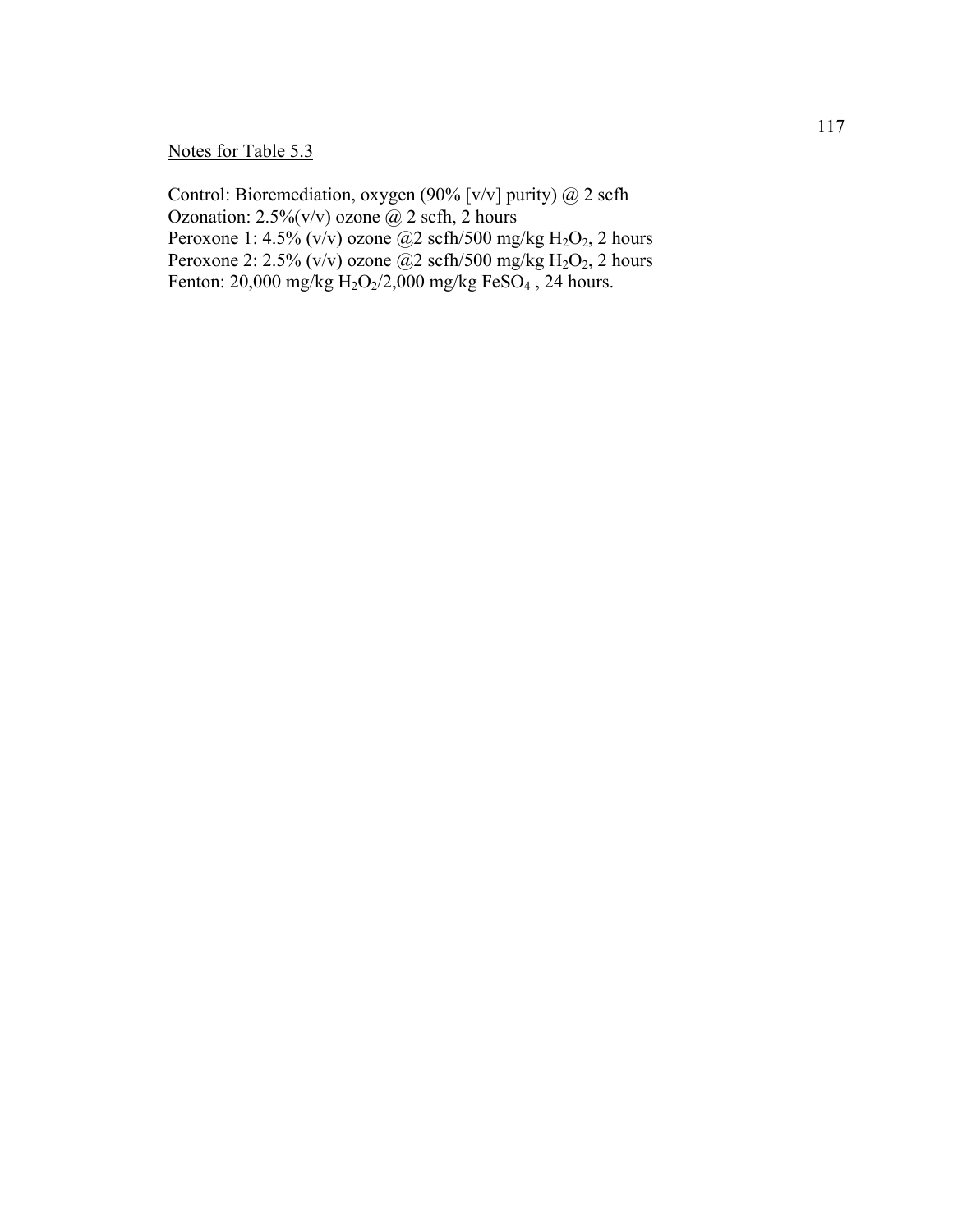# Percent TPH Removal Achieved with the LMW-Soil during the Reestablished Bioremediation Stage

| Time            | TPH Removal Percentage (%) |           |           |            |        |  |
|-----------------|----------------------------|-----------|-----------|------------|--------|--|
| (day)           | Control                    | Ozonation | Peroxone1 | Peroxone 2 | Fenton |  |
| After oxidation | 68.92                      | 94.79     | 93.67     | 93.48      | 92.04  |  |
| 14              | 80.64                      | 94.61     | 94.69     | 94.30      | 92.41  |  |
| 28              | 83.58                      | 94.94     | 94.99     | 94.37      | 93.86  |  |

TPH removal Percentage (%) =  $(1 - TPH_t/TPH_0) \times 100$ Control: Bioremediation, oxygen (90% (v/v)  $\omega$  1.5 scfh Ozonation :  $2.5\%$ (v/v) ozone @ 1.5 scfh, 2 hours Peroxone 1: 4.5% ozone  $@1.5$  scfh/500 mg/kg H<sub>2</sub>O<sub>2</sub>, 2 hours Peroxone 2: 2.5% ozone  $\dddot{\text{(a)}}$ 1.5 scfh/500 mg/kg H<sub>2</sub>O<sub>2</sub>, 2 hours Fenton: 20,000 mg/kg  $H_2O_2/2,000$  mg/kg FeSO<sub>4</sub>, 24 hours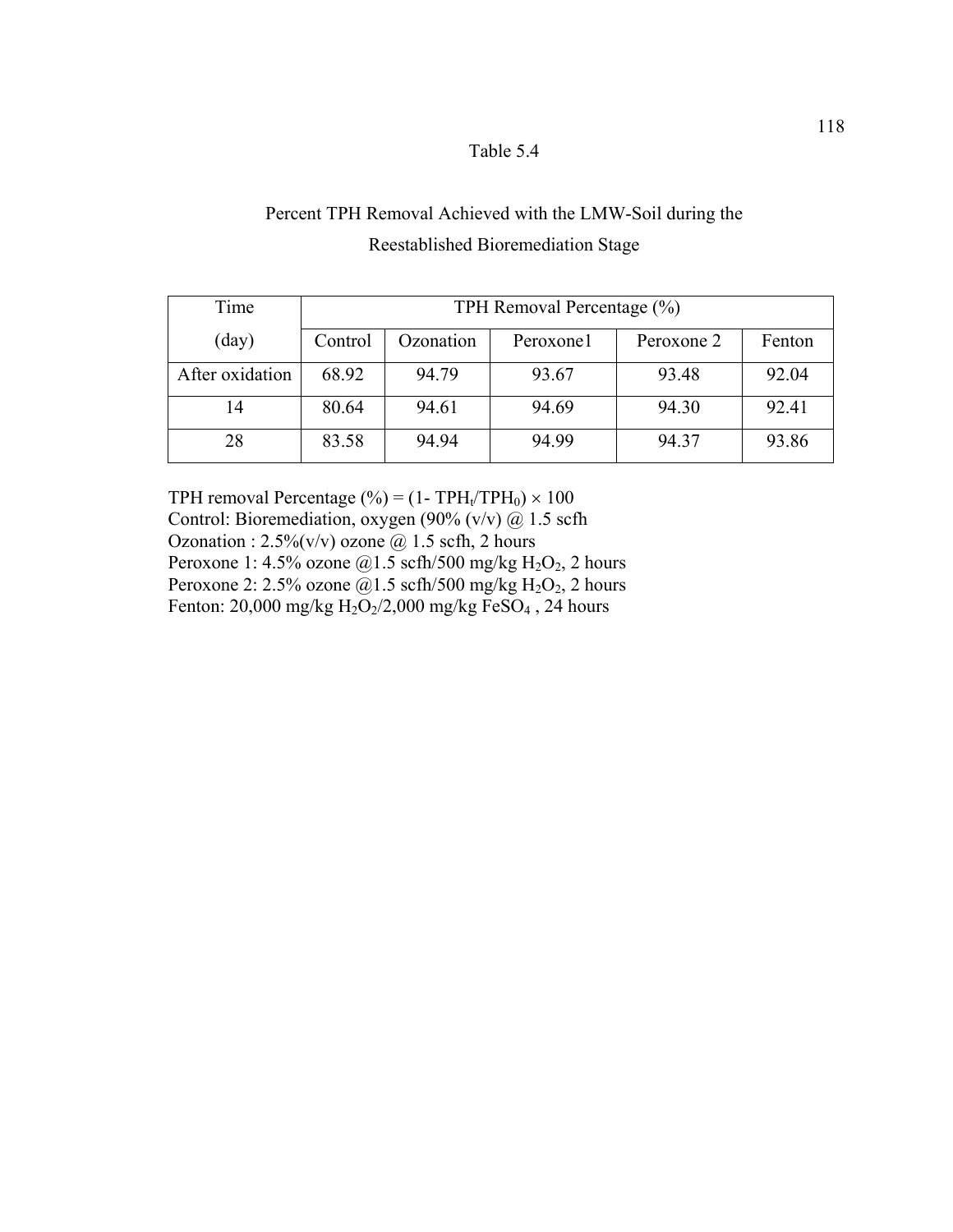Summary of LMW-Soil Bacterial Enumeration (CFUs/g)

| Time, day | Control              | Ozonation            | Peroxone 1           | Peroxone 2           | Fenton               |
|-----------|----------------------|----------------------|----------------------|----------------------|----------------------|
|           |                      |                      |                      |                      |                      |
| $\theta$  | $1.35 \times 10^{6}$ | $1.35 \times 10^{6}$ | $1.35 \times 10^{6}$ | $1.35 \times 10^{6}$ | $1.35 \times 10^{6}$ |
| 14        | $2.45 \times 10^{7}$ | $4.95 \times 10^{7}$ | $5.34 \times 10^{7}$ | $1.91 \times 10^{7}$ | $1.45 \times 10^{7}$ |
| 16        | $1.98 \times 10^{7}$ | $9.57 \times 10^{6}$ | $1.60 \times 10^{7}$ | $1.67 \times 10^{7}$ | $3.35 \times 10^{6}$ |
| 30        | $2.68 \times 10^8$   | $3.54 \times 10^{8}$ | $1.82 \times 10^{8}$ | $1.54 \times 10^{8}$ | $2.00 \times 10^8$   |

Control: Bioremediation, oxygen (90% (v/v) @ 1.5 scfh Ozonation :  $2.5\%$  (v/v) ozone @ 1.5 scfh, 2 hours Peroxone 1: 4.5% ozone  $@1.5$  scfh/500 mg/kg H<sub>2</sub>O<sub>2</sub>, 2 hours Peroxone 2: 2.5% ozone  $\ddot{\text{(Q)}}$ 1.5 scfh/500 mg/kg H<sub>2</sub>O<sub>2</sub>, 2 hours Fenton: 20,000 mg/kg  $H_2O_2/2,000$  mg/kg FeSO<sub>4</sub>, 24 hours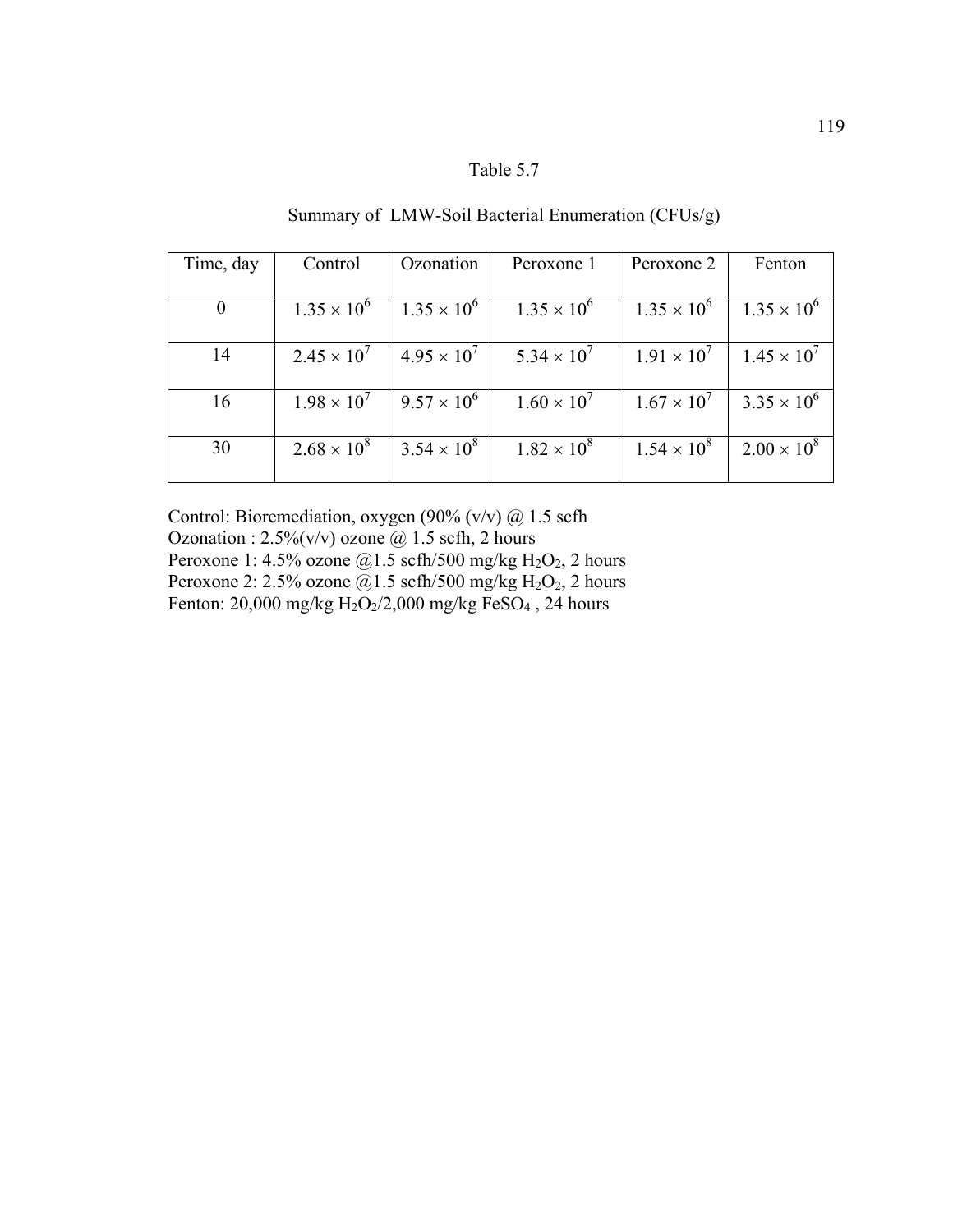## Summary of LMW-Soil pH

| Time, day | Control | Ozonation | Peroxone 1 | Peroxone 2 | Fenton |
|-----------|---------|-----------|------------|------------|--------|
|           | 8.1     | 8.1       | 8.1        | 8.1        | 8.1    |
| 14        | 7.81    | 7.84      | 7.66       | 7.69       | 7.20   |
| 16        | 7.76    | 7.53      | 7.76       | 7.74       | 7.22   |
| 30        | 7.74    | 7.56      | 7.37       | 7.62       | 7.22   |

Control: Bioremediation, oxygen (90% (v/v)  $@$  1.5 scfh Ozonation :  $2.5\%$ (v/v) ozone @ 1.5 scfh, 2 hours Peroxone 1: 4.5% ozone  $@1.5$  scfh/500 mg/kg H<sub>2</sub>O<sub>2</sub>, 2 hours Peroxone 2: 2.5% ozone  $\overset{\sim}{\omega}$ 1.5 scfh/500 mg/kg H<sub>2</sub>O<sub>2</sub>, 2 hours Fenton: 20,000 mg/kg  $H_2O_2/2,000$  mg/kg FeSO<sub>4</sub>, 24 hours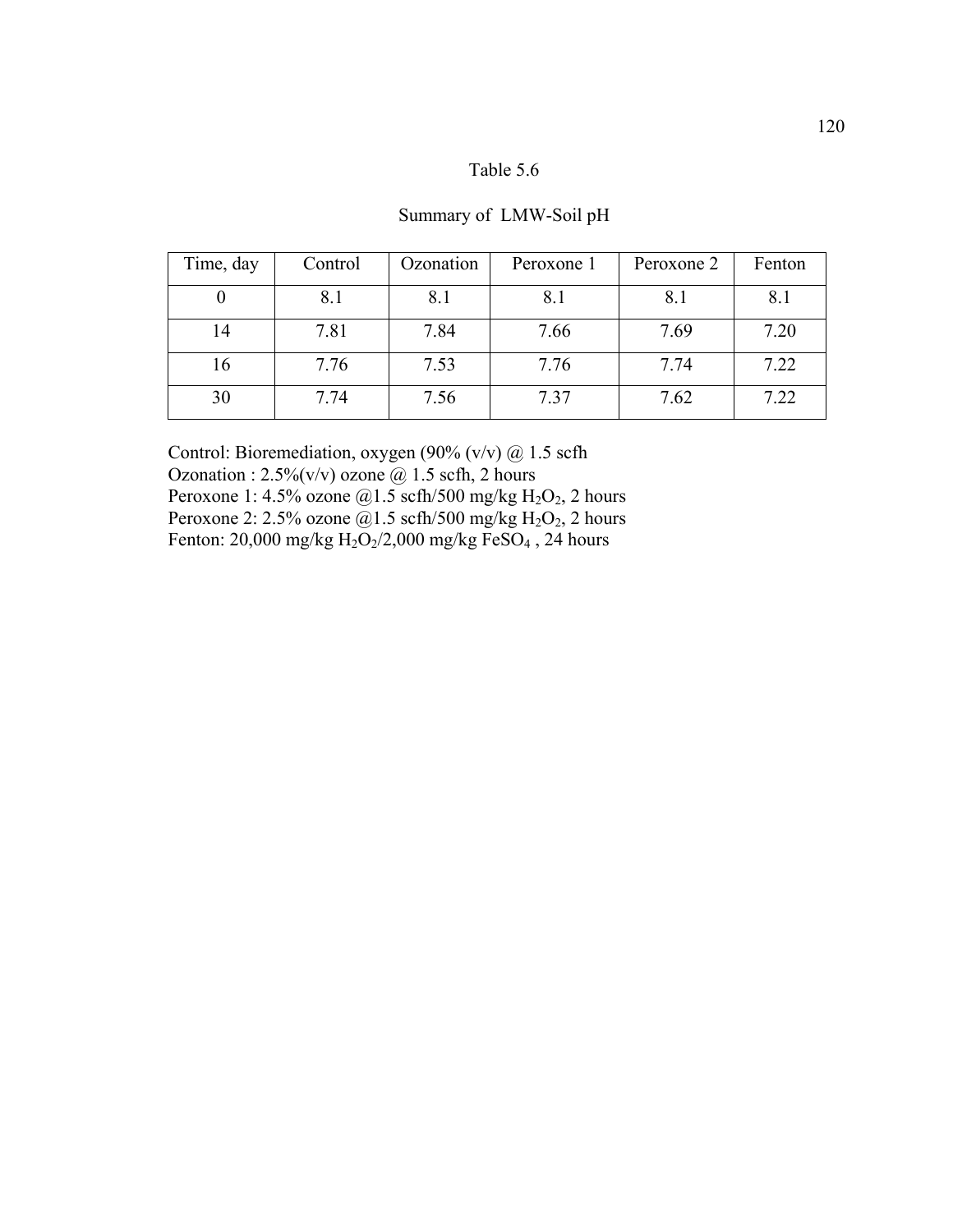| Time, day | Control | Ozonation | Peroxone 1 | Peroxone 2 | Fenton |
|-----------|---------|-----------|------------|------------|--------|
|           |         |           |            |            |        |
| 0         | 21.3    | 21.3      | 21.3       | 21.3       | 21.3   |
|           |         |           |            |            |        |
| 14        | 22.3    | 22.3      | 22.3       | 22.3       | 22.3   |
| 16        | 22.3    | 20.5      | 34.6       | 35.5       | 31.1   |
| 30        | 25.4    | 28.9      | 32.0       | 32.0       | 31.8   |

## Summary of LMW-Soil Moisture Content (%)

Control: Bioremediation, oxygen (90% (v/v) @ 1.5 scfh; Ozonation :  $2.5\%$  (v/v) ozone  $\omega$  1.5 scfh, 2 hours; Peroxone 1 : 4.5% ozone  $@1.5$  scfh/500 mg/kg H<sub>2</sub>O<sub>2</sub>, 2 hours; Peroxone 2 : 2.5% ozone  $\dddot{\text{Q}}$ 1.5 scfh/500 mg/kg H<sub>2</sub>O<sub>2</sub>, 2 hours; Fenton: 20,000 mg/kg  $H_2O_2/2,000$  mg/kg FeSO<sub>4</sub>, 24 hours.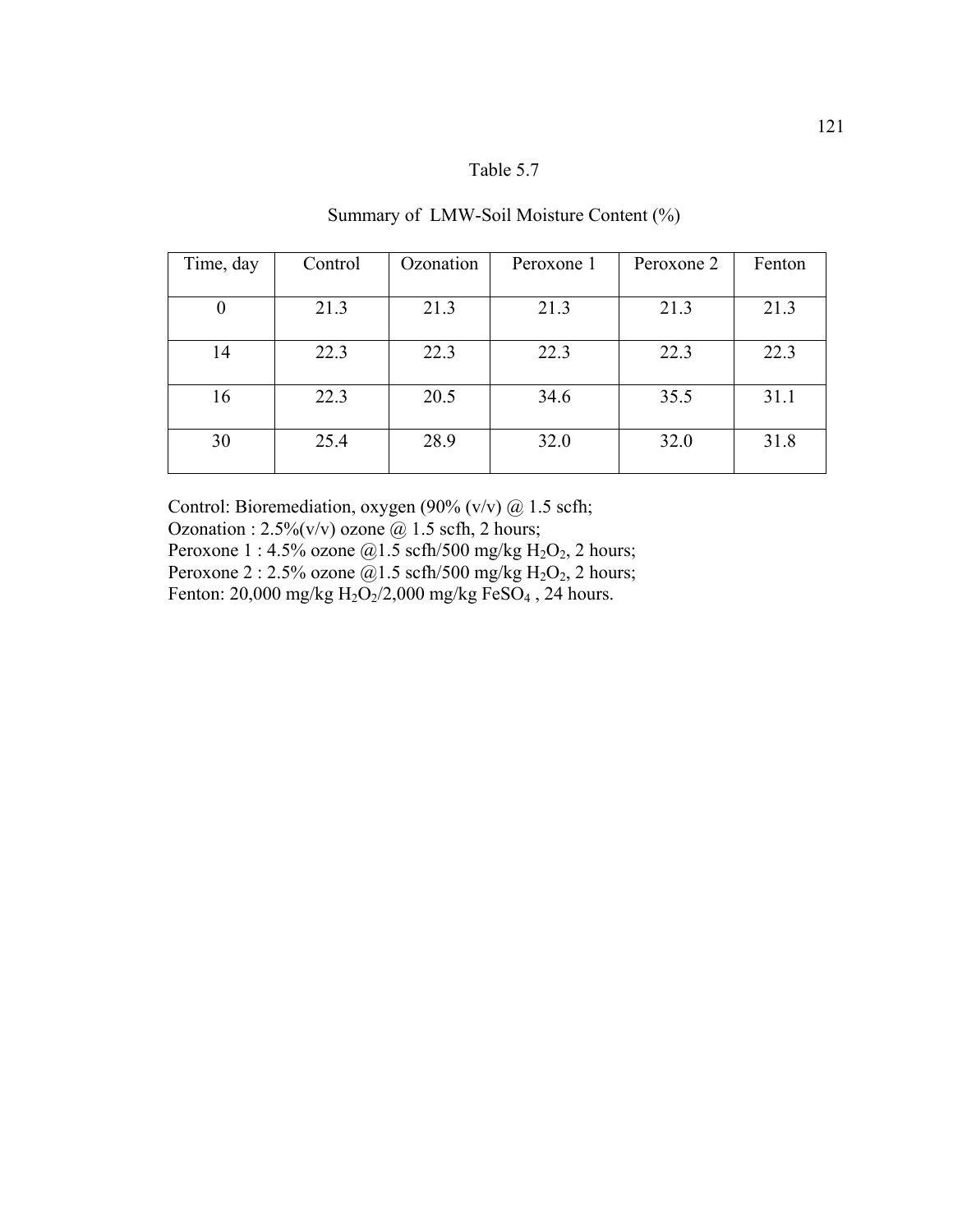

Figure 5.1. HMW- Soil TPH Results of Chemical Priming Experiments in Soil Columns

Initial: TPH analysis after biological treatment (initial data for chemical oxidation) Control: Continuous biological treatment (after 24 hours incubation time) O-2: 2 hours ozonation result O-4: 4 hours ozonation result P-2: 2 hours peroxone reaction result P-4: 4 hours peroxone reaction result F-12: 12 hours Fenton's reaction result F-24: 24 hours Fenton's reaction result Ozonation :  $4.5\%$  (v/v) ozone  $\omega$  1.5 scfh Fenton:  $20,000$  mg/kg  $H_2O_2/2,000$  mg/kg FeSO<sub>4</sub> Peroxone : 4.5% ozone  $@1.5$  scfh/500 mg/kg  $H_2O_2$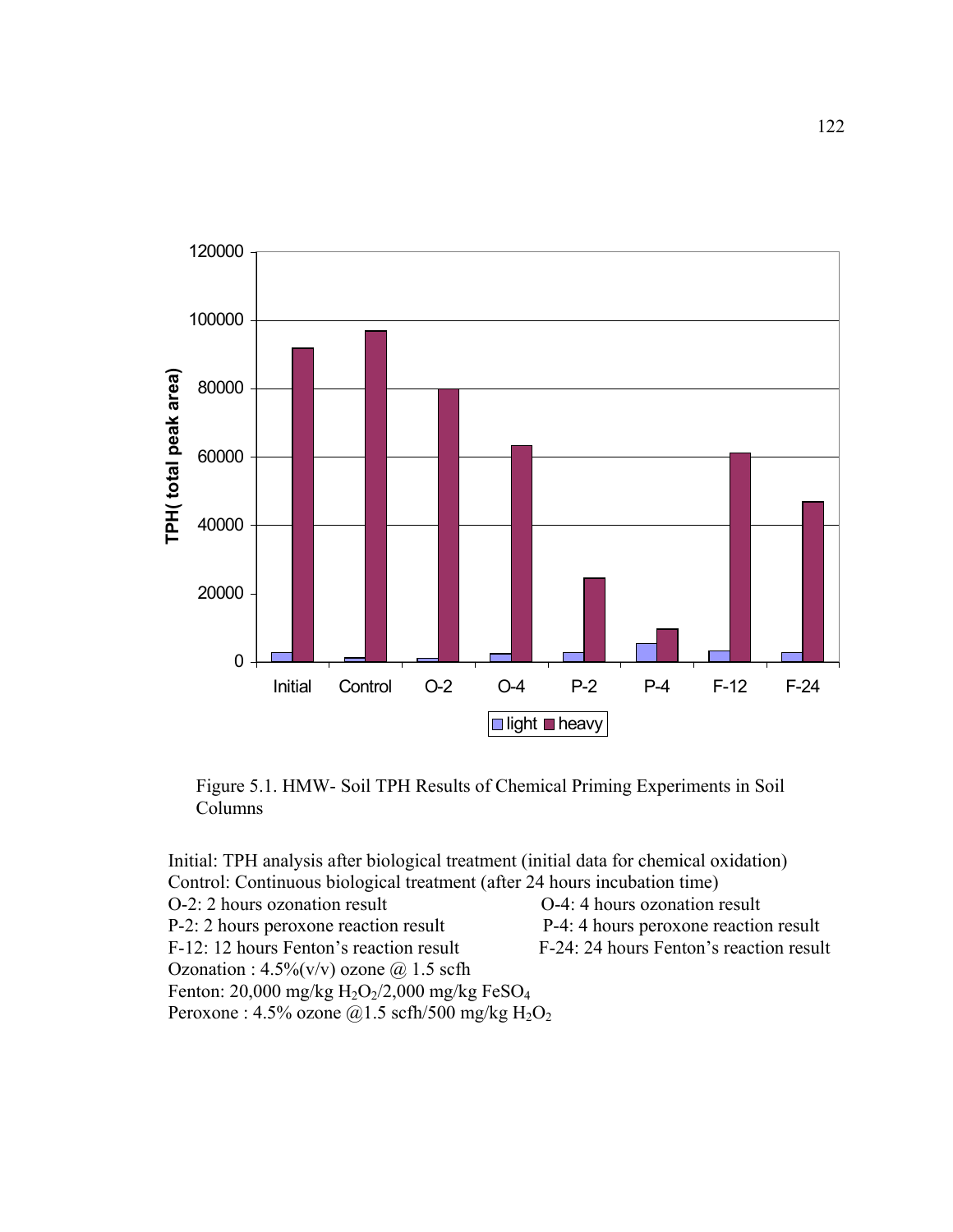

Figure 5.2. HMW-Soil Heavy TPH Results of Chemical Priming and Reestablished Bioremediation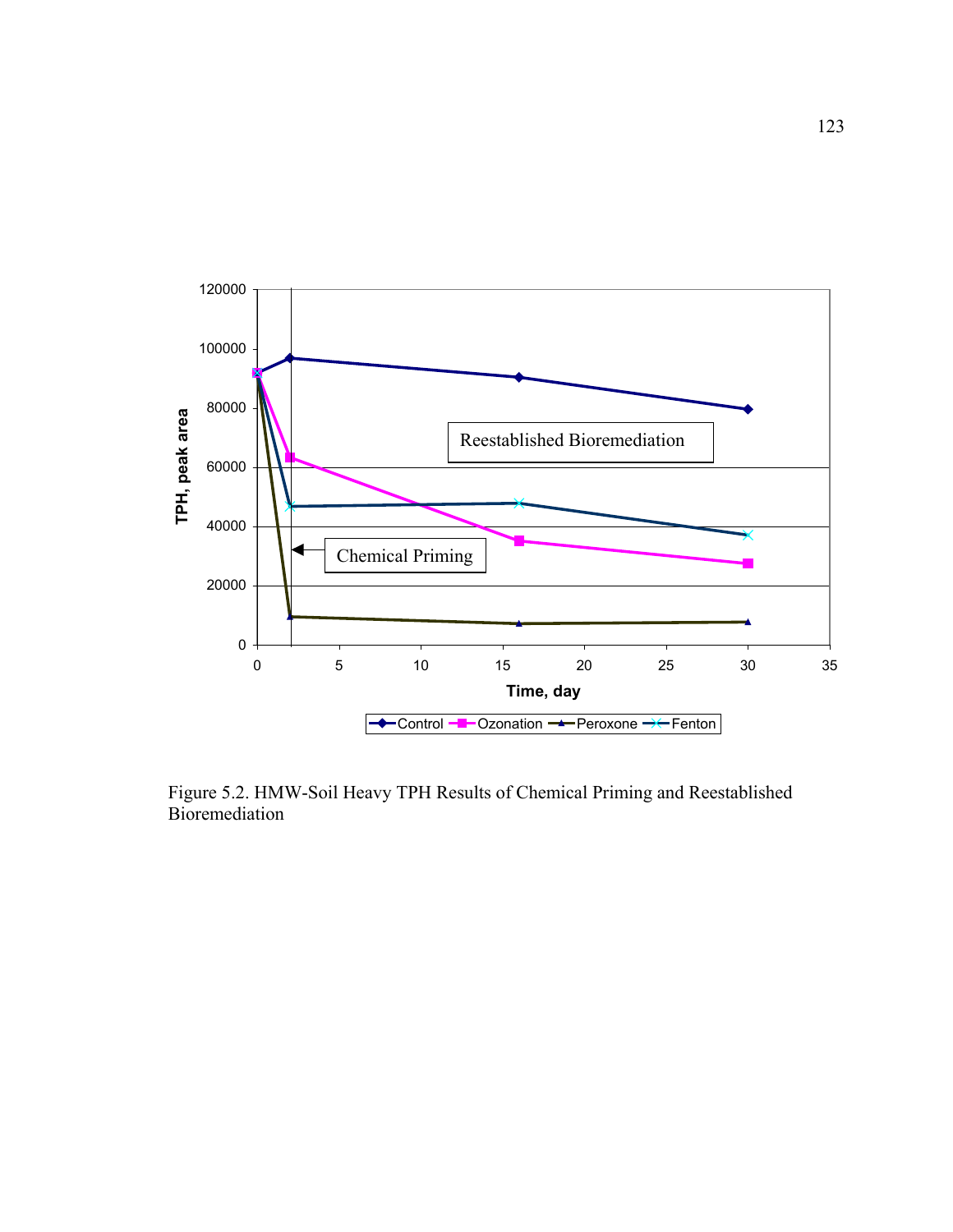

Figure 5.3. HMW-Soil Light TPH Results of Chemical Priming and Reestablished Bioremediation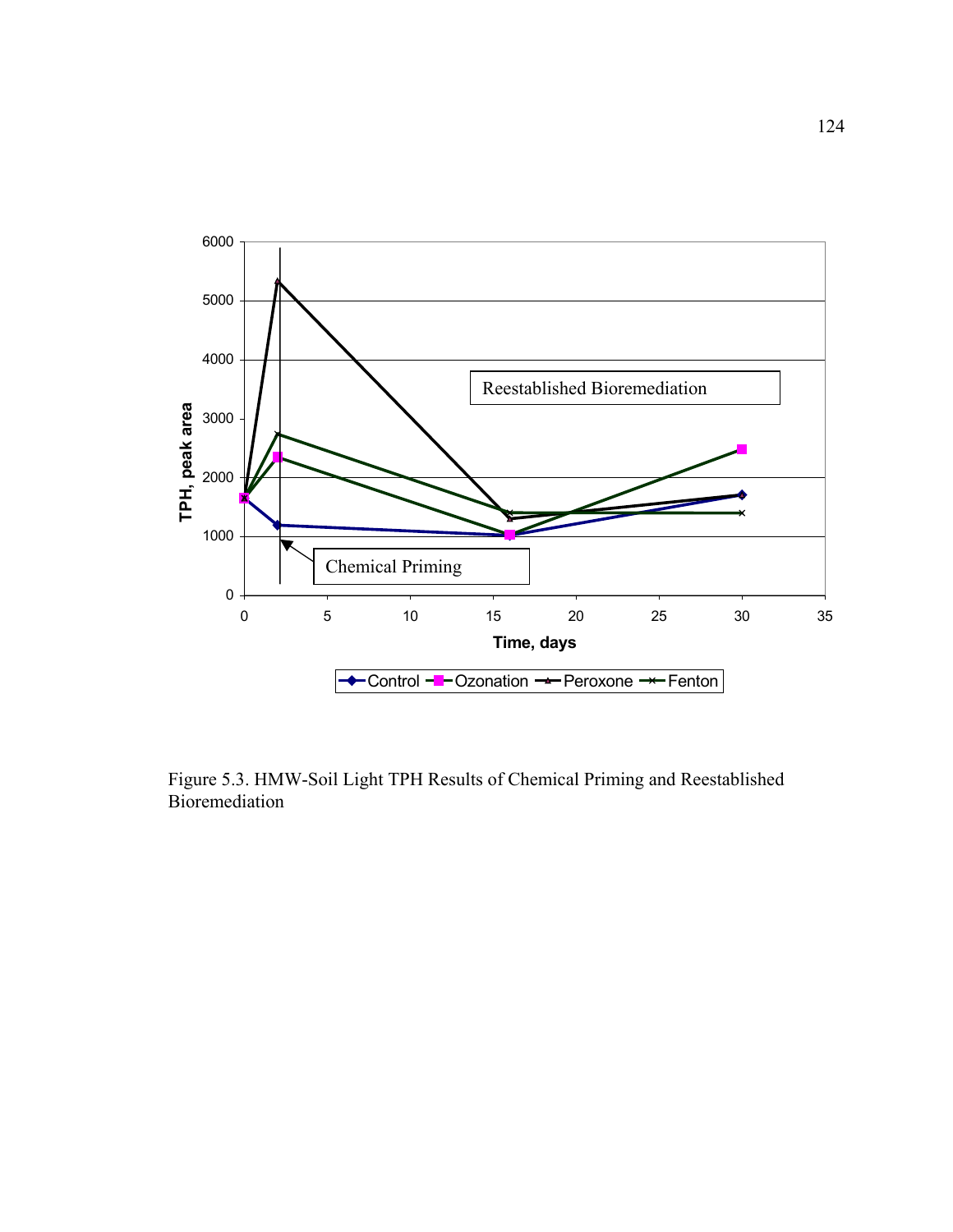

Figure 5.4. O2 Evolution from Reestablished Bioremediation – HMW-Soil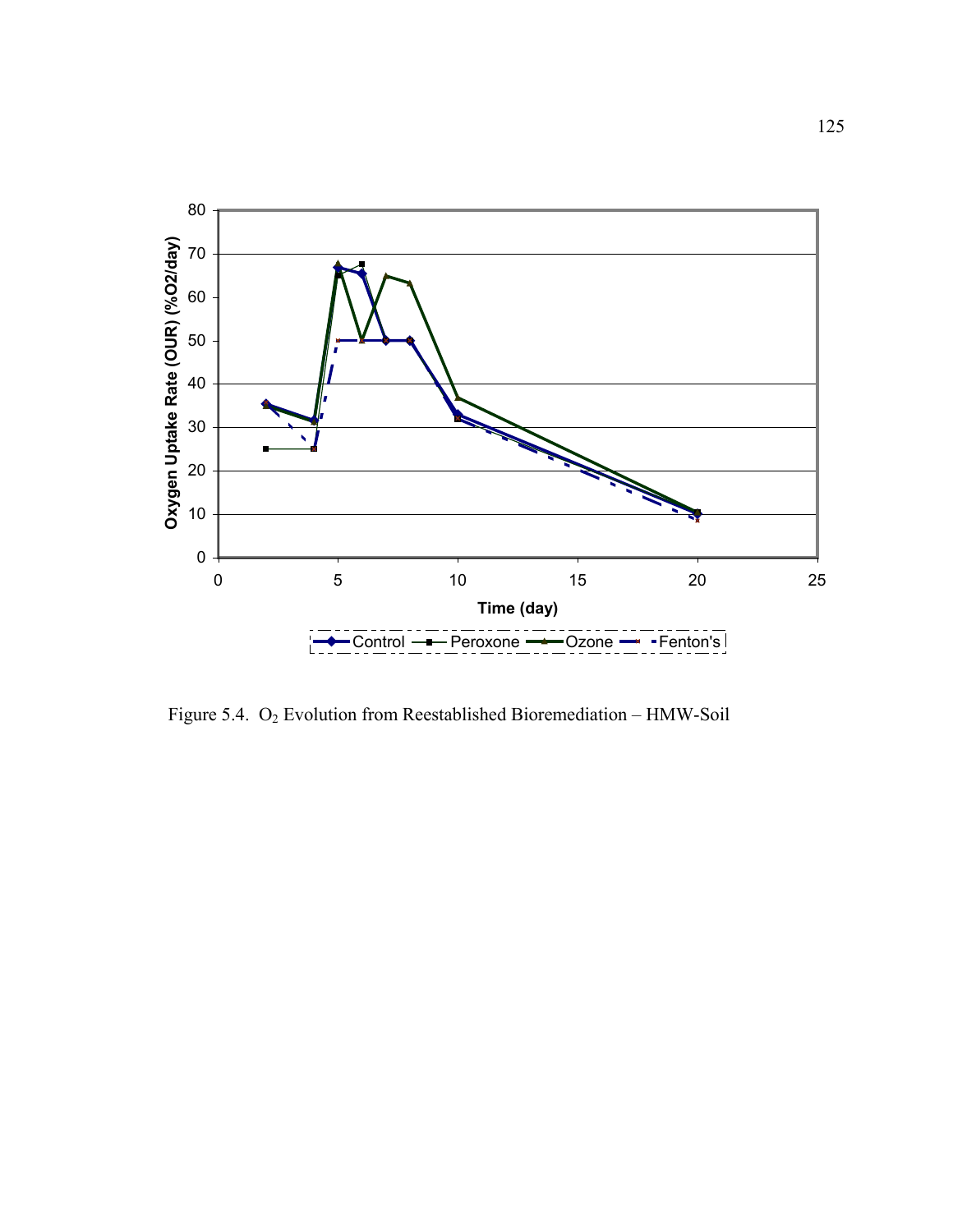

Figure 5.5. CO2 Evolution from the Reestablished Bioremediation Stage – HMW-Soil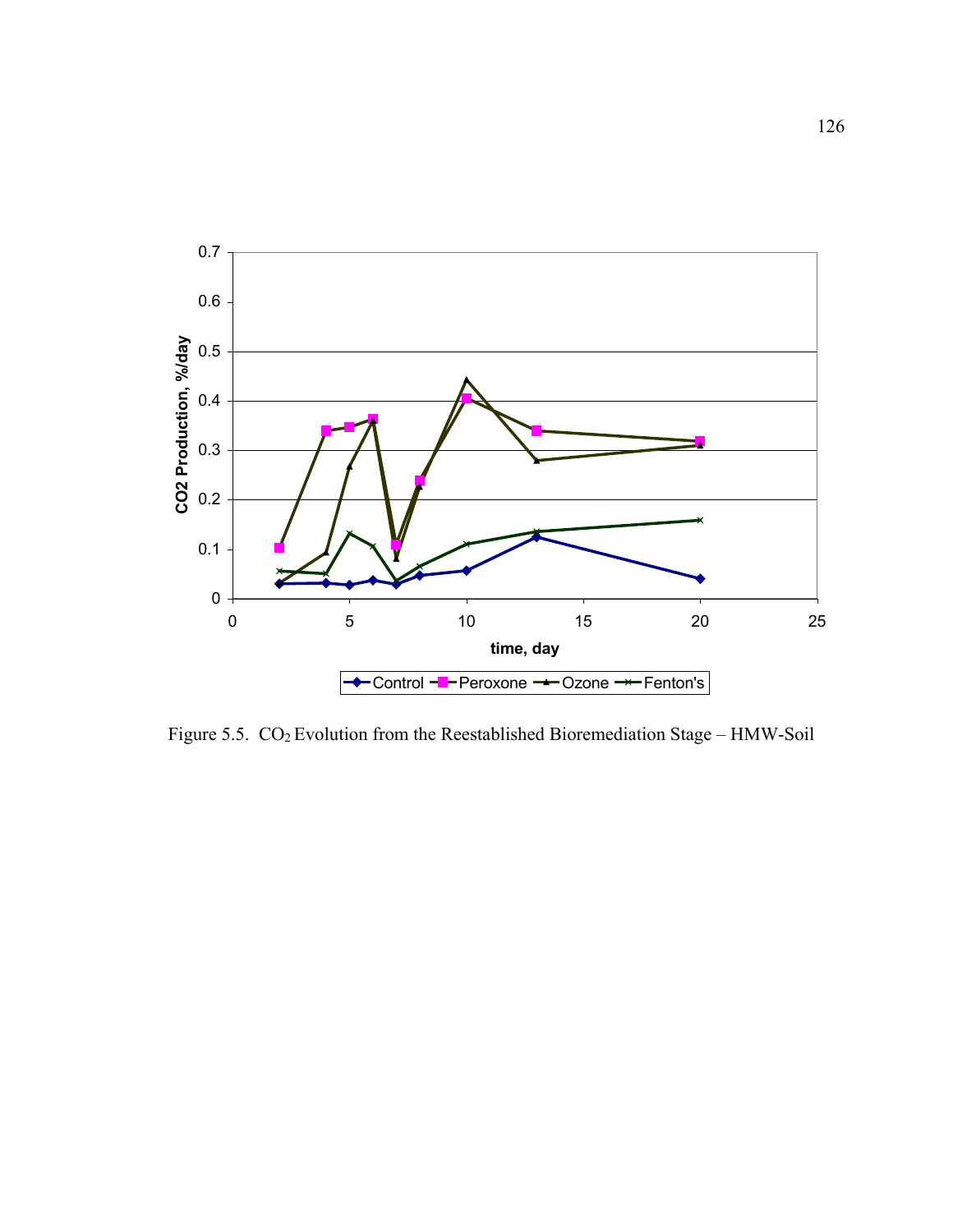

Figure 5.6. Headspace VOC Levels during the Reestablished Bioremediation Stage - HMW-Soil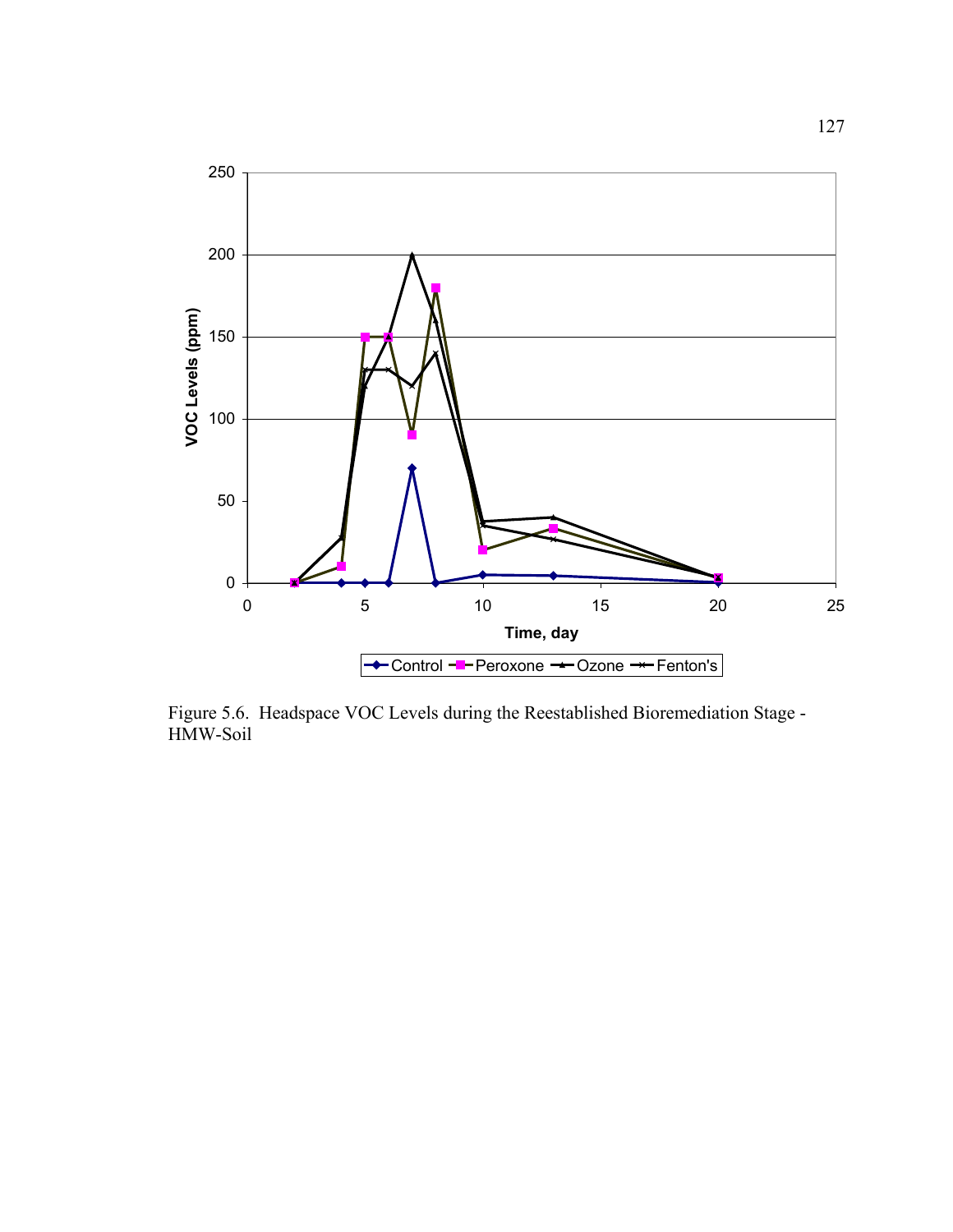

Figure 5.8. BIO/OX/BIO Treatment of the LMW-Soil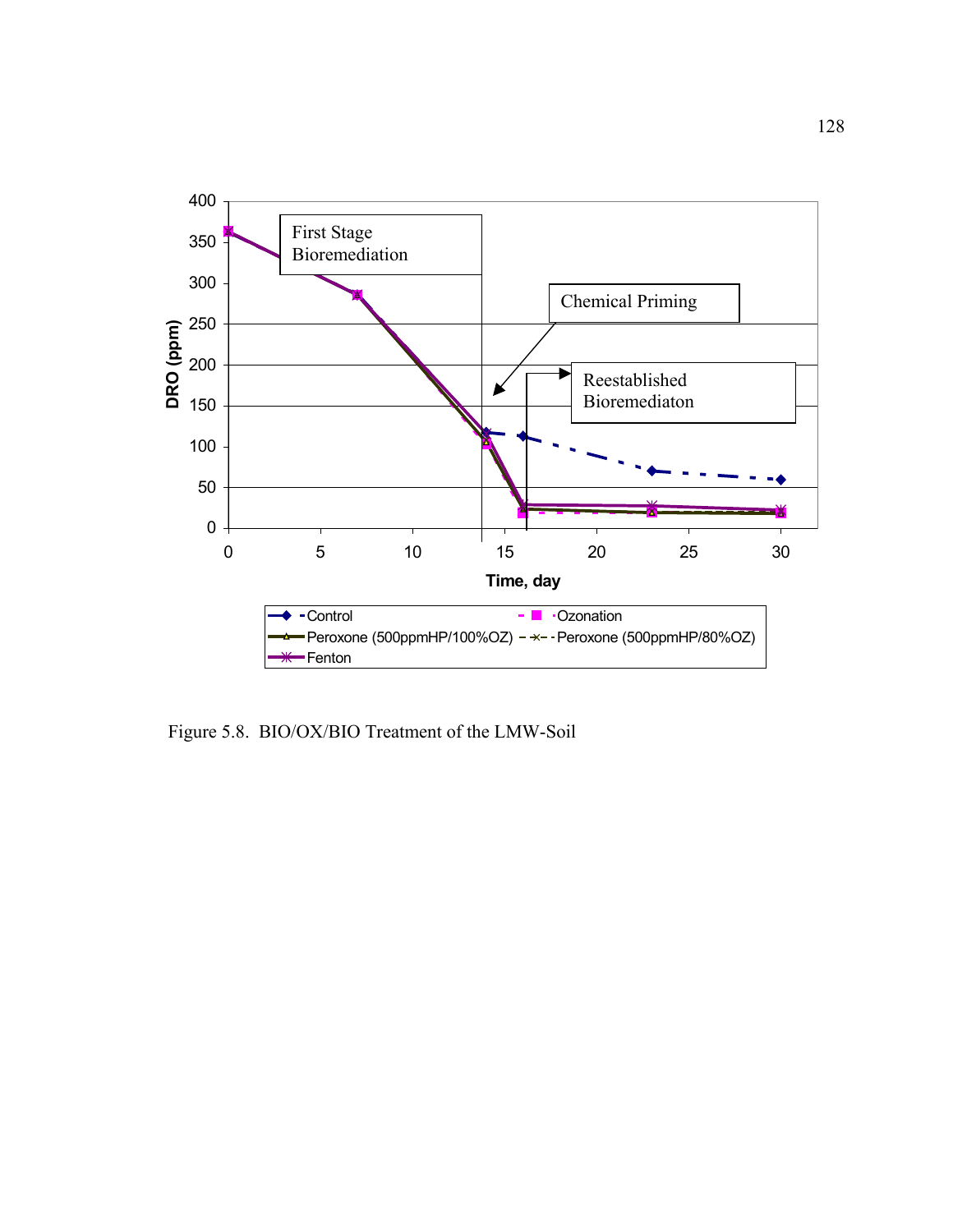

Figure 5. 9. Chemical Priming Experiments Results – LMW-Soil in Packed Soil Column

- 1. Control: Bioremediation, oxygen (90% (v/v) @ 1.5 scfh
- 2. 2. Ozonation :  $2.5\%$  (v/v) ozone  $\omega$  1.5 scfh, 2 hours
- 3. 3. Peroxone 1: 4.5% ozone  $@1.5$  scfh/500 mg/kg H<sub>2</sub>O<sub>2</sub>, 2 hours
- 4. 4. Peroxone 2: 2.5% ozone  $\dddot{\textomega}$ 1.5 scfh/500 mg/kg H<sub>2</sub>O<sub>2</sub>, 2 hours
- 5. 5. Fenton: 20,000 mg/kg  $H_2O_2/2,000$  mg/kg  $FeSO_4$ , 24 hours.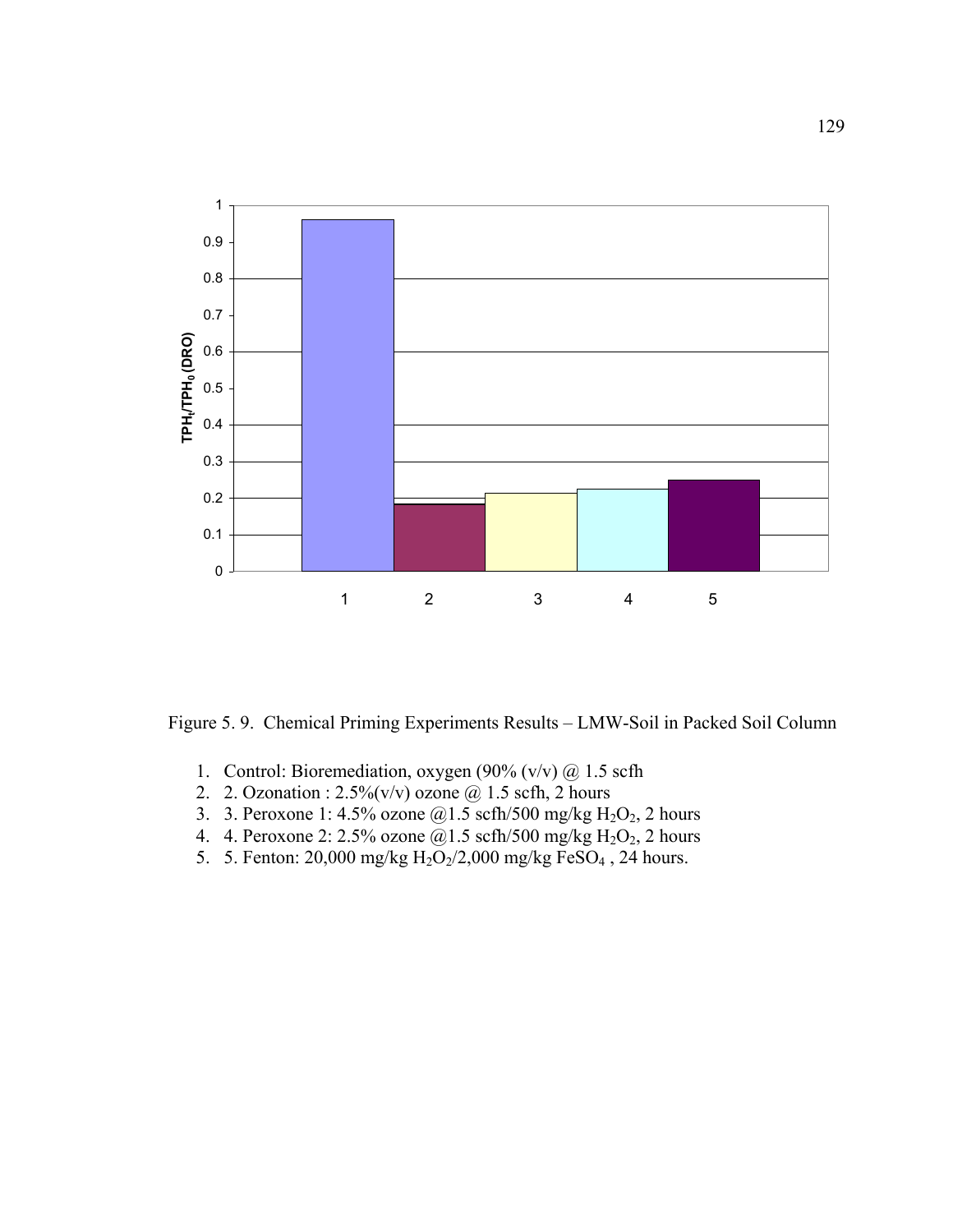

Figure 5.10. O2 Evolution from BIO/OX/BIO Treatment of the LMW-Soil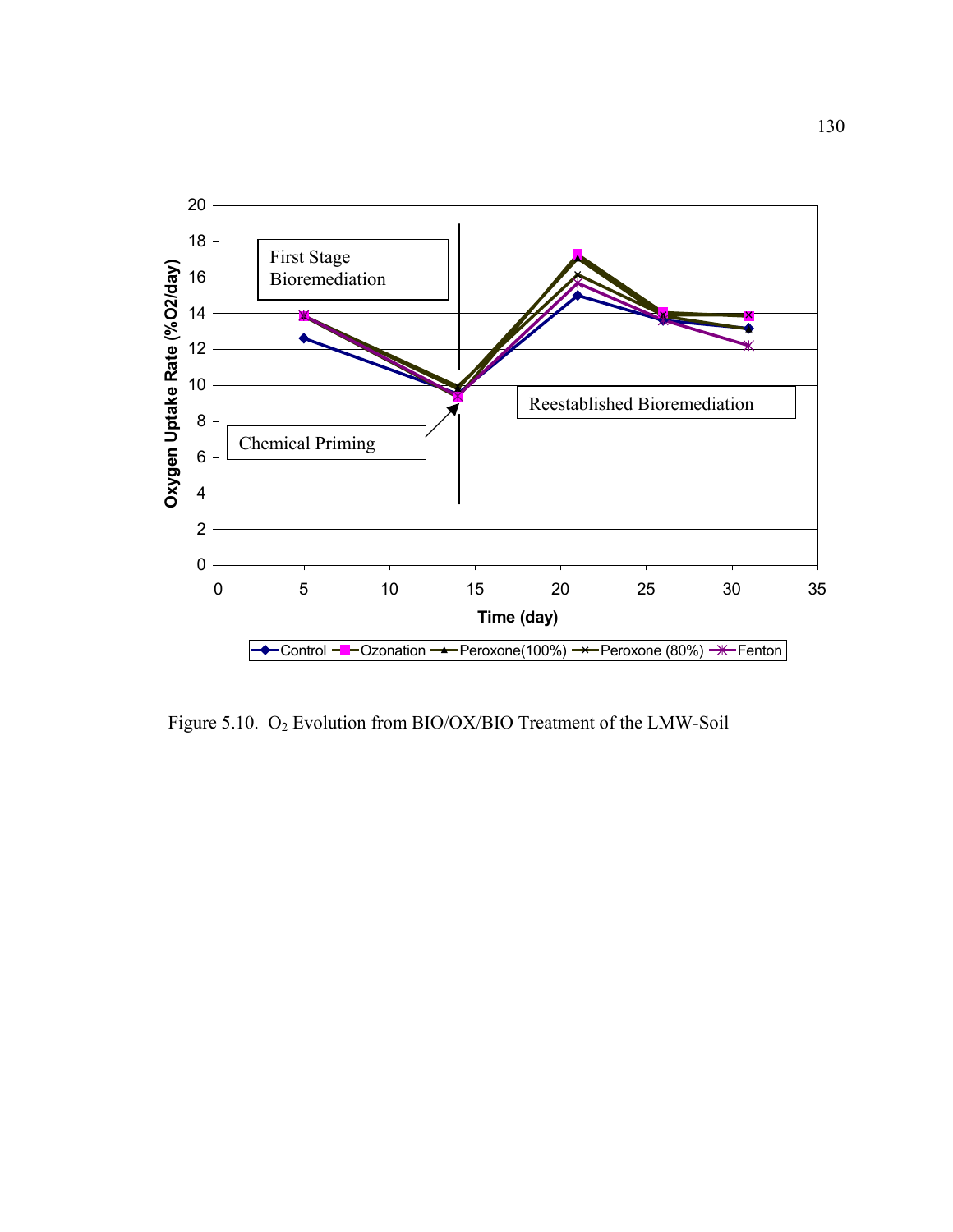

Figure 5.11. CO<sub>2</sub> Evolution from BIO/OX/BIO Treatment of the LMW-Soil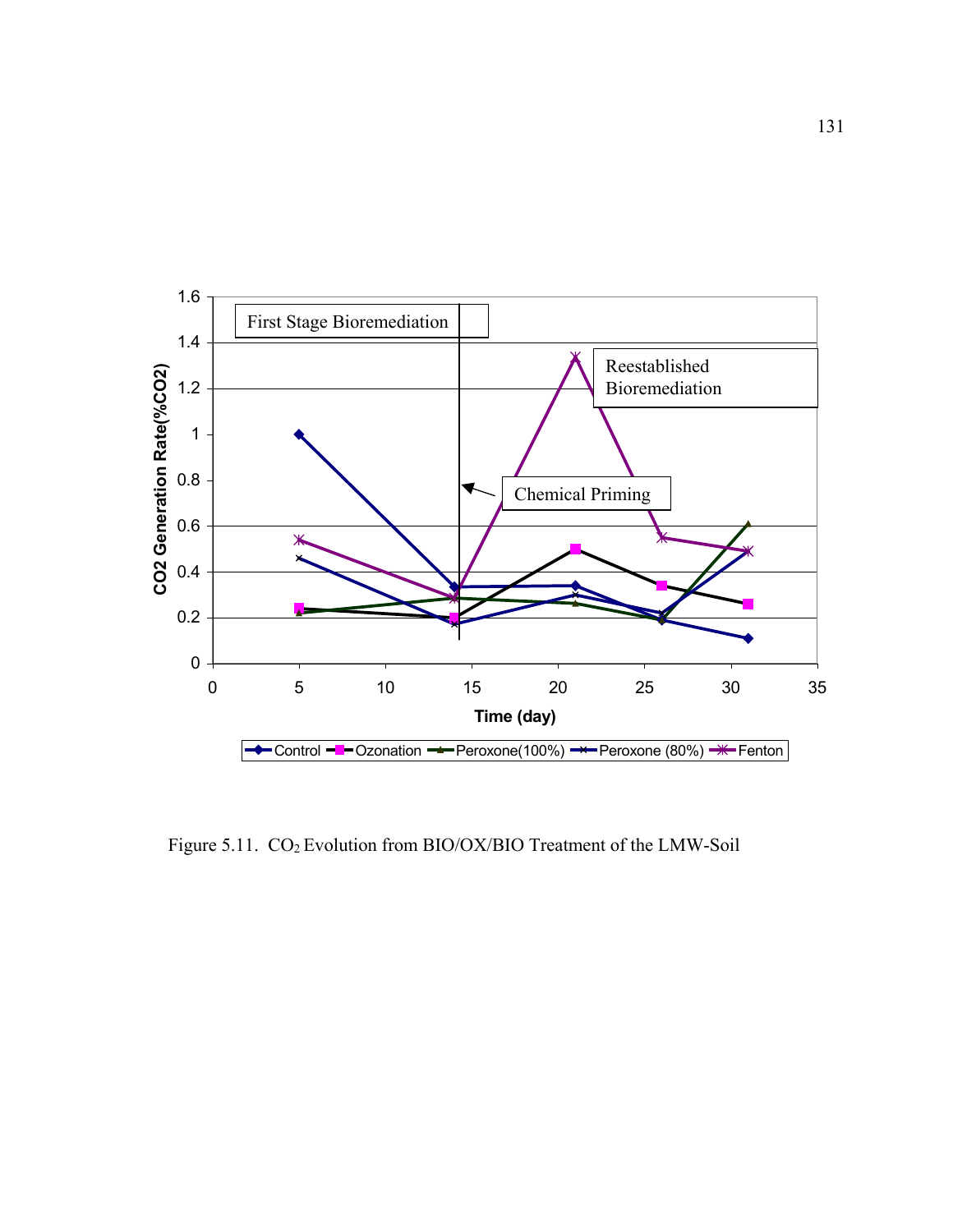

Figure 5.12. Headspace VOC Levels in BIO/OX/BIO Treatment of the LMW-Soil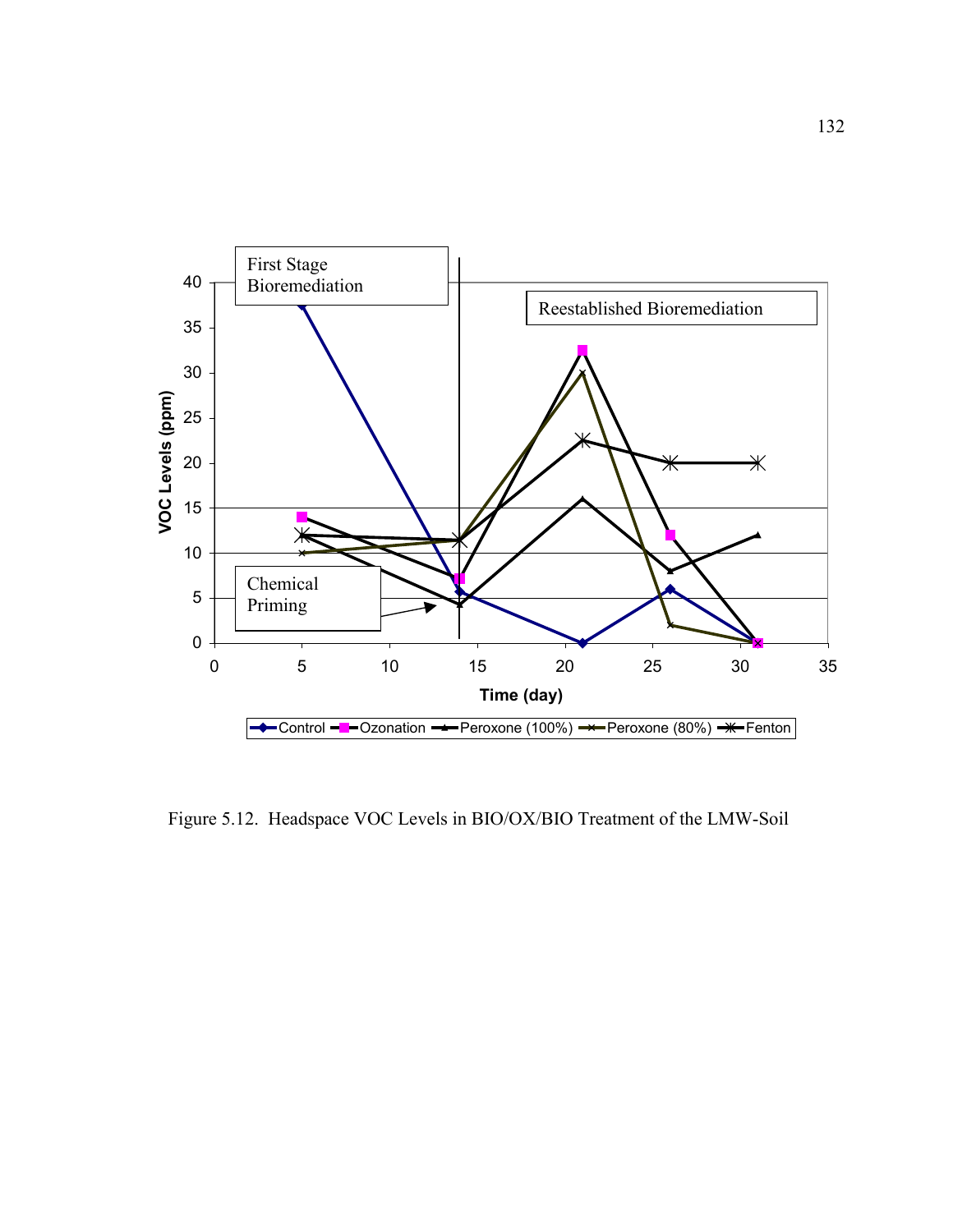## **CHAPTER VI**

## **CONCLUSIONS AND ENGINEERING SIGNIFICANCE**

The results of this study provide sufficient evidence for the feasibility of chemical oxidation enhanced bioremediation of TPH contaminated soils. Several conclusions can be made as an outcome of this investigation.

#### Slurry Phase Experiments

Firstly, chemical priming, performed in both slurry and packed soil systems, is capable of increasing the rate and extent of TPH removal within soil matrices. In slurry systems, Fenton's Reagent carried under acidic conditions yielded greater TPH degradation efficiencies than at neutral pH. Higher Fenton's Reagent dosages achieved more TPH removal during the chemical priming stage than lower Fenton's Reagent dosages. However, results from reestablished bioremediation attempts indicate that all chemical primed systems, regardless of Fenton's Reagent dosages, have the similar overall final TPH removal efficiencies. Compared with the Control Set, the chemical primed slurries achieved more than 32% additional removal of the heavy TPH for the HMW-Soil and 26% for the LMW-Soil during the reestablished bioremediation stage. This suggests that Fenton's Reaction, regardless of the dosage level, increases the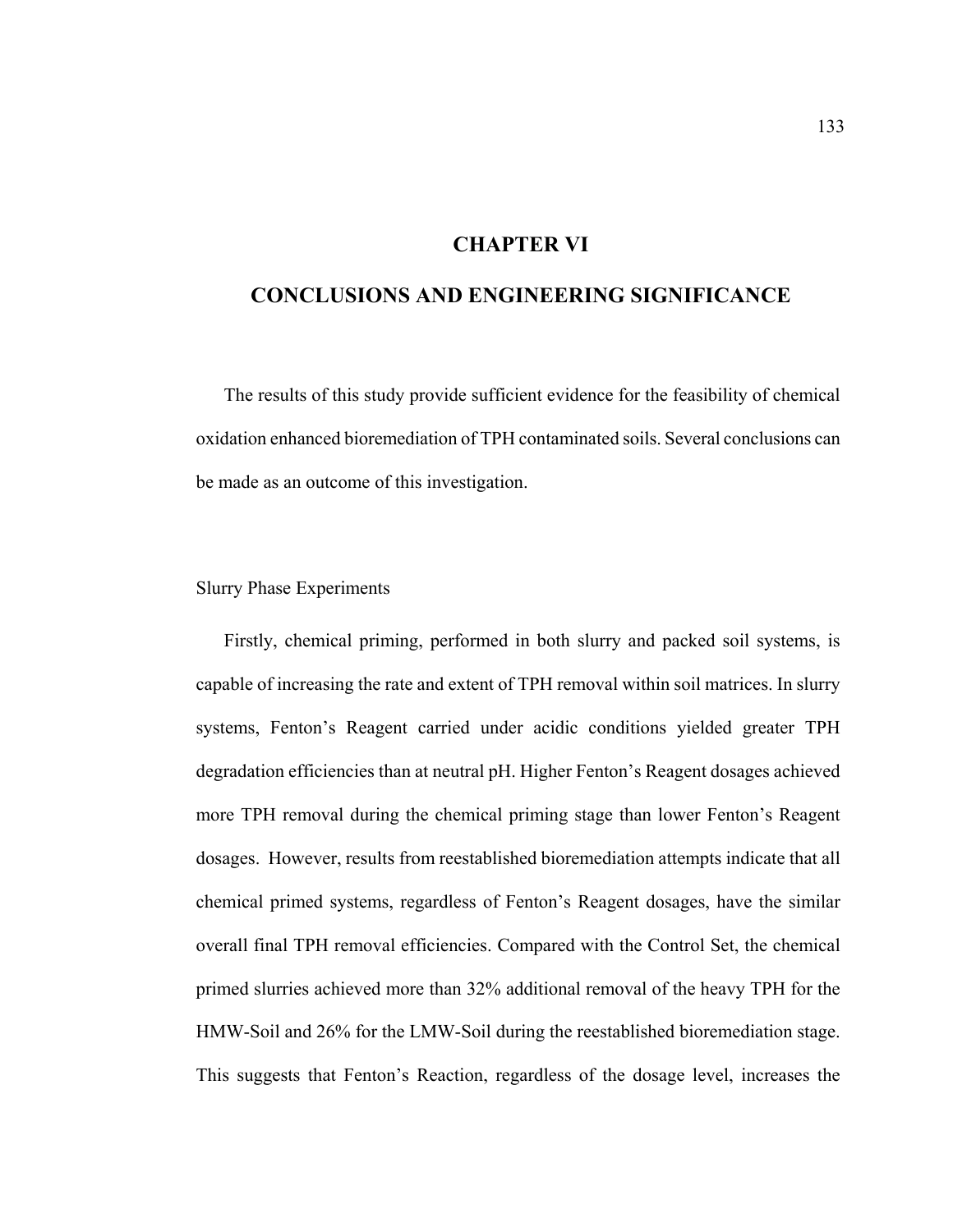biodegradation potential of the soil TPH and makes unavailable or biorecalcitrant compounds more susceptible to biotreatment. Hence, these data verify that chemical priming in the form of Fenton's Reagent treatment is responsible for increased treatment rate and extent of TPH percent removal from the soils. Fenton's Reagent using 5,000 ppm hydrogen peroxide and 500 ppm ferrous sulfate under a pH of 2.5 was a comparably more effective, and possibly a more economical treatment condition, than the higher dosage conditions. This conclusion is based on the fact it achieved the same TPH removal enhancement efficiency during the reestablished bioremediation at lower hydrogen peroxide and ferrous sulfate dosages. Severe foaming problems were observed during this study for peroxone and ozonation applied in soil slurries. Management of foaming in the slurries remains unresolved. As such, ozonation and peroxone were not tested in slurry systems.

#### Soil Column Experiments

In the packed soil column experiments, results confirmed the Phase I data in that all three types of proposed chemical oxidation priming processes successfully increased the biodegradation potential of the contaminants in previously biologically treated soils. For the HMW-Soil, ozonation appeared to have provided the best enhancement to the reestablished bioremediation. Approximately 30% additional removal of the heavy TPH over the residual heavy TPH from first stage bioremediation was achieved during ozonation chemical priming stage. An additional 39% was removed during the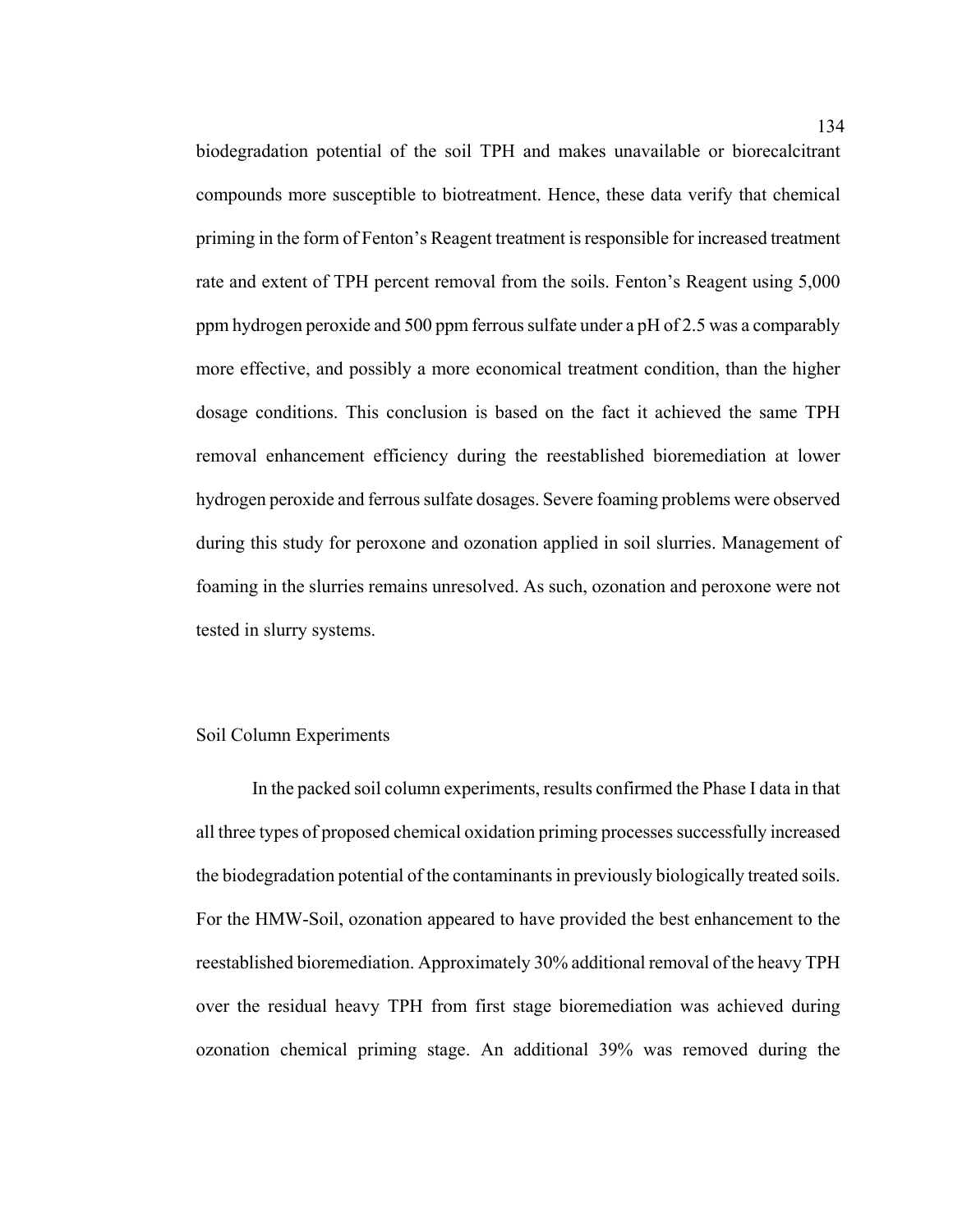reestablished bioremediation stage. The peroxone process had the highest total TPH removal capability during the oxidation stage with 90% of total residue TPH being removed. However, little subsequent TPH removal (an additional of 2%) was observed during the reestablished bioremediation. Fenton's Reagent treatment did not appear to have the expectantly high enhancement capacity for the reestablished bioremediation stage. Only 10% additional heavy TPH removal was observed during the reestablished bioremediation stage for Fenton's Reagent.

The TPH in the LMW-Soil appeared to be very biodegradable at the onset using aeration, activated sludge seeding, and nutrient amending providing treatment. About 70% of the initial TPH was removed within the first 2 weeks of incubation. An additional 23% of the TPH was removed during the chemical priming stage. Unlike the HMW-Soil, the peroxone processes did not achieve a greater TPH removal than ozone and Fenton's Reagent. All of the oxidation conditions yielded similar TPH removals during the chemical priming stage. An additional 2% of the TPH was typically removed during the 2 weeks of reestablished biological treatment. This is likely the result of limited degradable TPH within the soil system after oxidation. The total proposed approach (BIO/OX/BIO) yielded a 20 ppm final TPH level in the LMW-Soil. Conversely, the Control Set after 4 weeks of biological treatment alone, resulted in a final 84% TPH removal (TPH level of approximately 60 ppm).

The proposed BIO/OX/BIO scheme was proven to be successful in treating the two contaminated soils tested (especially the HMW-Soil). Chemical priming was observed to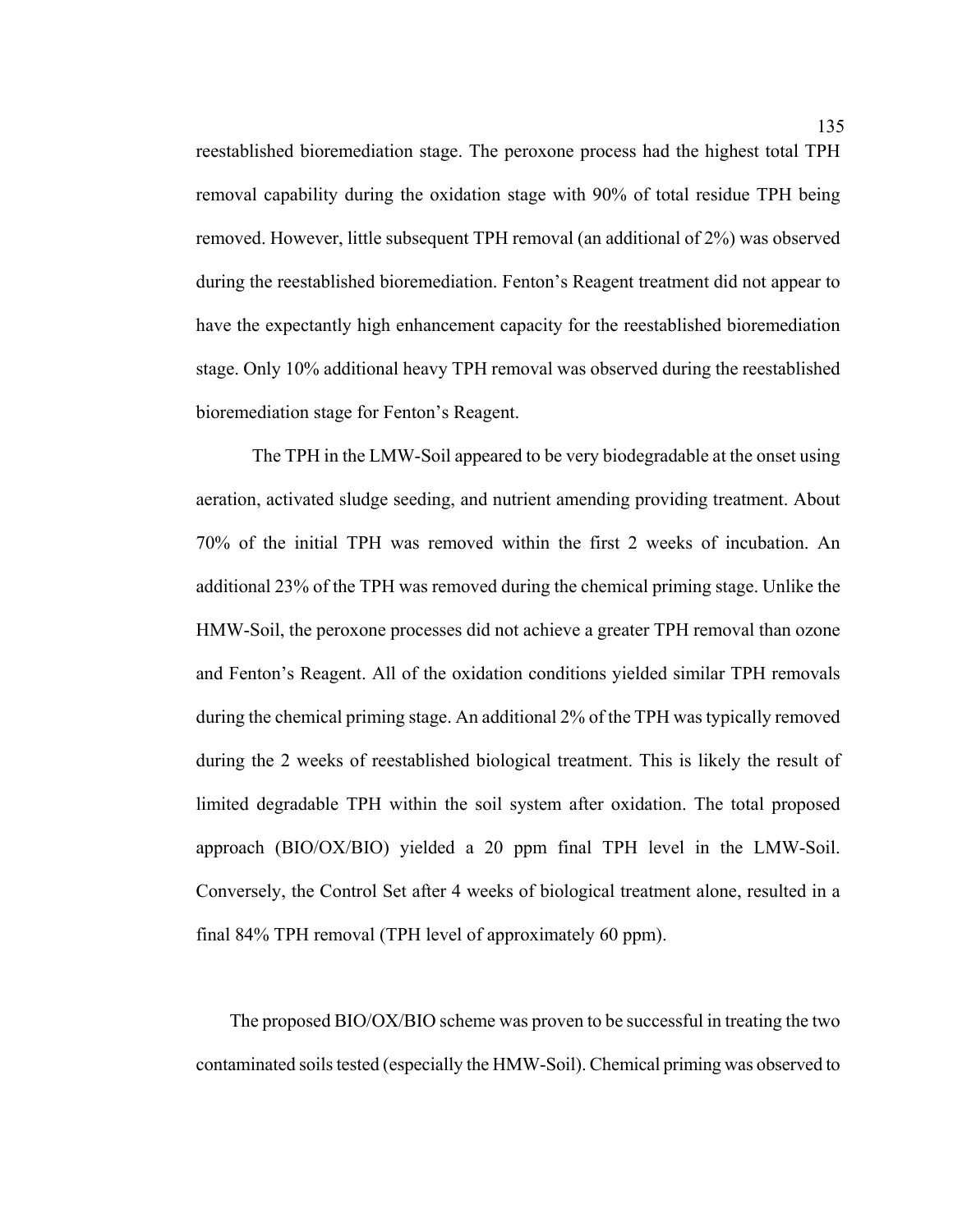be more advantageous with the HMW-Soil that was contaminated with heavy refractory petroleum hydrocarbons, versus the LMW-Soil, which was contaminated with lighter diesel range organics. For the more biodegradable LMW-Soil, a BIO or BIO/OX treatment appears to be a sufficient option for the remediation of this soil.

In summary, this study indicates that petroleum hydrocarbon contaminants, especially the high boiling point hydrocarbons, can be treated by chemical oxidation primed bioremediation using a BIO/OX/BIO technique. However, additional investigations on chemical oxidizer dosage effects and the influence of oxidizers on soil fabric and microorganism health are needed. Biological treatment and chemical oxidation process integration techniques should be further studied before fielding this innovative concept.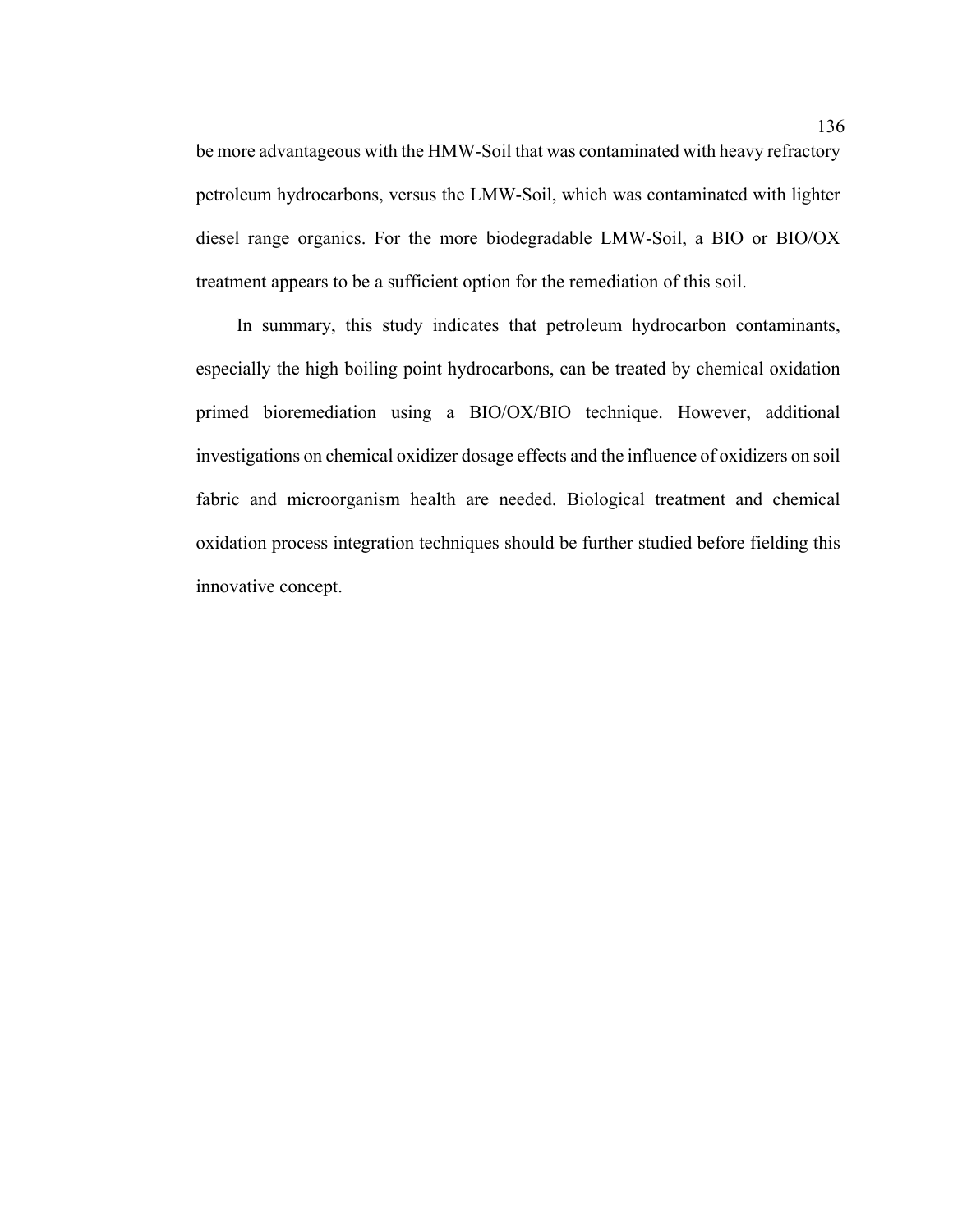## **REFERENCES**

- Alekseeva, V. A., (1965), Use of Ozone in Purification of Wastewater, Khim Tekhnol Topliv I Masel.
- Alfrey, T., (1964), in Chemical Reactions of Polymers, Ed. Fettes, J. M., Interscience, New York.
- Allemane, H., (1994), Oxydation de quelques composes organiques en milieu aqueux parozonation catalytique, Ph. D. Thesis, University of Poitiers, France.
- Anonymous, 1989, Mishaps cause three spills off U.S. *Oil and Gas Journal*, Vol. 87, 22.
- Asinger, F. A., (1959), *Chem. Ber.,* Vol. 92, 958.
- Atlas, R.M., (1981), Microbial Degradation of Petroleum Hydrocarbons: an Environmental Perspective., *Microbiology Reviews*, Col. 45, 180-209.
- Atlas, R. M. and Bratha, R., (1972), Biodegradation of Petroleum in Seawater at Low Temperatures, *Canadian Journal of Microbiology,* Vol. 18, 1851-1855.
- Autry, A. R., *et al.*, (1991), Development, Testing, and Field Implementation of SafeSoil<sup>SM</sup>: a Rapid *Ex-Situ* Bioremediation Technology, Presented at the First Annual National R&D Conference on the Control of Hazardous Materials, February 20-22, No. 350-355.
- Autry, A.R. and Ellis, G.M., (1992), Bioremediation: An Effective Remedial Alternative for Petroleum Hydrocarbon-Contaminated Soil, *Environmental Progress,* Vol. 11, No. 4, 318-323.
- Bailey, G.W., and White, J.L (1970), Factors Influencing the Adsorption, Desorption and Movement of Pesticides in Soil., *Residue Reviews,* Vol. 32, 29-92.
- Bailey, P. S., (1982), Ozonation in Organic Chemistry, Academic Press, Inc., New York.
- Baker , K.H., and Herson D.S. (1994), Bioremediation, McGraw-Hill, Inc., New York.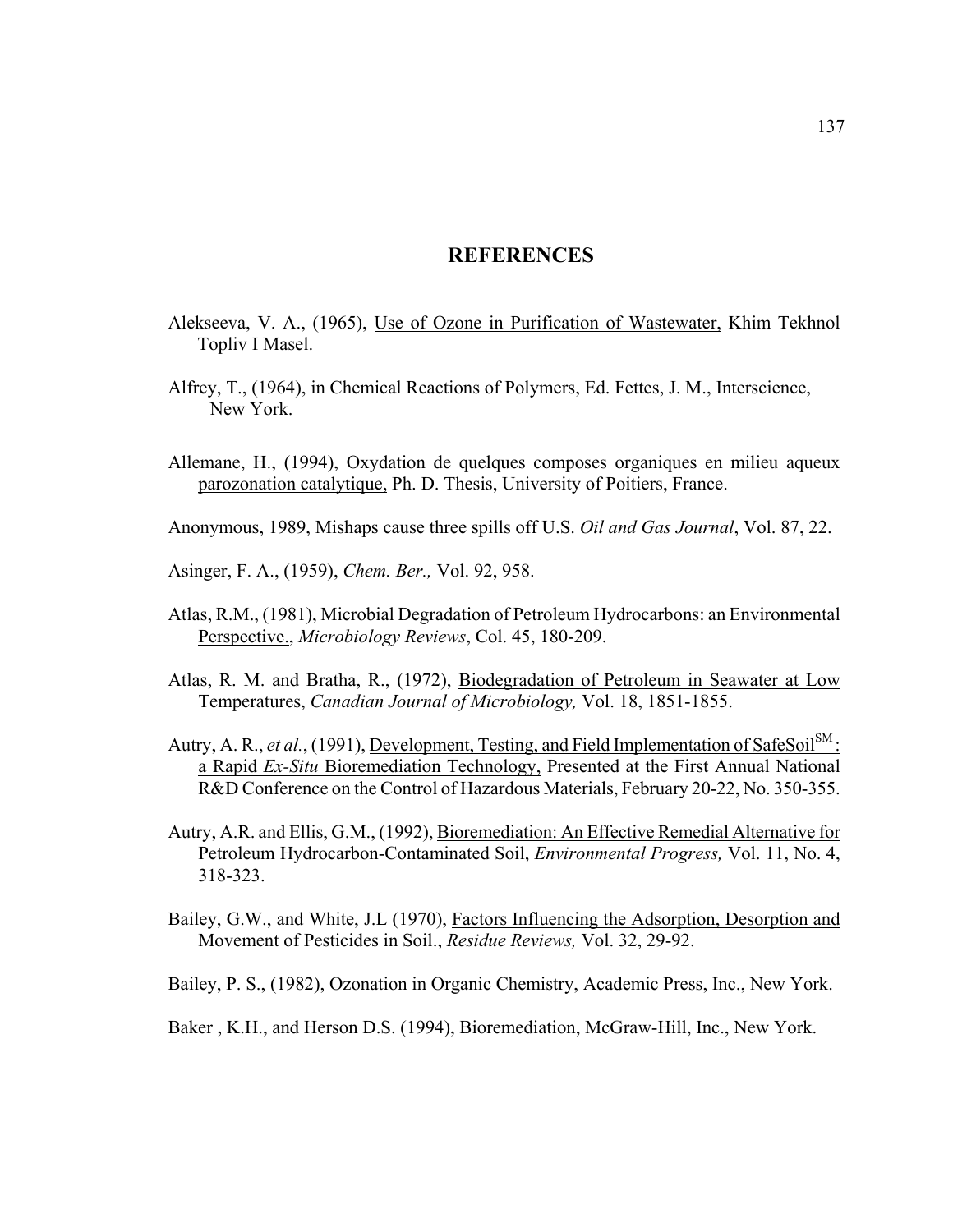- Banerjee, D. K. *et al.,* (1995), Monitoring the Biological Treatment of Anthracene-Contaminated Soil in a Rotating-Drum Bioreactor, *Applied Microbiological Biotechnology,* Vol. 43, 521-528.
- Bauer, J. E. and Capone, D.G., (1985), Degradation and Mineralization of the Polycyclic Aromatic Hydrocarbons Anthracene and Naphthalene in Intertidal Marine Sediments, *Applied Environmental Microbiology,* Vol. 50, 81-90.
- Beltran, F.J., *et al*., (1995), Oxidation of Polynuclear Aromatic Hydrocarbons in Water. 1. Ozonation, *Industrial & Engineering Chemistry Research*, Vol.34, 1596-1606.
- Bentz,A. (1978), Who Spilled the Oil, *Analytical Chemistry*, Vol. 50, 655A.
- Block, R., Stroo, H., and Swett, G.H.,(1993), Bioremediation Why Doesn't It Work Sometimies?, *Chemical Engineering Progress*, August 1993, 44-50.
- Blum, D. J. and Speece, R. E., (1991) A Database of Chemical Toxicity to Environmental Bacteria and its Use in Interspecies Comparisons and Correlations, *Research Journal of Water Pollution Control Federation,* Vol. 63, 198-207.
- Bollag J.M., and Bollag, W.B. (1995), Soil Contamination and the Feasibility of Biological Remediation, Bioremediation: Science and Applications, Soil Science Special Publication Number 43, Madison, Wisconsin, USA.
- Bossert, I. And Bartha, R., (1984), The Fate of Petroleum in Soil Ecosystems, Petroleum Microbiology, ed. Atlas, R.M., Macmillan Publishing Co., New York, pp. 434-476.
- Britton, L.N., (1985), Feasibility Studies on the Use of Hydrogen Peroxide to Enhance Microbial Degradation of Gasoline., American Petroleum Institute, Washington DC, API Publ. No.4389, 36pp.
- Brown, K.L. *et al.* (1995), Chemical and Biological Oxidation of Slurry- phase Polycyclic Aromatic Hydrocarbons, *Bioremediation*, Vol. 3 (9).
- Brown, R.A., Norris, R.D, and Brubaker, G.R.(1985), Aquifer Restoration with Enhanced Bioreclamation. *Pollution Engineering,* 17, 25-8.
- Burchell, M.R. (1996), Biocell Treatment of Petroleum Hydrocarbon Contaminated Soils, A Dissertation, University of Mississippi.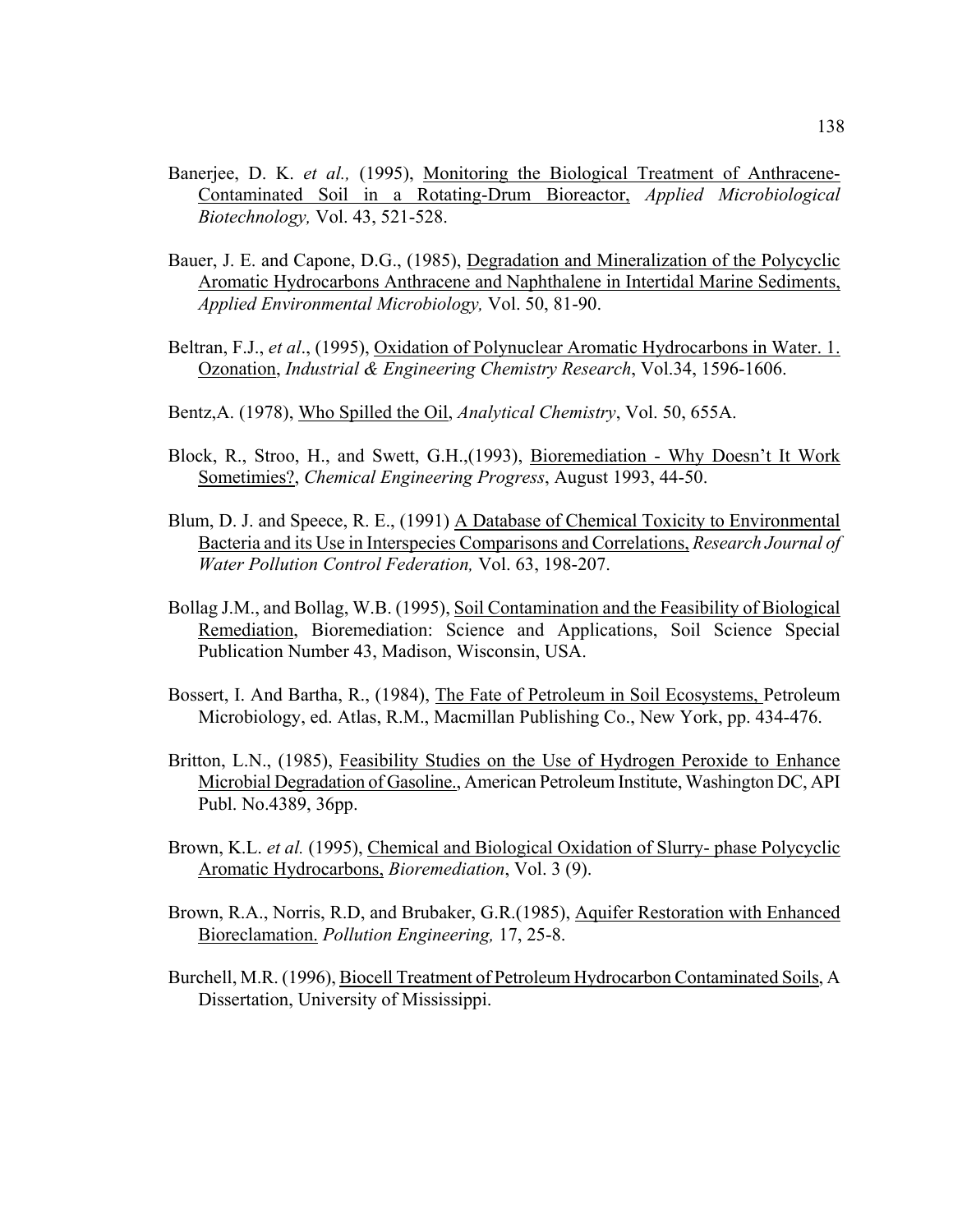- Carberry, J.B.(1994), Bioremediation of Hydrocarbon-Contaminated Soils Using Indigenou Microbes, in Remediation of Hazardous Waste Contaminated Soil., edited by Wise, D.L. and Trantolo, D.J., Marcel Dekker, Inc. New York. 317-345.
- Cerniglia, C. E., (1984), Microbial Transformation of Aromatic Hydrocarbons, Petroleum Microbiology, 1<sup>st</sup> ed., pp. 99-129, MacMillan, New York, NY.
- Chang, Z. Z., *et al.,* (1996), Oil Bioremediation in a High and a Low Phosphorus Soil, *Journal of Soil Contamination,* Vol. 5, No. 3, 215-224.
- Chen, B.H., Wang, C.Y., and Chiu, C.P., (1996), Evaluation of Analysis of Polycyclic Aromatic Hydrocarbons in Meat Products by Liquid Chromatography., *Journal of Agriculture and Food Chemistry,* Vol. 44, 2244-2251.
- Cheng, H. H. *et al.,* (1983), Catechol and Chlorocatechols in Soil: Degradation and Extractability, *Soil biology & biochemistry,* Vol. 15, 311-317.
- Cgiegee, R., (1968), Chimia, Vol. 22, 392.
- Cornell, L. P. and Kuo, C. H., (1984), A Kinetic study of Ozonation of Phenanthrene in Aqueous Solution, Tr. Air Pollu. Control Asso., TR-2, 275-286.
- Delfino, J. J. and Miles, C.J., (1985), Aerobic Anaerobic Degradation of Organic Contaminants in Florida Groundwater, *Proceedings of the soil and crop science society of Florida*, Vol. 44, 9-14.
- Dibble, J.T. and Bartha, R., (1979), Effect of Environmental Parameters on the Biodegradation of Oil Sludge, *Applied and Environmental Microbiology*, Vol. 37, No.4, 729-739.
- Dong, M.W., Duggan, J.X., and Stefanou, S.A.,(1993), A Quick-Turnaround HPLC Method for the Analysis of Polycyclic Aromatic Hydrocarbons in Soil, Water and Waste Soil., *LC-GC*, Vol. 11, 802-810.
- Donnelly, K. C., *et al.,* (1991), Bacterial Mutagenicity and Acute Toxicity of Solvent and Aqueous Extracts of Soil Samples from an Abandoned Chemical Manufacturing Site, *Environmental Toxicology Chemistry,* Vol. 10, 1123-1131.
- Edwards, N.T., (1983), Polycyclic Aromatic Hydrocarbons (PAHs) in the Terrestrial Environment - A Review., *Journal of Environmental Quality,* Vol. 12, No. 4, 427- 441.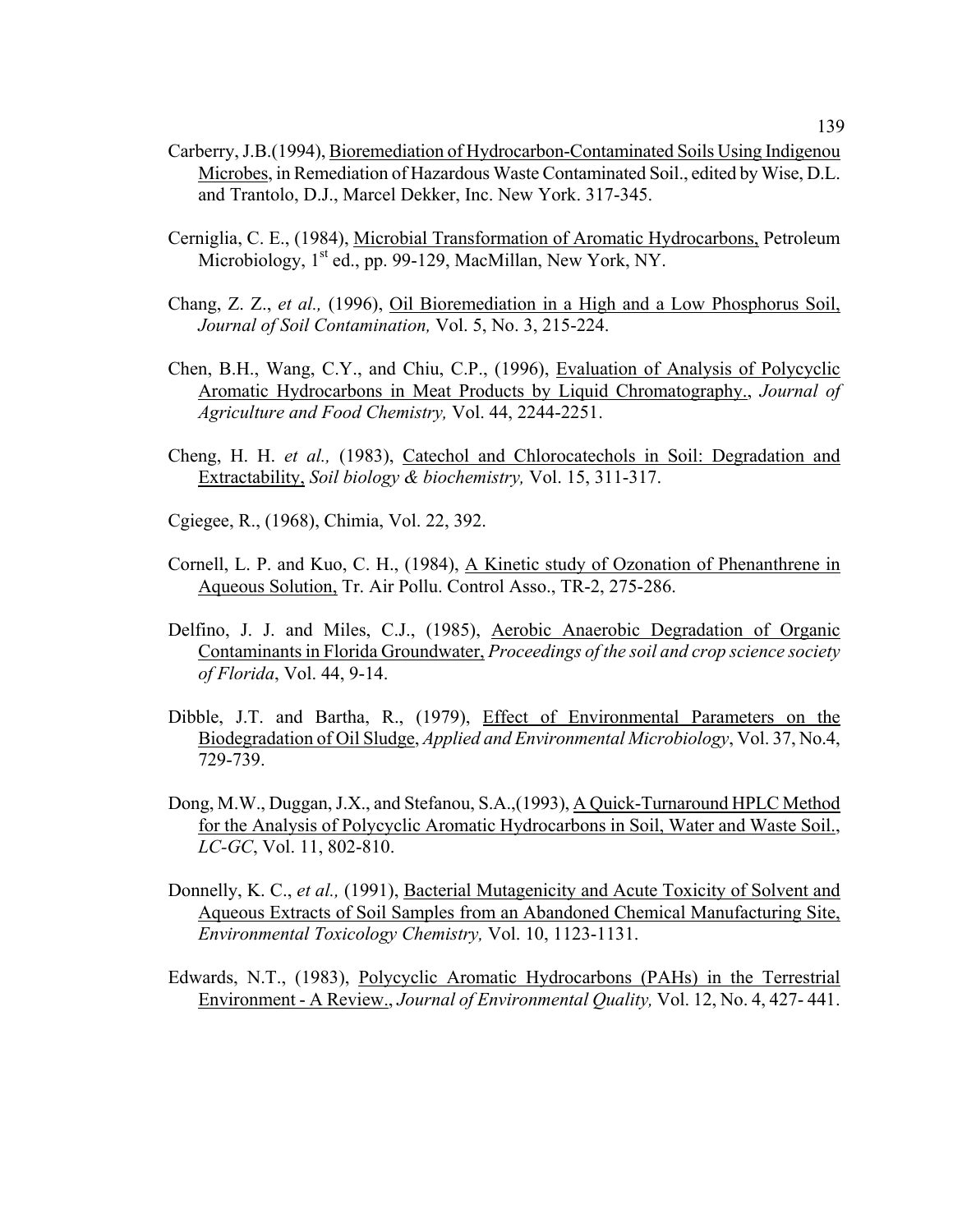- Ehrlich, H. L. *et al.,* (1985), Microbial Populations in a Jet Fuel Contaminated Shallow Aquifer at Tustin, California, U.S. Geological Survey, Open-file Report 85-335. Prepared in cooperation with the U.S. Marine Corps.
- Elizardo, K., (1991), Fighting Pollution with Hydrogen Peroxide., *Pollution Engineering*, Vol. 23, No. 9, 106-109.
- Ellis, R., Balba, M.T., and Theile, P. (1990), Bioremediation of Oil Contaminated Land, *Environmental Technology,* Vol.11, 443-455.
- Englert, C. J. *et al.,* (1993), Bioremediation of Petroleum Products in Soil, Principles and Practices for Petroleum Contaminated Soils, ed. Calabrese, E. J. and Kostecki, P. T., Lewis Publishers, pp. 111-129.
- Evans, W. C., and Fuchs, G., (1991), Anaerobic Degradation of Aromatic Compounds, *Annual Review of Microbiology,* Vol. 42, 289-317.
- Fan, C. Y. and Tafuri, A. N., (1994), Engineering Application of Bio-oxidation Processes for Treating Petroleum-Contaminated Soil, Remediation of Hazardous Waste Contaminated Soils, ed. Wise, D. L. and Trantolo, D. J., Marcel Dekker, Inc., pp. 373-401.
- Fenton, H. J.H., (1894) Oxidation of Tartaric Acid in the Presence of Iron., *Journal of Chemical Society.* 65, 899.
- Focht, D.D., and Bunner W., (1985), Kinetics of Biphenyl and Plychlorinated Biphenyl Metabolism in Soil, *Applied Environmental Microbiology,* Vol. 50, No. 4, 1058.
- Gabriel, P.F., (1991), Innovative Technologies for Contaminated Site Remediation: Focus on Bioremediation, *Journal of Air Waste Management Association.* Vol. 41, 1657-1660.
- Glaser, J. A., (1991), Nutrient Enhanced Bioremediation of Oil-Contaminated Shoreline: the *Valdez* Experience, On-Site Bioreclamation Processes for Xenobiotic and Hydrocarbon Treatment, 1<sup>st</sup> ed., pp. 366-384, Butterworth-Heineman, Stoneham, M.A.
- Glaser, J. A., (1997), Utilization of Slurry Bioreactors for Contaminated solids Treatment an Overview, in In Situ and On-Site Bioremediation: Volume 5, Battelle Press.
- Glaze, W. H., (1987), Drinking Water Treatment with Ozone, *Environmental Science and Technology,* Vol. 21, 224.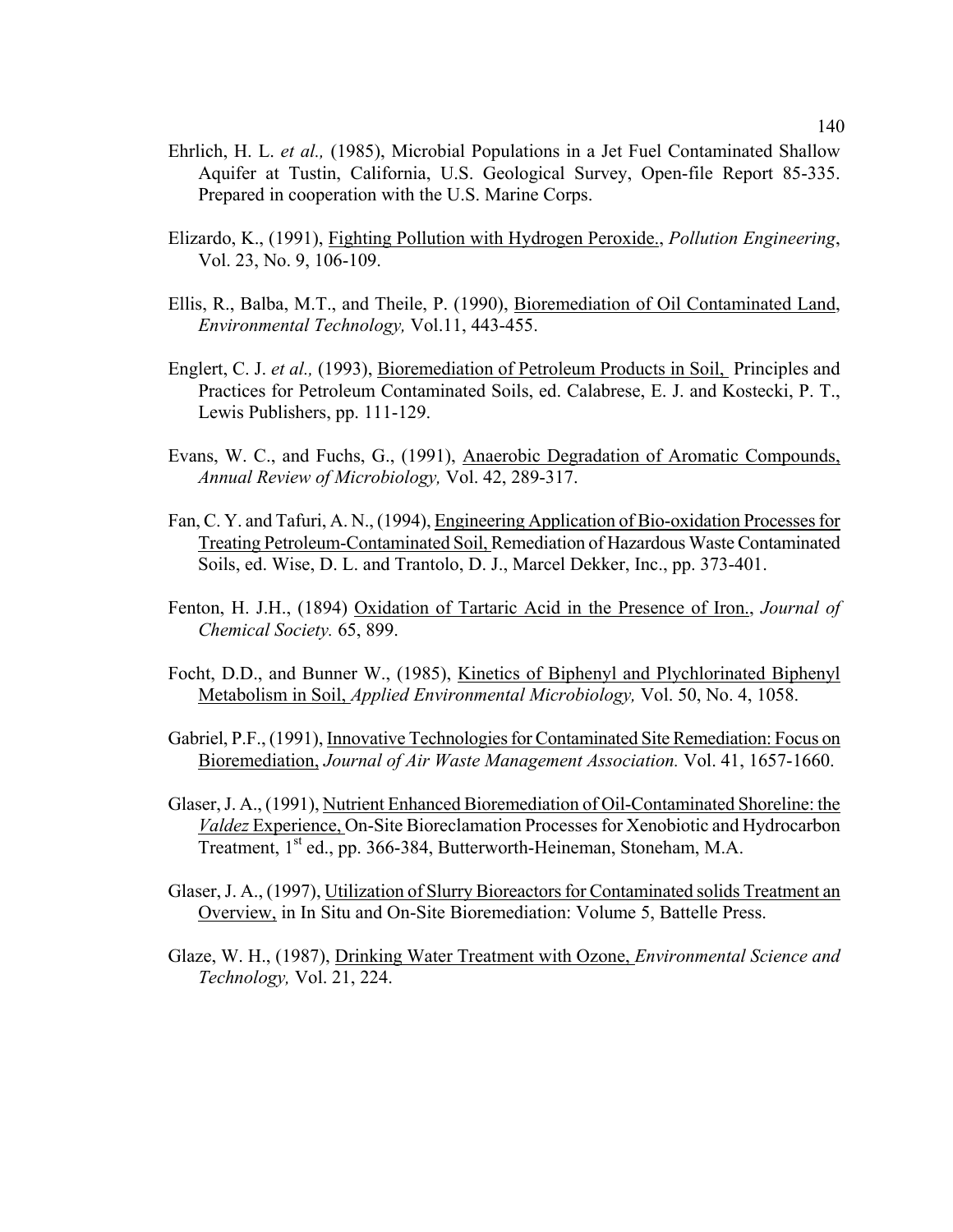- Glaze, W. H., Kang, J., (1989), Advanced Oxidation Processes. Description of a Kinetic Model for the Oxidation of Hazardous Materials in Aqueous Media with Ozone and Hydrogen Peroxide in a Semi-batch Reactor, *Industrial and Engineering Chemical Research,* Vol. 28, 1573-1580.
- Guerin, W. F. and Boyd, S. A., (1992), Differential Bioavailability of Soil-Sorbed Naphthalene to Two Bacterial Species, *Applied and Environmental Microbiology,* Vol. 58, 1142-1152.
- Hagar, R., (1989), Huge Cargo of North Slope Oil Spill, *Oil and Gas Journal,* Vol. 87, 26- 27.
- Harris, R.F. and Arnold, S.M., (1995), Redox and Energy Aspects of Soil Bioremediation, in Bioremediation: Science and Application. Edited by Skipper, H.D. and Turco, R.F., SSSA Spec. Publ. 43m ASA, CSSA and SSSA, Madison WI, 55-86.
- Heely, D.A., Werk, E.S., and Kowalski, R.G., (1994), Bioremediation and Reuse of Soils Containing No. 5 Fuel Oil in New England Using an Above-Ground Treatment Cell : A Case Study, in Remediation of Hazardous Waste Contaminated Soils. edited by Wise, D.L. and Trantolo, D.J., Marcel Dekker, Inc. New York. 162-175.
- Helleur, R. *et al.*, (1979), Ozonation of Fluorene and 9-Fluorenone, Ozone Science and *Engineering,* Vol. 1, 249-261.
- Hoigne,J., (1982), mechanisms, Rates, and Selectivities of Oxidations of Organic Compounds Initiated by Ozonation of Water., In *Ozone Technology and Its Practical Applications*. Edited by Rice, R.G. and Netzer A., Vol. I, 341-379. Ann Arbor Science, Ann Arbor, Mich.
- Hoeppel R.E. and Hinchee, R.E., (1994), Enhanced Biodegradation for On-Site Remediation of Contaminated Soils and Groundwater, Hazardous Waste Site Soil Remediation, Theory and Application of Innovative Technologies, ed. Wilson D. J. and Clarke, A.N., Marcel Dekker, Inc. pp. 311-431.
- Hoover, S. R. and Porges, N., (1952), Assimilation of Dairy Wastes by Activated Sludge, II: The Equation of Synthesis and Oxygen Utilization, *Sewage Industrial Wastes,* Vol. 24.
- Huang, C.P. *et al,* (1993), Advanced Chemical Oxidation : Its Present Role and Potential Future in Hazardous Waste treatment., *Waste Management*, Vol. 13, 361-377.
- Huling, S.G., Bledsoe, B.E., and White, M.U., (1990), Enhanced Bioremediation Utilizing Hydrogen Peroxide as A Supplemental Sourse of Oxygen: A Laboratory and Field Study., U.S. Dept. Commer., Natl. Tech. Ifo. Serv., Washington, DC, 48pp.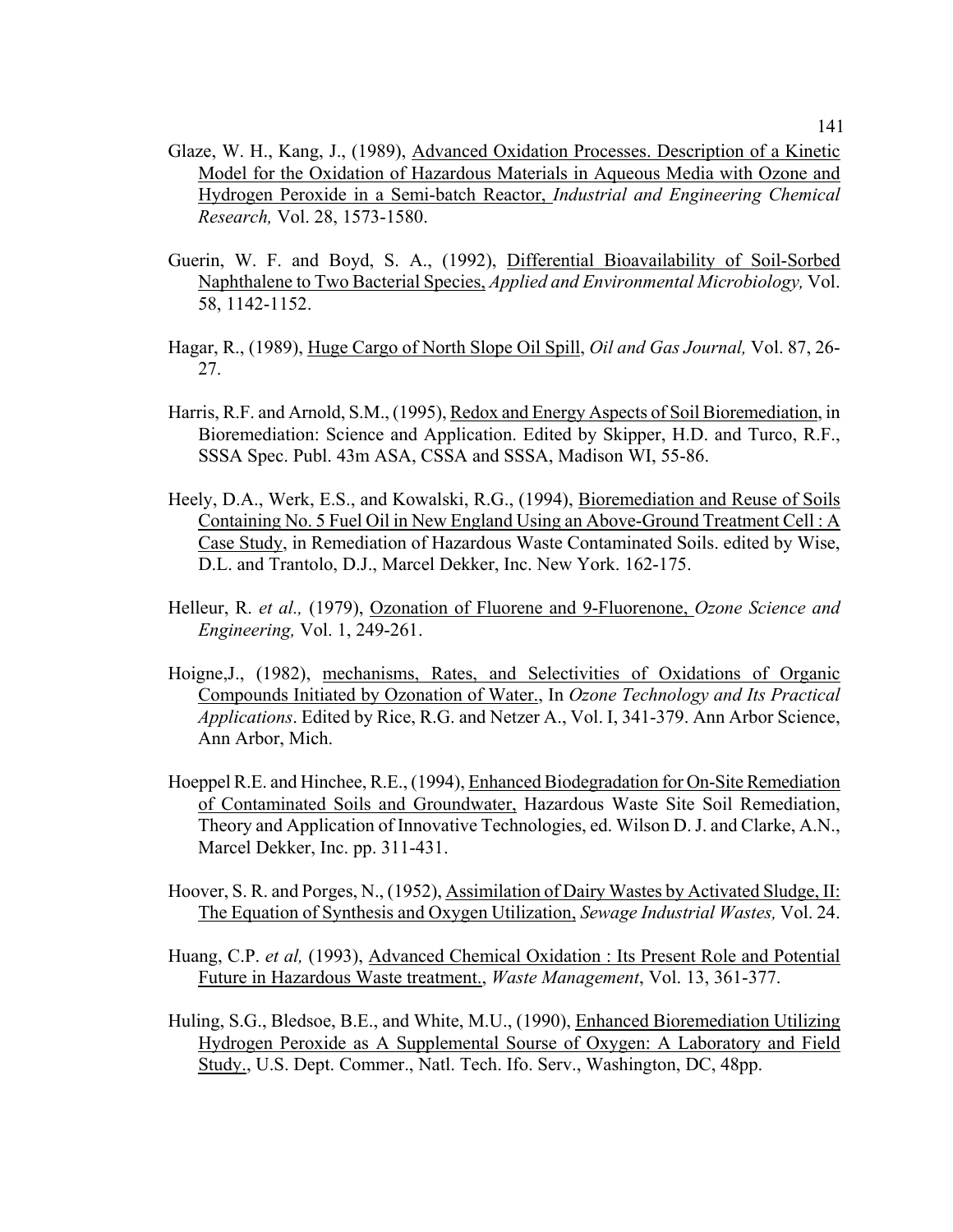- Hutchins, S., (1991), Biodegradation of Monoaromatic Hydrocarbons by Aquifer Microorganisms Using Oxygen, Nitrate, or Nitrous Oxide as the Terminal Electron Acceptor, *Applied Environmental Microbiology,* Vol. 57, 2403-2407.
- Jing, Y., (1998), Biocell Treatment of Heavy Motor Oil Contaminated Soil, A thesis, Mississippi State University.
- Johnston, J. B. and Robinson, S. G., (1982), Opportunities for Development of New Detoxification Processes through Genetic Engineering, Detoxification of Hazardous Waste, ed. Exner, J. H., Ann Arbor Science, Ann Arbor, MI. pp. 301-314.
- Kamnikar,B., (1992), Bioremediation of Contaminated Soil, *Pollution Engineering*, Vol. 24, No. 19, 50-52.
- Kaufman, D.D., *et al*., (1976). Bound and Conjugated Pesticide Residues., *American Chemical Society Symposium Series.,*29. 382p.
- Kawahara, F.K, *et al.,* (1995), Polynuclear Aromatic Hydrocarbon (PAH) Release from Soil During Treatment with Fenton s Reagent., *Chemosphere*, Vol. 31, No.9, 4131- 4142.
- Keck, H. R. *et al*., (1989), Evidence for Cooxidation of Polynuclear Aromatic Hydrocarbons in Soil, *Water Resource Research,* Vol. 23, 1467-1476.
- Kelley, R.L., *et al.*, (1991), Application of Fenton s Reagent as A Pretreatment Step in Biological Degradation of Polyaromatic Hydrocarbons., *Gas, Oil, and Environmental Biotechnology III*, Vol 3, 105-120.
- Kemenade, I.V., Anderson, W.A., Scharer, J.M., and Young, M.M, (1996), Chemical Preoxidation for Enhancing Bioremediation of Contaminated Soils., *Process safety and environmental protection: transactions of the Institute of Chemical Engineers, Part B.*, Vol. 74, No. 2, 125-130.
- Khan,S.U. (1982), Bound pesticide residues in soils and plants., *Residue Review*, Vol. 84, 1- 25.
- Khan, S.U. (1988). Bound Residues. In Environmental Chemistry of herbicides. Vol. II. CRC Press, Inc. Boca Raton, Fl. 266-279.

Kimball, J. W., (1966), Biology,  $2<sup>nd</sup>$  ed., Addison-Wesley, Reading, Mass.

Kubarewicz, J.W., J. L. Pfeffer, T .G. Shea. 1985, Engineering and Development Support of General Decon Technology for the Darcom Installation Restoration Program. U.S. Army Toxic and Hazardous Material agency, Aberdeen proving Ground, MD.

Kuo, C. H. and Huang, C. H., (1995), Aqueous Phase Ozonation of Chlorophenols, *Journal*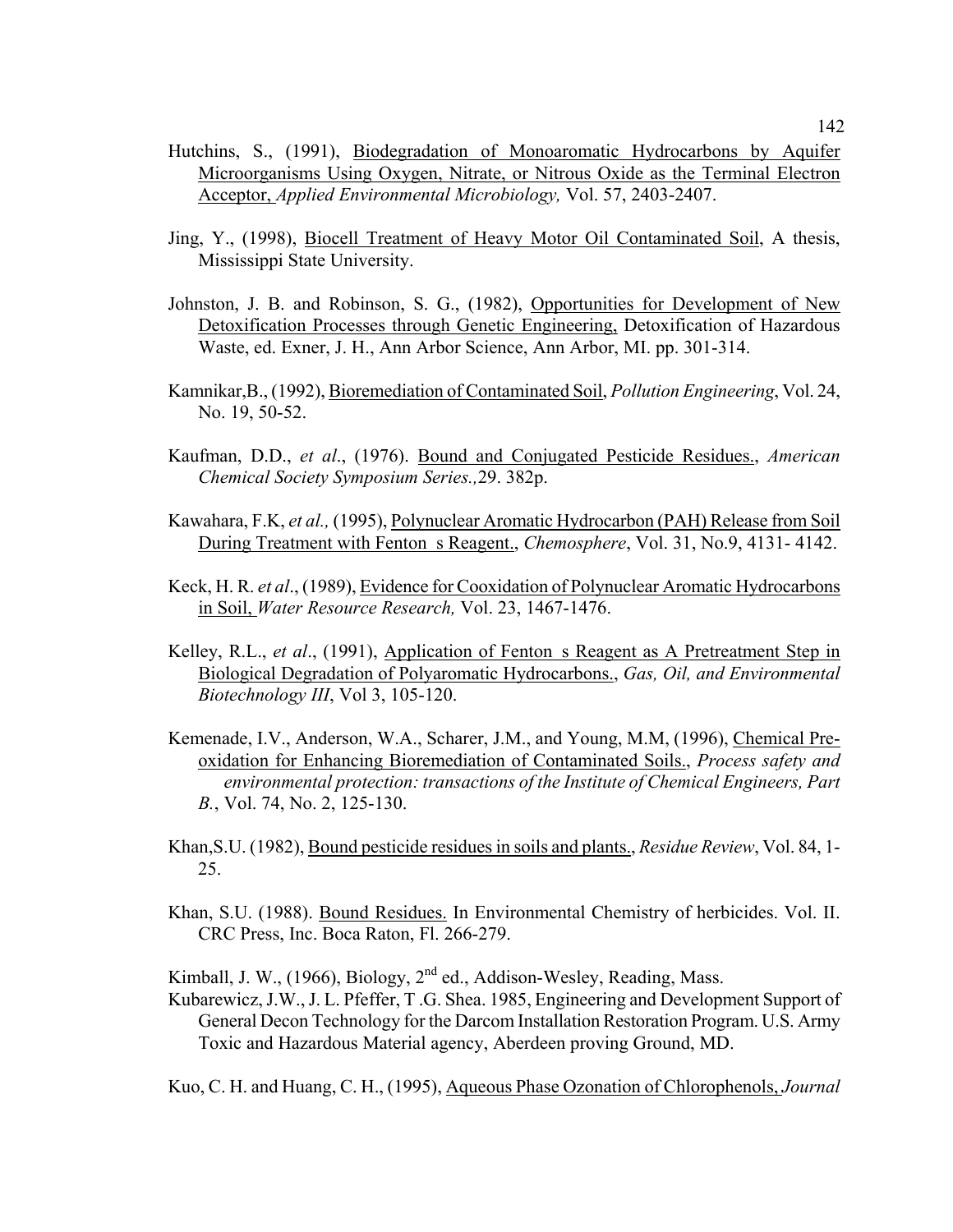*of Hazardous Materials,* Vol. 41, 31-45.

- LaGrega, M. D., Buckingham, P. L., and Evans, J. C., (1994), Hazardous Waste Management, McGraw-Hill, Inc., pp. 185.
- Langlais, B., Reckhow, D. A., and Brink, D. R., (1991), Ozone Water Treatment, Lewis Publishers, Chelsea, MI.
- Leahy, J.G., and Colwell, R.R., (1990), Microbial Degradation of Hydrocarbons in the Environment, *Microbiological Reviews,* Vol. 54, No. 3, 305-315.
- Lee, S. H. *et al.,* (1993), Petroleum Contaminated Soil: Chemistry and Modeling, in Principles and Practices for Petroleum Contaminated Soils, ed. Calabrese ,E. J. and Kostecki, P. T., Lewis Publishers, MI., pp. 323-339.
- Legube, B. *et al.,* (1986), Ozonation of Naphthalene in Aqueous solution II, *Water Research,* Vol. 20, 197-208.
- Lighty, J.L., *et al*., (1993), Thermal Desorption, in Innovative Site Remediation Technology, Vol. 6, Eds Anderson, W.C., American Academy of Environmental Engineers.
- Litchfield, C.D., (1991), Practices, Potential, and Pitfalls in the Applicaion of Biotechnology to Environmental Problems, Environmental Biotechnology for Waste Treatment; Plenum Press, New York. pp 147-157.
- Loehr, R.C., Martin, J.H.,Jr., and Neuhauser, E.F., (1992), Land Treatment of an Aged Oily Sludge-Organic Loss and Change in Soil Characteristics., *Water Research,* Vol. 26, No. 6, 805-815.
- Mackay, D. and Shui, W. Y., (1981), A Critical of Henry's Law Constants for Chemicals of Environmental Interest, *Journal of physical and chemical reference data*, Vol. 10, 1175- 1199.
- Mahaffey, W. R. *et al.,* (1988), Bacterial Oxidation of Bacterial Carcinogens: Formation of Polycyclic Aromatic Acids from Benzo[a]anthracene, *Applied Environmental Microbiology,* Vol. 54, 2415-2423.
- Martens, D.A., Frankenberger, W.T. Jr., (1995), Enhanced Degradation of Polycyclic Aromatic Hydrocarbons in Soil Treated with an Advanced Oxidative Process – Fenton's Reagent., *Journal of Soil Contamination*, Vol. 4, No.2, 175-190.
- McCarty, P. L., (1966), Anaerobic Treatment of Soluble Wastes, Advances in Water Quality Improvement, ed. Gloyna, E. F. and Eckenfelder W.W., University of Texas Press, Austin.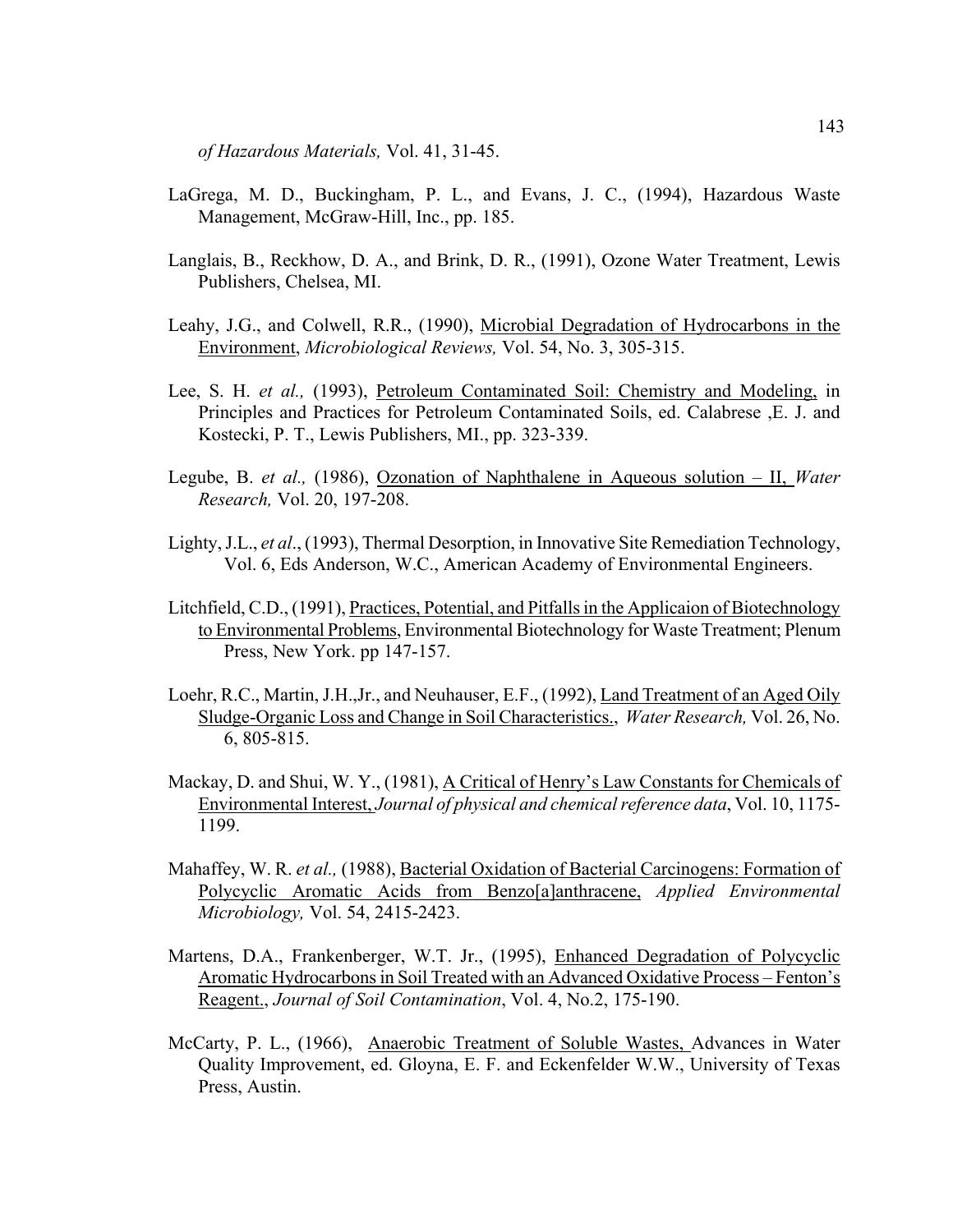- Meuller, T.C. *et al.*, (1992), Effect of Concentration, Sorption, and Microbial Biomass on Degradation of the Herbicide Fluometuron in Surface and Subsurface Soils., *Journal of agricultural and food chemistry,* Vol. 40, 2517-2522.
- Metcalf & Eddy, (1991), Wastewater Engineering Treatment, Disposal, and Reuse,  $3<sup>rd</sup>$ edition. McGraw-Hill, Inc.
- Mihelcic, J R. and Luthy, R. G., (1991), Sorption and Microbial Degradation of Naphthalene in Soil-Water Suspensions under Denitrification Conditions*, Environmental Science and Technology,* Vol. 25, 169-177.
- Morgan, P. and Watkinson, R. J., (1989), Hydrocarbon Degradation in Soils and Methods for Soil Biotreatment, *CRC Critical Review in Biotechnology,* Vol. 8, No. 4, 305-339.
- Morrison, R.T., and Boyd, R.N., (1973), Organic Chemistry, 3rd edition. Allyn and Bacon Inc., Boston, Massachusetts.
- Murdock, H. R., (1951), Ozone Provides an Economical Means for Oxidizing Phenolic Compounds in Coke Oven Wastes. *Industrial and Engineering Chemistry,* Vol. 43, No. 11, 125A, 126A, 128A.
- National Academy of Sciences (NAS). 1972. Particulate Polycyclic Organic Matter. NAS, Washington, D.C.
- Novak, J.M. *et al.*,(1995), Sorption and Binding of Organic Compounds in Soils and Their Relation to Bioavailability., Bioremediation: Science and Application, Soil Science Special Publication Number 43.
- Nowicki, H.G., Kieda, C.A., Bassett, D.O., Polynuclear Aromatic Hydrocarbons: Chemistry and Biological Effects A.Bjorseth; 4th International Symposium-Sponsored by USEPA., Batelle Memorial Institute, Batelle's Columbus Laboratories, and the Electric Power research Institute. 1980: Batelle Press; Columbus, OH.
- Nyer, E.K., and Skladany, G.J., (1989), Relating the Physical and Chemical Properties of Petroleum Hydrocarbons to Soil and Aquifer Remediation, *Ground Water Monitoring Review*, Winter, 1989, 54-60.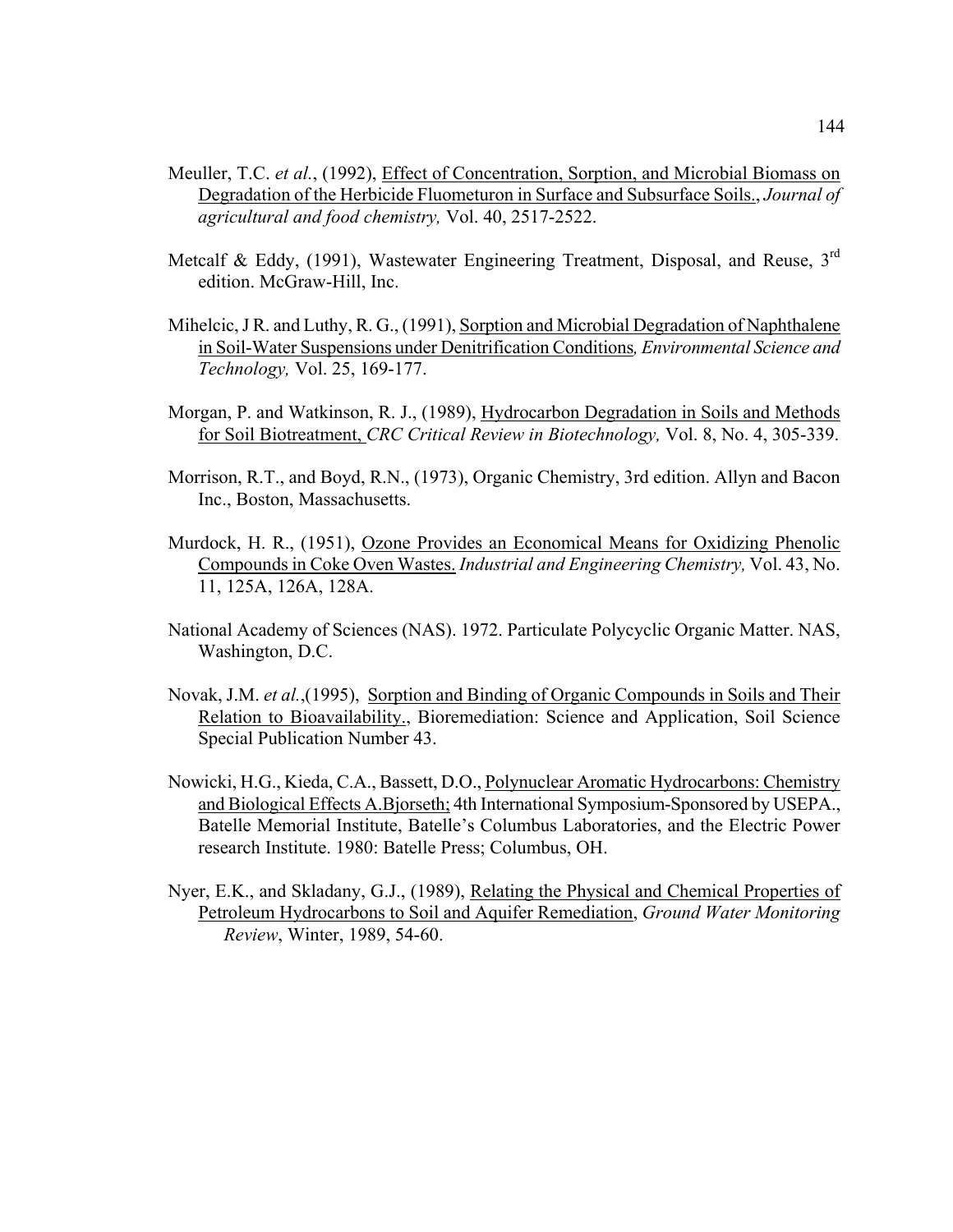- Odu, C. T. I., (1978), The Effect of Nutrient Application and Aeration on Oil Degradation in Soil, *Environmental Pollution,* Vol. 15, 235-240.
- Paillard, H. *et al.,* (1988), Optimal Conditions for Applying an Ozone-Hydrogen Peroxide Oxidizing System, *Water Research,* Vol. 22, 91-103.
- Pardieck, D.L., Bouwer, E.J., and Stone, A.T., (1992), Hydrogen Peroxide Use to Increase Oxidant Capacity for In Situ Bioremediation of Contaminated Soil and Auifers: A Review., *Journal of Contaminant Hydrology*, Vol. 23, No. 9, 221-242.
- Park, K. P. *et al.*, (1990), Fate of PAH Compounds in Two Soil Types: Influence of Volatilization, Abiotic Loss and Biological Activity, *Environmental Toxicology Chemistry,* Vol. 9, 187-195.
- Perry, J. J. and Scheld, H. W., (1968), Oxidation of Hydrocarbons by Microorganisms Isolated from Soil, *Canadian Journal of Microbiology,* Vol. 14, 403-407.
- Pignatello, J.J. (1989), Sorption Dynamics of Organic Compounds in Soils, in Reactions and Movement of Organic Chemicals in Soils. SSSA Spec. Publ. 22. ASA and SSSA, Madison, WI. P45-80.
- Pinholt, Y. *et al.,* (1979), Microbial Changes During Oil Decomposition in Soil, *Holarctic ecology,* Vol. 2, 195-200.
- Potter, T.L, (1992), Analysis of Petroleum Contaminated Soil and Water: An Overview, in Calabrese, E.J, and Kostecki, P.T., Principle and Practices for Petroleum Contaminated Soils, Lewis Publishers, p. 1-14.
- Prince, M. and Sambasivam, Y., (1993), Bioremediation of Petroleum Wastes from the Refining of Lubricant Oils, *Environmental Progress*, Vol. 12, NO. 1, 5-11.
- Pritchard, P. H. *et al.,* (1992), Oil Spill Bioremediation: Experiences, Lessons, and Results from the Exxon Valdez Oil Spill in Alaska, Microorganisms to Combat Pollution, ed. Rosenberg, E., Kluwer Academic Publishers.
- Qui, Y.C., (1999), Kinetic and Mass Transfer Studies of the Reactions between Dichlorophenols and Ozone in Liquid-Liquid and Gas-Liquid Systems, A Dissertation, Mississippi State University.
- Ramstad, T. and Nestrick, T.J. (1981), A Procedure for Determining Benzene in Soil by the Purge-and Trap technique, *Bulletin of Environmental Contamination and Toxicology*, Vol. 26, 440-445.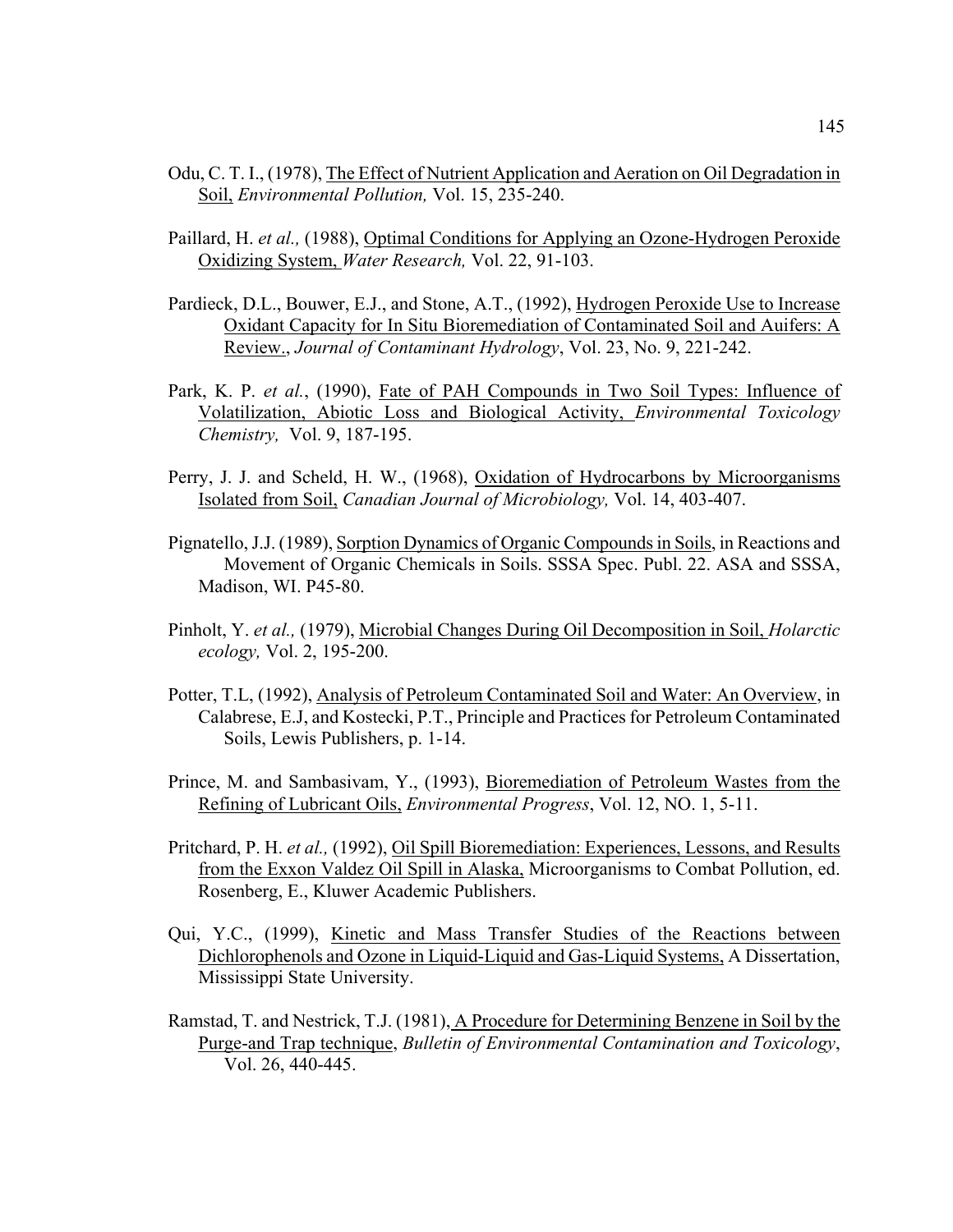Razumovskii, S. D. and Yu. I. Yur'ev. Zh., (1967), Organ. Khimii, 8, 468.

- Razumovskii, S. D. and Zaikov, G. E., (1984), Ozone and its Reactions with Organic Compounds, Elsevier.
- Reiber, A. H., *et al.,* (1966), *Journal of American Chemical Society,* Vol. 82, 1861.
- Reis, J.C., (1996), Environmental Control in Petroleum Engineering, Gulf Publishing Company.
- Rice, R. G., (1980), Ozone for Industrial Water and Wastewater Treatment; A Literature Survey, USEPA, pp. 13.
- Rygle,K. (1987), Methods for "Free" Product Analysis, in Kane,M. ed., Manual of Sampling and Analytical Methods for Petroleum Hydrocarbons in Ground Water and Soil. Publication 841-44490, American Petroleum Institute, Washington, DC.
- Sanseverino, J. *et al.,* (1994), Surfactant- Enhanced Bioremediation of Polynuclear Aromatic Hydrocarbons in Coke Waste, in Remediation of Hazardous Waste Contaminated Soils, ed. Wise, D. L. and Trantolo, D. J., Marcel Dekker, Inc. pp. 345 - 372.
- Schlegel, G., (1977), Aeration without Air: Oxygen Supply by hydrogen Peroxide., *Biotechnology \$ Bioengineering*, Vol. 19: 413-424.
- Schulte, P., *et al.*, (1995),  $H_2O_2$  /  $O_3$ ,  $H_2O_2$  / UV, and  $H_2O_2$  /  $Fe^{2+}$  Processes for the Oxidation of Hazardous Wastes, *Ozone Science & Engineering*, Vol. 17, 119-134.
- Scott, J.P. and Ollis, D.F., (1995), Integration of Chemical and Biological Oxidation Processes for Water Treatment: Review and Recommendations., *Environmental Progress,* Vol. 14, 88-103.
- Scow, K.M., and Hutson, J.(1992), Effect of Diffusion and Sorption on the Kinetics of Biodegradation: Theoretical Considerations., *Soil Science Society of America Journal,* Vol.56, 119-127.
- Singer, M. E., and Finnerty, W. R., (1984), Microbial Metabolism of Straight Chain and Branched Alkanes, Petroleum Microbiology, 1<sup>st</sup> ed., pp. 1-60, MacMillan, New York, N.Y.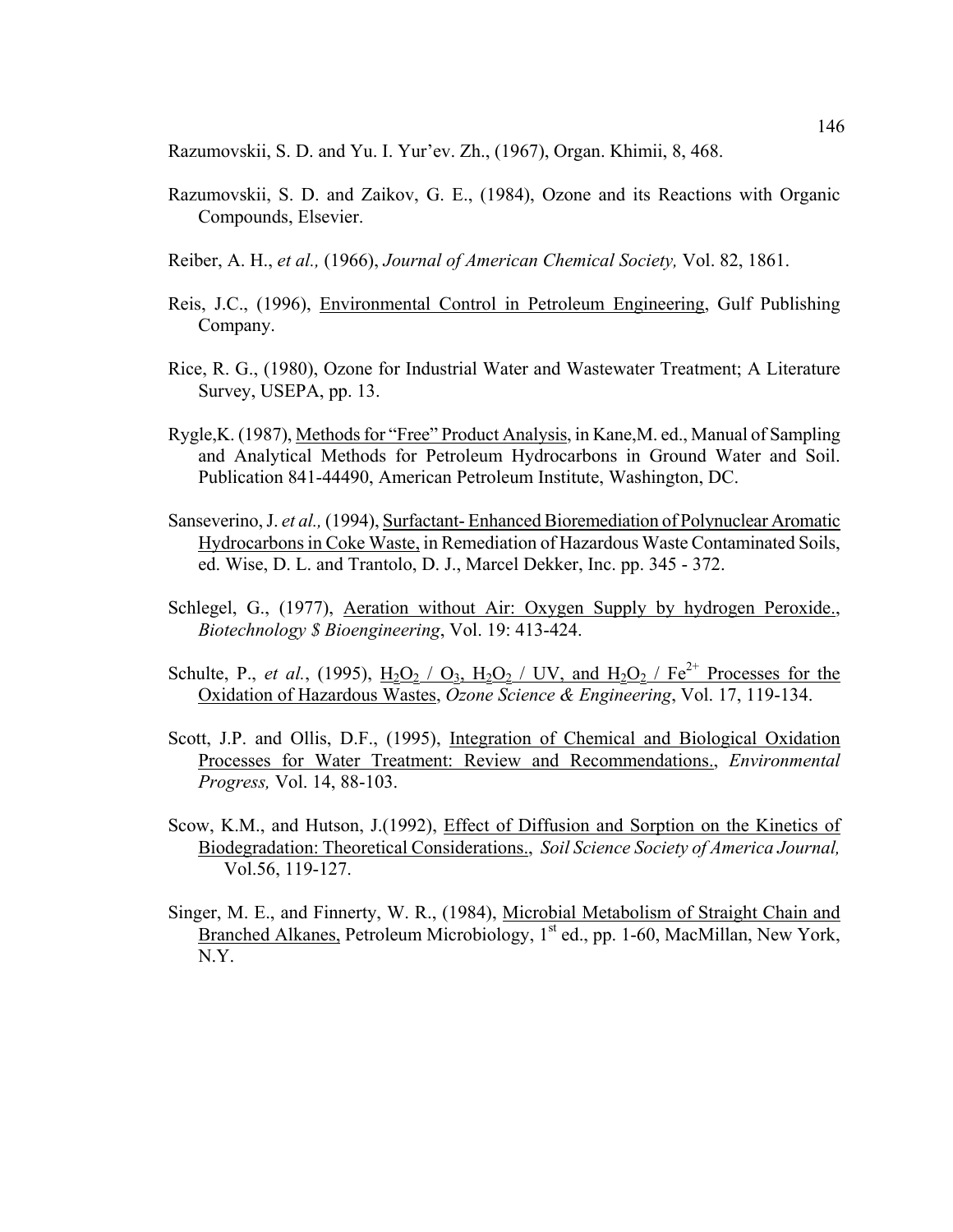- Smith, J. W., The Prevention of Oil Pollution, John Wiley & Sons, New York. Tyle, B.W., Watts, R. J., and Miller, G.C. (1991), Treatment of Four Biorefractory Contaminants in Soils Using Catalyzed Hydrogen Peroxide., *Journal of Environmental Quality*, Vol. 20, 832-838.
- Song, H.G., Wang, X., and Bartha, R., (1990), Bioremediation Potential of Terrestrial Fuel Spills., *Applied and Environmental Microbiology*, Vol. 56, No. 3, 652-656.
- Stanier, R. Y. *et al.*, (1976), Microbiology World, 4<sup>th</sup> ed., Prentice-Hall, Englewood Cliffs, N. J.
- Stegmenn, R., Cotter, S., and Heerenklage, J., (1994), Biological Treatment of Oil-Contaminated Soils in Bioreactors, in On-Site Bioreclamation: Process for Xenobiotic and Hydrocarbon Treatment. Edited by Hinchee R. E. and Olfenbuttel R. F., 188-208.
- Toccalino, A.., Johnson, R.L., and Boone, D. R., (1993), Nitrogen Limitation and Nitrogen Fixation during Alkane Biodegradation in a Sandy Soil, *Applied and Environmental Microbiology,* Vol. 59, No. 9, 2977-2983.
- U.S. Environmental Protection Agency, (1979), Methods for the Chemical Analysis of Water and Wastes, EPA-600/4-79-020.
- U. S. Environmental Protection Agency, (1987), Test Methods for Evaluating Solid Waste, Doc.: SW-846.
- U. S. Environmental Protection Agency, (1988), Methods for the Determination of Organic Compounds in Drinking Water, EPA-500/4-88/039.
- U. S. Environmental Protection Agency, (1989), Transport and Fate of Contaminants in the Subsurface, EPA/625/4-89/019, Center for Environmental Research Information, Cincinnati, OH.
- U. S. Environmental Protection Agency, (1996), EPA Environmental Engineering Source Book, Ann Arber Press, Inc., Chelsea, Michigan. 87-317.
- Valo, R. and Sakinoja-Salonen, M., (1986), Bioreclamation of Chlorophenol Contaminated Soil by Composting, *Applied Microbiology and Biotechnology,* Vol. 25, 68.
- Venkatadri, R. And Peters, R.W., (1993), Chemical Oxidation Technologies: Ultraviolet Light/hydrogen Peroxide, Fenton s Reagent, and Titanium Dioxide-Assisted Photocatalysis., *Hazardous Waste & Hazardous Materials*, Vol. 10 (2), 107-149.
- Venosa, A.D., *et al.,* (1996), Bioremediation of an Experimental Oil Spill on the Shoreline of Delaware Bay, *Environmental Science and Technology,* Vol. 30, No. 5, 1764-1775.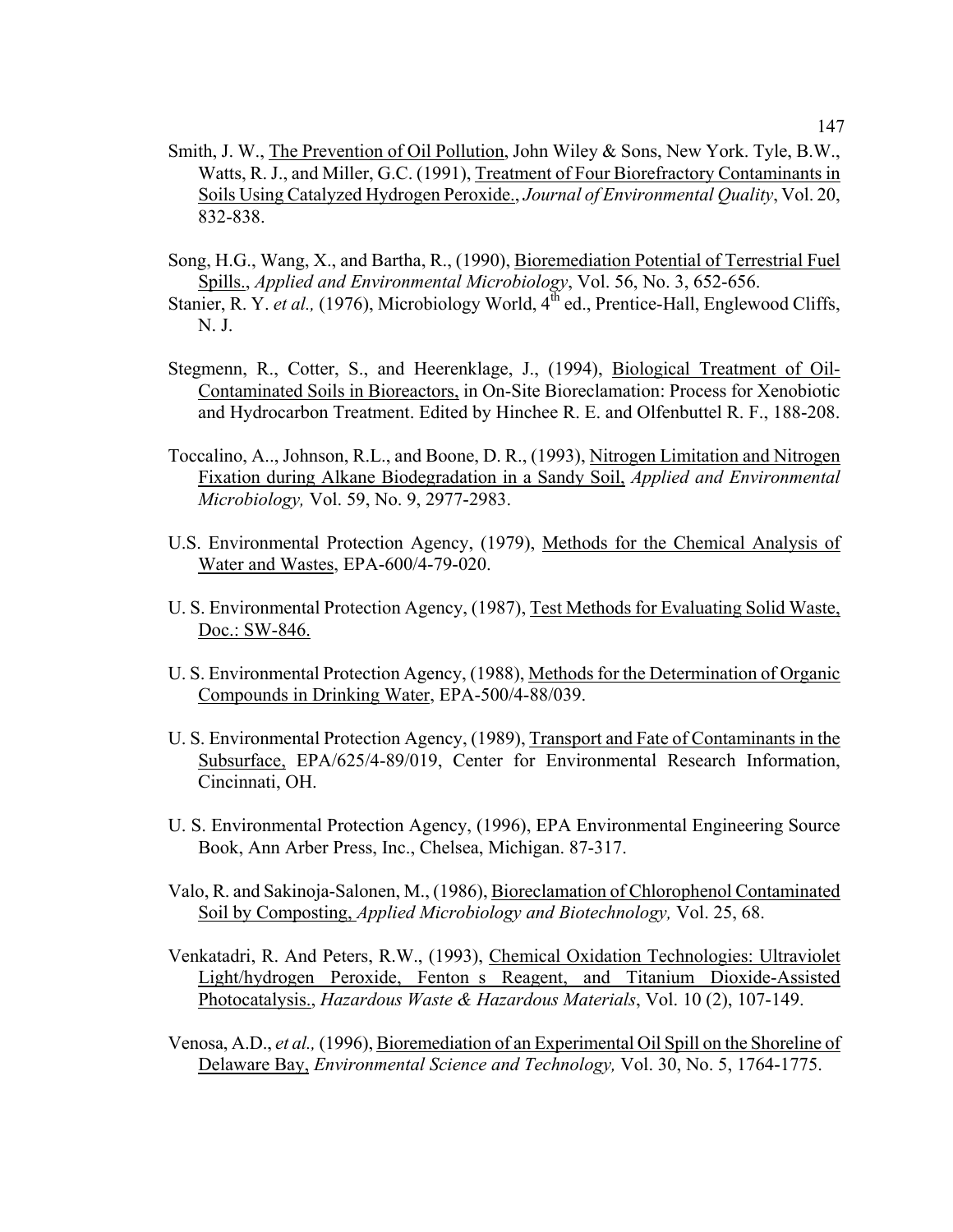- Verschueren, K., and Visschers, M. J., (1988), The Bioavailability of Chemicals in Waste Products and in Polluted Soils, *Toxicological and environmental chemistry,* Vol. 16, 245-258.
- Virarahgavan T., *et al.*, (1998), Bioremediation of a Petroleum-Contaminated Site A Feasibility Analysis,http://ce.ecn.purdue.edu/~alleman/w3-piwc/papers/viraraghavan.
- Voice, T. C. and Weber, W. J., (1983), Sorption of Hydrophobic Compounds by Sediments, Soils and Suspended Solids. I. Theory and Background, *Water Research,* Vol. 17, 1433- 1441.
- Walker, J. E., and Kaplan, D.L., (1992), Biological Degradation of Explosives and Chemical Agents, *Biodegradation*, Vol. 3, 369-385.
- Wang, P. C., Matta, H. B., and Kuo, C. H., (1991), Kinetics of Ozonation of Naphthalene and Anthracene, *Journal of the Chin. I. Ch. E.,* Vol. 22, No. 6, 365-371.
- Watts, R. J., *et al.*, (1989), *Effect* of Concentration on the Biological Degradation of Petroleum Hydrocarbons Associated with *In-situ* Soil-Water Treatment, 1989 ASCE National Conference on Environmental Engineering, Austin, TX.
- Watts, R. J., *et al.*. (1990), Treatment of Pentachlorophenol-Contaminated Soils Using Fenton's Reagent., *Hazardous Waste & Hazardous Materials*, Vol.7, 335-345.
- Watts, R. J., (1993), *Remediation,* Vol. 2, 413.
- Weast, R. C., (1975-1976), Handbook of Chemistry and Physics,  $56<sup>th</sup>$  ed., Cleveland Ohio, CRC Press.
- Weast, R. C., (1983-1984), CRC Handbook of Chemistry and Physics,  $64<sup>th</sup>$  ed. Boca Raton, FL., CRC Press.
- Weiss, J., (1935), Investigation on the Radical HO<sub>2</sub> in Solution, *Trans. Faraday Soc.*, Vol. 31, 668.
- Widrig, D. L. and Manning, J. F., Jr., (1995), Biodegradation of No.2 Fuel in the Vadose Zone: a Soil Column Study, *Environmental Toxicology and Chemistry,* Vol. 14, No. 11, 1813-1822
- Wise, S.A., *et al.*, (1977), Chemical-Bonded Aminosilane Stationary for the high Performance Liquid Chromatographic Separation of Polynuclear Aromatic Compounds., *Analytical Chemistry*. Vol. 49, 2306-2310.

Wise, S.A., *et al*., (1993), Determination of Polycyclic Aromatic Hydrocarbons by Liquid